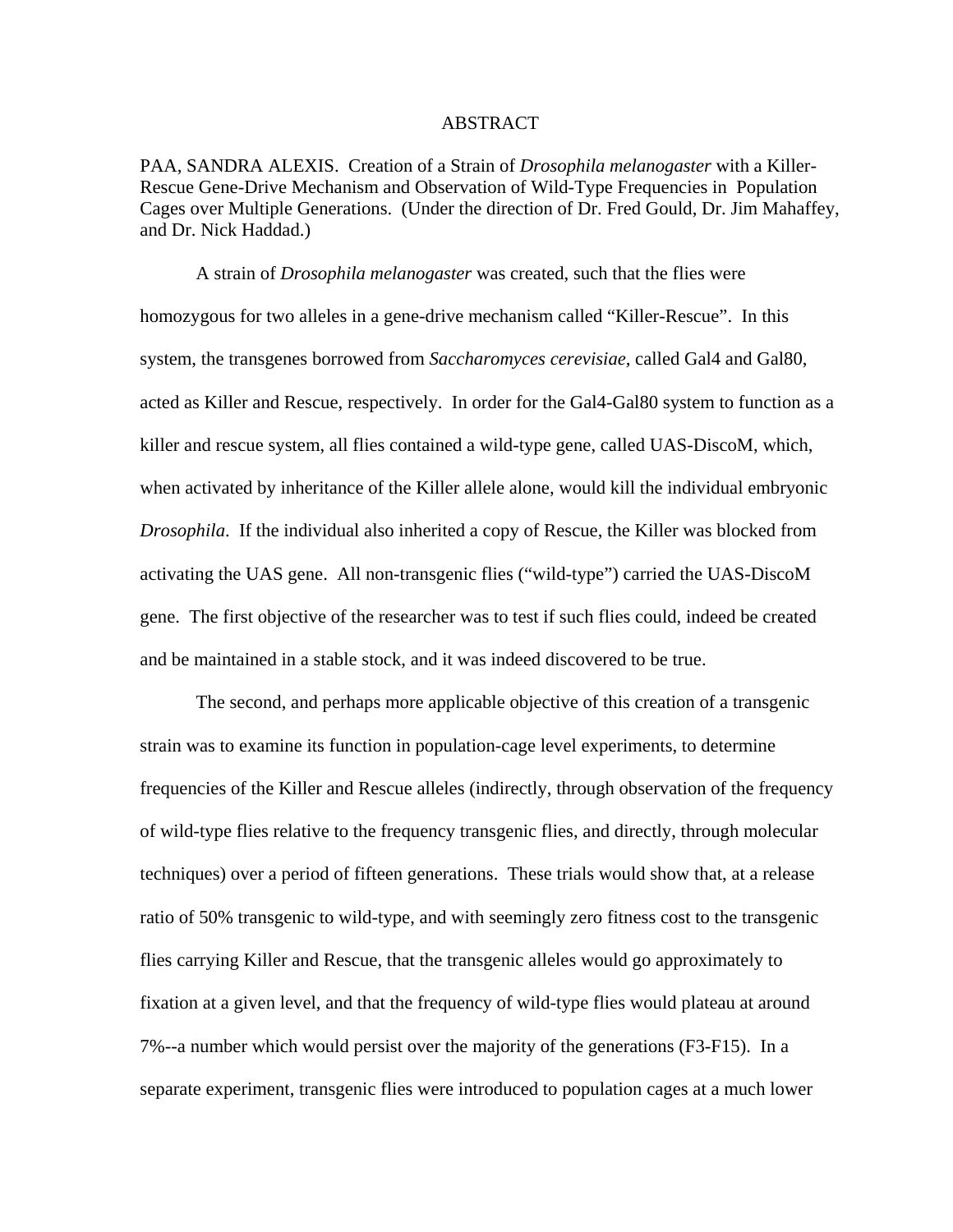release ratio: 10% transgenic alleles to 90% wild-type. At the current time, eight generations have passed, and the four most recent generations (F5-F8), have continuously increased in the amount wild-type phenotype (the greatest increase being 6.99%, starting at 14.12% in the F5 generation and increasing to 21.11% by F8). This indicates the possibility for a very slow wild-type recovery in cases where the release ratio of transgenics to wild-type is small enough, even when the cost to carrying the gene-drive alleles is minimal.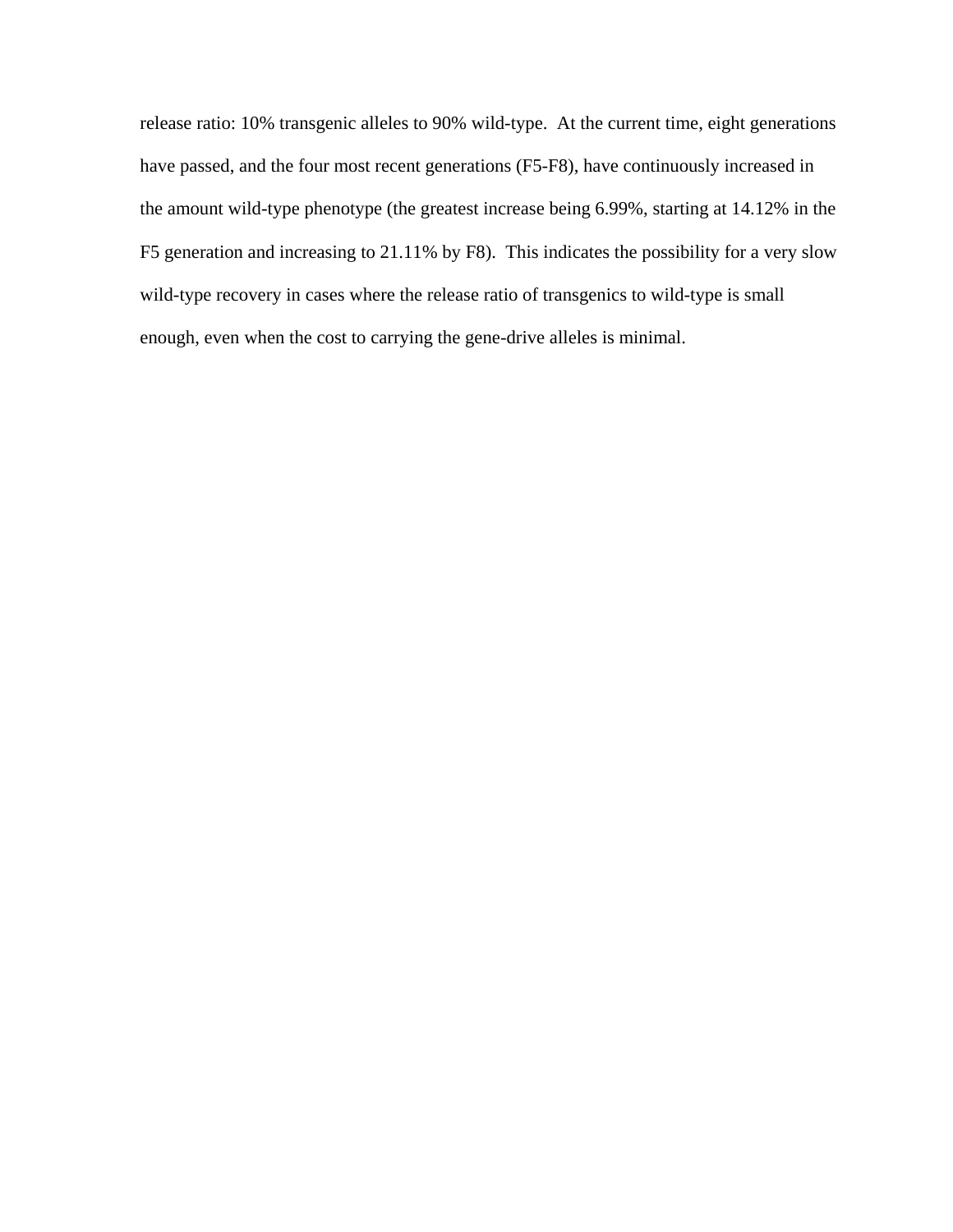# Creation of a Strain of *Drosophila melanogaster* with a Killer-Rescue Gene-Drive Mechanism and Observation of Wild-Type Frequencies in Population Cages over Multiple Generations

by Sandra Alexis Paa

A thesis submitted to the Graduate Faculty of North Carolina State University in partial fulfillment of the requirements for the Degree of Master of Science

Entomology

Raleigh, North Carolina

2010

APPROVED BY:

 $\overline{\phantom{a}}$  , and the contribution of the contribution of  $\overline{\phantom{a}}$  , and  $\overline{\phantom{a}}$  , and  $\overline{\phantom{a}}$  , and  $\overline{\phantom{a}}$  , and  $\overline{\phantom{a}}$  , and  $\overline{\phantom{a}}$  , and  $\overline{\phantom{a}}$  , and  $\overline{\phantom{a}}$  , and  $\overline{\phantom{a}}$  , and Fred Gould Jim Mahaffey Committee Co-Chair Committee Co-Chair

Nick Haddad Committee Member

\_\_\_\_\_\_\_\_\_\_\_\_\_\_\_\_\_\_\_\_\_\_\_\_\_\_\_\_\_\_\_\_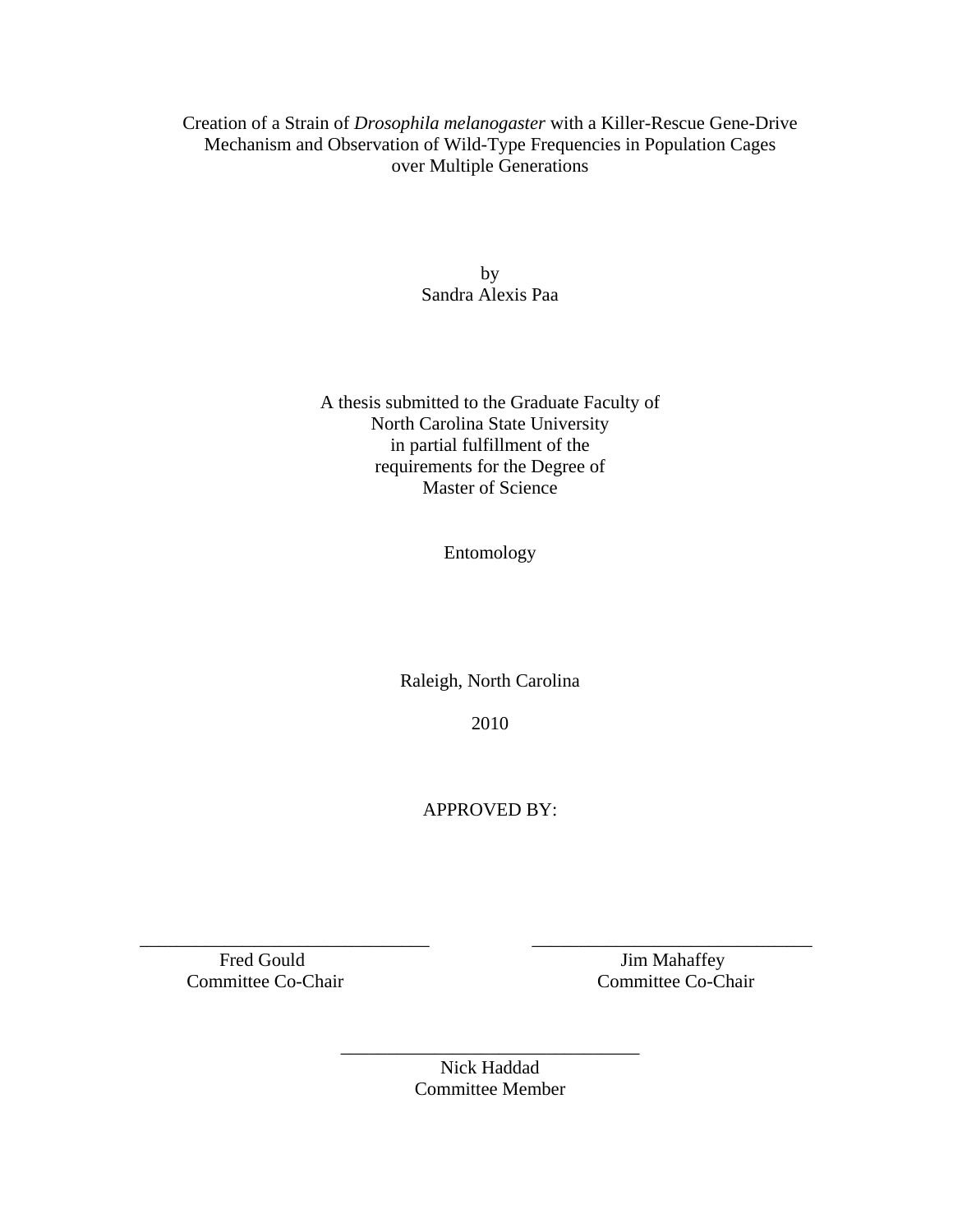# DEDICATION

 I would like to dedicate my Thesis to my family members, who have given me the most wonderful, enduring support and are always ready to be at my side.

To my Grandfather, Ralph Boers, and my Grandmother, Betty Boers, for teaching me through mastery of their respective crafts, that hard work and patience beget beauty, To my Grandfather, Joseph Paa, who taught me that music is the best kind of release, To my Grandmother, Leni Paa, who taught me to love all creatures (even spiders!) To my Tante Jutta and Onkel Gerhard, who taught me to have fun To my Father, Helfried Paa, who taught me to persist and work hard, especially when times are rough,

To my Mother, Mary Elizabeth Paa, who taught me to be creative at an early age, To my Sister, Ashley Lance, who taught me to always be happy.

Thanks, and Love, to all.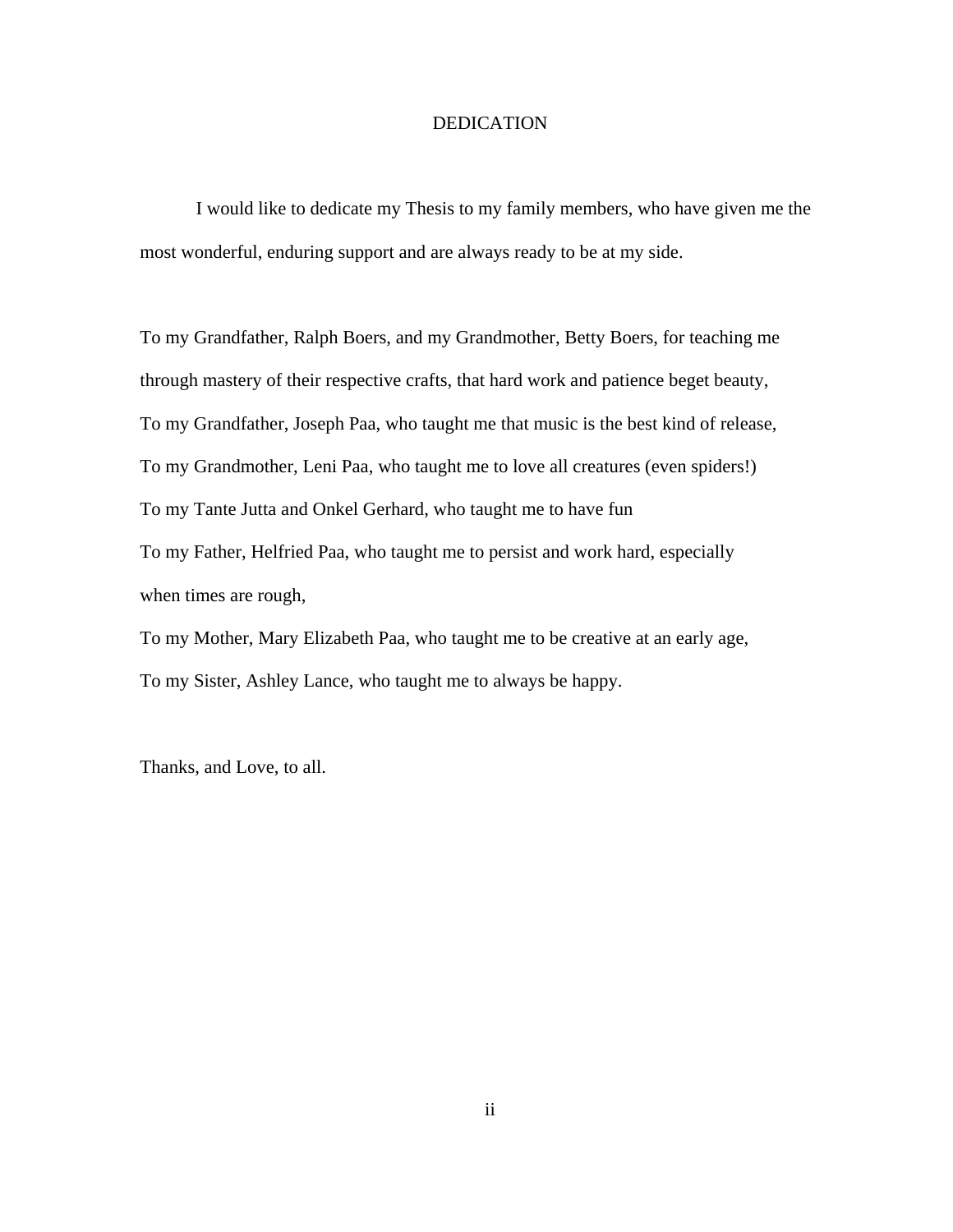# BIOGRAPHY

Sandra Alexis Paa was born September 3, 1985, to Helfried and Mary Elizabeth Paa of Transylvania County, North Carolina. In the mountainous terrain of Western N. C., she enjoyed all manner of outdoor activities, not limited to lifting all kinds of stones to see what creatures lay beneath. Sandra attended Brevard High School, where she was best known for leading the drumline of the high school marching band. In the fall of 2004, she attended N. C. State University in Raleigh, where she continued her role as a percussionist but also evolved a taste for the Biological Sciences. After taking a general entomology course, Sandra discovered she had quite a liking for all manner of arthropods, and pursued an internship at the N.C. Museum of Natural Sciences, in its Arthropod Zoo. After a positive experience taking care of arthropods at the museum, Sandra sought and acquired a summer job raising *Heliothis* moths in the lab of Dr. Fred Gould.

 Sandra Graduated in December 2007, with a Bachelor's Degree in Biological Sciences with minors in History and Entomology, and decided to begin her Master's Degree work as early as possible, and was fortunate to have been brought into the Entomology Department in Dr. Fred Gould's lab.

iii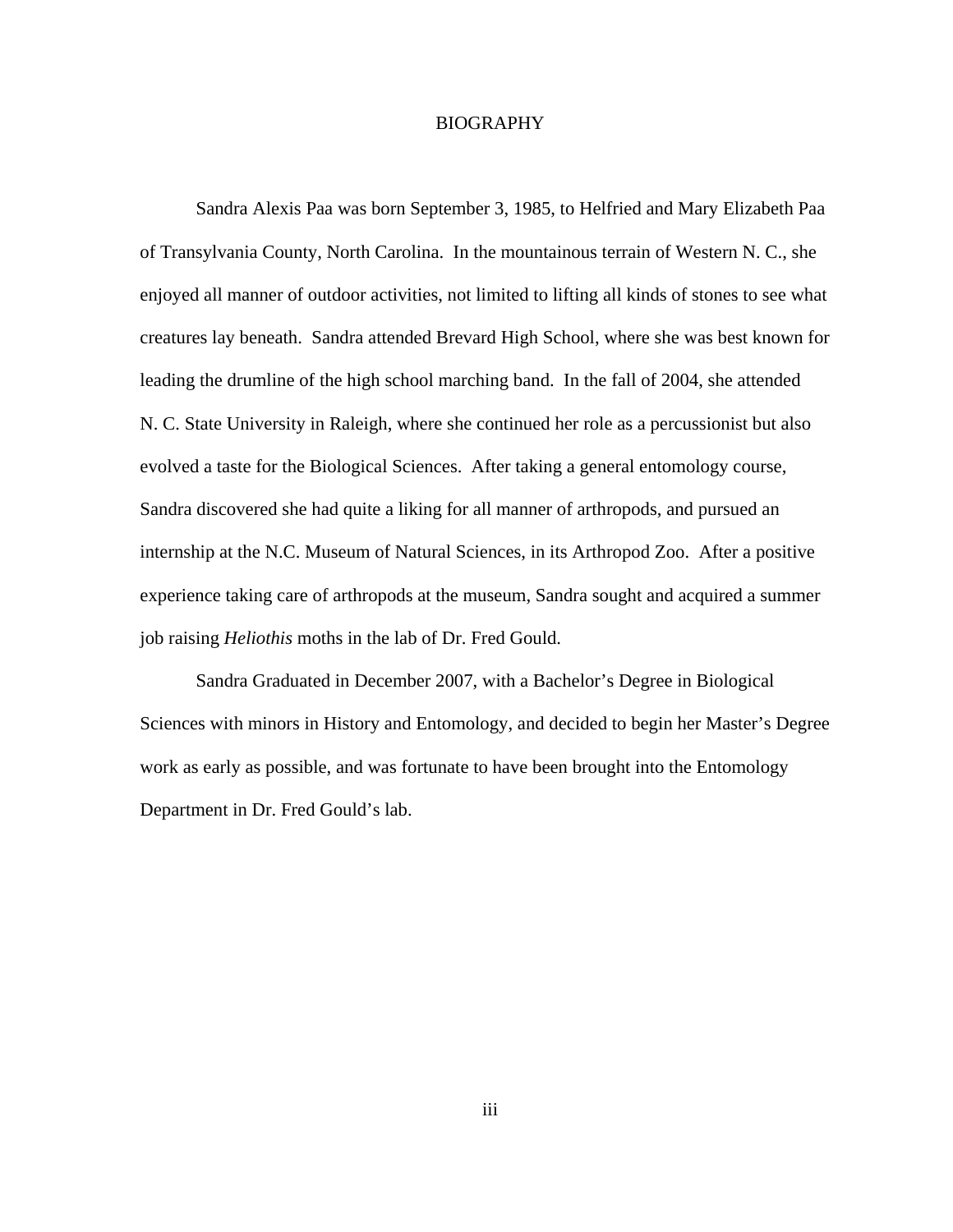# ACKNOWLEDGMENTS

I would like to give my deepest thanks to my advising committee, Drs. Fred Gould, Jim Mahaffey, and Nick Haddad. Without their guidance and support (and without their immense patience) I could not have advanced this far in my scholastic career. I am humbly indebted to them, and truly appreciate the opportunity they have given me. All three are, above all, wonderful people, and are certainly some of the greatest minds in their respective fields—without a doubt they have contributed leaping advances in the biological field.

I would also like to thank all the post-doctoral research associates in both the Gould and Mahaffey labs—their help has been unbelievably valuable in my experiments, from running PCR reactions to babysitting flies over the weekend. I have made some great friends and I hope to keep strong connections with them in the futures.

I also thank the NCSU EGSA, for providing me with opportunities to extend the reach of our entomology program into the community. I've had a lot of fun with outreaches, and have enjoyed meeting Graduate students and again, hope to keep many of them as friends throughout my career.

Many thanks to the Entomology Department at NCSU, and to the staff—without them I would not have had the great teaching opportunity that I was granted.

Finally, I thank the National Institutes of Health for helping fund my experiments. I greatly appreciate the financial support, and hope that I have contributed worthwhile information to the overall cause.

iv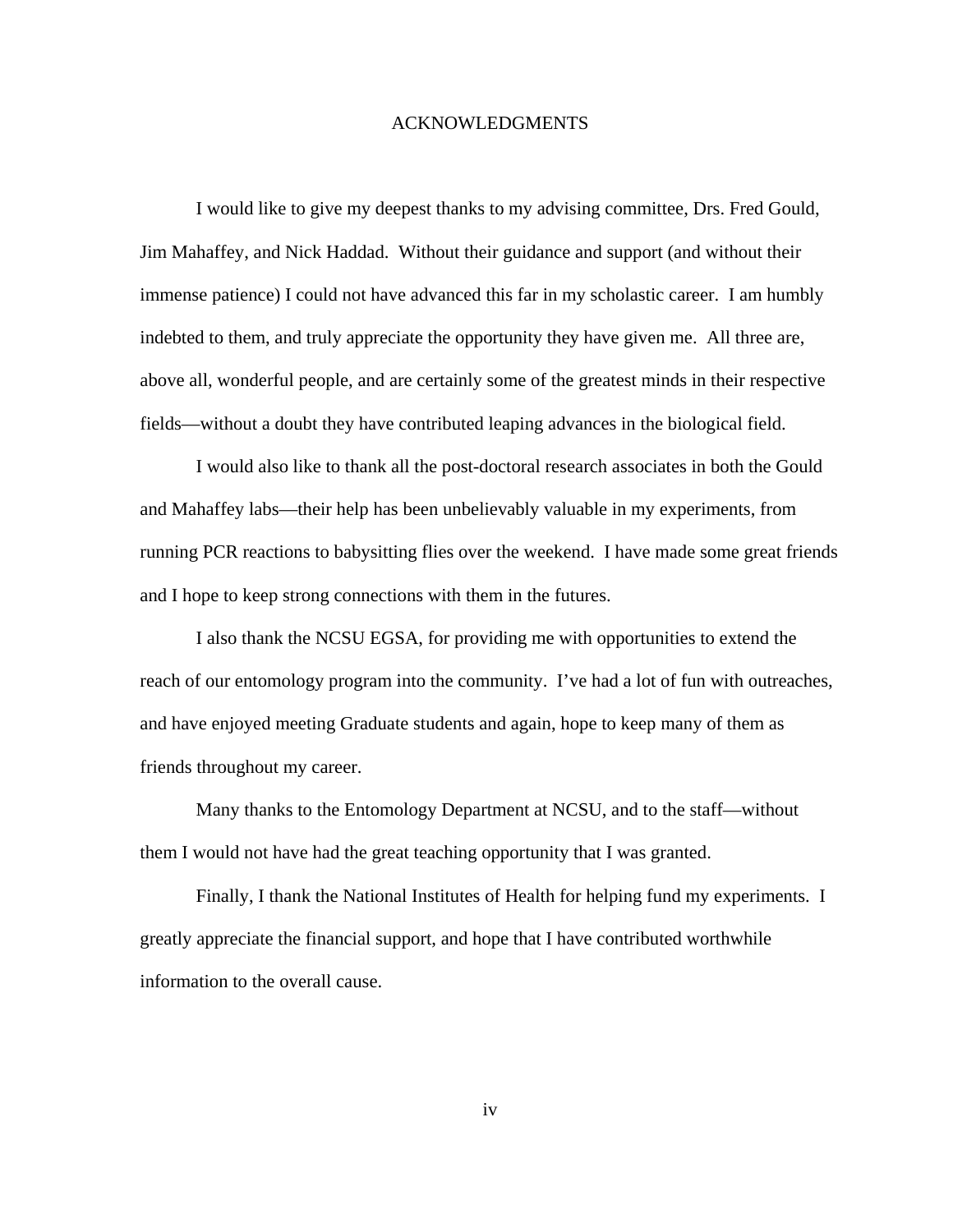# TABLE OF CONTENTS

|                                                    | V11  |
|----------------------------------------------------|------|
|                                                    | viii |
| 1                                                  |      |
| 1                                                  |      |
| 1                                                  |      |
|                                                    |      |
|                                                    |      |
| a.                                                 |      |
|                                                    |      |
|                                                    |      |
|                                                    |      |
| a.                                                 |      |
|                                                    |      |
|                                                    |      |
|                                                    |      |
| a.                                                 |      |
|                                                    |      |
| $c_{\cdot}$                                        |      |
|                                                    |      |
| D. Making use of the Mosquito Midgut as a means of |      |
|                                                    |      |
|                                                    |      |
|                                                    |      |
|                                                    |      |
| a.                                                 |      |
|                                                    |      |
| $\mathbf{c}$ .                                     |      |
| d.                                                 |      |
|                                                    |      |
|                                                    |      |
| CHAPTER TWO: BUILDING A DROSOPHILA STRAIN WITH     |      |
| 37                                                 |      |
|                                                    | 37   |
|                                                    |      |
|                                                    |      |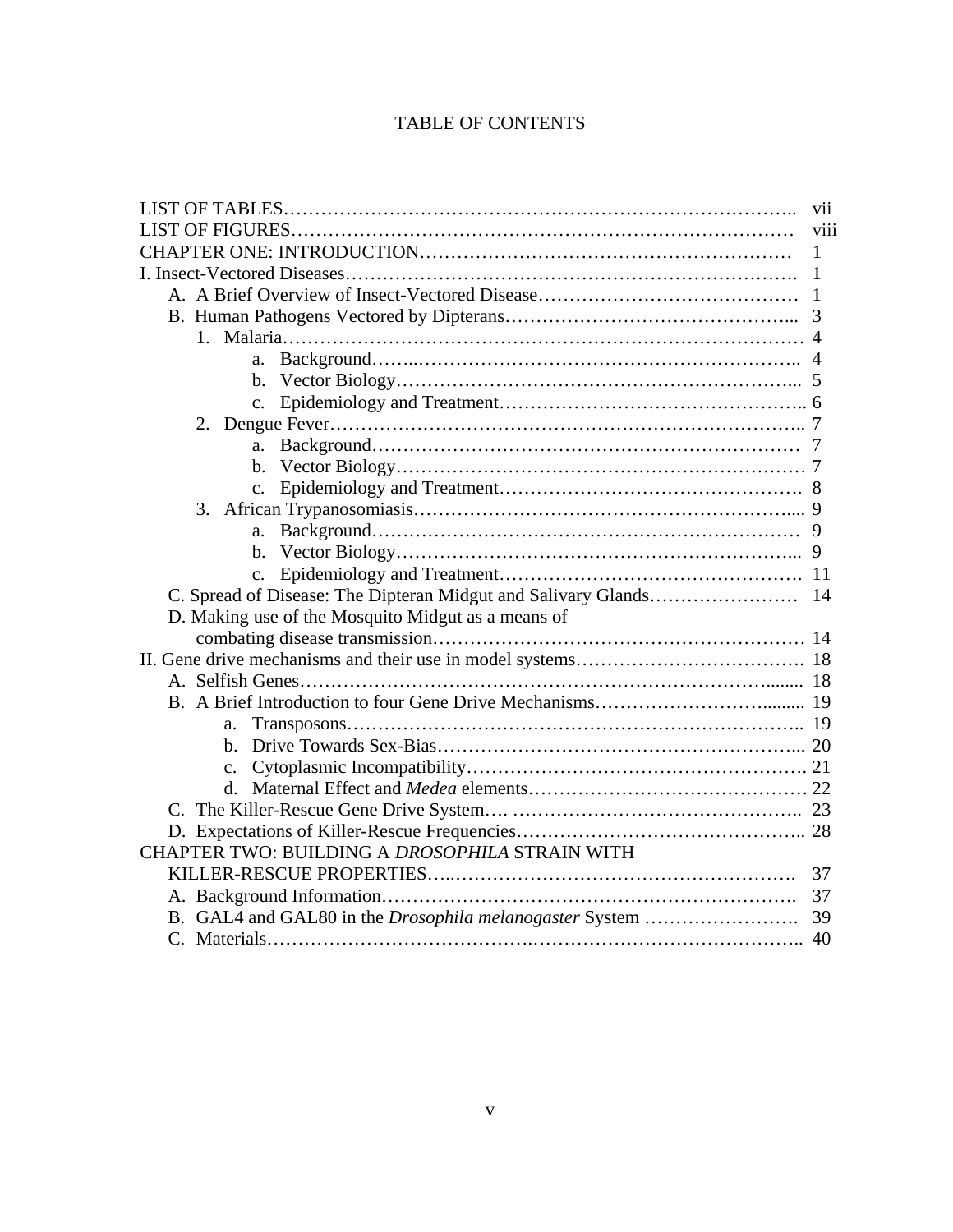| $a_{-}$                                                |  |
|--------------------------------------------------------|--|
|                                                        |  |
| $C_{-}$                                                |  |
|                                                        |  |
|                                                        |  |
| CHAPTER THREE: TESTING THE DYNAMICS OF A KILLER-RESCUE |  |
|                                                        |  |
|                                                        |  |
|                                                        |  |
|                                                        |  |
|                                                        |  |
|                                                        |  |
|                                                        |  |
|                                                        |  |
|                                                        |  |
|                                                        |  |
|                                                        |  |
|                                                        |  |
|                                                        |  |
|                                                        |  |
|                                                        |  |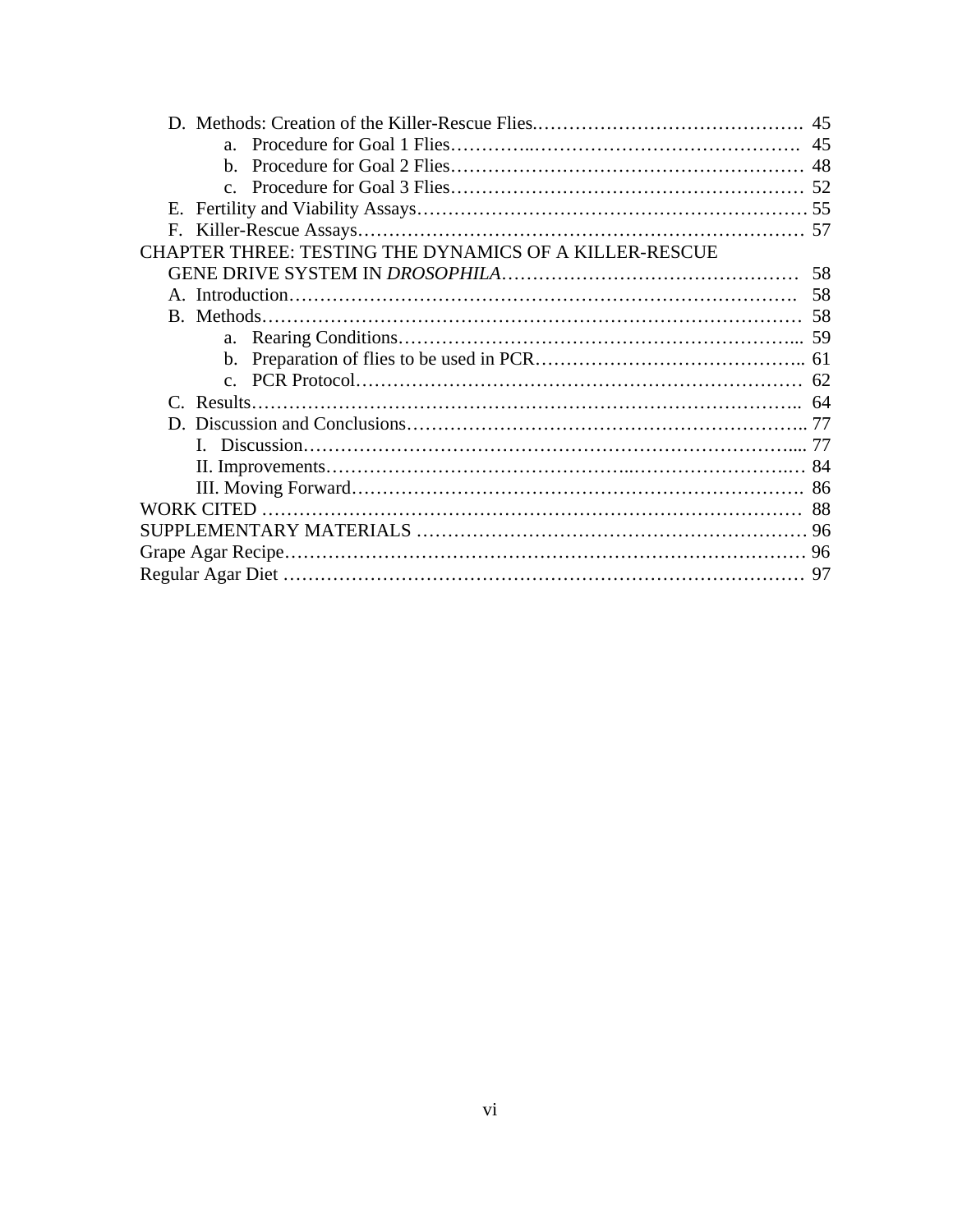# LIST OF TABLES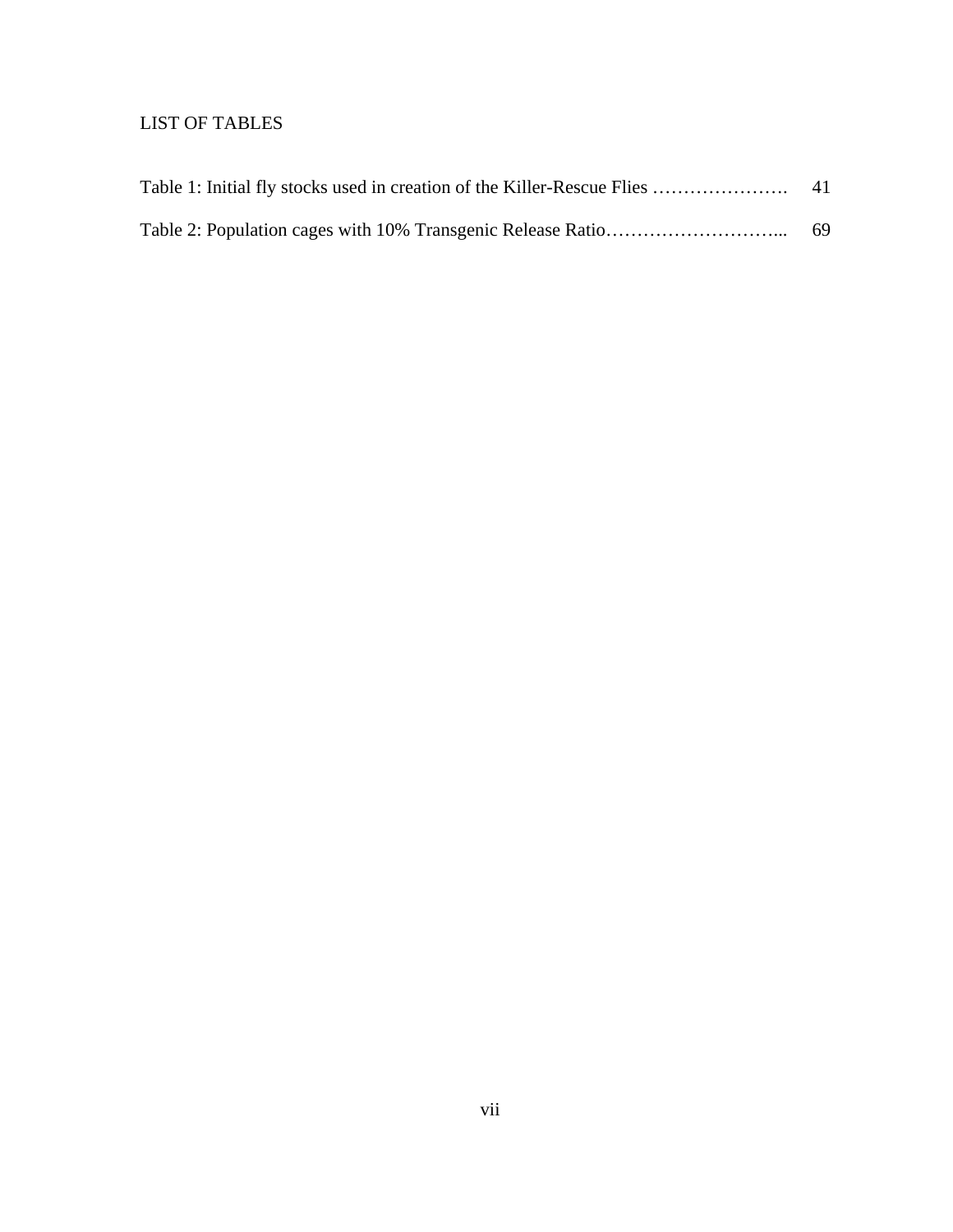# LIST OF FIGURES

| <b>Chapter One</b> |  |
|--------------------|--|
|--------------------|--|

| Figure 4: In the presence of the Rescue gene, Killer is blocked from                |
|-------------------------------------------------------------------------------------|
|                                                                                     |
|                                                                                     |
|                                                                                     |
|                                                                                     |
|                                                                                     |
|                                                                                     |
| Figure 10A: One initial release of transgenic flies, at a ratio of 66.6% Transgenic |
|                                                                                     |
| Figure 10B: One initial release of transgenic flies, at a ratio of 33.3% Transgenic |
| to 66.6% Wild-Type. No fitness cost associated with carrying Killer or Rescue31     |
| Figure 11A: One initial release of transgenic flies, at a ratio of 66.6% Transgenic |
|                                                                                     |
| Figure 11B: One initial release of transgenic flies, at a ratio of 33.3% Transgenic |
| to 66.6% Wild-Type. A 10% fitness cost is associated with carrying Killer and with  |
|                                                                                     |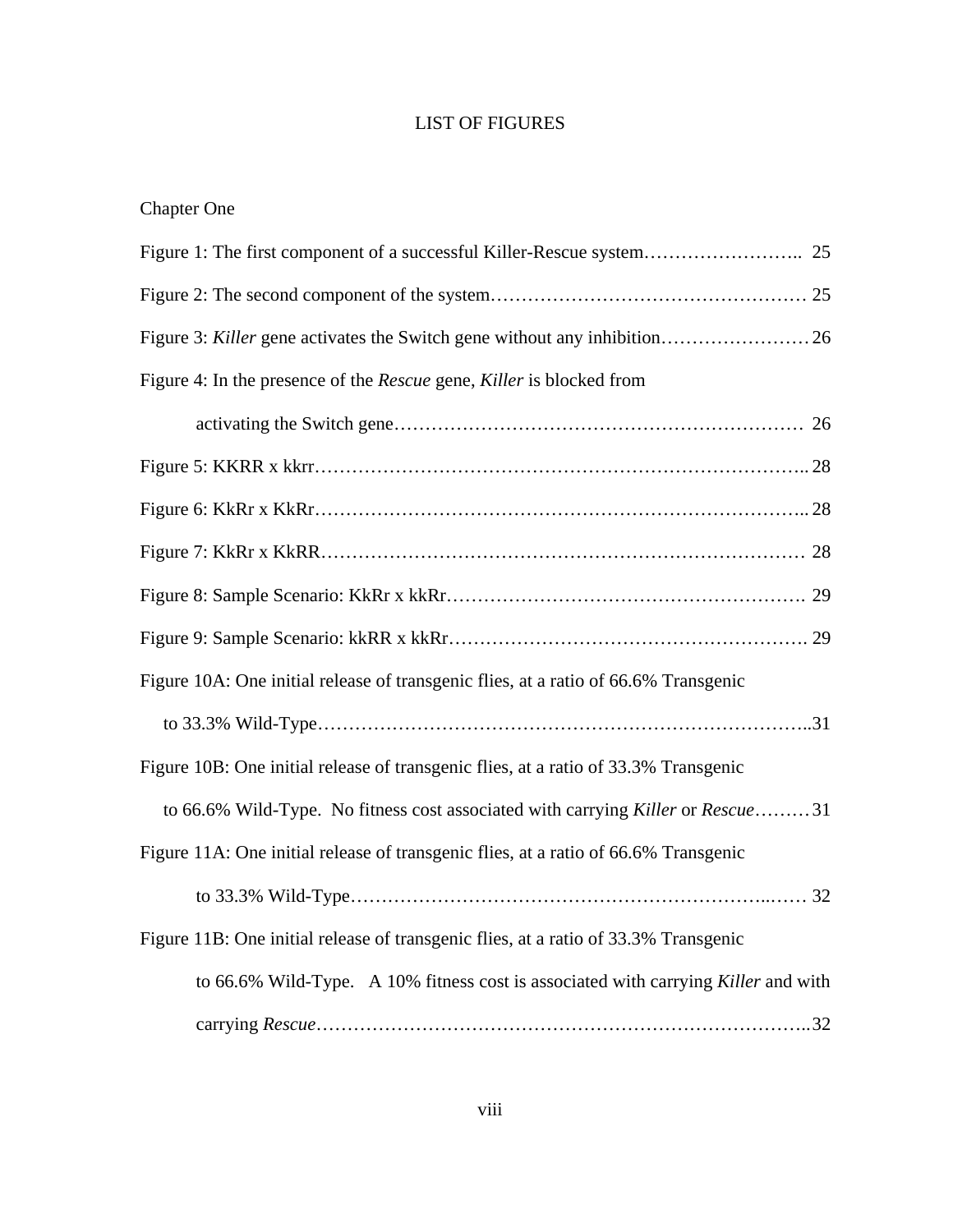| Figure 12: Eye phenotypes in <i>Drosophila melanogaster</i> stocks used to create                 |
|---------------------------------------------------------------------------------------------------|
| 43                                                                                                |
| <b>Chapter Three</b>                                                                              |
| Figure 1: Graph of Percent wild-type over 15 generations, in population cages with 0.5            |
|                                                                                                   |
| Figure 2: Figure 2. Graph of 90:10 population cages, percent wild-type over                       |
|                                                                                                   |
|                                                                                                   |
| Figure 4: PCR Results, using primers for Gal 4, of red-eyed and white-eyed F2 individuals         |
|                                                                                                   |
|                                                                                                   |
| Figure 6: PCR Results, using primers for Gal 4, of the red-eyed F6 individuals                    |
|                                                                                                   |
| Figure 7A: Model of a release of transgenic flies at a 50:50 ratio to wild-type flies, no fitness |
|                                                                                                   |
| Figure 7B: Model of a release of transgenic flies at a 50:50 ratio to wild-type flies, with a     |
| .81                                                                                               |
| Figure 8A: Model of a release of transgenic flies at a 10:90 ratio to wild-type flies, no fitness |
|                                                                                                   |
| Figure 8B: Model of a release of transgenic flies at a 10:90 ratio to wild-type flies, with a     |
|                                                                                                   |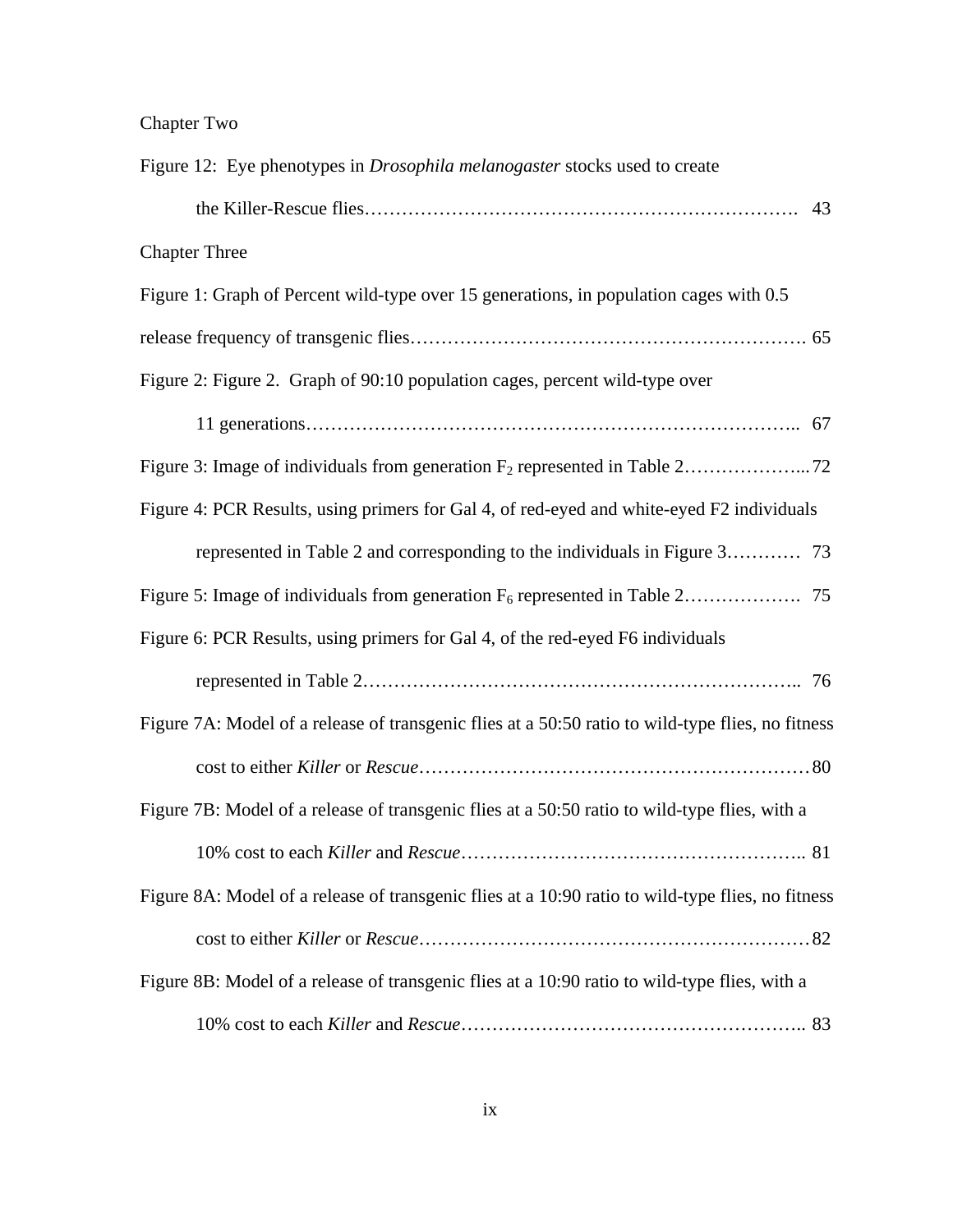## **CHAPTER ONE: INTRODUCTION**

For my Master's Degree thesis project, I conducted population cage-level experiments with the fruit fly, *Drosophila melanogaster*, testing a synthetic gene drive system, called *Killer*-*Rescue* (Gould et al. 2008). First, I developed a strain of flies that contain transgenes called *Killer* and *Rescue*. Ultimately, I wanted to observe how the frequencies of the genes varied over several generations, and how this gene-drive system would function when released into lab-controlled populations of "wild-type" flies. In the following chapters, I discuss my reasoning for embarking on a project of this nature, citing the importance of fly-borne disease and the usefulness of *Drosophila* as a model in simulating populations of vector-carrying Dipterans, like mosquitoes. I also detail how the flies were created, through a series of crosses, and then discuss the results after several generations when the flies were released at frequencies of 0.50 and 0.10 in populations of wild-type flies. I begin by discussing the importance of insect-vectored disease, with some emphasis on three globally important fly-borne diseases.

# **I. Insect-Vectored Diseases**

# **A. A Brief Overview of Insect-Vectored Diseases.**

Arthropod-vectored diseases have played a substantial role in the quality of life of humans across the span of the globe, and across the span of history (Hill 1987). One of the earliest, and most devastating examples of insect-vectored disease affecting human society was the Bubonic Plague of Europe in the 1300s (Gunn 1916)—which resulted in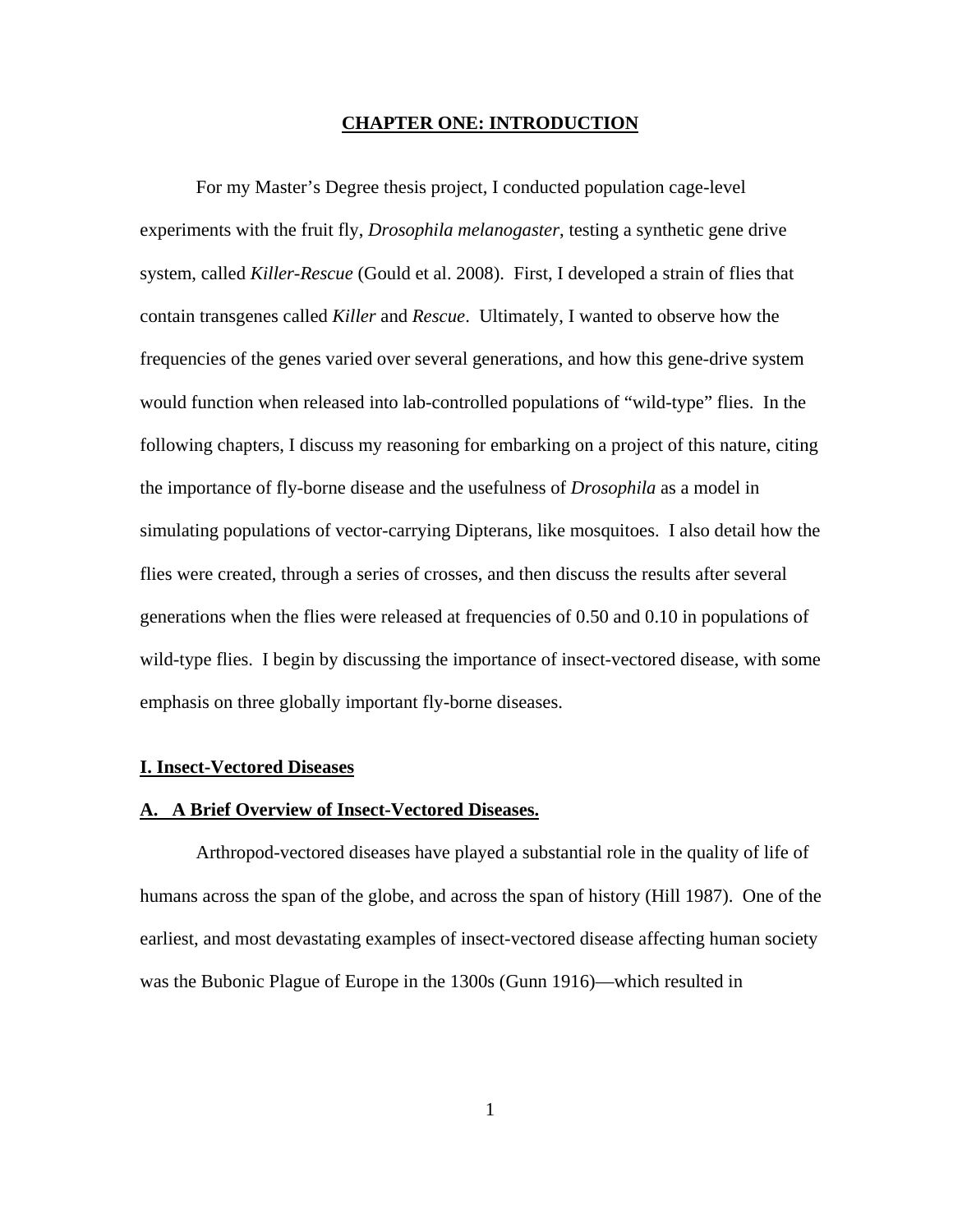approximately one-fourth of the population of Europe dying due to fleas carrying the bacterium *Yersinia pestis* (Walker 2004).

 Arthropod-vectored pathogens that cause human disease are members of diverse taxa, including species of bacteria, protozoans, and viruses. In many cases, these pathogens multiply within the arthropod before being transmitted to a vertebrate host (Mitchell 2002, [CDC 7], [CDC 8]). The Centers for Disease Control and Prevention list a worldwide count of 537 arboviruses alone that affect humans ([CDC 1]), including West Nile virus and Yellow Fever virus. Arthropod-vectored bacteria and protozoans, such as those causing Chagas' Disease and Malaria, have also proven problematic to humans (Gubler 1998, Schneider 2000). The arthropods that vector these pathogens range from Diptera (e.g. mosquitoes) to Hemiptera (e.g. kissing bugs), to Acari (e.g. ticks). .

 Control of arthropod-borne disease is clearly important for enhancing the worldwide quality of life in the face of a growing human population (Cohen 2003, Cohen 1995) and globalization of the world economy that fosters the transport of diseases and their vectors. To avoid future disease outbreaks, there is a need to understand and manipulate vector organisms and the pathogens they transmit. The order Diptera includes some of the most important disease-vectoring taxa, and they are the focus of much recent research aimed at developing novel tools for disease control. In the next sections I will present three examples of diseases vectored by dipterans, and will provide the real-world justification for my thesis research. I will then discuss how an understanding of the biology of the dipteran midgut and salivary glands where pathogens multiply can help us develop novel approaches for managing pathogen transmission.

2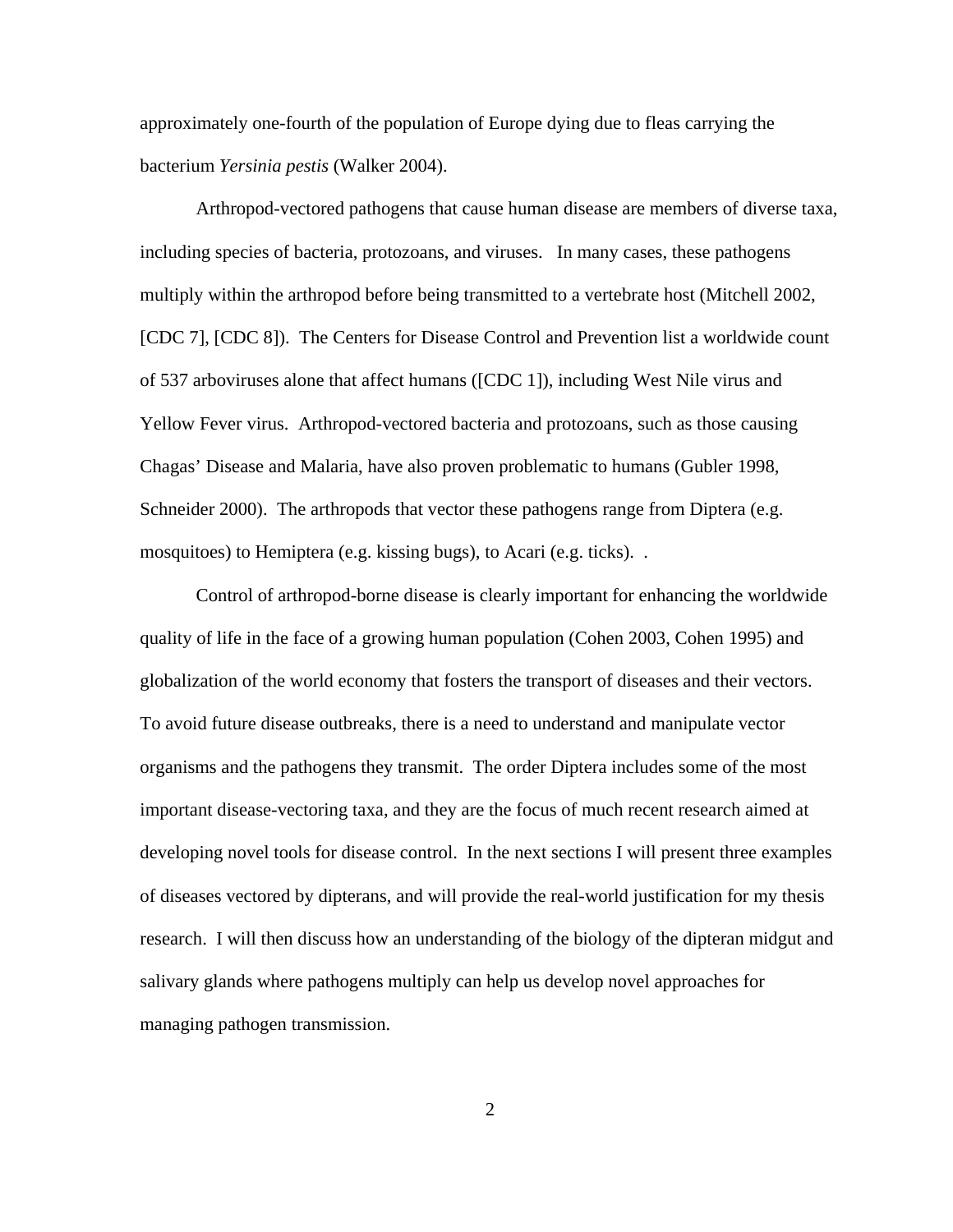# **B. Human Pathogens Vectored by Dipterans**

Of the 537 Arboviruses listed from around the world by the ([CDC 1]), many utilize mosquitoes as their main vector. In cases where little is known about the epidemiology of a specific arbovirus, the CDC list often references mosquitoes as suspected in transmission ([CDC 1]).

Several strategies for combating fly-borne diseases are being investigated in the different areas of pest management. These range from the most basic strategies, like sprays applied aerially to control adults (Mount et al. 1996), or chemicals applied in ponds where mosquito larvae may develop (Jondiko 1986), to area-wide programs like the sterile insect technique—all of which are limited in their success. The sterile insect technique has proven helpful in other families in Diptera, such as Tephritidae and Calliphoridae (McInnis 1994 and McGraw 2001, respectively) in which males are irradiated *en masse* to cause sterility and are released into the wild, (Knipling 1959). This increases the likelihood several-fold that a female will mate with a male who is unable to produce viable sperm, ultimately wasting her energy and leaving her without fertilized eggs. The vector for Dengue Fever, *Aedes aegypti*, has been referenced as a likely useful candidate for this technique, due to success in manipulation of this species in laboratory mass-rearing settings—however, there are no current programs for using this strategy in Dengue-troubled areas (Fu et al 2010). One complication is that irradiated males have been shown to suffer a fitness disadvantage when trying to compete with their wild-type counterparts, which can lead to problems in efficacy in a sterile-male release program (Collins et al. 2008).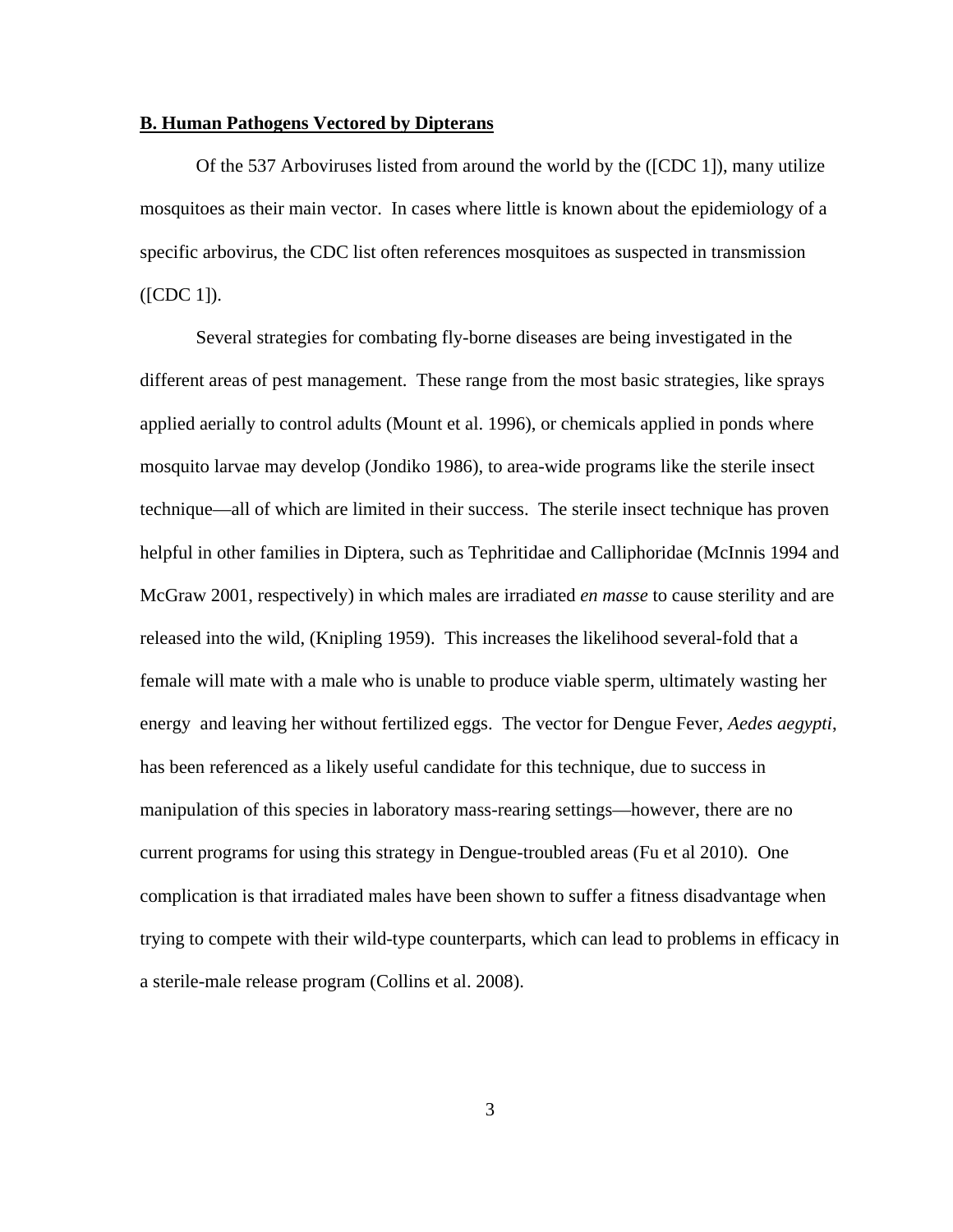As mentioned above, mosquitoes are also vectors of protozoan diseases, such as Malaria. To give some perspective on the biology and control of dipteran-vectored diseases, I will provide an overview of two protozoan and one viral disease that have and are having major impacts on humans.

## **1. Malaria**

# Background

The protozoan *Plasmodium sp*. (most commonly, *P. falciparum*) that causes malaria is mostly vectored by the mosquito *Anopheles gambiae (sensu latu)*. Eighty-nine percent of the world's cases of this disease occur in Africa. Malaria is the continent's second mostdeadly disease (behind HIV-AIDS), killing an estimated 863,000 people in 2008 alone ([CDC 4]).

As is the case with most protozoan parasites, the life cycle of *P. falciparum* is a complex one. During its life cycle, it undergoes a five-stage metamorphosis, and invades three physical barriers in the mosquito's body (Ghosh et al. 2000). An infected, *Plasmodium*bearing mosquito takes a blood meal from a human host, releasing the motile sporozoite stage of the protozoan (which had multiplied in the infected mosquito's midgut and salivary glands). When the sporozoites are injected via the insect's saliva, they enter the victim's bloodstream and travel to the liver, where they infect those cells and multiply as merozoites (a motile stage). Eventually, merozoites become too numerous for the liver cells, causing those cells to rupture and then the merozoites re-enter the bloodstream, where they infect red blood cells. Here, they become trophozoites (a feeding stage of this protozoan's life cycle), and these feed on the hemoglobin of the red blood cells. Once gorged, these protozoans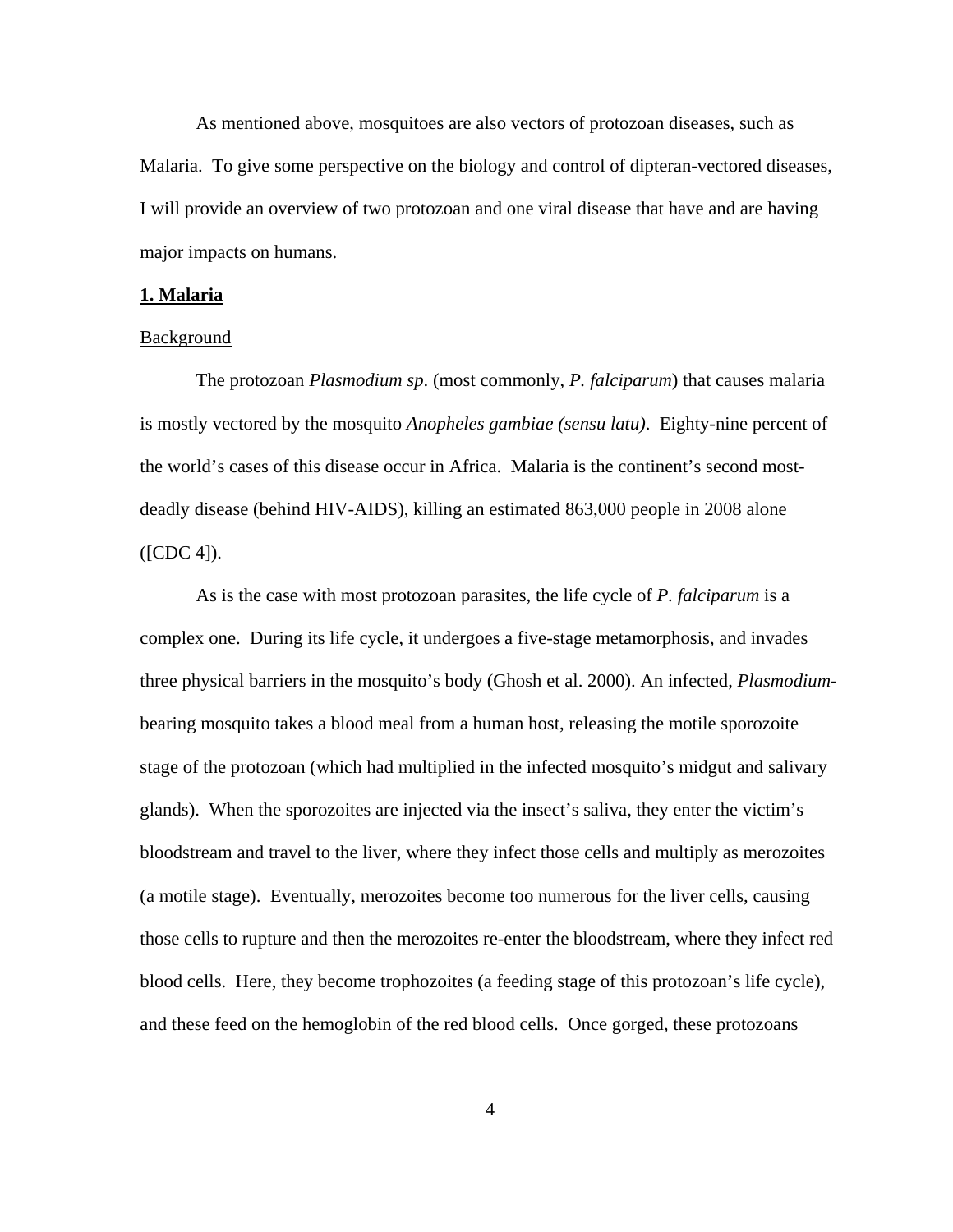undergo schizony, during which the trophozoites reproduce themselves as merozoites ("daughter cells") in the remains of the red blood cell, then burst out and re-infect more blood cells. Reproductive versions of the protozoan are also created within the borders of the red blood cell, and these gametocytes are the stage taken up by a mosquito as she feeds and then becomes infected. In the mosquito, the gametocytes morph into reproductive cells called macrogametocytes, which give rise to a motile, ookinete stage. The ookinetes attach to the mosquito's midgut and develop into oocysts, which form sporozoites within. When the sporozoites develop, the oocyst bursts and the sporozoites emerge and head to the mosquito's salivary glands. It is in this stage that they are injected into their next human host by the mosquito ([CDC 7]).

## Vector Biology

*Anopheles gambiae*, the most well-known vector of Malaria in Sub-Saharan Africa, is a nocturnal blood-feeding mosquito which, like many mosquitoes, uses olfactory cues in host detection (Carey et al. 2010). Blood meals are taken in order to provide nutrients to developing eggs in the female (male mosquitoes feed only on sugar sources, such as nectar, for sustenance). Females lay eggs singly on the surface of still water, often in containers where water has collected. The eggs hatch into larvae, which align themselves with the surface of the water, since they lack the underwater breathing tubes of *Aedes* larvae. Larvae feed on algae and microorganisms under the water's surface, and go through four larval instars before pupation. Only a few days later, the adult mosquito emerges from the pupa, and if the female takes a blood meal from a human host infected with Malaria, the cycle begins again ([CDC 5]).

5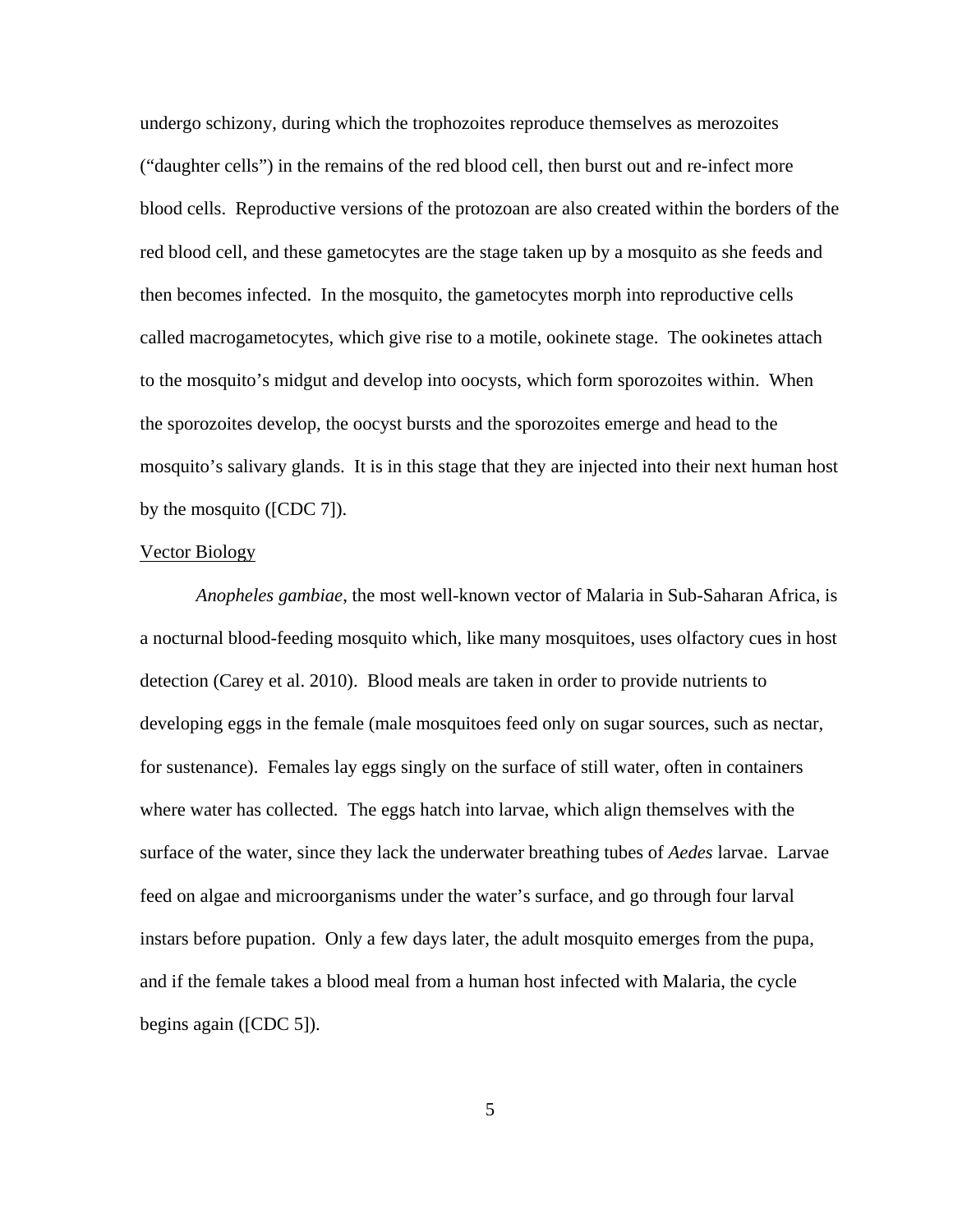Control measures, such as insecticide-treated bed nets, and indoor residual spraying, help dissuade mosquitoes to a certain extent. Occasionally, there can be insecticide treatment of still water areas to control larvae. Making conscious efforts to decrease standing water containers can also help to some degree ([CDC 6]).

## Epidemiology and Treatment

 The CDC lists that approximately half the world's population lives in areas that are at risk for malaria transmission—especially Sub-Saharan Africa and parts of Asia ([CDC 4]). Malaria can take two forms of severity. One is considered "uncomplicated," during which victims may experience a variety of unpleasant symptoms, including fever, headaches, muscle pains, sweats, chills, and occasionally nausea and vomiting. These symptoms are difficult to distinguish from many other illnesses, but can be diagnosed when parasites are found in a blood sample. The other, more severe form affecting humans is called "severe malaria", in which victims may experience a high level of confusion or may go into a coma. They have trouble breathing and focusing, and they experience severe anemia, along with the regular signs of uncomplicated malaria ([CDC 8]).

 Treatment comes in the form of several different drugs (depending on severity of symptoms, other illnesses, or whether the victim is pregnant)—and some of these drugs are very expensive. That can be problematic in areas where population is high and quality of patient care may suffer ([CDC 10]). As is always the case, however, the goal is to stop the vector before it takes a blood meal, and ultimately stop the spread of *P. falciparum* as best as humanly possible.

6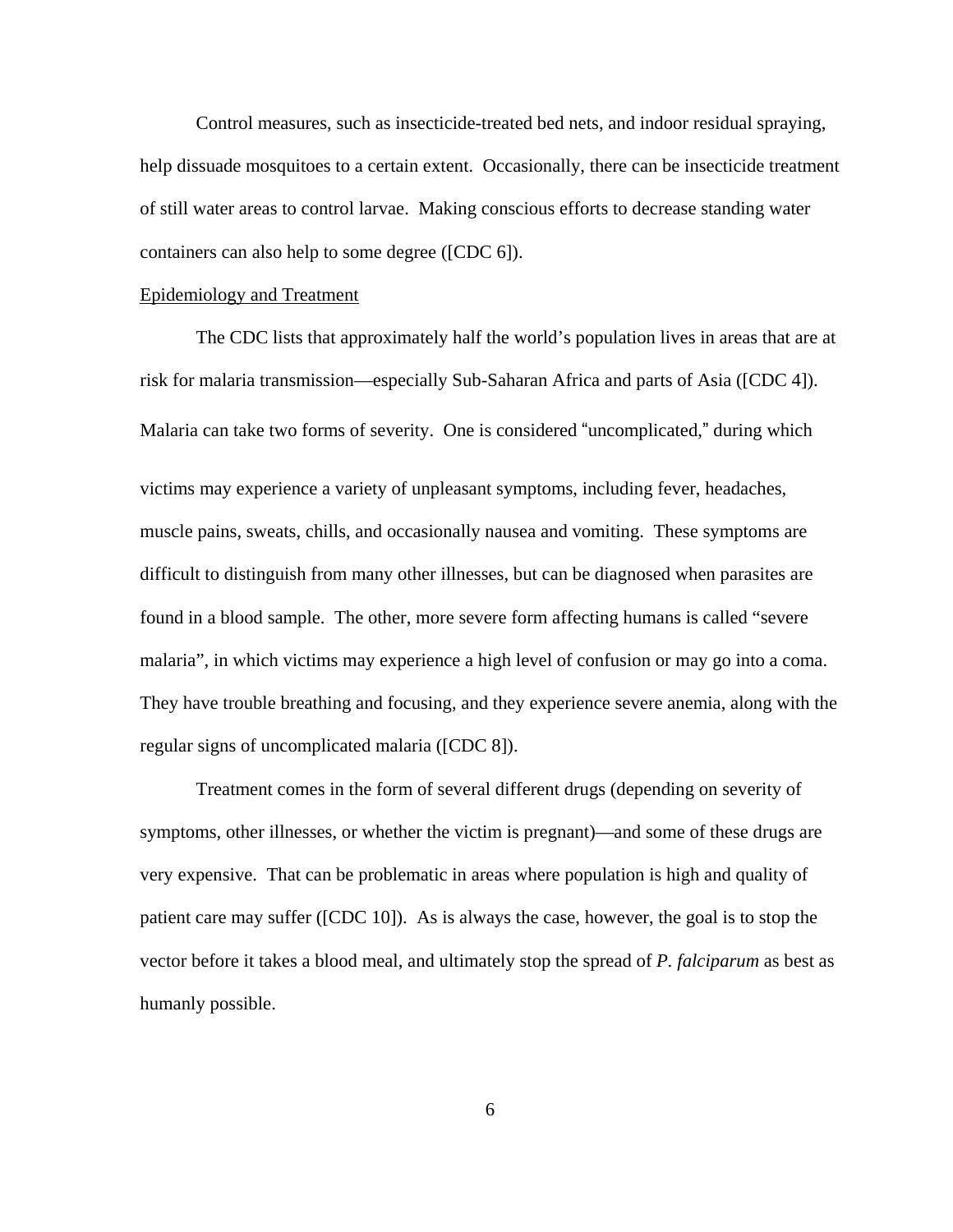## **2. Dengue Fever**

# Background

 Dengue Fever is a viral disease caused by flaviviruses of any of four serotypes (Dengue 1, 2, 3, or 4), occurring most frequently within South America, Central America ([CDC 9]), and tropical Asia ([WHO 1999]) and Australia (McKenzie et al. 1996). The insect vectors for the virus are mosquitoes in the genus *Aedes*, most commonly *Aedes aegypti*, but also *A. albopictus*. Two-fifths of the human population lives in areas that are habitable by *A. aegypti*, and the World Health Organization approximates 50 million people are infected annually ([WHO, 2010]). Regarding the more severe form of the disease, the CDC lists several hundred thousand cases of Dengue Hemorrhagic Fever (DHF) annually, with outbreak case fatality rates as high as  $10\%$  ([CDC 9]).

#### Vector Biology

Just as in the case with *Anopheles,* the female mosquito can take a blood meal from a human infected with any of the Dengue strains, and then the virus travels to her midgut, where it multiplies (Gomez-Machorro 2004), but does not exhibit such a diverse and complex life cycle as the Plasmodium protozoan (CDC 8). The virus then travels to the salivary glands, where it continues to multiply. The parasites are then injected into the next human host via saliva of the mosquito (Gomez-Machorro 2004), thus infecting the human and beginning the cycle anew.

*Aedes aegypti* is a diurnal mosquito, so bed-nets are not helpful. Rather, people are encouraged to patrol and clean out any water-bearing containers near their homes, which could give rise to mosquito larvae if a female finds suitable habitat there ([CDC 9]).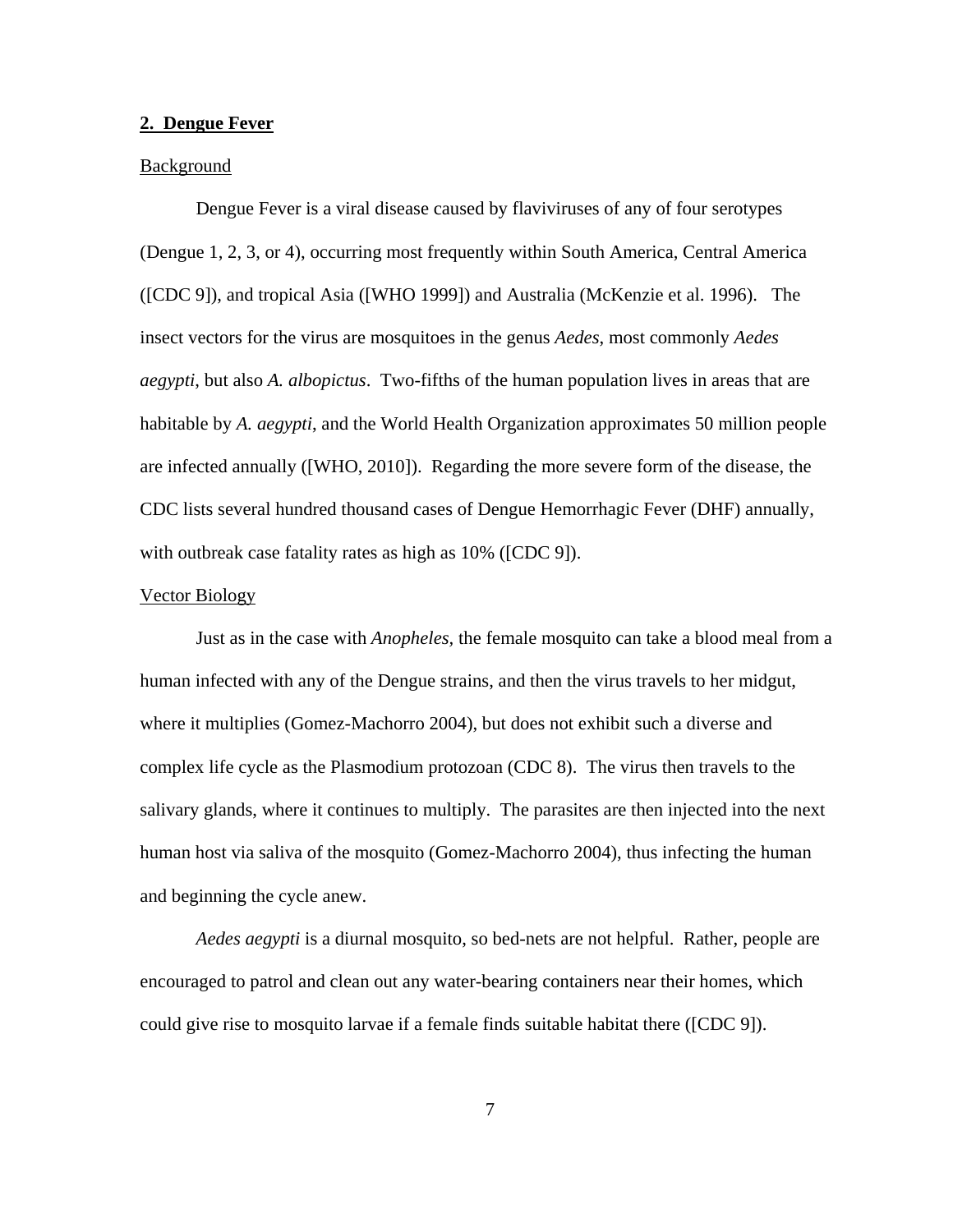Community-wide education programs and surveillance measures are being championed by the World Health Organization ([WHO 1999]).

The female mosquito does prefer standing water that is fairly fresh and nutrient-rich; she will lay her eggs on the side of the container near the water line. The life cycle from a laid egg to a reproductive adult takes as little as eight days, so vigilance is important when eliminating mosquito larvae and pupae from containers ([CDC 9]).

# Epidemiology and Treatment

As the name might imply, the main symptoms experienced by victims of Dengue include high fever, as well as intense headache and pain behind the eyes. Other symptoms include joint, muscle, and bone pain, delicate skin prone to bruising, and occasionally rashes or mild bleeding. The CDC reports that children and first-time victims of Dengue have a less severe form of the disease than older people, or those previously exposed to the virus ([CDC 9]).

Victims of the more severe form of the disease, Dengue Hemorrhagic Fever, experience many of the same symptoms as DF, but they experience a fever that can run to around 7 days. However, when the fever declines in severity, other symptoms take its place, including persistent vomiting, severe abdominal pain, and difficulty inflating the lungs, in order to breathe. At this time, capillaries can become "leaky," causing hemorrhages under the skin, which may give rise to circulatory system failure and shock, after which the patient may die if their circulatory failure remains untreated ([CDC 8]).

There is no vaccine for Dengue Fever or DHF (Scott et al. 2002); suspected victims should alert their physicians, and make sure to get plenty of rest and fluids. Pain relief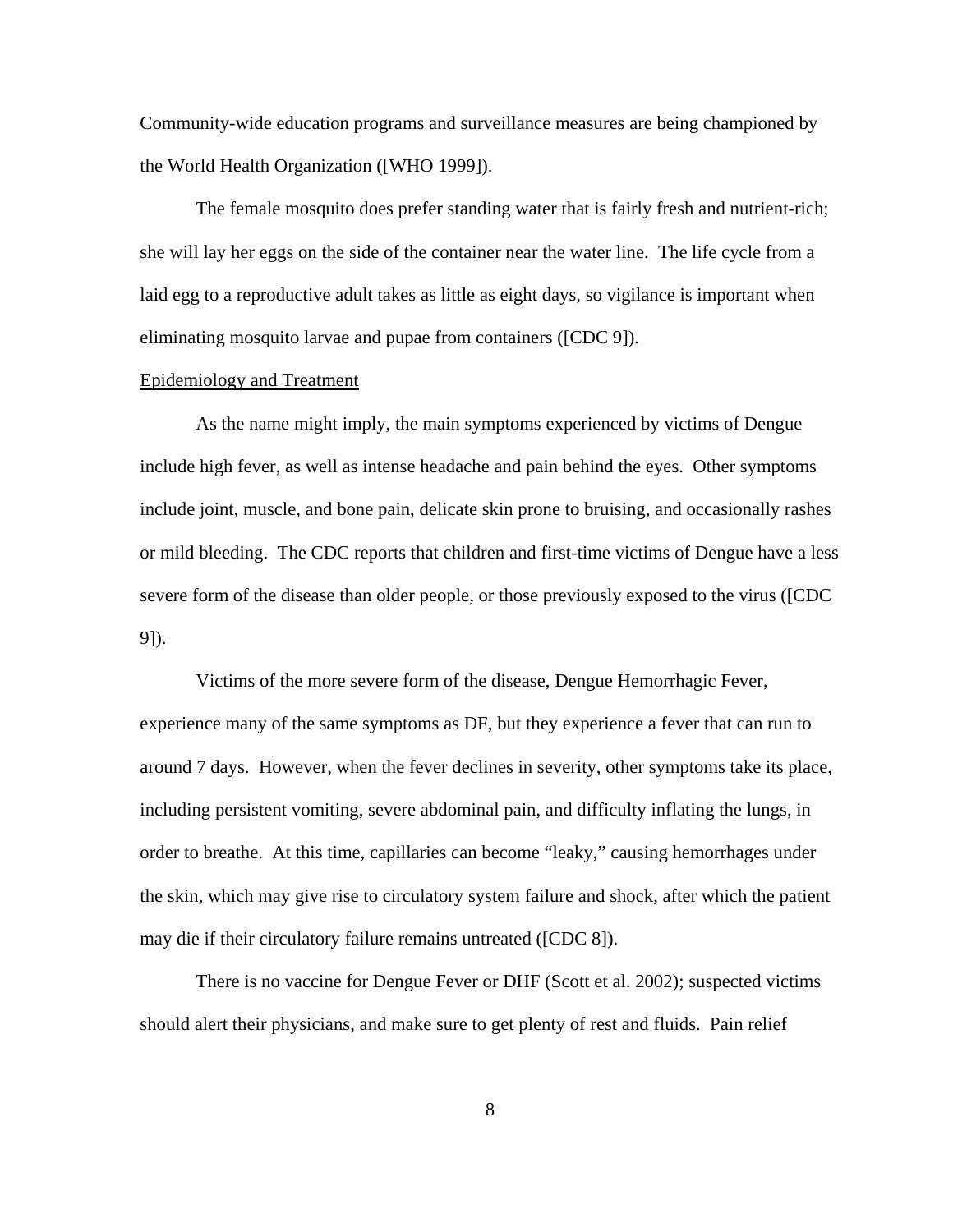medication is said to help; if a patient's health severely deteriorates within a day after the initial fever wanes, it is highly recommended they seek medical assistance at a hospital ([CDC 8]).

Once again, the best defense is offense—the most highly emphasized method of control has proven to be the emptying and rinsing of any types of containers that may hold mosquito larvae or pupae—including children's swimming pools, animal water dishes, discarded tires, and outdoor garbage cans ([CDC 9]).

# **3. African Trypanosomiasis**

#### **Background**

Also called African sleeping sickness, this disease is caused by the protozoans *Trypanosoma brucei rhodesiense* in Eastern Africa, and *Trypanosoma brucei gambiense* in Western Africa*.* These forms of trypanosomiasis are vectored by the Tsetse flies of the genus *Glossina* ([CDC 2]).

# Vector Biology

The Tsetse flies, *Glossina sp.*, feed on the blood of vertebrates, and exhibit a unique strategy for taking care of their young. Once she has mated, the female tsetse fly produces a single egg that hatches and grows within her body, nourished indirectly by the blood meals that she takes, as they are converted into a nutritious fluid by the mother's accessory glands (Buxton, 1955). Once the larva is large enough and is ready to pupate, the female births the maggot on top of soil which is typically under a shrub, where there are less drastic temperature fluctuations. The maggot burrows underground and pupates near where its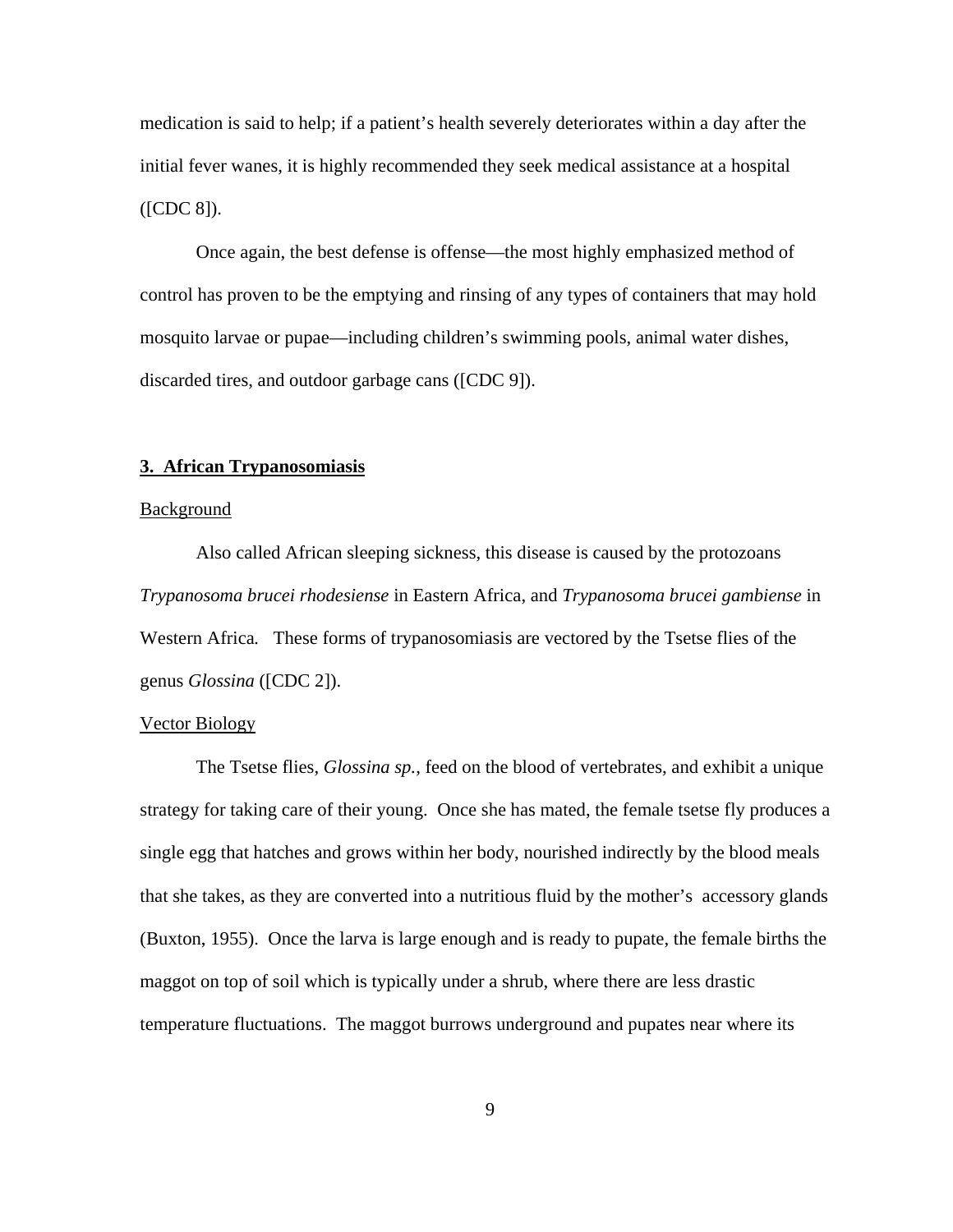mother deposited it (Buxton 1955). Since they are viviparous, Tsetse flies have relatively few offspring compared to other Diptera—birthing no more than twenty offspring per female (Gooding and Krafsur, 2005).

The cycle of African Sleeping Sickness can be seen as starting with a Tsetse fly ingesting a blood meal from a person infected with the protozoan, *Trypanosoma brucei*. Once inside the fly, the protozoan exhibits unique strategy for multiplying. Unlike the cases above, where the infectious agent migrates through the body cavity of the insect to travel from the midgut to the salivary glands, in the case of the Tsetse fly the journey is linear and exclusively relegated to the digestive system. Upon intake of the blood meal, the trypanosomes spend a short time in the insects' crop before being emptied into its midgut, where the meal starts to become digested. Here, the trypanosomes (in their flagellated, motile form called a trypomastigote) undergo active and rapid division, after which they penetrate the rigid membrane lining the interior midgut (called the peritrophic membrane) with little difficulty. They migrate anteriorally, along the ectoperitrophic space of the esophagus and hypopharynx, and then into the salivary glands. As they venture to glands, they elongate and become epimastigotes, the infectious stage of this trypanosome's life cycle. Once the infected fly bites an uninfected vertebrate host, the trypanosomes are released in the fly's saliva, and the victim then becomes infected (Vickerman et al. 1988). The trypanosomes multiply by binary fission within the infected human [(CDC 2)].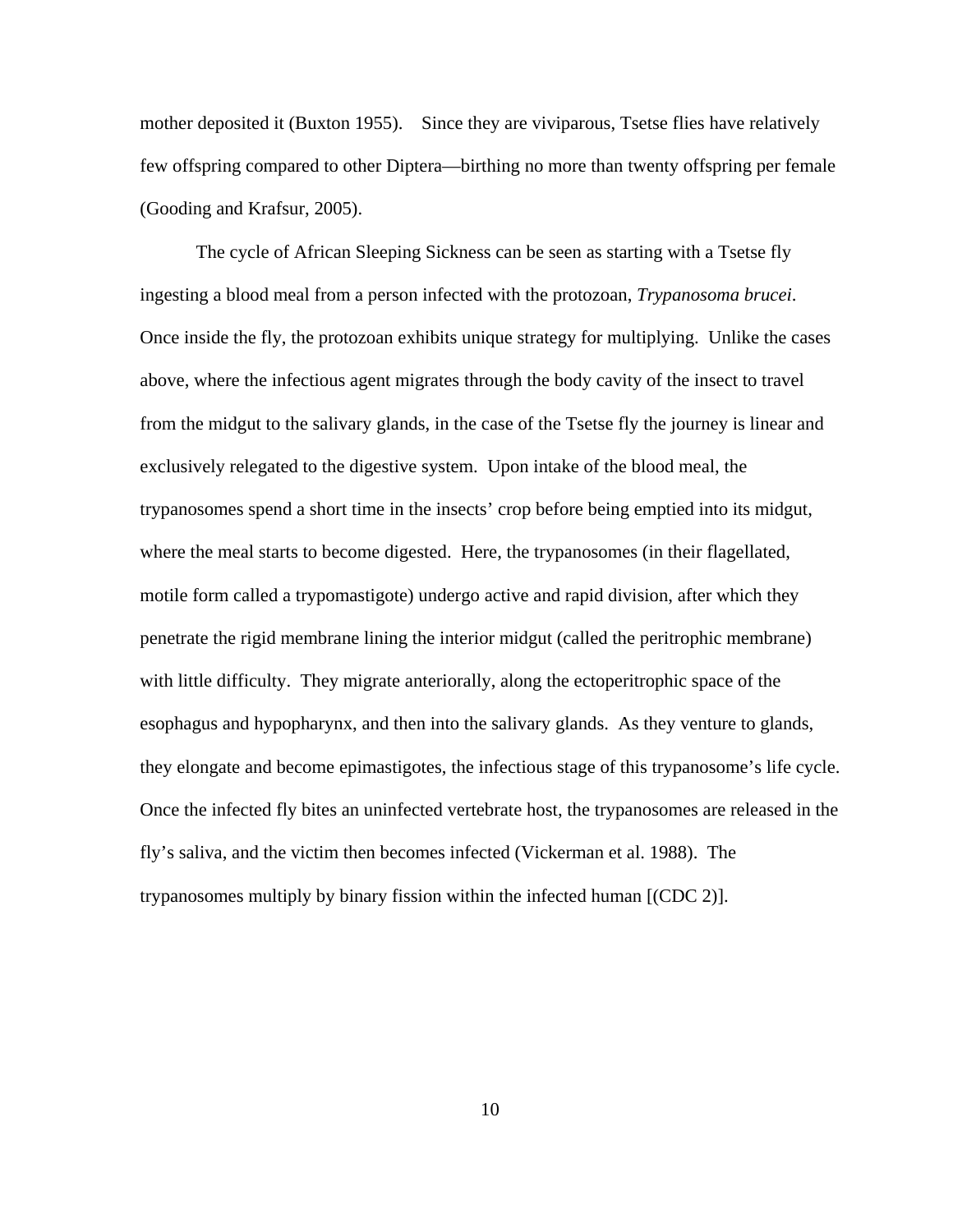# Epidemiology and Treatment

Both forms (Eastern and Western) are fatal if no treatment is undertaken—within three months for *T.b. rhodesiense*, or up to a year or more for *T.b.gambiense*. Symptoms include the development of a chancre around the site of the original bite, which swells painfully, as do lymph nodes, the face, and the hands. Headaches and fever become persistent, as do joint pain and fatigue, as the course of the infection continues. The CDC also reports that neurologic problems occur, such as confusion and personality changes, after the disease has infected the victim's nervous system. And, as the name might imply, fatigue leads to the victim's need to sleep more often, especially during the day, as the body tries to fight off the infection ([CDC 2]).

# **C. Spread of Disease: The Dipteran Midgut and Salivary Glands**

 The midgut and salivary glands are targeted by agents of disease as sites of multiplication and transmission to subsequent vertebrate hosts. The midgut of any insect is an active place, in which digestive enzymes are excreted for the digestion of food, and where nutrients from those food sources can be absorbed into the body. This organ carries out ion transport and the absorption of amino acids, lipids and sugars (Popova-Butler and Dean 2008). Cells lining the luminal portion of the midgut form structures called microvilli (Chapman 1998), and share characteristics of form and function with the villi of the vertebrate small intestine (Palay and Karlin 1959), in that these structures greatly enhance the surface area for which absorption and excretion may take place (Chapman 1998).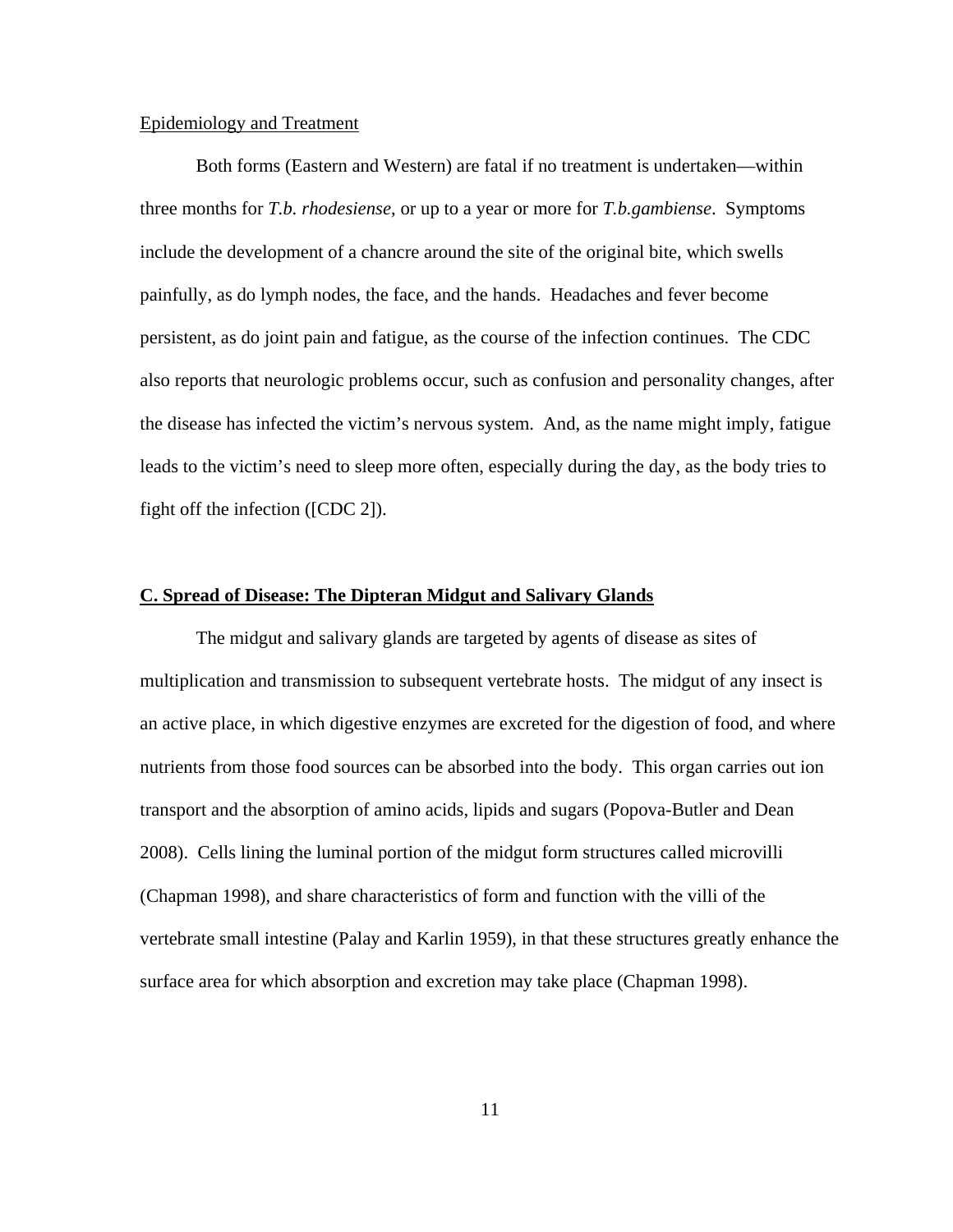In most insects, the interior surface of the midgut is lined with extracellular secretions, secreted by cells at one end of the midgut epithelium. These secretions harden in laminar fashion, and form a membrane that is constantly regenerated every few hours (Chapman 1998). This layer of laminar, chitinous excretion is commonly referred to as the peritrophic membrane (henceforth referred to as the PM). In Diptera, the PM is formed in a belt-like manner at the anterior of the midgut and moves towards the posterior (Richards and Richards 1977), separating food from the epithelial layer of cells that make up the midgut (Chapman 1998). In adult Diptera, the PM is not formed until the insect takes a meal, and in the midgut of Culicidae, the creation of the membrane is only induced when the mosquito takes a blood meal (Chapman 1998). Parasites typically traverse the PM through their own secretion of chitinase, locally disrupting it so they may escape the midgut and move onward to the midgut epithelium, and then to the salivary glands (Ghosh et al. 2000).

 The salivary glands also play a significant role in disease transmission—as seen in all three of the diseases described above. The infectious agent is injected into a vertebrate host with the saliva as the Diptaran takes a blood meal. Salivary glands are an integral component of the insect digestive system. Flanking either side of the esophagus, these glands are present within the thorax of the insect and are connected by tubes called salivary ducts to the head. These ultimately fuse into a common salivary duct toward the proboscis, which opens at the base of the hypopharynx (Dhar and Kumar 2003). In hematophagous Diptera, these glands are responsible for several tasks having to do with the uptake and digestion of a blood meal (Chapman 1998). Saliva facilitates the uptake of the blood meal, by releasing anti-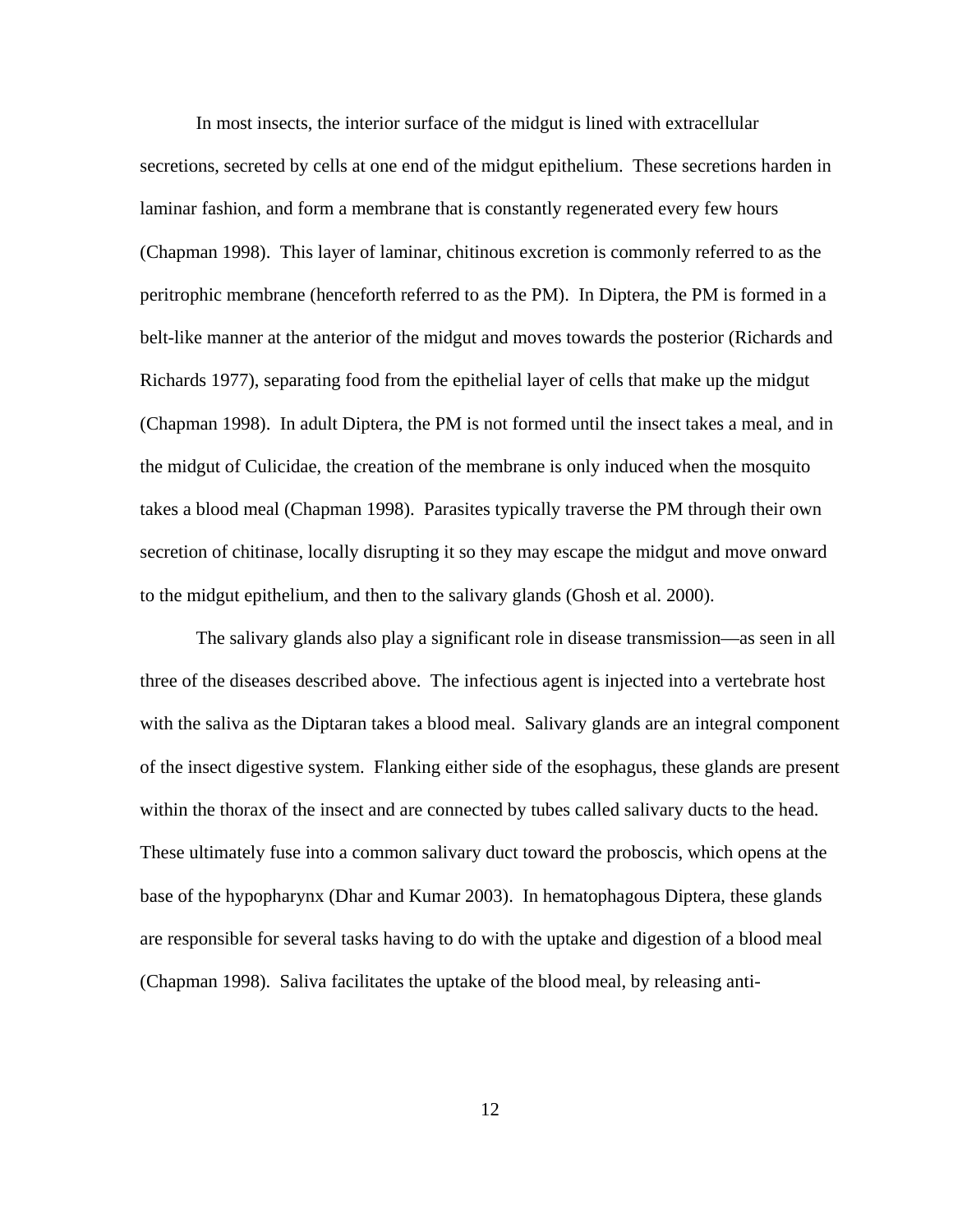coagulants and anti-histamine compounds into the vertebrate host at the locality of the bite, ultimately suppressing the host's immune response.

 In those Dipterans that transmit disease, the glands not only carry out transmission of the pathogen to the vertebrate host, but they also contain proteins (such as nitric oxide synthases and bactreriolytic lysozymes) that act in the immune response of the mosquito to minimize adverse effects to the mosquito after the first blood meal has been taken (Dhar and Kumar 2003). Before getting to the salivary glands, the pathogen must first traverse the barrier between the insect's hemocoel and layers of tissue that comprise the glands themselves. A study has shown (Sidjanski 1997) that pathogens, such as a sporozoite form of *Plasmodium falciparum*, recognize and bind specifically to proteins on the outer surface of the glands in *Anopheles stephensi* by means of the protozoans' own circumsporozoite proteins (1997), so the current thinking is that the process of traversing the barrier may be receptor-mediated. However, much still remains unknown about the process for recognition of the salivary gland epithelium by the protozoan (Sidjanski 1997, Dhar and Kumar 2003).

 Traversing the barrier of the salivary gland may be the easier of the two barriers a disease agent must cross, in order to venture from the midgut to the salivary glands considering the glands are not protected with the rigid lining of the PM. The PM in various members of Diptera are relatively robust, permeable only to molecules with a radius less than 4.5 nanometers—while in grasshoppers and larval Lepidoptera, molecules may be as big as 35 nm (Chapman 1998). To put this into perspective, the typical human red blood cells measure 6-8 micrometers in diameter, and are 2-3 micrometers thick ("Red Blood Cell" 2010). Meanwhile, arthropod-borne flaviviruses typically range from 40-60 nanometers in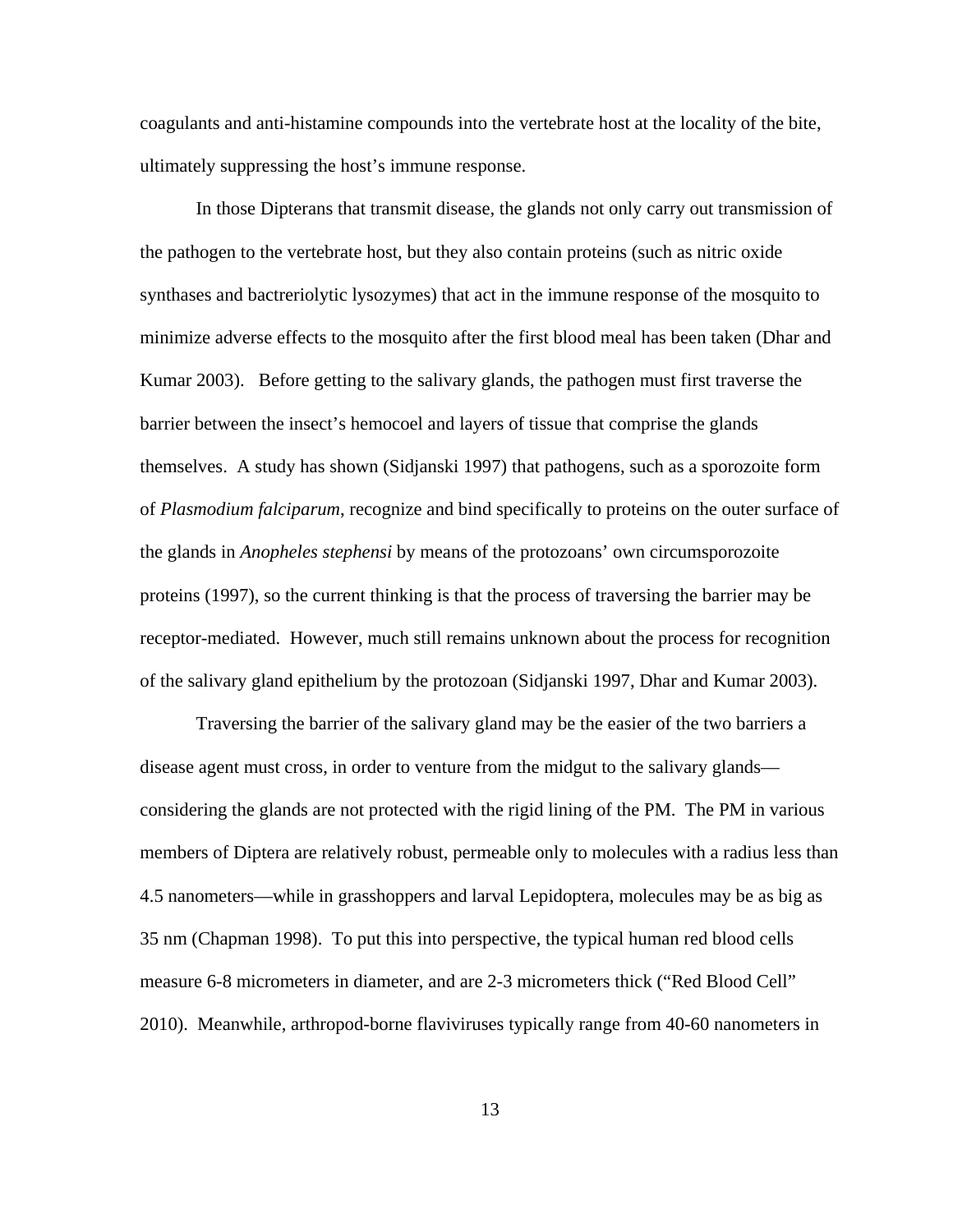diameter ("Flaviridae" 2006). According to one group of researchers, the PM has been found to not be the primary determinant of susceptibility to midgut traversing by the pathogen, though it likely impacts the number of individual pathogens that do the traversing and that ultimately get to the salivary glands (Shahabuddin et al, 1998).

Though there is still debate about the exact methods that pathogens use to traverse the major barrier of the midgut, a current hypothesis is that the pathogens are small enough to get around the PM and then embed themselves into midgut epithelial cells. Infected PM cells are eliminated by shedding, by the mosquito's response to parasite invasion (Baton 2005). Those shed cells are then broken down by enzymes in the hemocoel, and the parasite escapes into that body cavity--where it is somewhat vulnerable to the immune response of the insect, but can indeed make its way to the salivary glands.

It is understood (Pimenta et al 1994 ; CDC 8, CDC 9) the salivary glands are the main site of introduction of parasites, be they protozoan, bacteria, or virus, from the vector into the human host, and as mentioned above, the arthropod midgut is a site for pathogen replication. Therefore, it may make sense to try combating transmission of disease in a genetic sense, through physical or physiological modification of these organs.

#### **D. Making use of the Mosquito Midgut as a means of combatting disease transmission**

 At the present time, genetic strategies to manage vector organisms are being heavily researched. There exists a great interest within this field, especially given that vectors like mosquitoes are becoming increasingly resistant to various pesticides, and that vaccines still do not exist for dengue (Scott et al. 2002) or malaria ([NIAID 2009]).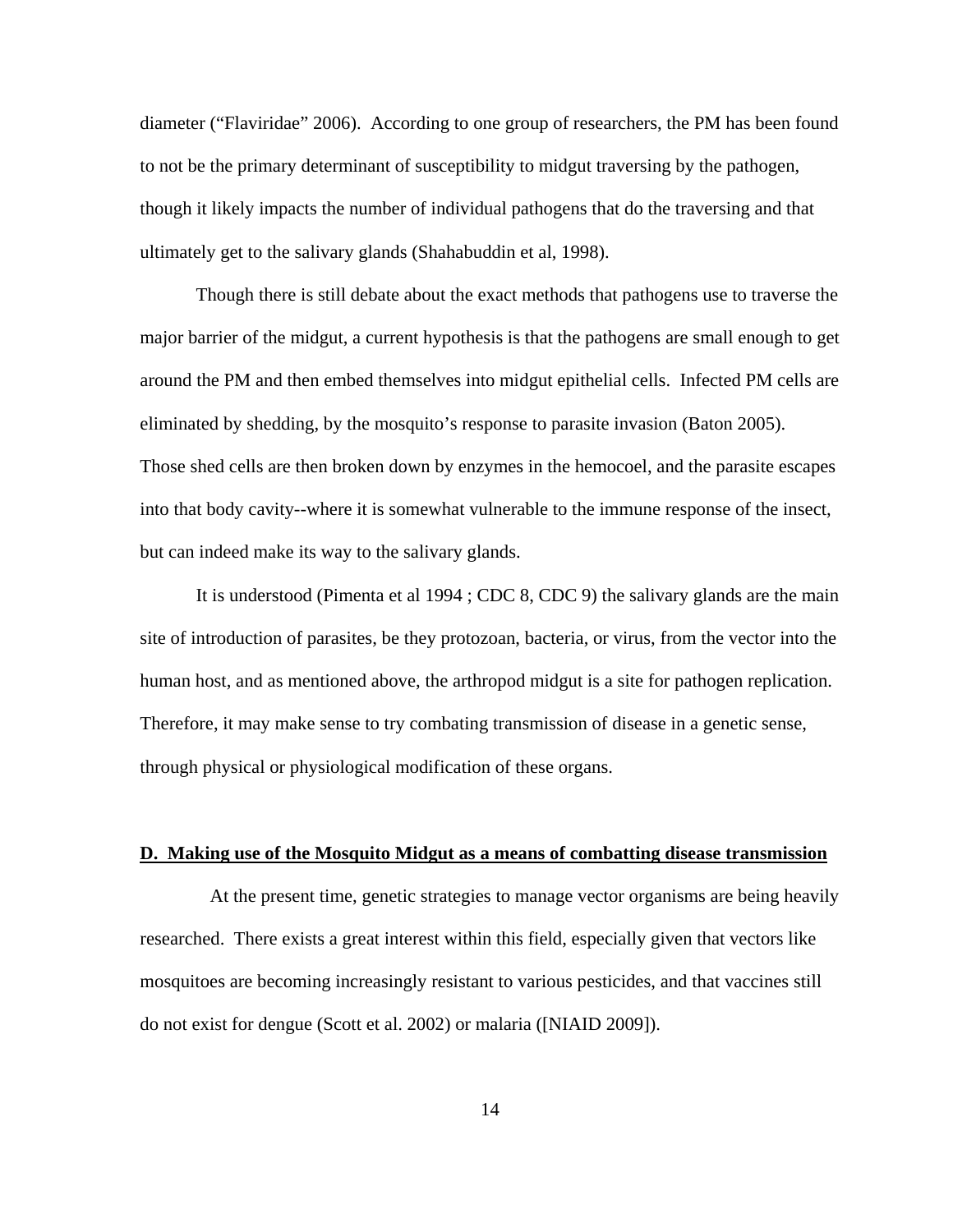As indicated above, in order to complete the necessary components of their life cycle in the mosquito, *Plasmodium sp*. and dengue virus must cross the epithelial layers of the mosquito midgut and salivary glands (Ghosh et al 2001 and Gomez-Machorro et al. 2004, respectively). If we were to consider driving an effector gene (that is, a gene interfering with pathogen transmission between the mosquito's organs) into a population, we would need to know the method of action of that gene, and its overall efficacy, as shown in laboratory trials.

Natural barriers associated with the insect's internal digestive system would be a target for exploitation by researchers in preventing pathogen transmission. The less than perfect action of these barriers give rise to the insect's competency as a vector, also called "vector competence" or "VC". VC is a measure of the ability of the virus to make use of the insect's digestive system—successfully infecting it, replicating within it, and escaping it through transmission to the next host (Bennett et al. 2005). Physical barriers, again, would include those barriers to pathogen movement out of the midgut, and barriers to movement into the salivary glands once the disease agent has traversed the midgut lining. Populations of *A. aegypti* (the vector for Dengue) have demonstrated genetic diversity for the permeability of these barriers, and in turn, have genetic diversity in their vector competence, exhibiting high or low resistance to infection, and exhibiting high or low dissemination of the virus (Bennett et al. 2002).

Before those physical barriers are encountered by pathogens, the pathogens must deal with naturally-occurring physiological barriers in the midgut. In one mosquito study, for example, a polymorphism in the expression of a serine protease was found to limit the ability of the mosquito to harbor protozoan parasites (Han et al. 1999). Proteases in the midgut of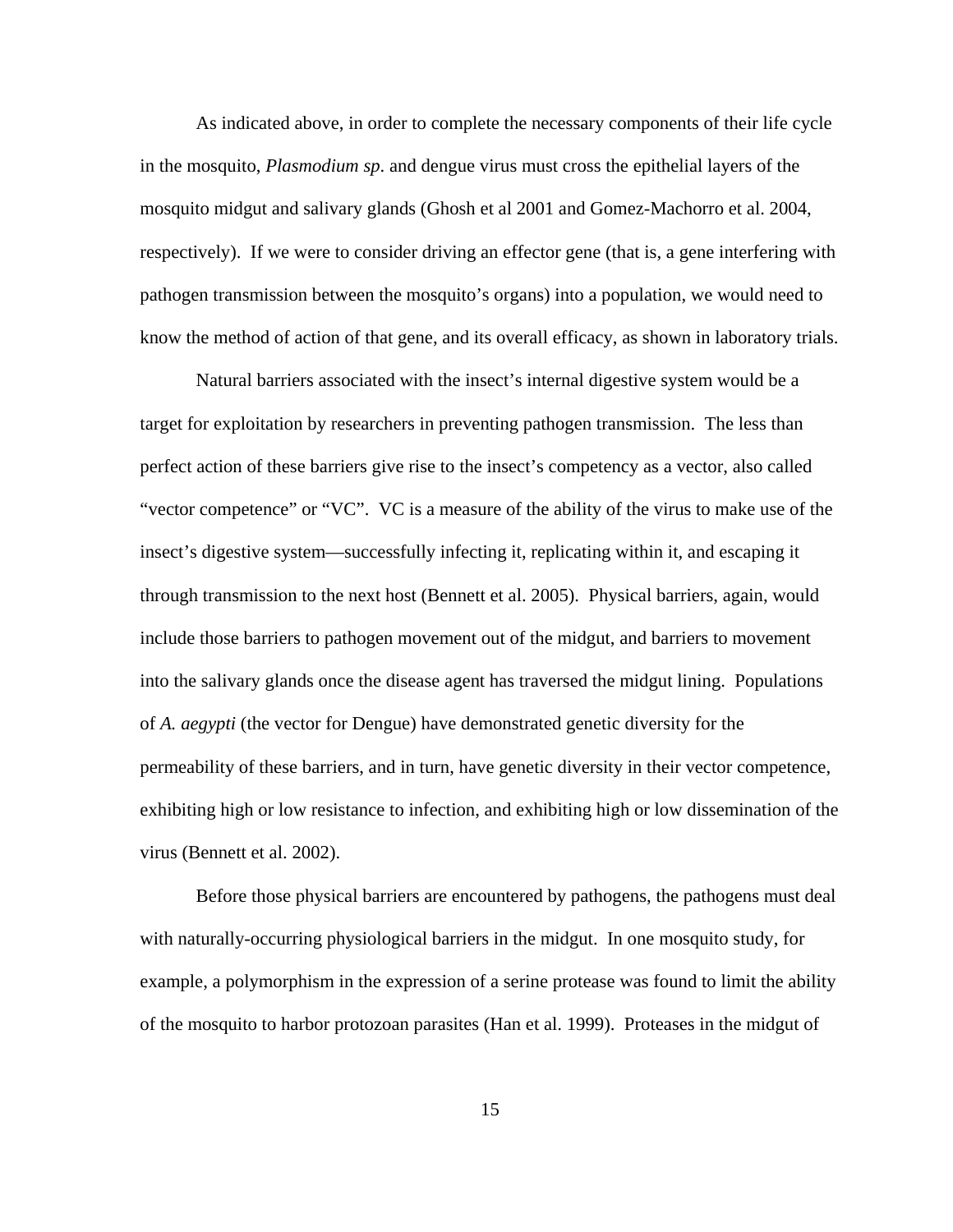the mosquito serve many roles—they can help destroy developing Plasmodium ookinetes, however, they also break down blood proteins from the vertebrate that would naturally attack the pathogen (Shahabuddin 1998).

Once pathogens like Plasmodium invade the epithelial layer of the midgut, they trigger the mosquito's antimicrobial response, during which a large number of antibacterial peptides, called Cecropins, are induced (Shahabuddin 1998). Specific genes are induced in *Anopheles gambiae* by a *Plasmodium berghei* infection 20 to 30 hours after an infectious blood meal, when the ookinetes invade the midgut epithelium. These genes included those coding for bacteria-binding proteins, protease homologs, and an anti-microbial peptide called defensin (Dimopolous et al. 1997, Riehle et al. 2003).

Much work along the anti-malarial front has involved genes that exploit the physiology of the midgut and salivary glands. Marelli and colleagues found that anopheline mosquitoes expressing a peptide named SM1 in the lumen of the midgut had difficulty transmitting *Plasmodium berghei*, and that expression of the peptide conferred an actual fitness advantage (Marelli et al 2007). The peptide, named SM1 for "salivary gland and midgut binding protein 1" (Ito et al. 2002) strongly inhibited the traversing of both the midgut and salivary gland epithelia by the Plasmodium parasites (Ghosh et al. 2001), suggesting strong evidence that Plasmodium development could be blocked if the SM1 peptide is produced and expressed in the lumen of the mosquito gut (Ito et al. 2002).

In the study by Marelli, et al., one group of transgenic *A. stephensi* mosquitoes expressing this protein was allowed to feed on uninfected mice, and another group of transgenic mosquitoes fed on mice infected with *P. berghi*. In the study, both transgenic and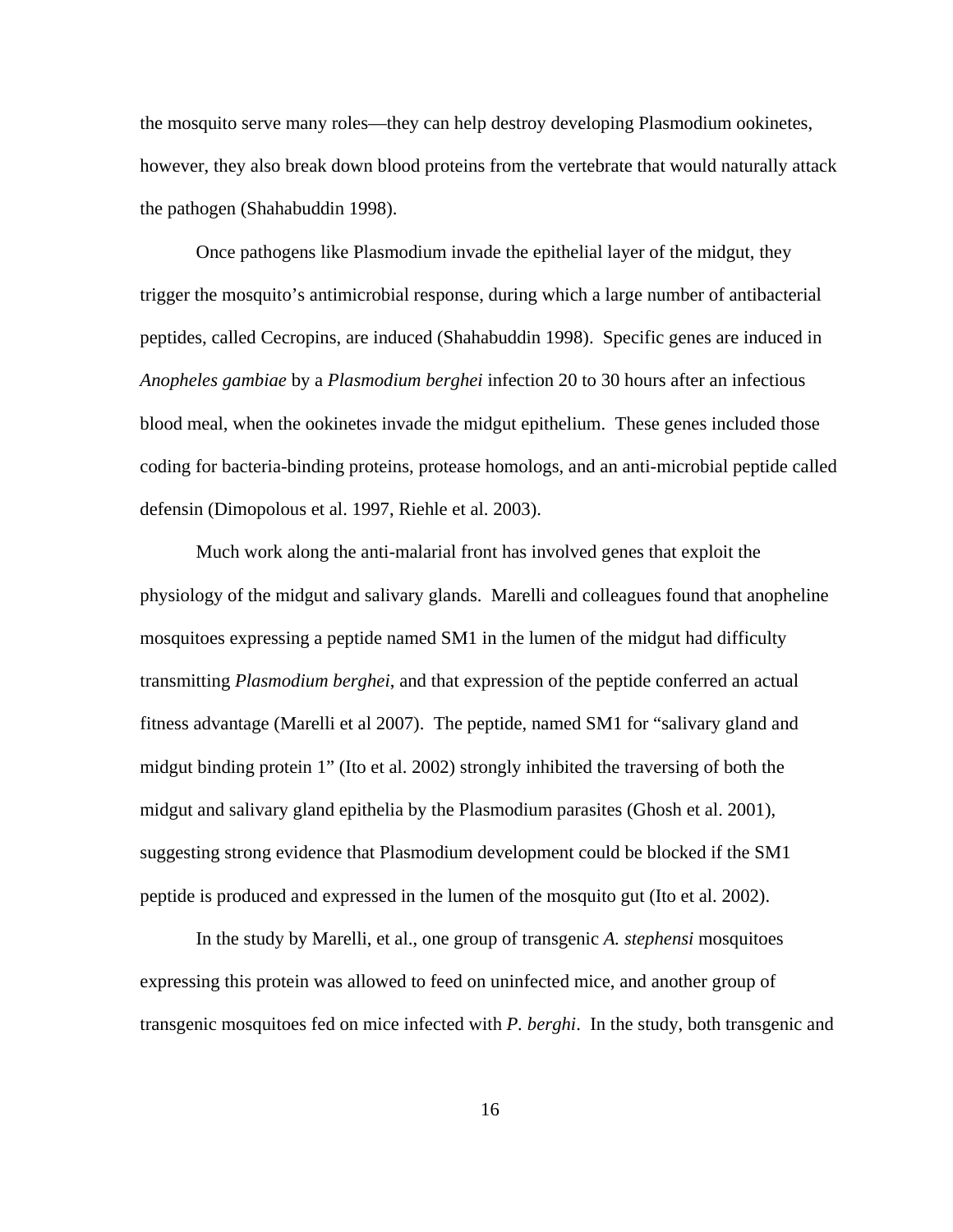wild-type mosquitoes had equal fitness when feeding on uninfected mice, but when feeding on infected mice, transgenic mosquitoes had significant fitness advantages over the wild-type in fecundity and viability and by nine generations, 70% of the mosquitoes in the population contained the transgenes (Marelli et al. 2007). There may be great worth in the future, in finding peptides to strengthen the epithelial layers of organs needed by parasites in order to complete their development.

Discovery and manipulation of genes that express peptides in the midgut, or finding genes that alter the physiology of the mosquito's digestive system, takes a large amount of effort. Once they have been discovered and delivered into a mosquito stock, researchers must confirm that the genes are being expressed, and they need to run several tests to understand how inheritance of the genes affects the organism's behavior, phenotype, and progeny (among other effects). However, without a proper mechanism for driving genes into a population, the construction of those transgenes may be of limited use. In the following section, I examine some potential strategies for pushing genes into populations.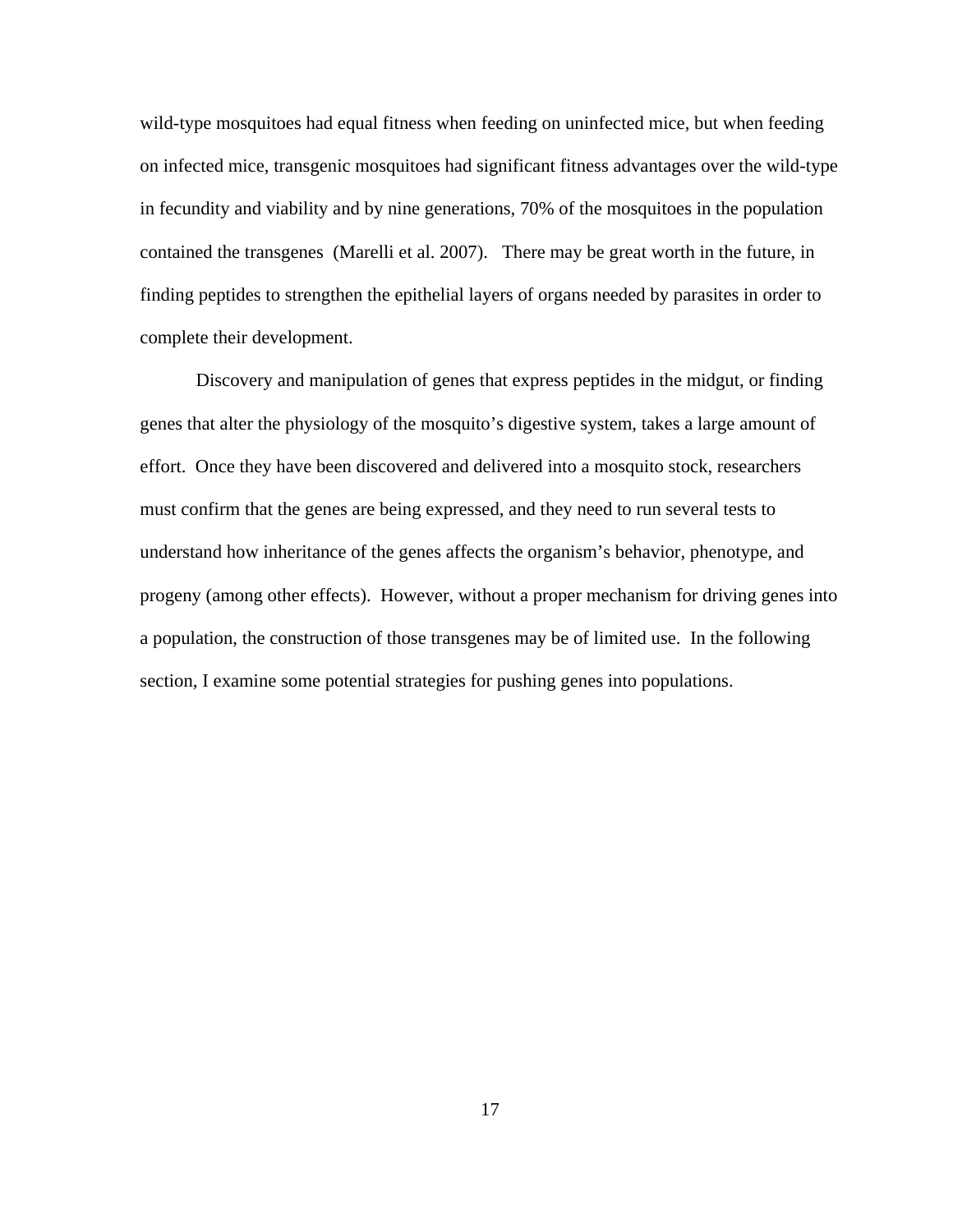#### **II. GENE DRIVE MECHANISMS AND THEIR USE IN MODEL SYSTEMS**

Gene drive, as the name implies, is a mechanism for pushing genes into a population where those genes previously did not exist. For example, if we wish to drive an anti-malarial ("effector") gene like the one that codes for SM1 into a population so that all anopheline mosquitoes have difficulty transmitting malaria, we would need to be able to get it to spread to a great majority of mosquitoes in a given population. Whereas my experiments address the Killer-Rescue strategy, which is discussed in further detail in section C below, there are other strategies that researchers may choose to employ. Most of these use "selfish" genetic elements that replicate themselves within the germline of the organism or have super Mendelian inheritance.

#### **A. Selfish Genes**

 The predictable inheritance of genetic information, often based on observable phenotypes of an organism and its progeny, is usually defined as basic Mendelian inheritance (Campbell and Reece 2002). However, many genes exist that are not inherited in predictable, Mendelian fashion, and instead are able to be passed on to the next generation at a higher frequency than expected and can be said to be inherited in a "biased manner" (Burt and Trivers 2006). Most often, these genes are able to drive themselves to high frequency in populations through one of three tactics: self-overreplication, disruption of the transmission of other alleles, or preferential movement of genes toward the germline and away from somatic cells (Burt and Trivers 2006, p.4-5). In cases where researchers want to drive an anti-pathogen gene into a population, a mechanism must be developed to drive that gene into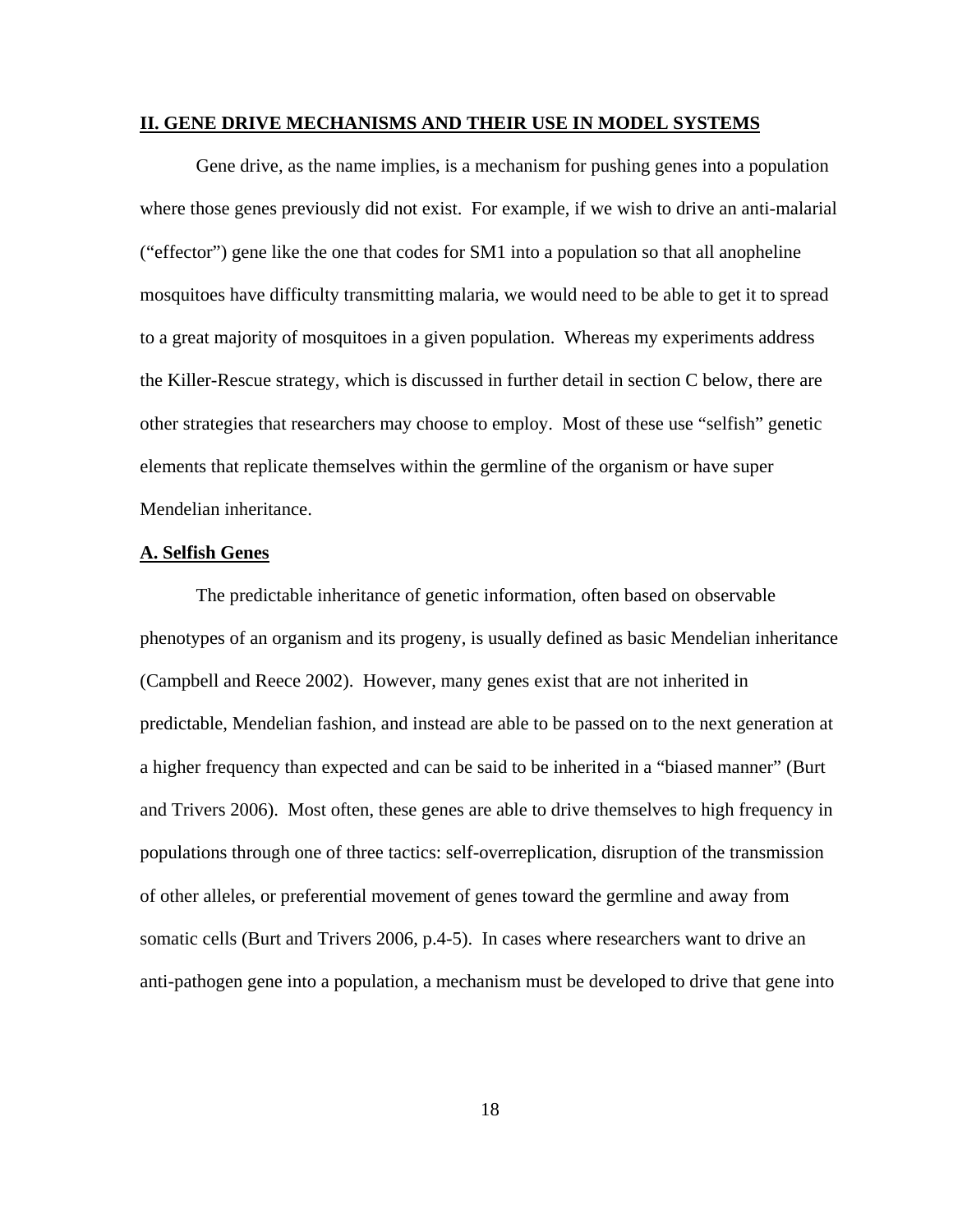almost every individual. "Selfish genes," as described by Burt and Trivers (2006) exhibit mechanisms needed for gene drive, and some are briefly discussed below.

#### **B. A Brief Introduction to four Gene Drive Mechanisms**

 There exist several strategies for driving genes through populations; below I will describe four of the most straightforward techniques.

### **Transposons**

 Transposable elements (also called transposons or mobile genetic elements), are "the most widespread selfish element, the best studied, the most complex to master, and the element showing the most unusual form of drive" (Burt and Trivers 2006). Approximately half of the human genome is composed of remnants of mobile DNA (Craig 2002). Transposons compose approximately 15% of the genome of the Malaria mosquito, *Anopheles gambiae* (Holt 2002). Therefore, understanding the structure and biochemistry of these segments of DNA is of great importance. Among some of the best-studied transposons are the P-elements of *Drosophila melanogaster* (Burt and Trivers 2006), and the flies I used in my experiments had their transgenes inserted with the aid of such P-elements.

 Transposons take part in "recombination reactions in which discrete segments of DNA are moved between nonhomologous sites" in the genome of an organism (Craig 2002). Due to their often random insertions within the genome, transposition of a transposon is expected to be associated with a fitness cost to individuals—especially in cases where transposons disrupt genes that impact fecundity or egg viability (Riehle et al. 2003). Some models, however, have predicted that transposons would be able to drive effector genes, even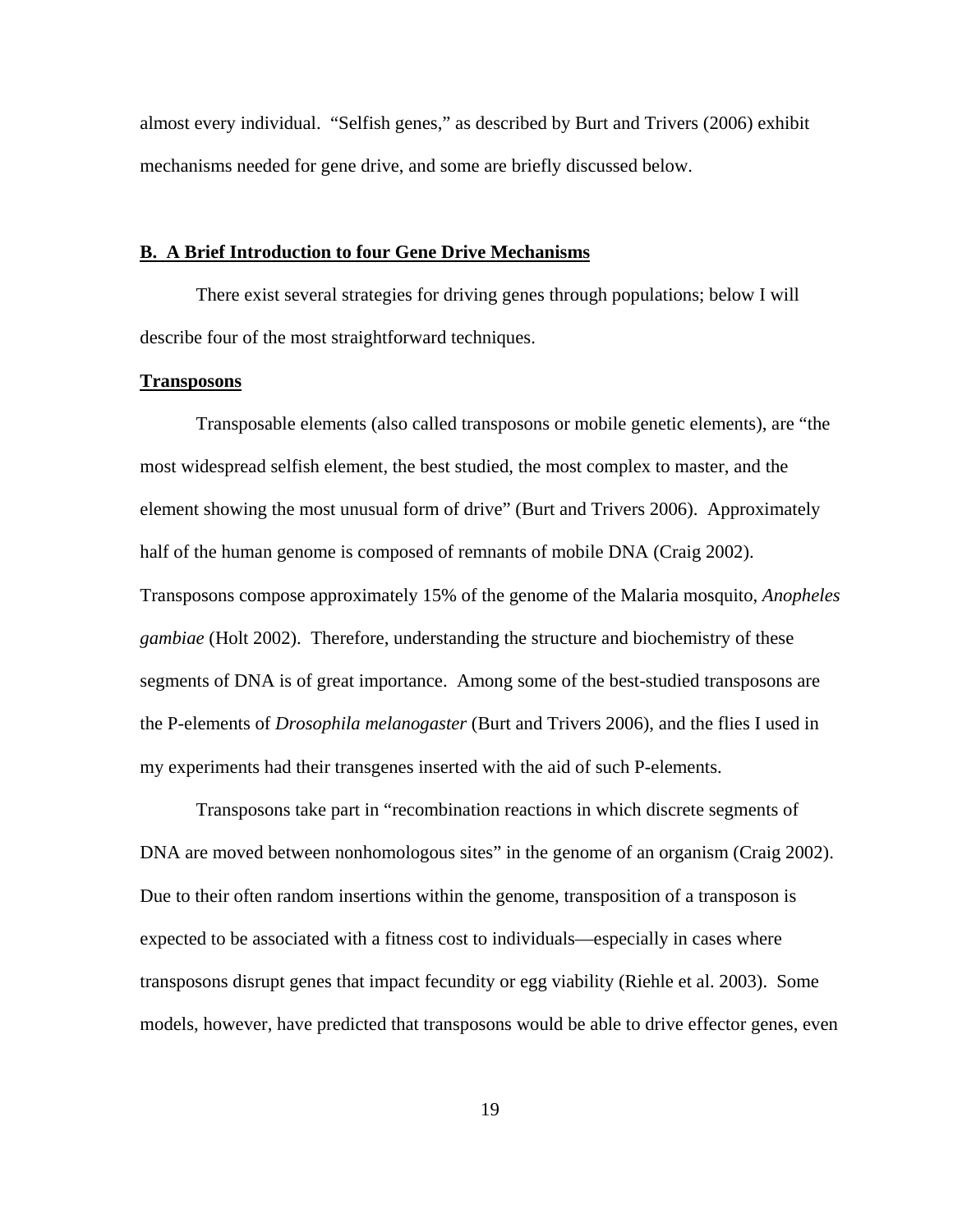in the presence of a fitness cost, provided the benefits of carrying the genes (such as decreasing the probability of infection or effectively decreasing parasite numbers in the mosquito) are high enough (Boete and Koella 2003).

#### **Drive Towards Sex-Bias**

 Some selfish elements operate by hijacking sex chromosomes, such that a sex-skew occurs in the progeny of the individual possessing an affected chromosome (Burt and Trivers 2006). For instance, experiments with *Drosophila quinaria* and *D. recens* have shown that males that act as carriers for "Killer X" chromosomes sire completely female progeny (Jaenike 1996). It follows that, if enough generations were to take place with males inheriting this type of sex-skew, that entire species could be wiped out if no counterbalancing selection took place (Jaenike 1996). Fortunately for the organism, strategies such as polyandry (mating with several males such that sperm can compete) exist to counterbalance the sweep towards fixation of a population towards a single sex (Price et al. 2010).

 A tool that is seeing greater usage to skew sex-ratio in experimental populations of a variety of insects is a group of endobacteria from the genus *Wolbachia* (Pfarr and Hoerauff 2006). This bacteria can alter sex-ratio of a population in several ways, including specific male-killing (bacteria kill embryonic males so that the bacterium has a better chance of being passed to the next generation), or feminization (causing genetic males to develop as females) (Burt and Trivers 2006). The bacteria manipulate the gametogenesis of its host, and therefore "selfishly" increase the occurrence of their own reproduction (Heath et al. 1999).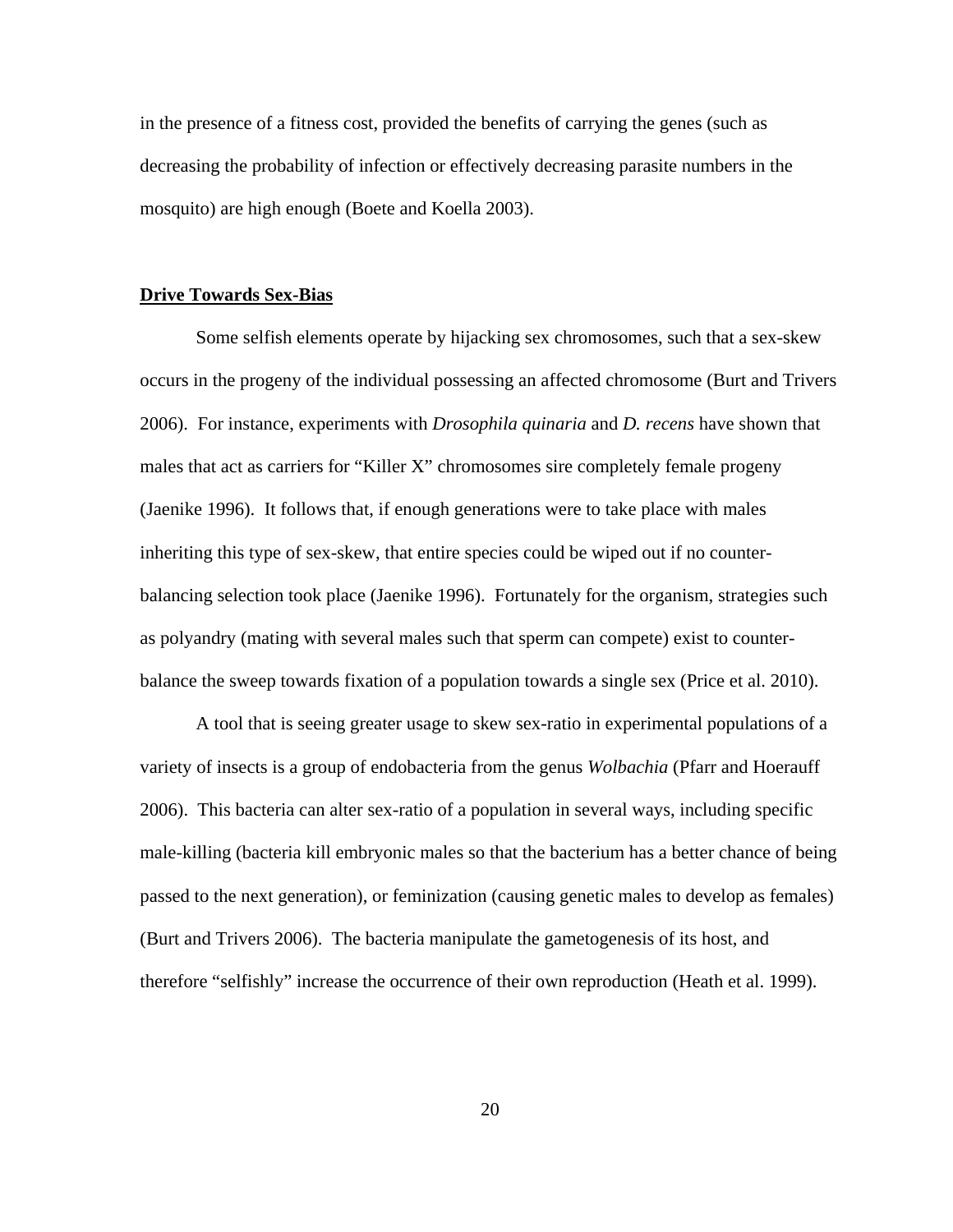## **Cytoplasmic Incompatability**

*Wolbachia* is best known for causing cytoplasmic incompatibility between the gametes of males infected with the bacteria, and of females that are uninfected (or infected with a different strain of *Wolbachia*) (Burt and Trivers 2006). Cytoplasmic incompatibility involves the "modification" of the male's sperm, and the "*rescue*" of female eggs when both male and female contain the same *Wolbachia* strain. In the cases where male and female have noncompatible strains, embryogenesis is disrupted (Werren 1997) and the fertilization event becomes effectively null. Some have estimated that anywhere between 20-80% of insect species are infected with some species of the bacteria (Pfarr and Hoerauff 2006), though other, more conserved estimates hover between 10 and 20% (Heath 1997, Werren 1997).

*Wolbachia* is maintained in a population of organisms via vertical transmission, (from mother to offspring), and can also be transmitted horizontally (from an infected individual to one uninfected, or, from one species of arthropod to another) (Heath et al. 1999). Population dynamics can be influenced by fecundity and viability of infected females relative to uninfected females, and by the proportion of infected eggs lain by infected females, indicative of the amount of vertical transmission in the population (Werren 1997). Ultimately, *Wolbachia* decrease the fitness of uninfected females, and this increases the relative fitness of infected females (Burt and Trivers 2006), and thereby infected males, given the degree of cytoplasmic incompatibility (and "cytotype") conferred by the bacteria (Werren 1997).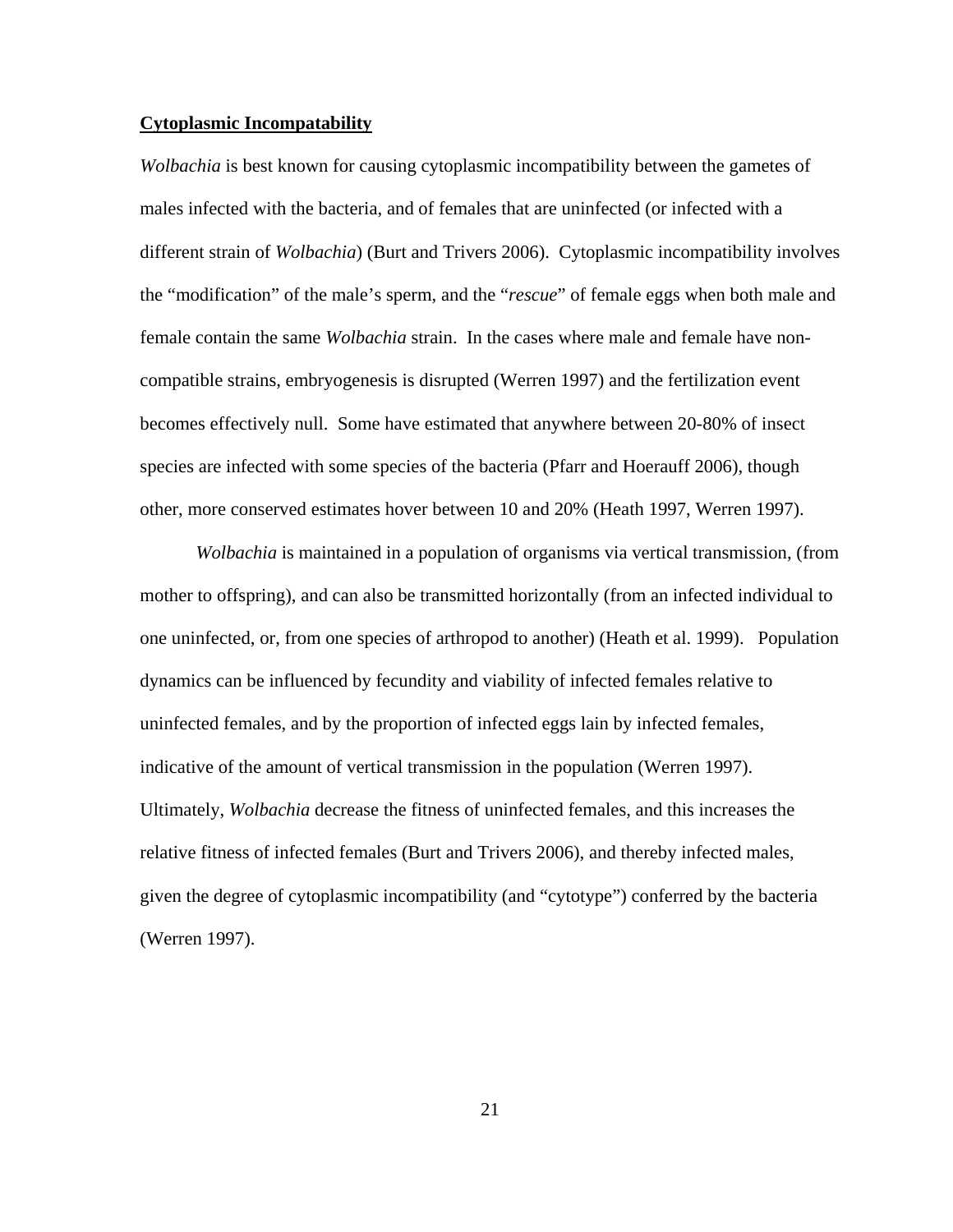## **Maternal Effect and** *Medea* **elements**

 Another method for driving a gene through a population is to use selfish genetic elements called "*Medea*" elements ("*Medea*" being an acronym for Maternal Effect Dominant Embryonic Arrest). These elements cause the death of any progeny from a mother carrying the element, that do not receive a copy of the element themselves (Beeman 1992, Beeman and Friesen, 1999). For example, a female carrying a *Medea* element in homozygous condition that mates with a male that does not carry the gene at all, will have completely heterozygous offspring—all will inherit a copy of the selfish genetic element to survive. Meanwhile, if a heterozygous female carrying the element mates with male not carrying the element, half of their progeny will inherit a copy of the element, while the other half will not inherit it, and die as embryos.

*Medea* can quickly sweep through a population from low frequency to fixation within less than 100 generations (Burt and Trivers 2006). However, despite any positive, population-wide benefits the *Medea* strategy may confer (such as higher resistance to infection by a pathogen), the strategy has the potential to backfire, since pathogens have a tendency to replicate and adapt quickly in potentially hostile cellular environments, wherein the components of the immune system attempt to attack the invading pathogen. The population of mosquitoes may succumb to a virus strain that successfully becomes resistant to the anti-pathogen effector gene once the *Medea* genes have swept to a high frequency within a population (Gould et al. 2008). If pathogens mutate and become resistant to the influences of the effector gene, the Medea strategy would lose its potential for driving an effector gene through a population.

22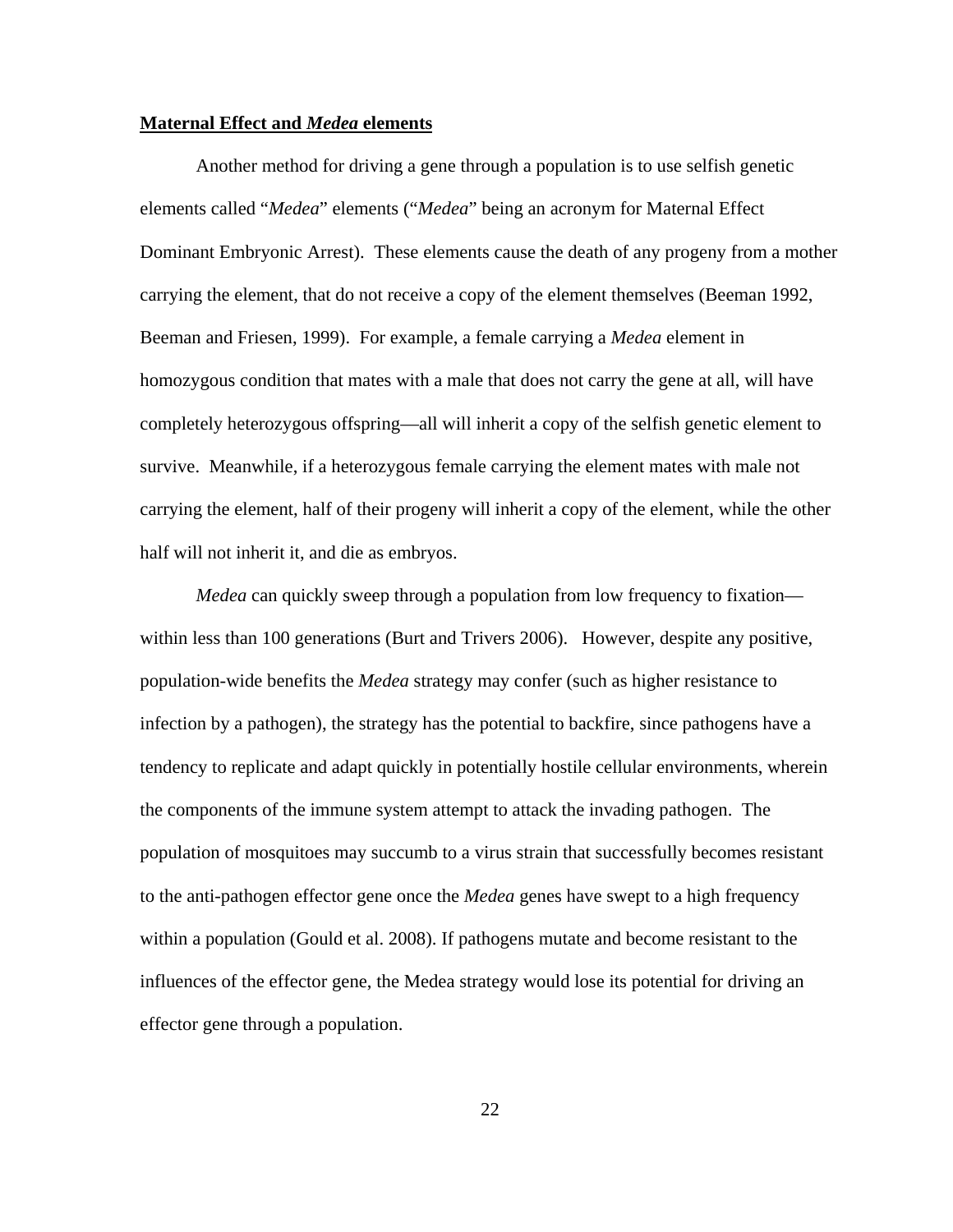# **C. The Killer-Rescue Gene Drive System**

The gene drive strategy, called "Killer-Rescue," has recently been proposed (Gould et al. 2008) but has only been explored theoretically. In this system, two genes are used, in which one gene (the "Killer") would theoretically produce a fatal toxin, while the other (the "Rescue") would provide a life-sustaining antitoxin. Inherited alone, *Killer* would cause embryonic lethality, or termination of life at an early stage, depending on the specific type of *Killer* gene. When inherited with *Rescue*, the effect of the *Killer* would be negated, and the organism would live and continue to grow into a healthy, fertile adult. The goal of my graduate research has been to develop and test this Killer-Rescue system in a laboratory setting.

Ultimately, for driving an effector gene through a population, one would link the effector gene to the *Rescue* gene, such that it is inherited along with the gene that confers the fitness advantage of survival.

#### **D. Expectations of Killer -***Rescue* **frequencies**

 For researchers who want to release genetically-modified organisms into a wild population and increase the frequency of an anti-pathogen gene, the ability to predict the change in allele frequencies prior to release is of great importance. My experiments tested what actually happens as a result of insects with the Killer-Rescue system being released into "wild" populations.

However, before I started my experiments, models were created to simulate activity of these alleles under several different circumstances. The following is a brief synopsis of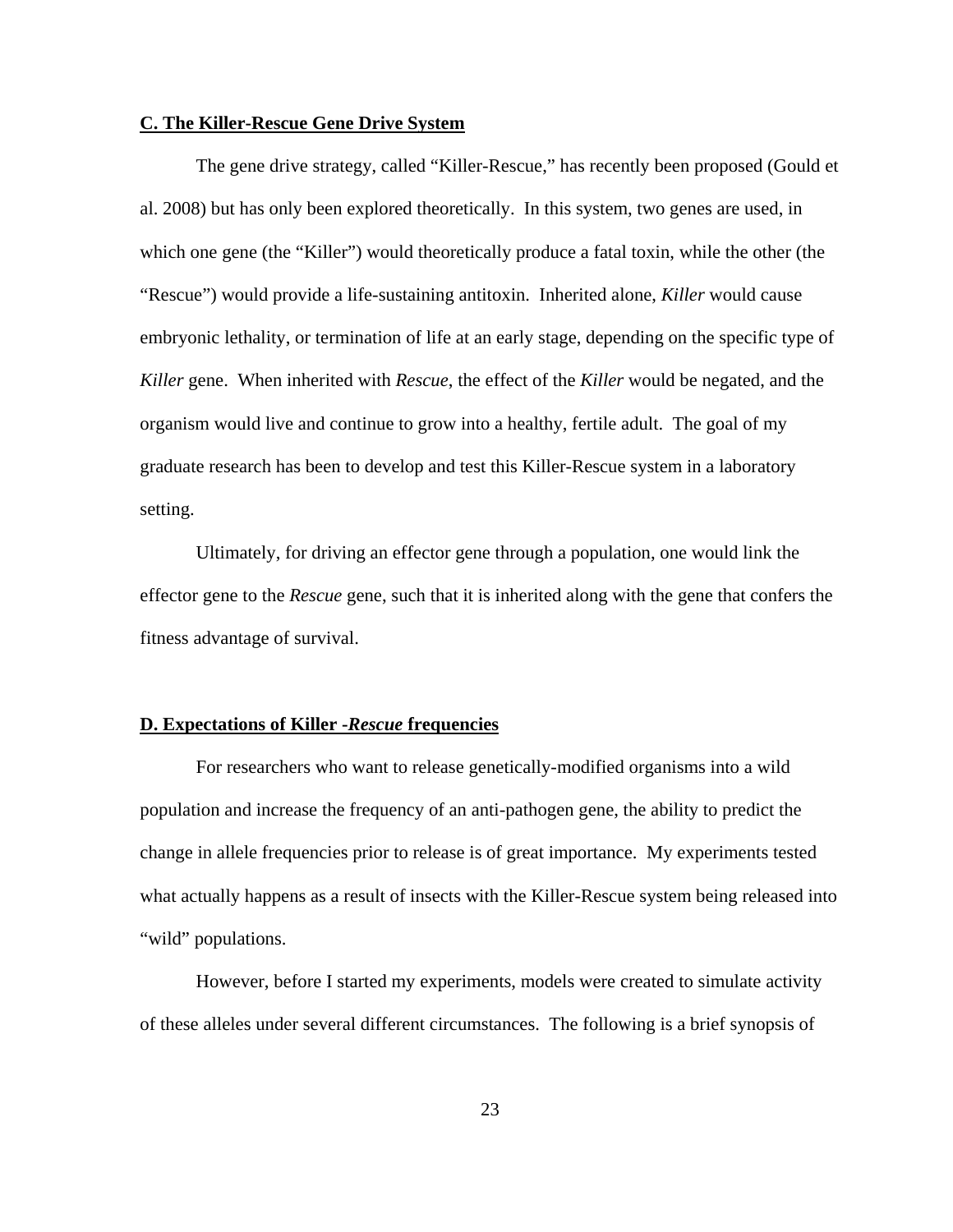what we expected going into the experiments and is largely derived from Gould et al., 2008.

 The special utility of the Killer-Rescue system over a gene drive system like Medea is that the Killer-Rescue system should enable researchers to push an effector gene into a discrete population for a limited period of time, so that the stability of the effector gene could be tested in a real population. Ultimately, the goal is to engineer a strain of flies that exhibits a 5%-20% fitness cost to carrying the *Rescue* gene, such that, once the *Rescue* gene is no longer beneficial to the organism carrying it (i.e., when the killer gene removes itself from the population), the cost of keeping the *Rescue* gene outweighs the benefit, and eventually the gene falls out of the population. In some cases it could also be useful to have a cost associated with the *Killer* gene.

 The chromosomes of a hypothetical insect with *Killer* and *Rescue* genes are depicted in Figure 1. In the diagrams, pairs of homologous chromosomes are represented, with colored blocks indicating the specific genes.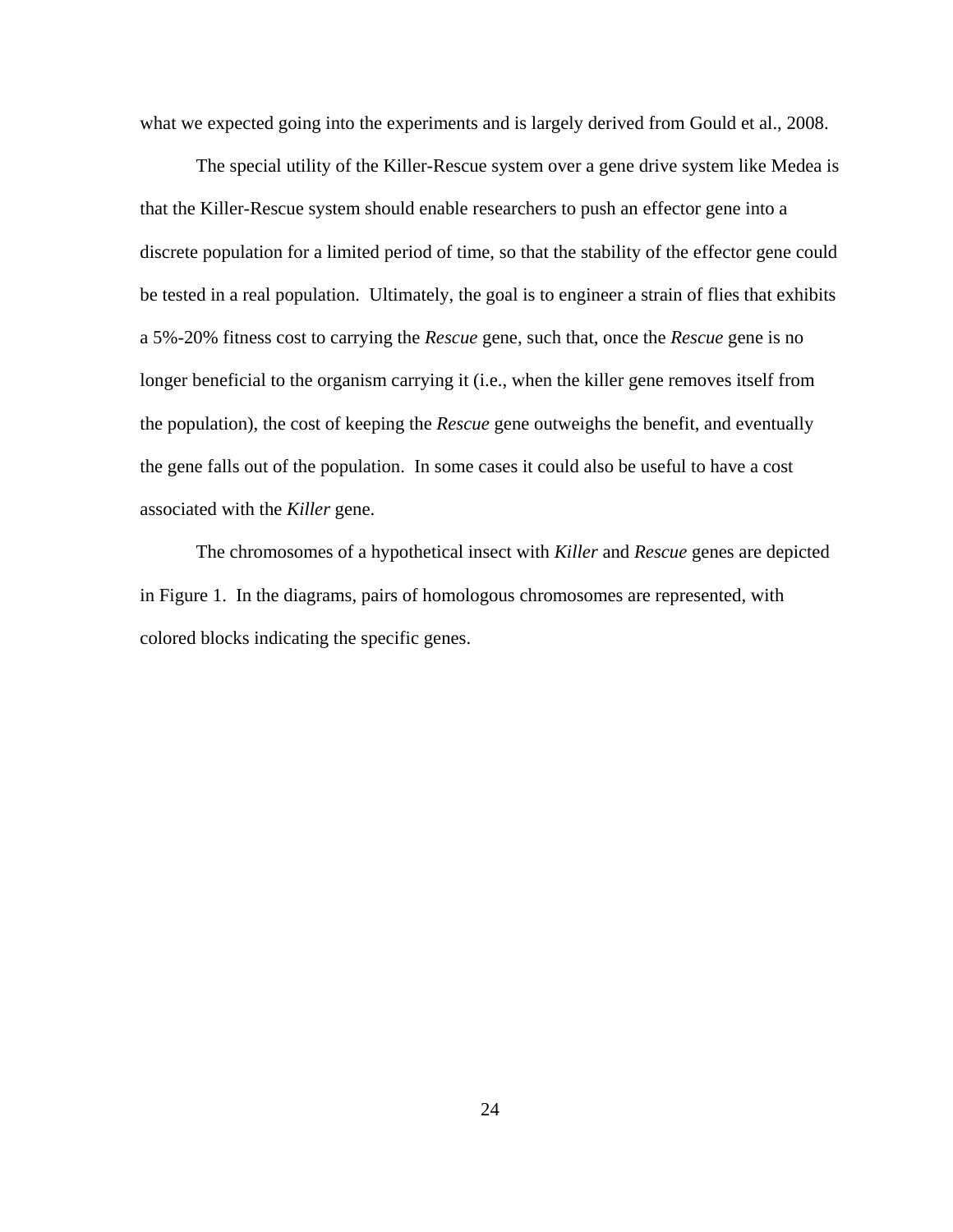

**Figure 1: The first component of a successful Killer-Rescue system. All flies, both in the wild population, and those created with transgenes, contain a switch gene (Sw), which triggers lethality of the organism if activated. Under normal circumstances, this gene remains latent and unused, but has the potential to be activated—only then will it cause lethality. I will designate this as chromosome "A".** 



**Figure 2: The second component of the system. We will designate this as our Killer (K) gene. It is the activator for the trigger gene—that is, without inhibition, inheriting Killer will activate the switch gene, causing death of the organism. I designate this pair of homologous chromosomes as "B."**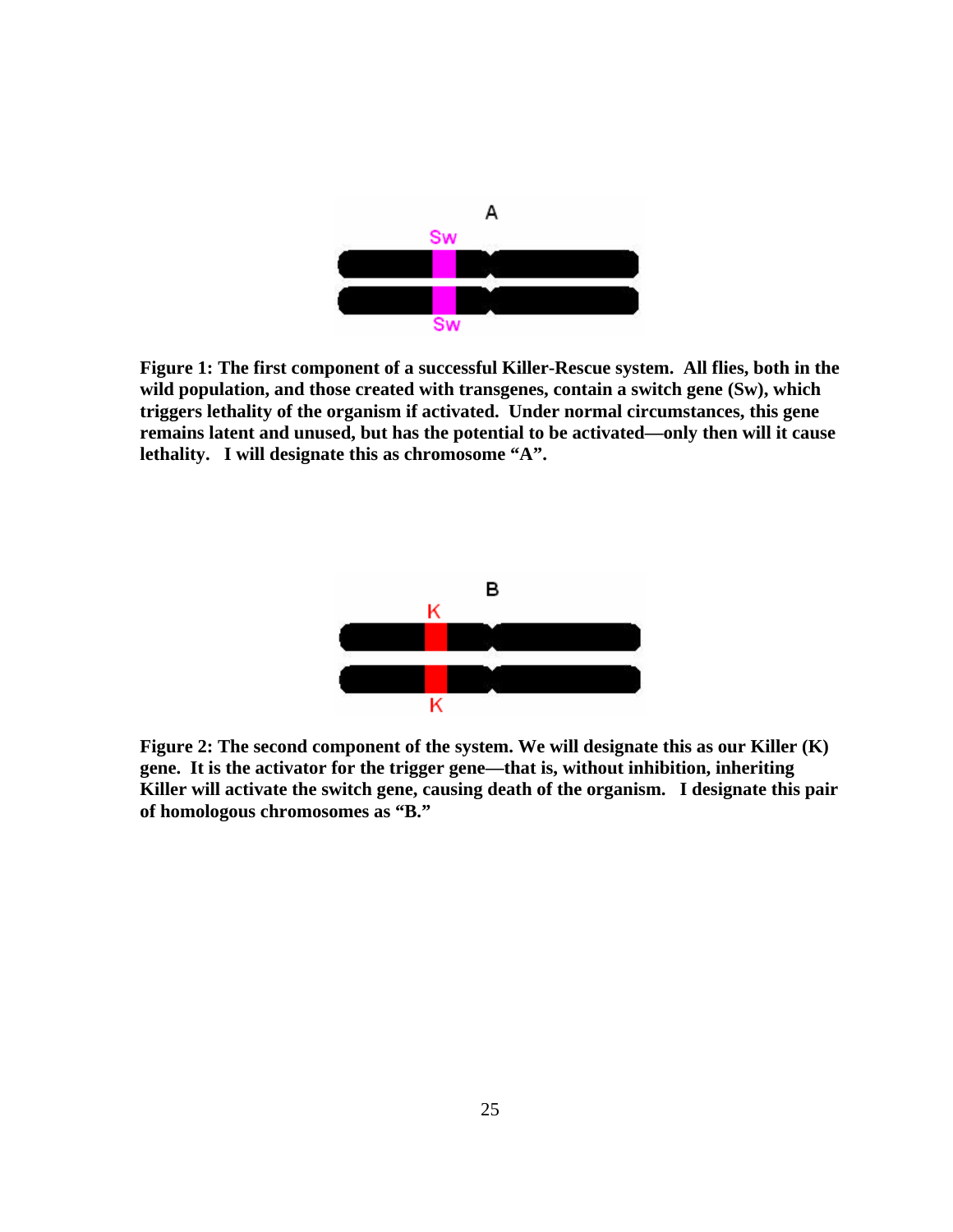

**Figure 3:** *Killer* **gene activates the Switch gene without any inhibition. Lethality is triggered, and the insect is killed.** 



**Figure 4: In the presence of the** *Rescue* **gene,** *Killer* **is blocked from activating the Switch gene. The organism continues to develop normally into a living insect. The rescue gene in our case is placed on the same chromosome as the Switch gene.** 

As shown in figures 1-4, the *Rescue* gene lies on a chromosome separate from that of the *Killer* gene. We denote the inheritance of *Killer* with an upper case K, and the inheritance of *Rescue* with an upper case R. Lower case k and r respectively indicate that the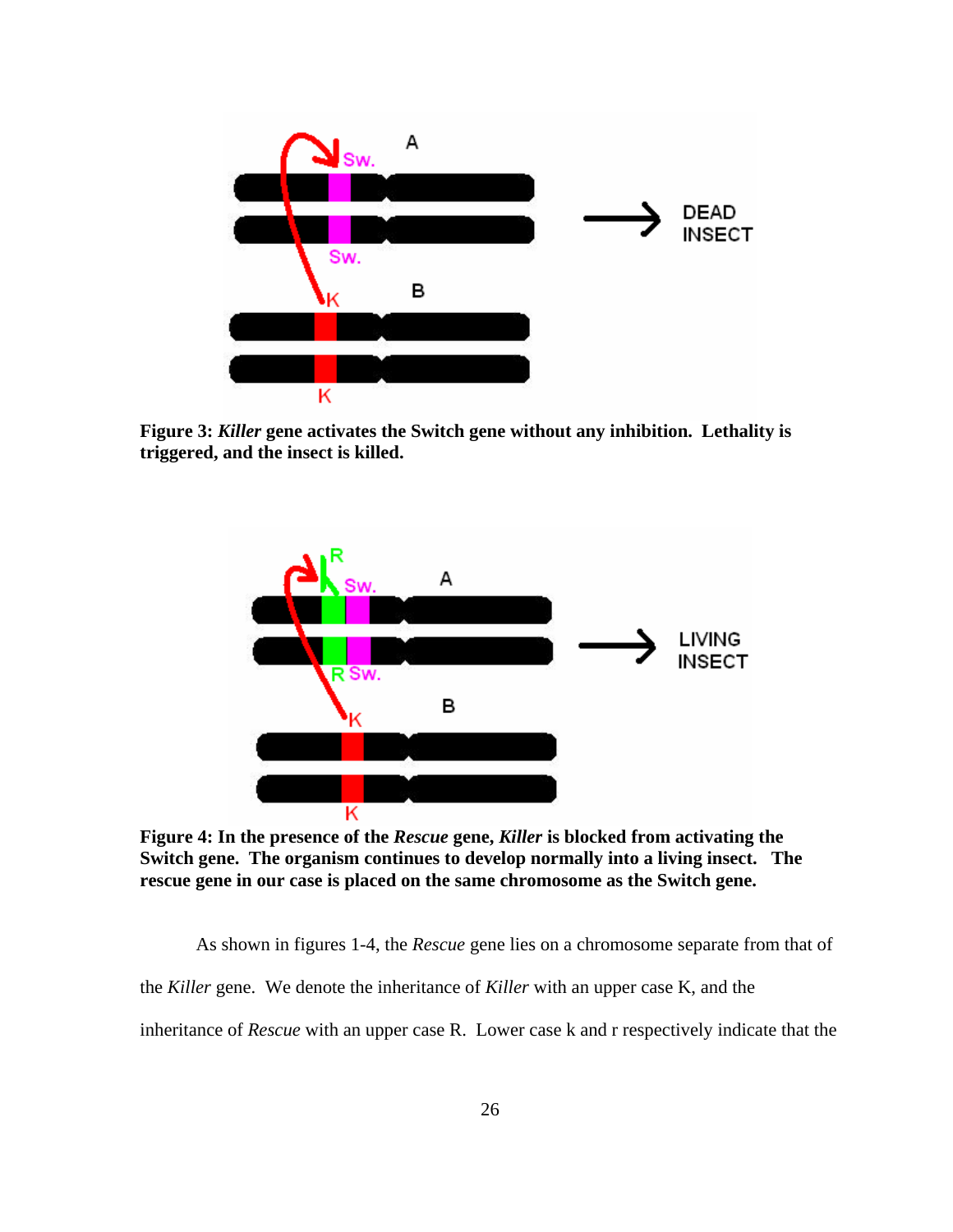*Killer* and *Rescue* genes are absent from a specific chromosome. Inheriting one copy of *Rescue* (R) is sufficient to overcome any lethal effects coded for by *Killer* (K), either in homozygous or heterozygous condition. However, if an individual was to inherit one or two copies of *Killer* without a single copy of *Rescue*, the individual would die. Possible genotypes of flies that survive are KKRR, KKRr, KkRR, KkRr, kkRR, kkRr and kkrr (the genotypes of flies expected to die are KKrr and Kkrr).

In order to appreciate the dynamics of the *Killer* and *Rescue* genes in a population, it is helpful to examine a series of Punnett squares. Here, assume that transgenic flies are released on a 1:1 ratio with wild-type flies.

 In Figure 5, we see the first cross as an introduction of transgenic (KKRR) to wildtype (kkrr). Notice all progeny survive (as indicated in light green), since they all have a copy of the dominant *Rescue* allele. Figure 6, however, shows what results from a cross of those heterozygous progeny (KkRr x KkRr). Notice that three of every sixteen offspring die (as indicated in red), since they inherit no copy of the *Rescue* allele. In this cross, the wildtype genotype is produced at low frequency (indicated in light blue). Figures 7, 8, and 9 demonstrate different potential scenarios in which progeny of the heterozygous cross may mate with each other: Figure 7: KkRR x KkRr, Figure 8: KkRr x kkRr, Figure 9: kkRR x kkRr. (For practical purposes, all possible combinations are not given.)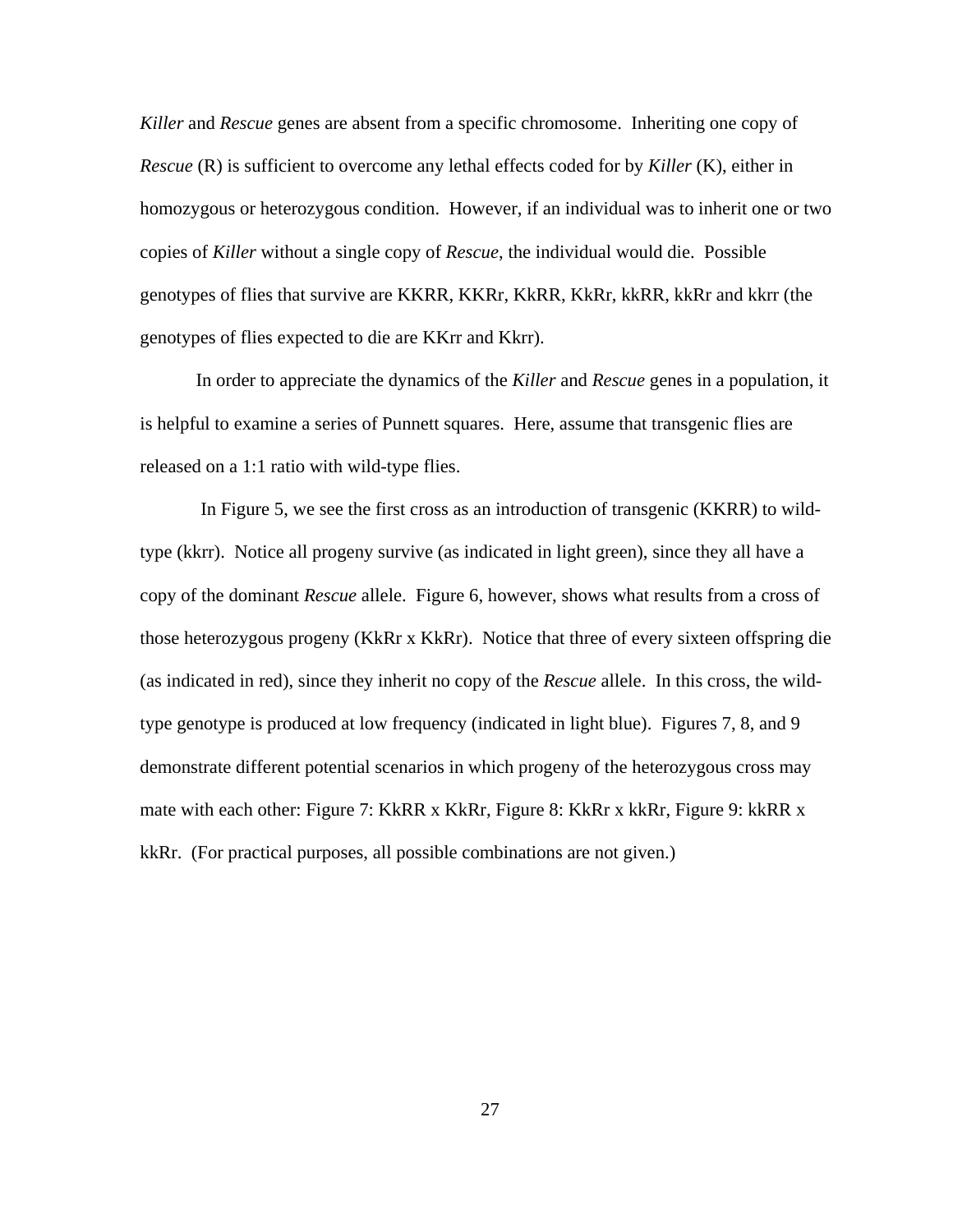|                                                     | KR   | KR   | ΚR   | KR   |
|-----------------------------------------------------|------|------|------|------|
| kr                                                  | KkRr | KkRr | KkRr | KkRr |
| $\mathbf{k}$                                        | KkRr | KkRr | KkRr | KkRr |
|                                                     | KkRr | KkRr | KkRr | KkRr |
| $\frac{\mathbf{k}\mathbf{r}}{\mathbf{k}\mathbf{r}}$ | KkRr | KkRr | KkRr | KkRr |

**Figure 5: KKRR x kkrr. This represents the homozygous cross, when transgenic individuals are first released into the population of wild-type individuals. Assume a 1:1 release ratio. Living progeny are represented on a green field.** 

|                                          | KR          | Kг   | kR          | kr   |
|------------------------------------------|-------------|------|-------------|------|
| ΚR                                       | <b>KKRR</b> | KKRr | <b>KkRR</b> | KkRr |
| $\frac{\overline{\text{Kr}}}{\text{kR}}$ | KKRr        | KKrr | KkRr        | Kkrr |
|                                          | <b>KkRR</b> | KkRr | kkRR        | kkRr |
| kr                                       | KkRr        | Kkrr | kkRr        | kkrr |

**Figure 6: KkRr x KkRr. This represents the heterozygous cross, when progeny from the cross above mate with each other. Living individuals are represented in green. Dead individuals are represented in red, wild-type in blue.** 

|    | KR   | Kг   | kR          | kr   |
|----|------|------|-------------|------|
| KR | KKRR | KKRr | <b>KkRR</b> | KkRr |
| KR | KKRR | KKRr | KkRR        | KkRr |
| kR | KkRR | KkRr | kkRR        | kkRR |
| kR | KkRR | KkRr | kkRR        | kkRr |

Figure 7: Sample scenario: KkRr x KkRR. All progeny inherit a copy of *rescue*, hence, **all progeny live and are able to contribute to the next generation.**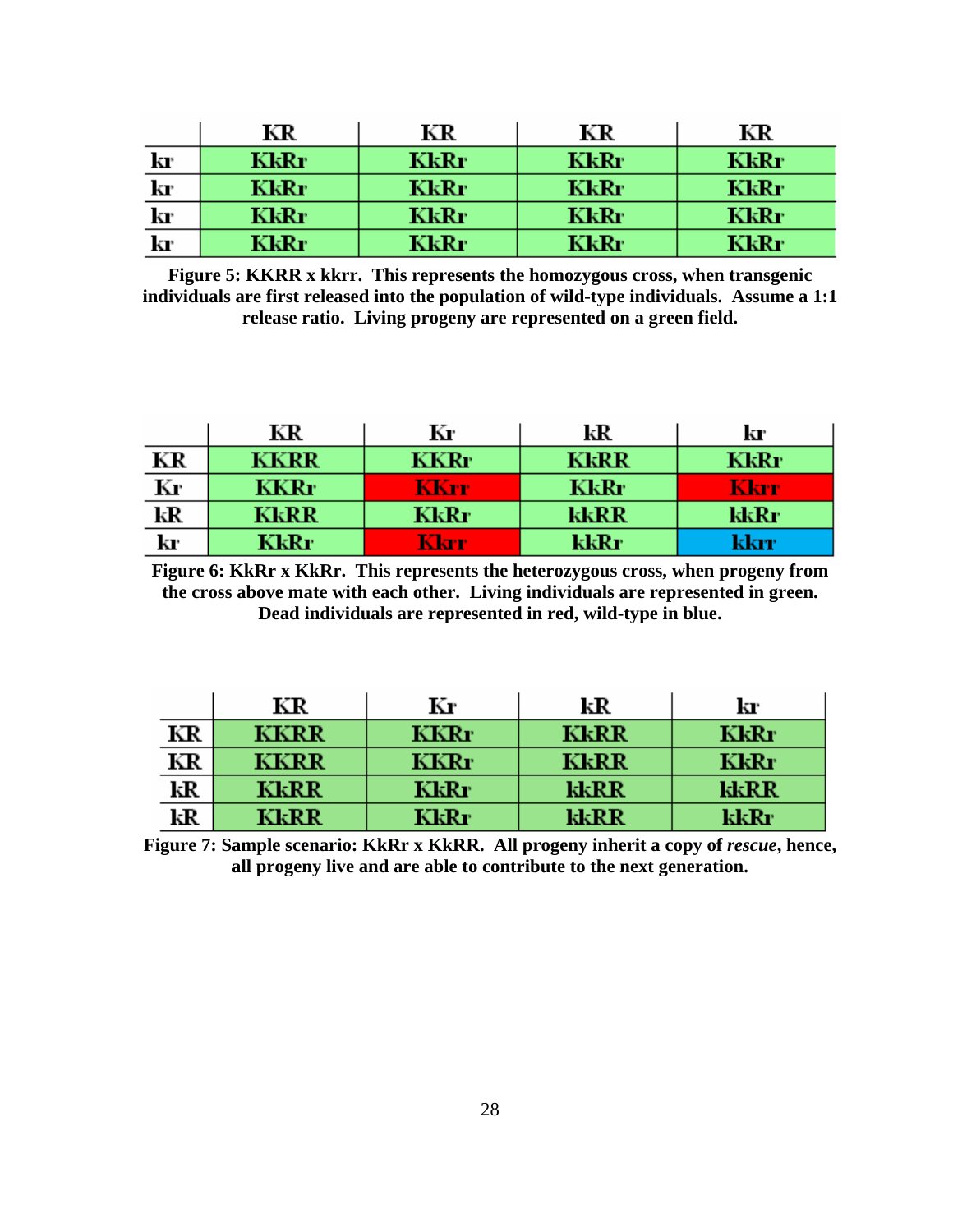|                         | КR   | Kг   | kR   | kr   |
|-------------------------|------|------|------|------|
| kR                      | KkRR | KkRr | kkRR | kkRr |
| $\overline{\mathbf{k}}$ | KkRR | KkRr | kkRR | kkRr |
| kľ                      | KkRr | Kkrr | kkRr | kkrr |
| k                       | KkRr | Kkrr | kkRr | kkrr |

**Figure 8: Sample scenario: KkRr x kkRr. Here is a scenario in which some individuals do not receive a copy of the** *Rescue* **allele, and therefore, they die.** 

|    | kR   | kR    | kR   | kR   |
|----|------|-------|------|------|
| kR | kkRR | kkRR  | kkRR | kkRR |
| kr | kkRr | kkRr  | kkRr | kkRr |
| kR | kkRR | kkRR  | kkRR | kkRR |
| kľ | kkRr | kkRr\ | kkRr | kkRr |

**Figure 9: Sample scenario: kkRR x kkRr. Once again, all individuals receive a copy of the** *Rescue* **allele, and remain living.**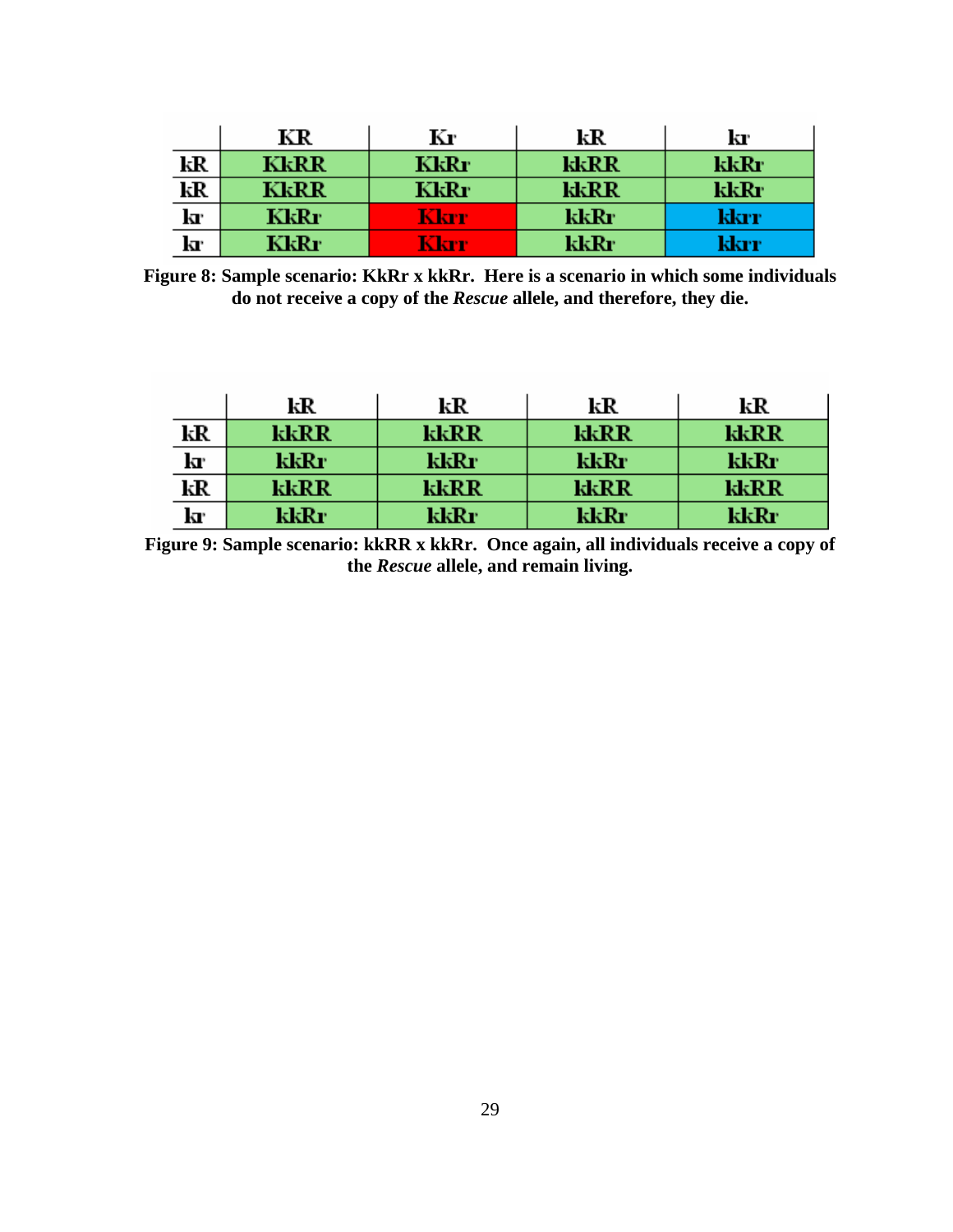A population genetics model developed by Gould et al. (2008) examined a variety of scenarios where transgenic flies homozygous for these *Killer* and *Rescue* genes are released into wild-type fly populations. On the next pages are some of those scenarios, reprinted with permission from the Royal Society, from Gould et al. 2008 (Material Copyright © 2008, Copied with permission from The Royal Society).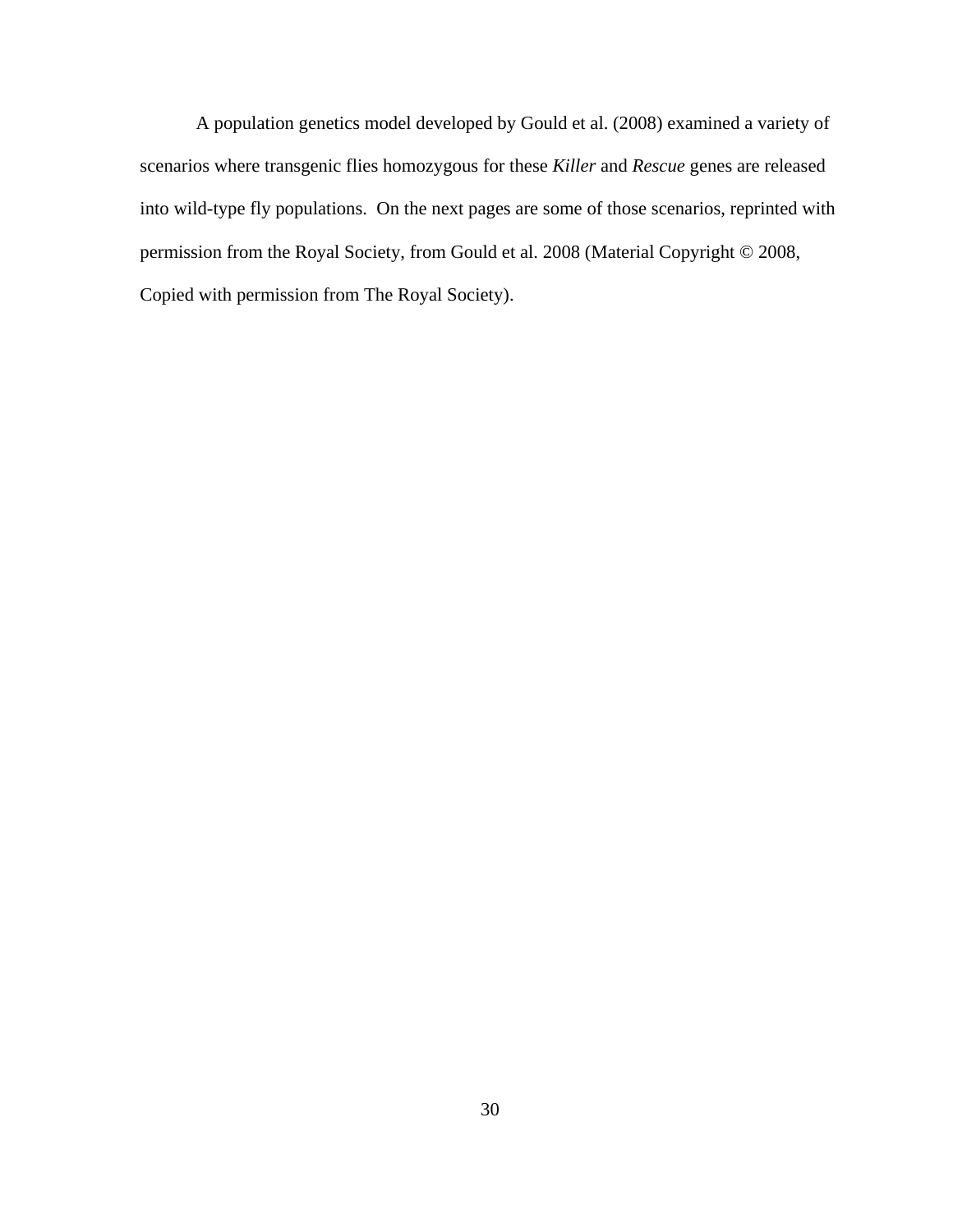

**Figure 10A: One initial release of transgenic flies, at a ratio of 66.6% Transgenic to 33.3% Wild-Type. No fitness cost associated with carrying** *Killer* **or** *Rescue***. (With permission from the Royal Society. From Gould et al. 2008. Copyright © 2008, The Royal Society).** 



**Figure 10B: One initial release of transgenic flies, at a ratio of 33.3% Transgenic to 66.6% Wild-Type. No fitness cost associated with carrying** *Killer* **or** *Rescue***. (With permission from the Royal Society. From Gould et al. 2008. Copyright © 2008, The Royal Society).**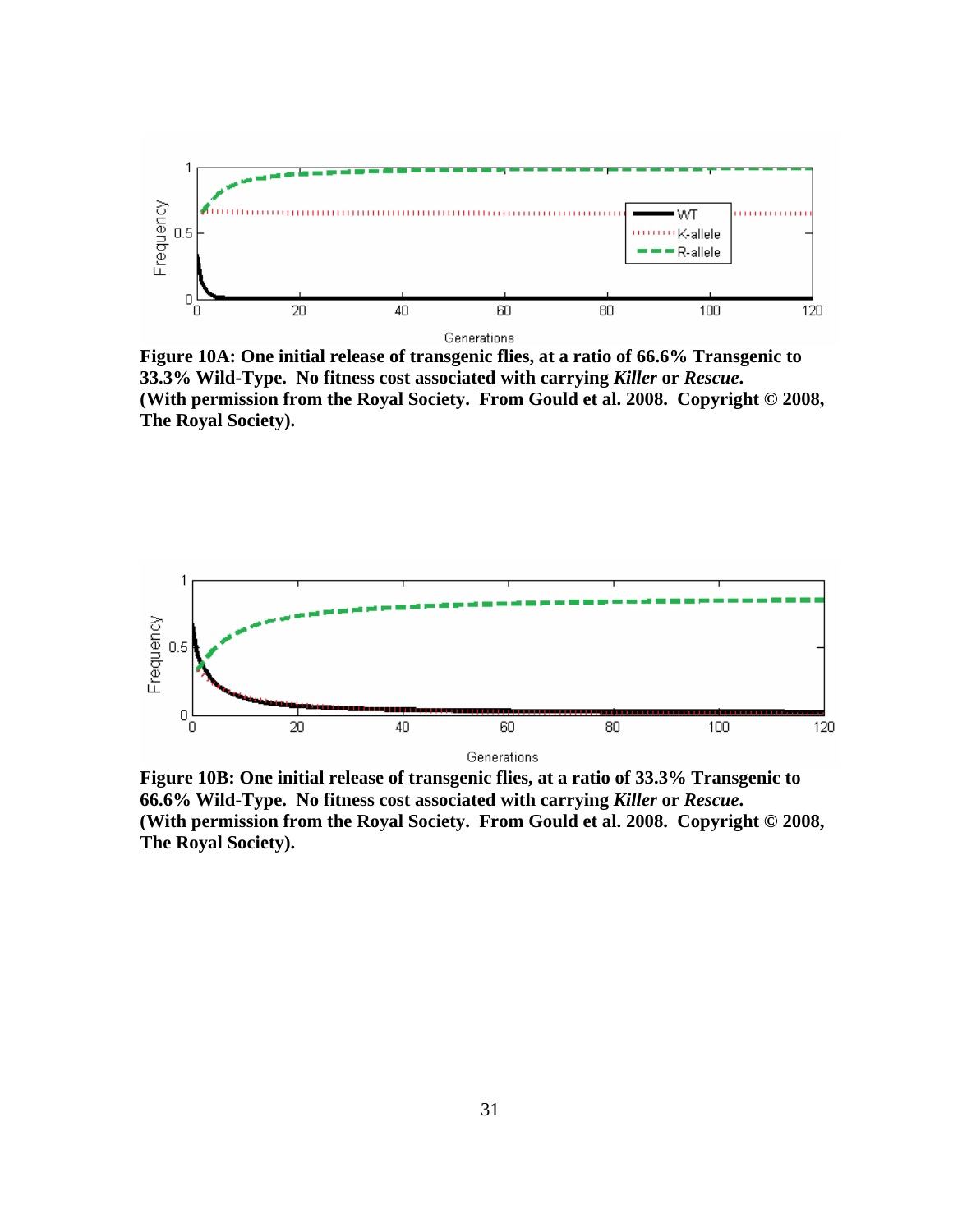

**Figure 11A: One initial release of transgenic flies, at a ratio of 66.6% Transgenic to 33.3% Wild-Type. A 10% fitness cost is associated with carrying** *Killer* **and with carrying** *Rescue***. (With permission from the Royal Society. From Gould et al. 2008. Copyright © 2008, The Royal Society).** 



**Figure 11B: One initial release of transgenic flies, at a ratio of 33.3% Transgenic to 66.6% Wild-Type. A 10% fitness cost is associated with carrying** *Killer* **and with carrying** *Rescue***. (With permission from the Royal Society. From Gould et al. 2008. Copyright © 2008, The Royal Society).**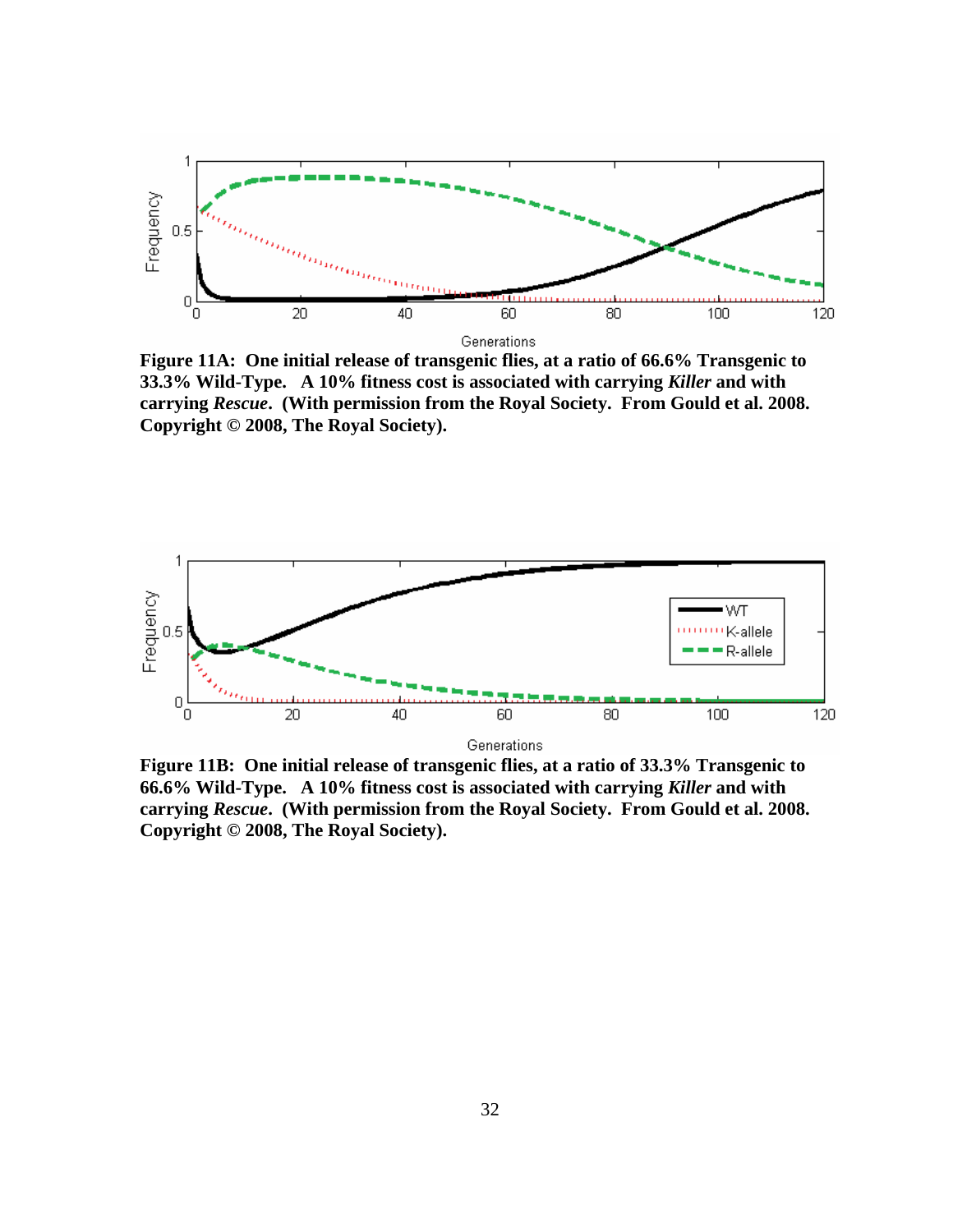In Figures 10A and 10B, scenarios are presented in which *Killer* and *Rescue* genes cause no decrease in the fitness of the insects carrying them (i.e. no fitness cost). In Figure 10A, transgenic individuals are released at a 2:1 ratio to wild-type individuals. The frequency of *Rescue* increases rapidly over the first twenty generations, and continues to increase in frequency until it reaches near fixation. Because there is no fitness cost associated with the *Rescue* gene, there is no selection to eliminate it from the population. While *Killer* is still present in the population, *Rescue* does confer a fitness benefit—in that the organism is not killed by the *Killer* allele if it has been inherited. When the *Rescue* gene (R) is at high frequency, the likelihood of inheriting an "r" decreases. This, along with the lack of a fitness cost to individuals due to the inactive *Killer* gene, results in the frequency of *Killer* very slowly decreasing.

 Figure 10B indicates the expected response if transgenic individuals are released at a 1:2 ratio to wild-type flies. Again *Rescue* keeps insects alive that have inherited copies of *Killer* in the early generations after release, and this is sufficient that *Rescue* surges to a high frequency, though not to fixation within 120 generations. *Killer* is not able to maintain itself in the population, as a compounded effect of a release ratio that is one-fourth of the ratio presented in Figure 10A (meaning, far fewer flies inherit it), along with its inherent fitness disadvantage--killing itself out of the population—whereas flies with *Rescue* still have an advantage when *Killer* is present. The *Rescue* gene remains in the population at a stable frequency after *Killer* has been eliminated, because *Rescue* does not have a fitness cost in this scenario. Note that the wild-type takes a much longer time to reach a frequency near zero than it did in the scenario of Figure 10A.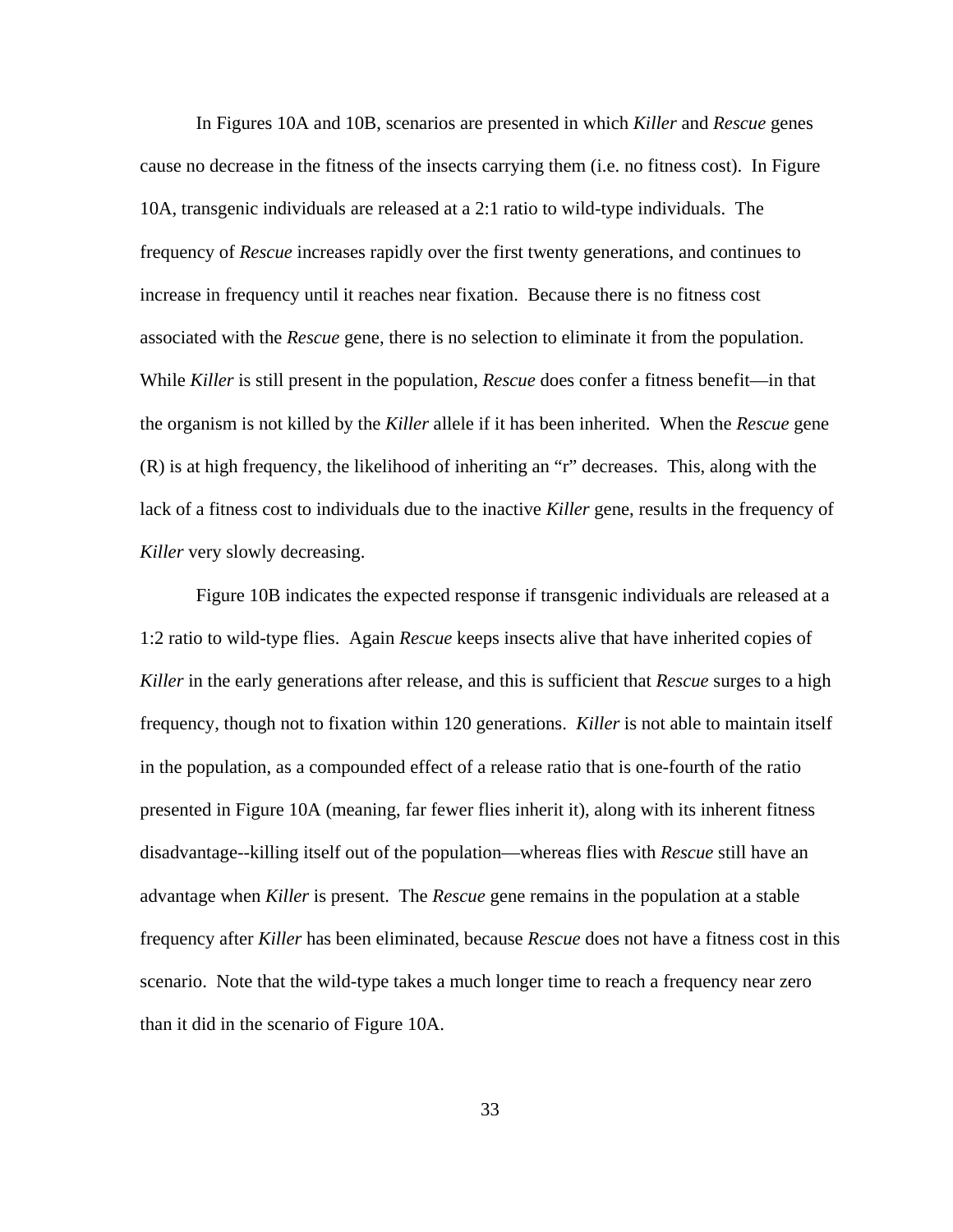As described briefly above, Gould and colleagues suggest the strategy for bringing the wild-type back, and for avoiding the most-feared outcome: the event that "a strong genedrive mechanism spreads an anti-pathogen gene to high frequency over a wide area and then the pathogen rapidly adapted to the gene product" (2008). The idea: engineer the transgenic insects such that carrying *Killer* and *Rescue* have associated fitness costs. The fitness costs could come from many different scenarios. Perhaps the fertility of either males or females, or viability of eggs, is adversely affected, so the fitness of the wild-type is comparatively greater than that of transgenics. Thus, the wild-type flies can regain their original status at 100% frequency. The two scenarios presented in figures 10A and 10B, then, would not be ideal when releasing real strains of transgenic flies into a wild population for the first time at least, not ideal in the sense that the wild-type cannot regain a frequency of 100%. In the following two scenarios, however, applying a cost to carrying the genes (via reduced fertility or viability, for example) is examined.

 In Figure 11A, the model shows a release ratio at 2:1, transgenic to wild-type, but in this scenario, both *Killer* and *Rescue* have an associated fitness cost of 10%. Once again, *Rescue* proves beneficial at first, but here we see the *Rescue* gene frequency ultimately falls, due to a higher fitness cost than benefit once *Killer* has reached a frequency nearing zero. Notice, too, that the frequency of the *Killer* allele falls almost instantly, due to the compounding costs of 1) killing off individuals that inherit it without a copy of *Rescue*, and 2) the fitness cost of carrying the *Killer* gene.

 Finally, in Figure 11B, the release ratio is low so that not as many wild-type individuals mate with transgenic individuals (as in the scenario of Figure 10B), and those that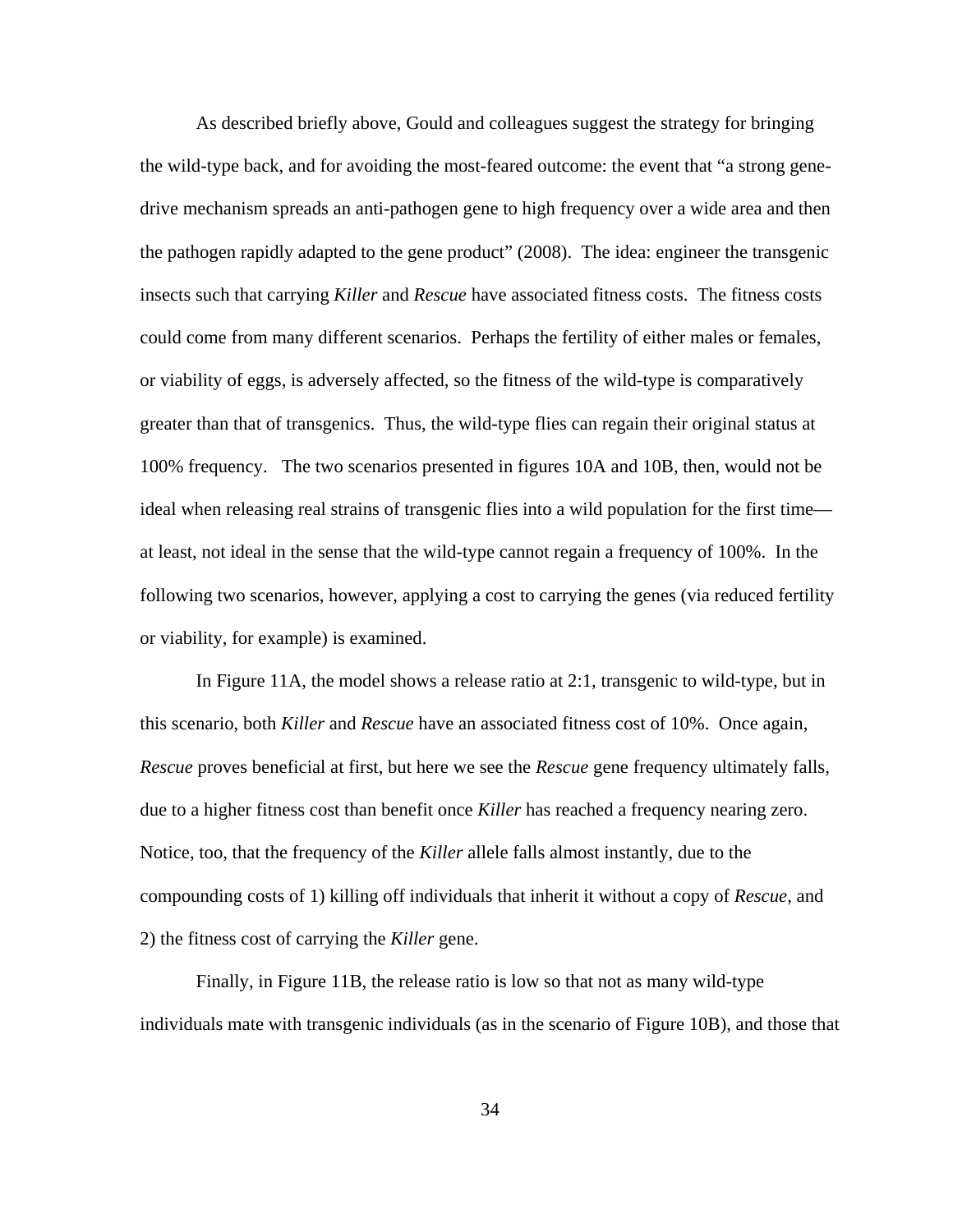inherit a copy of *Rescue* experience an immediate fitness advantage over the wild-type, in that they are being "rescued" from death if they also inherited one or two copies of *Killer.* However, when the transgenes are released at such a low frequency (compounded with the 10% cost associated with carrying both alleles), they fail to establish themselves at a high enough frequency in the population. This results in a much quicker return of the wild-type to 100% frequency in the population.

 It should be noted that molecular geneticists expect that most insect strains with an added transgene will have a fitness cost, so this is not a difficult outcome to achieve. Whereas a fitness disadvantage among released individuals would have been harmful to a sterile male release program, a fitness disadvantage to carrying transgenes in a Killer-Rescue gene drive system could be helpful in the long run, providing that it could enable wild-type individuals (those lacking transgenes) to have better fitness thereby returning the native population to a high frequency (Gould et al. 2008), should scenarios adversely circumnavigating the gene-drive system (such as pathogen resistance through mutation) occur. Indeed, it may be ideal for the population to re-establish itself at 100% wild-type.

Dynamics of the *Killer* and *Rescue* genes as represented in time series graphs from Gould et al. (2008) are important to consider before releasing transgenic mosquitoes into an area. However, these models have very simple assumptions about the biology of the insect, so it is also important to test the dynamics of the *Killer* and *Rescue* genes in a real insect system. Here we turn to *Drosophila melanogaster*, to test whether frequencies of *Killer* and *Rescue* in a transgenic fly laboratory system reflect predictions made by the models.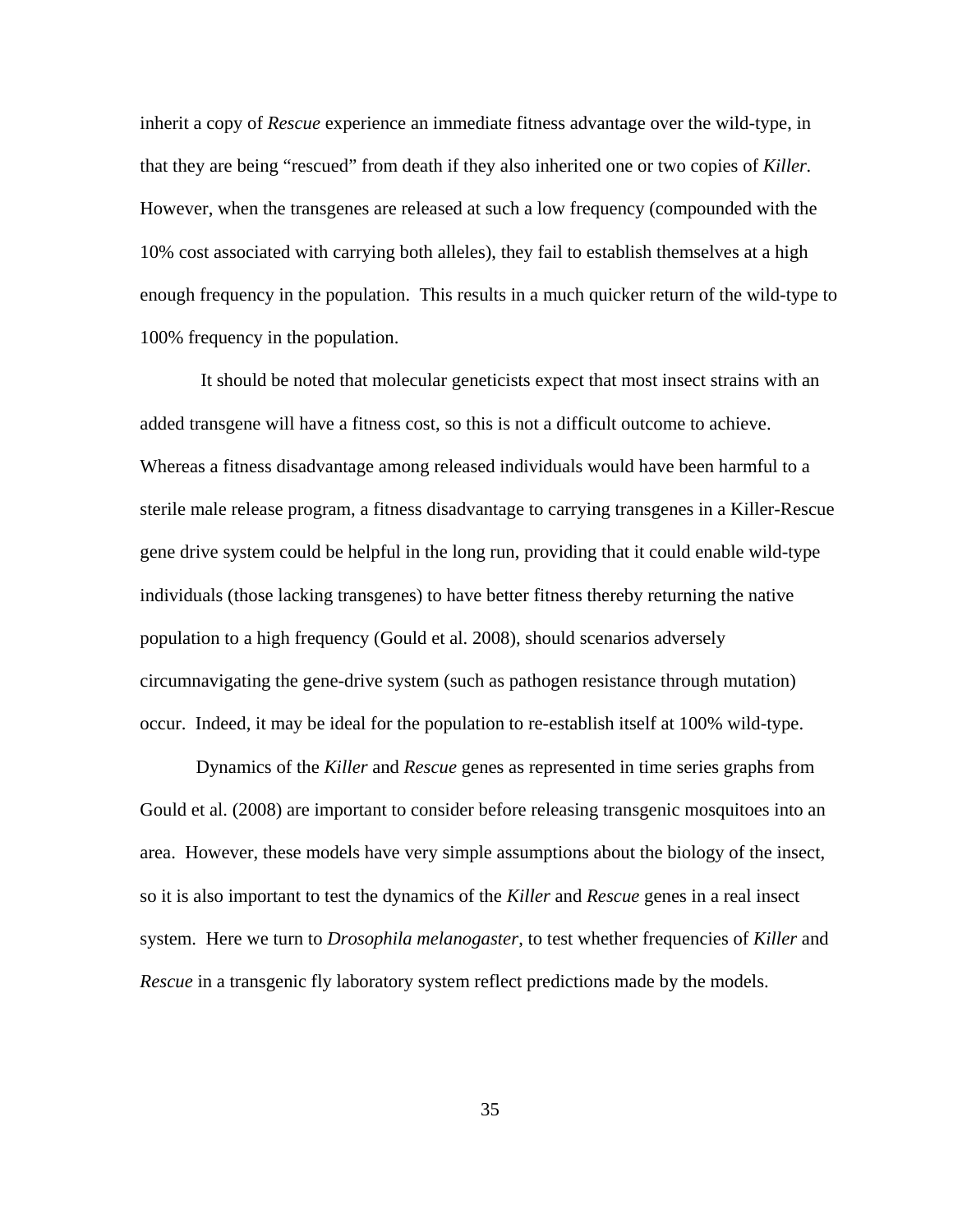# **CHAPTER TWO: BUILDING A** *DROSOPHILA* **STRAIN WITH KILLER-RESCUE PROPERTIES.**

The major goal of my research was to determine if a Killer-Rescue system composed of GAL4, GAL80, and disco-M would have dynamics similar to those predicted by mathematical models (Gould et al. 2008). However, before this could be done, I needed to construct strains containing all three of these genes in homozygous form. In this chapter, I describe the creation of such a transgenic *Drosophila melanogaster* strain.

# **A. Background Information**

A variety of strategies exist for driving certain desired genes through a population of organisms, as mentioned in Chapter One. In my population-level experiment (Chapter Three), the goal was to test the efficacy of the gene drive system, called "The Killer-Rescue Gene Drive System." As mentioned in Chapter One, our system works such that, if an individual inherits a *Killer* (K) gene without a *Rescue* (R) gene, that individual will experience embryonic lethality. However, if the individual inherits a *Rescue* gene, that *Rescue* gene will block the activation of the embryonic lethality triggered by the *Killer* gene, and the individual will survive.

This strategy has great potential for use in the future for two main reasons. First and most importantly, it is believed that this system can be employed against fly-borne diseases, such as those described in the preceding chapter (Sinkins and Gould 2006). An antipathogen ("effector") gene construct may be created, and ideally linked to the Rescue construct. In that situation, flies (mosquitoes) not inheriting the Rescue /anti-pathogen construct will die; flies that inherit *Rescue* will not only live, but would also inherit a copy of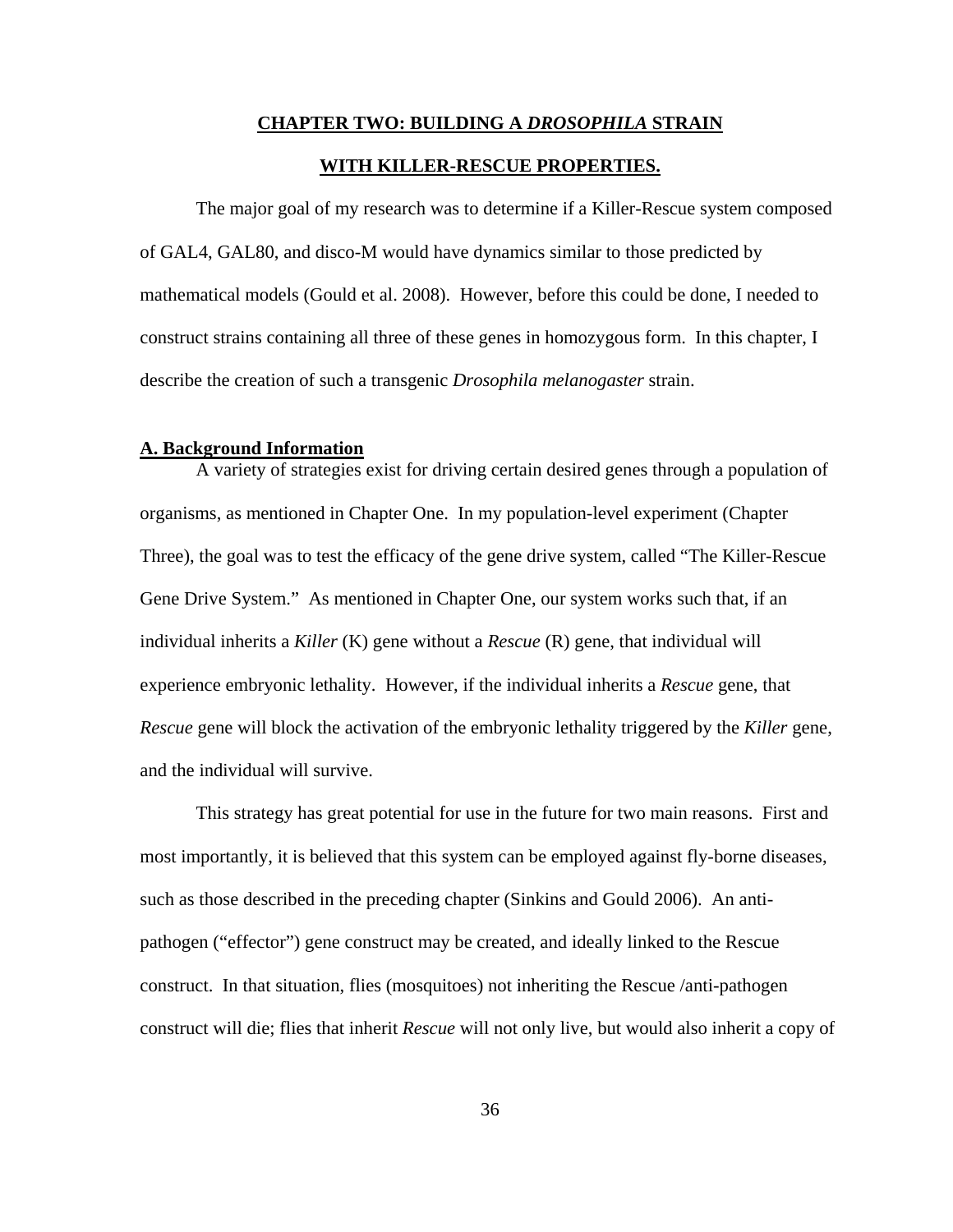the anti-pathogen gene. This anti-pathogen gene may, for example, interfere with the physical transmission of the virus from the midgut of the insect to its salivary glands as described in Chapter One. If the salivary glands do not receive the virus, the mosquito's next human host would not become infected.

Secondly, we hypothesized this strategy would likely be useful in that the *Killer* and *Rescue* alleles will likely bestow some fitness cost to the fly strain carrying them (Gould et al. 2008). That way, the frequency of the transgenes would be expected to fall to very low levels in the population within a predictable number of generations. Ultimately, if there is a fitness cost associated with carrying *Rescue* (but death occurs when inheriting only *Killer*), only flies carrying R survive—until the fitness cost of carrying R is greater than the fitness benefit of suppressing K with R—at which point R is lost from the population, and the population returns its original status, in which all individuals contain the wild-type genotype. This is important, not only experimentally (if a genetic mistake occurs, the population can recover) but also politically, since mosquitoes do not respect arbitrary country borders, and asking several bordering countries to agree to host trial releases with transgenic organisms may prove difficult (Gould et al. 2008).

 As all scientific procedures begin with preliminary testing, I focused my efforts upon the fruit fly—*Drosophila melanogaster*. Though *Drosophila* does not carry any human pathogens, I could still create a strain of flies that contained the basic Killer -Rescue System (lacking any anti-pathogen construct). Once I had obtained these flies, my next goal was to observe the frequencies of the wild-type phenotype for 15 generations, as the transgenes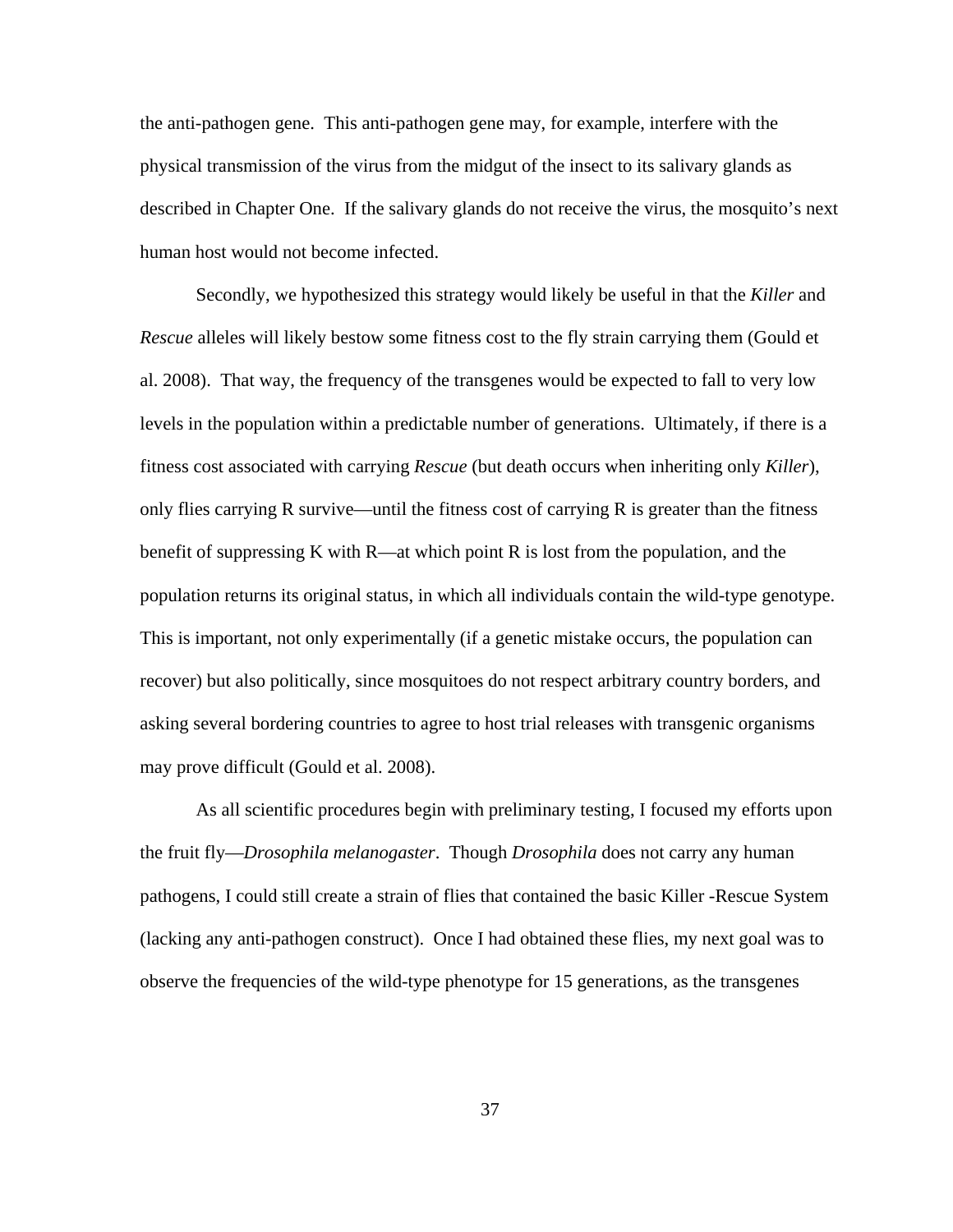moved through the population. I then compared these frequencies to those predicted (Gould et al. 2008).

# **B. GAL4 and GAL80 in the** *Drosophila melanogaster* **System**

*Drosophila melanogaster* is a key model organism for understanding gene mechanics and functions, both in insects and, due to homology of many genes, also in vertebrates. It exhibits all the characteristics of good model organisms, such as large numbers of offspring, short generation time, and relative ease of rearing in mass quantity (Rubin and Lewis 2000, Schneider 2000).

To simulate a killer/rescue system in Drosophila, I took advantage of the GAL4/UAS system (Brand and Perrimon 1993, Duffy 2002). All flies that were used contained the UASdiscoM construct (Robertson et al 2002), which has the open reading frame of the *Drosophila disconnected* (*disco*) gene downstream of the upstream activation sequence. GAL4 is a transcription factor that binds to this UAS sequence to activate genes (Duffy 2002). In my case, this would lead to ectopic expression of *disco*, which is known to cause embryonic lethality by interfering with normal development (Robertson et al. 2002). I used the armGAL4 transgene to produce ubiquitous GAL4 expression. This transgene has a portion of the *armadillo* (*arm*) regulatory region driving expression of yeast GAL4 in a fairly ubiquitous manner throughout the fly embryo. Activation of *disco* by this driver has previously been shown to cause embryonic lethality (Robertson et al. 2002). In this respect, armGAL4 represents the "Killer" gene and UAS-*disco* the Switch gene. The final component of the system is tub-GAL80, a GAL80 open reading frame driven by the *Drosophila tubulin* promoter. In yeast, GAL80 is a repressor that keeps the galactose metabolic genes inactive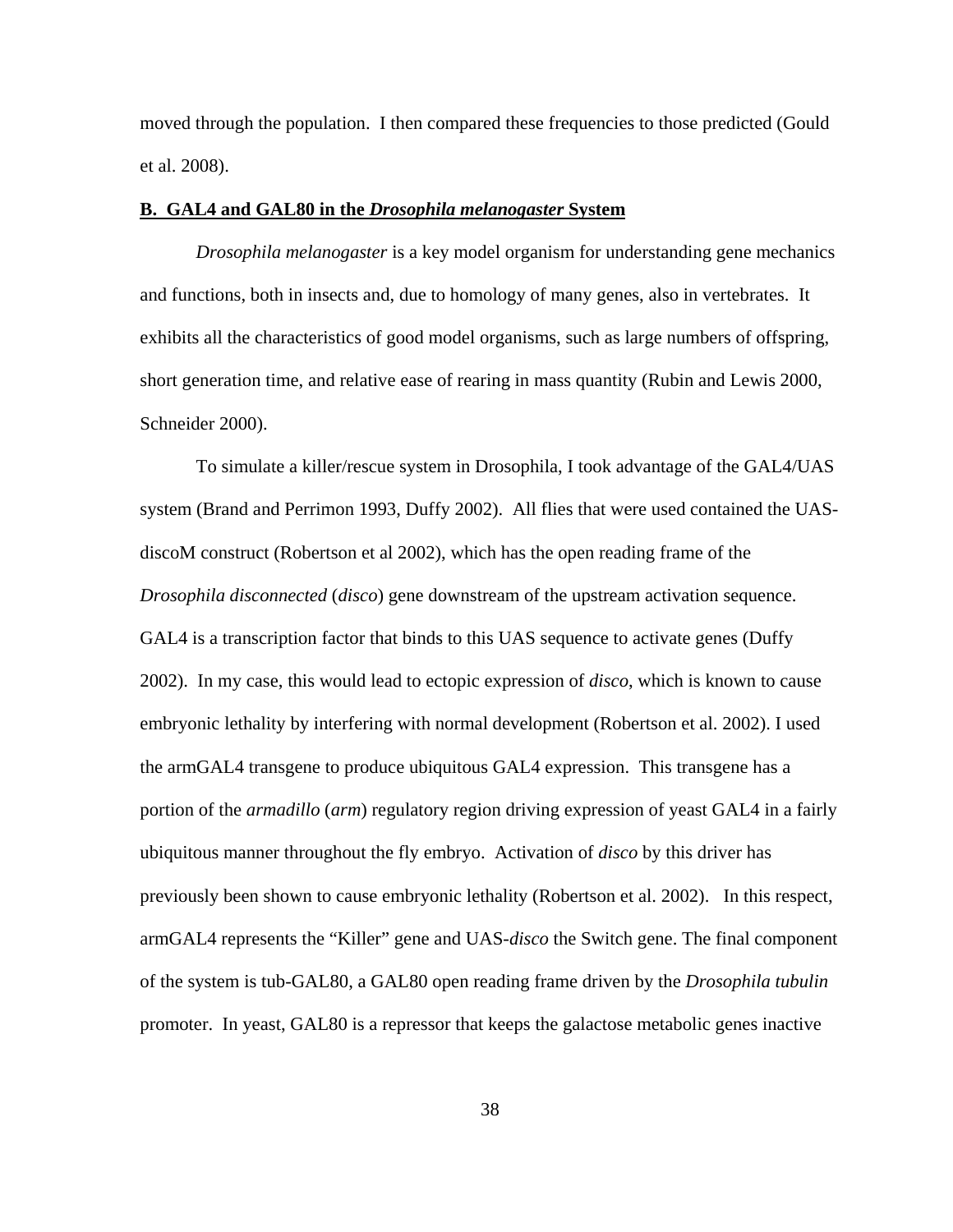when other sugars are available. The GAL80 protein also binds to the UAS, blocking binding of GAL4 and thereby activation of galactose metabolizing genes. Therefore, in the Killer/Rescue model, GAL80 prevents activation of the UAS-*disco* construct, so functions as the Rescue component.

## Origin of GAL4 and GAL80

GAL4 and GAL80 are genes from the galactose metabolism pathway of the yeast, *Saccharomyces cerevesiae* (Melcher and Xu 2001). In the yeast, GAL4 regulates the genes GAL10 and GAL1 (responsible for transporting galactose into the cell and beginning to break it down into simpler sugars) (Lohr et al. 1995). It does so by directly binding to an Upstream Activation Sequence (UAS) that activates the transcription of GAL1 and GAL10, (Giniger et al 1985). Meanwhile, GAL80 functions as a negative regulator, binding to the same UAS sequence when the yeast can only uptake glycerol or glucose as its food source. GAL80 inhibition of GAL4 is relaxed when the yeast takes up galactose once again as its source of sugar nutrition (Lohr et al. 1995). These genes have been introduced into *Drosophila* as a mechanism of controlling spatial and temporal expression of transgenes (Brand and Perrimon 1993, Lee and Lou 2001) through P-element transformation (Spradling 1986).

## **C. Materials**

Initial Fly Stocks used to develop the Killer-Rescue strain are described below in Table 1. In this table, I indicate first the official name of the stock, then the notation given by Flybase at the Bloomington Stock Center At Indiana University, or the reference from which the flies were obtained. Next, I give a brief description of both genotype and phenotype, as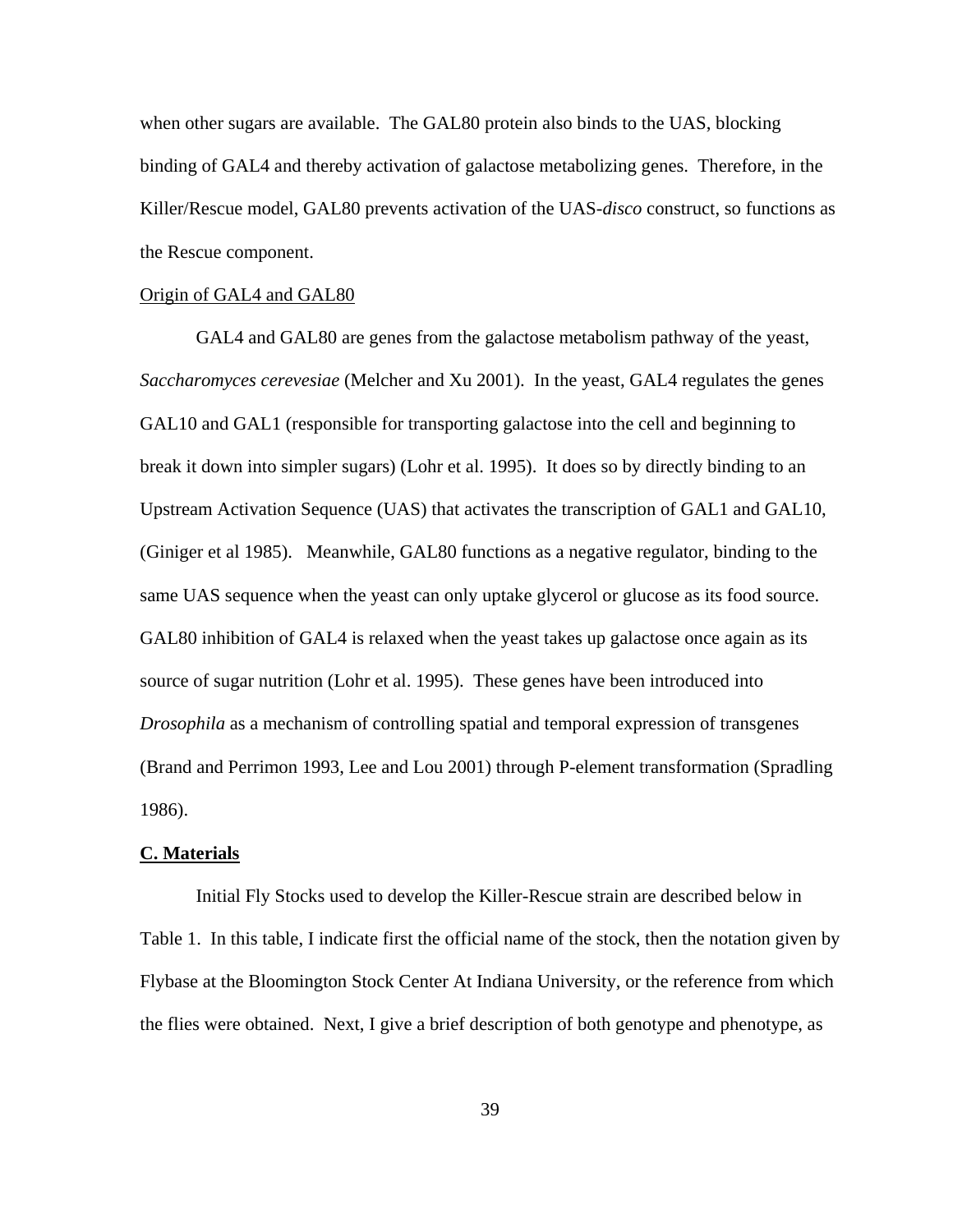they pertain to my experiments. Finally, I describe how I will denote them, in a simple form, henceforth in this paper.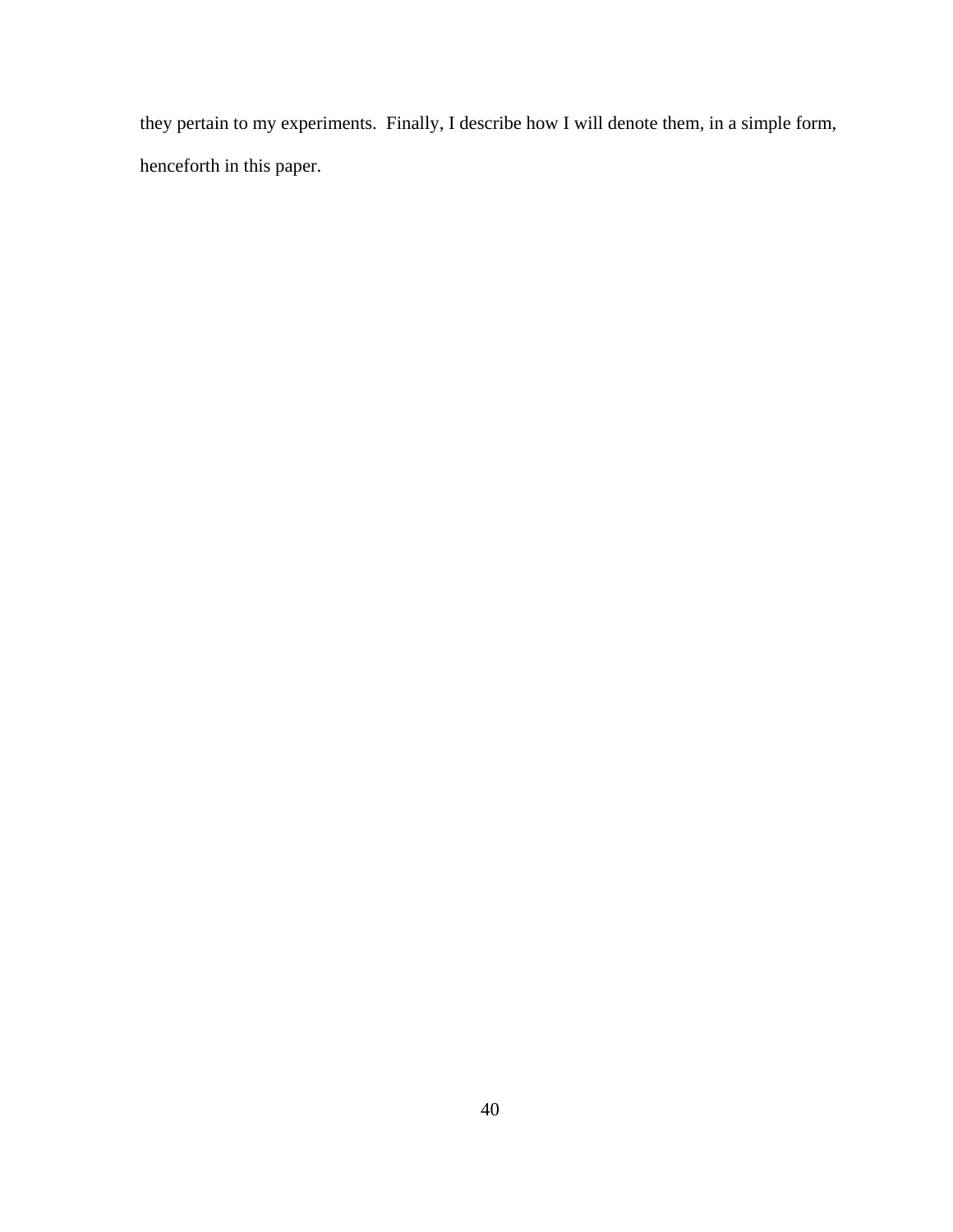| Stock Name,                  | Flybase at Indiana           | Phenotype         | <b>Notation Henceforth</b>                                        |
|------------------------------|------------------------------|-------------------|-------------------------------------------------------------------|
| Role in                      | University number,           |                   | (II; III)                                                         |
| Construction                 | or Reference                 |                   |                                                                   |
| UAS-disco-M                  | (Robertson et al. 2004)      | Mottled           |                                                                   |
| (III)                        |                              | ommatidia, white  | $\frac{+}{+}$ ; $\frac{UAS +}{IIAS +}$                            |
|                              |                              | background in     |                                                                   |
| (Homozygous,                 |                              | eyes.             |                                                                   |
| Wild-Type Stock)             |                              |                   |                                                                   |
|                              |                              | Yellow body.      |                                                                   |
| $\blacksquare$ GAL80 (III)   | $Flybase ID =$               | Brick-Red eye     |                                                                   |
|                              | FBst0005135                  | color.            | $\frac{+}{+}$ ; $\frac{+}{+}$ Gal80                               |
|                              | $y[1] w[*];$                 |                   |                                                                   |
|                              | $P{ry[+t7.2]} = neoFRT}{82}$ | Yellow body.      |                                                                   |
|                              | $B P{w[+mC]=tubP-}$          |                   |                                                                   |
|                              | GAL80}LL3                    |                   |                                                                   |
| (Homozygous,                 |                              |                   |                                                                   |
| Rescue Stock)                |                              |                   |                                                                   |
| $\blacksquare$ arm-GAL4 (II) | W. McGinnis, University      | Orange eye color. |                                                                   |
|                              | of California at San Diego   |                   | $\frac{\text{armGal4}}{\text{armGal4}};\frac{++}{++}$             |
| (Homozygous,                 | (Robertson et al. 2002)      | Yellow body.      |                                                                   |
| Killer stock)                |                              |                   |                                                                   |
| $\blacksquare$ TM3/TM6B      | Flybase ID=                  | White eye color.  |                                                                   |
| (III)                        | FBst0003720                  |                   |                                                                   |
|                              | $y[1] w[*]; TM3,$            | Ebony body,       | $\frac{+}{+}$ ; $\frac{1 \text{M}3}{\text{T} \text{M}6 \text{F}}$ |
|                              | Sb[1]/TM6B, Tb[+]            | Tubby, stubble    |                                                                   |
|                              |                              | bristles on       |                                                                   |
| (Balancer Stock)             |                              | dorsum, extra     |                                                                   |
|                              |                              | humeral bristles. |                                                                   |

**Table 1: Initial fly stocks used in creation of the Killer-Rescue Flies**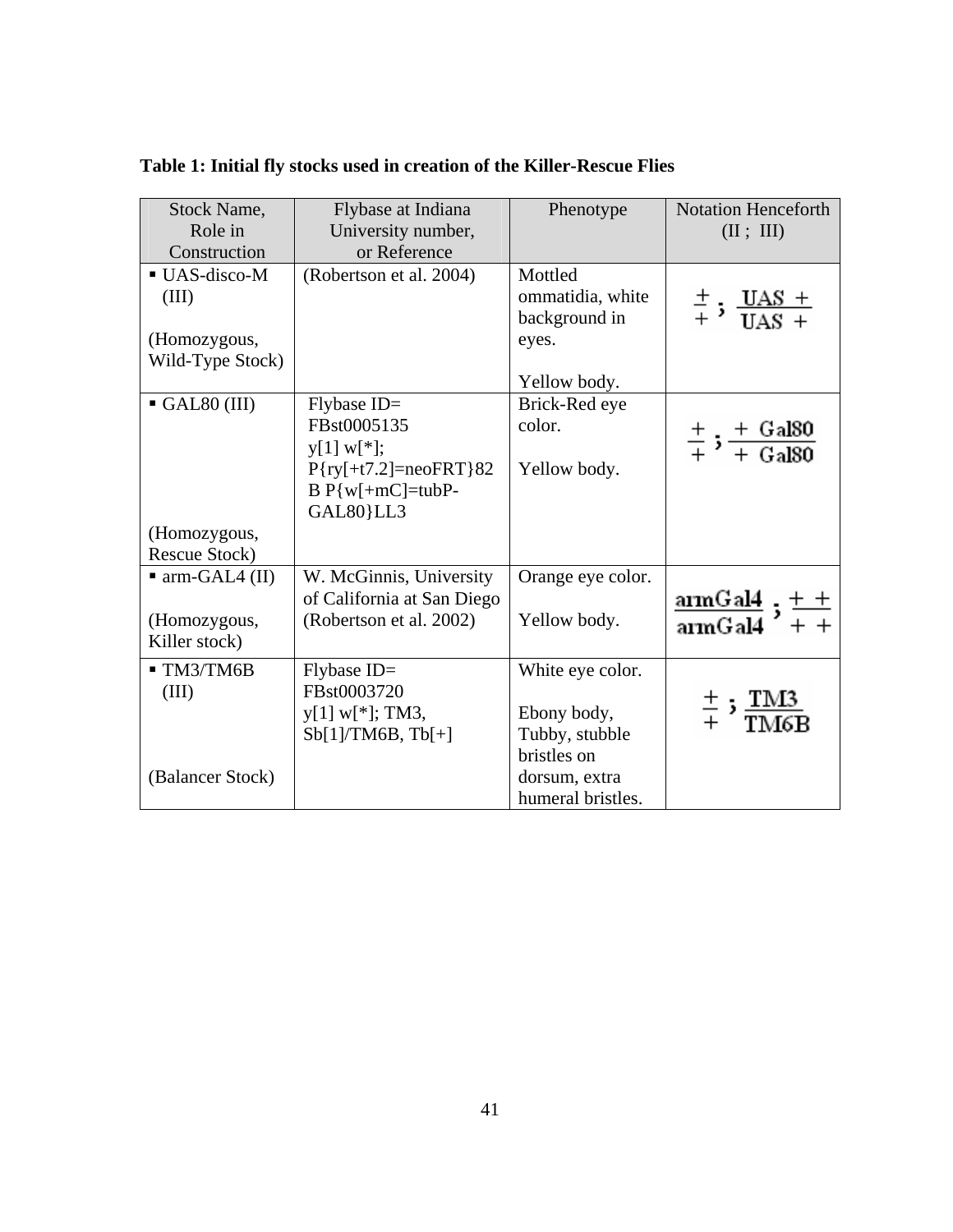That final notation represents Chromosomes II and III of the fruit fly, with a "+" indicating the absence of a gene. Genes on separate chromosomes are separated both with a semicolon, and are not underlined together. Two genes on the same chromosome are separated by a long space, but they share an underline.

For example, a fly with the notation  $\frac{A}{A}$ ;  $\frac{B C}{A}$  is homozygous for gene A on Chromosome II, but is heterozygous for both genes B and C on Chromosome III. GAL4 is always on Chromosome II, while UAS and GAL80 are always on Chromosome III. I will continue to use this notation when describing the order of the crosses I used, to produce my line of transgenic flies.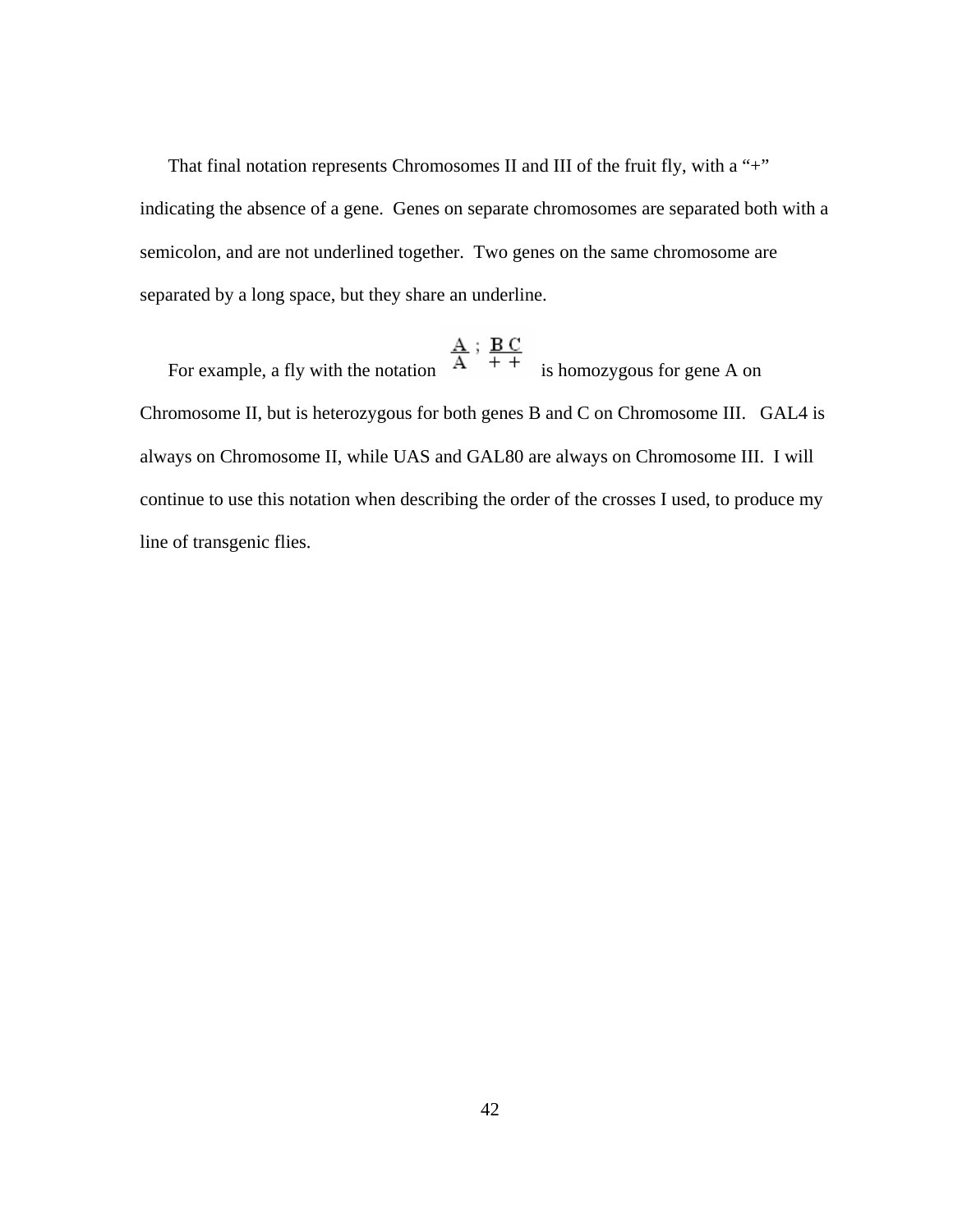

|  | $\pm$ . UAS +  |  |
|--|----------------|--|
|  | $\text{UAS}$ + |  |



 $\frac{\text{armGal4}}{\text{c. } \text{armGal4}}$  ;  $\frac{+}{+}$   $+$ ;  $\frac{\text{TMS}}{\text{TM6B}}$  $\frac{+}{+}$ 

**Figure 12: Eye phenotypes in** *Drosophila melanogaster* **stocks used to create the Killer-Rescue flies. A) UAS Disco-M displaying white background with mottling of ommatidia pigmentation. B) GAL80 fly, with brick red eye color. C) armGAL4 fly, with orange eye color. D) TM3/TM6B fly, with white eye color and an ebony cuticle.** 

**Photos made using Qcapture MicroPublisher 5.0 and Qcapture software (© 2006 QImaging) using a Leica CamZ 16F Stereoscope at 12.5x Magnification.**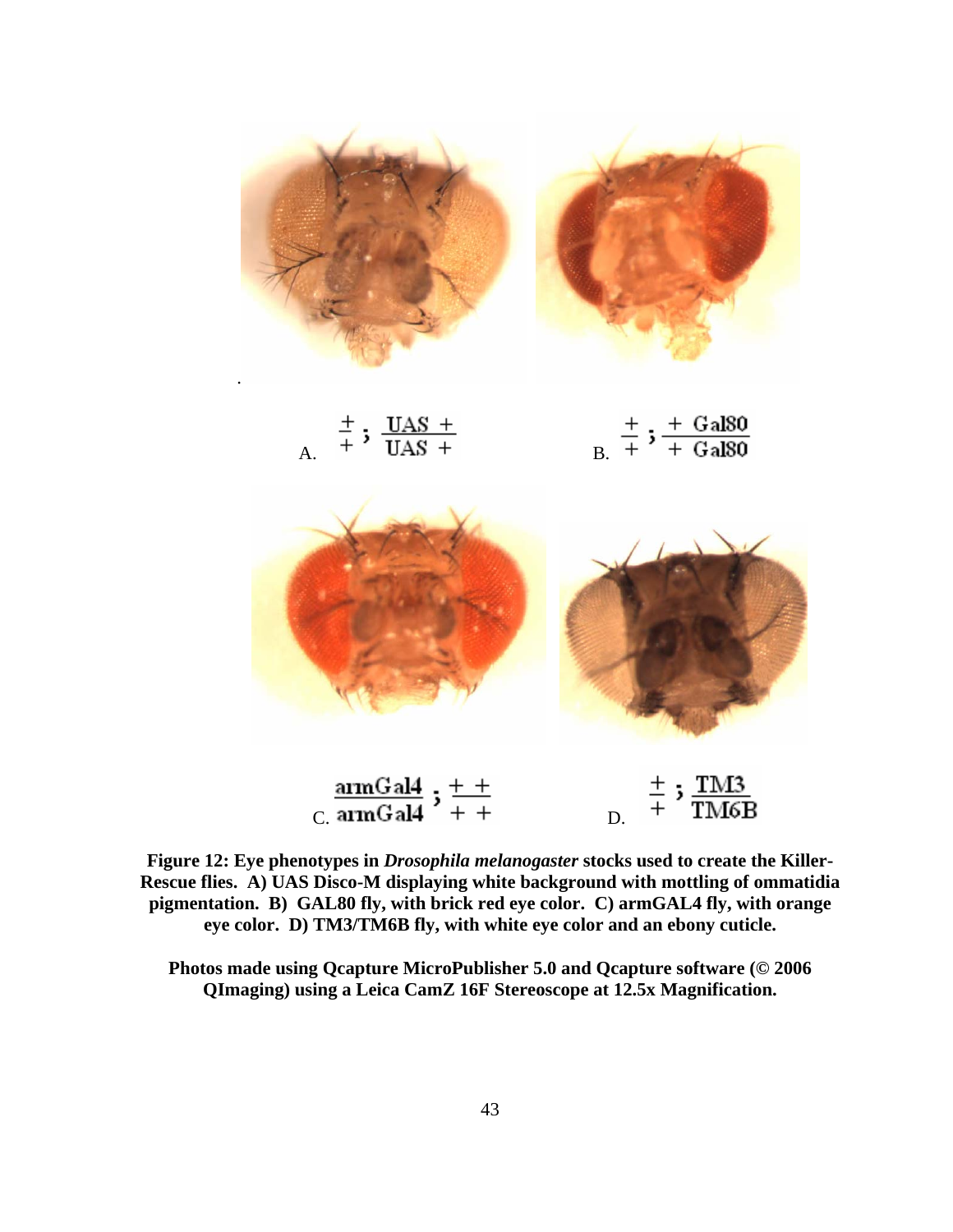Marker genes called "mini-whites" were present in the P-elements that had been transformed into the Drosophila lines upon creation of the stocks listed above. These markers are often used to help researchers distinguish phenotypically between flies based on amount of pigmentation in the eyes, with a positive relationship between the number of miniwhites and the number of transgenes. Sun and colleagues describe mini-whites as reporter genes that express uniform pigmentation in the developing *Drosophila* eye, and note that mini-whites are helpful in identifying genes involved in forming imaginal patterns (Sun et al 1995).

The eye colors of GAL4 (*Killer*) and GAL80 (*Rescue*) flies were chosen in our in *D. melanogaster* gene drive system, such that eye color could be used to score individuals possessing the Killer and *Rescue* genes in generations beyond F1.

UAS disco-M served as our "wild-type" fly stock, (only called such because of its lack of transgenes linked to an eye-pigment coding "miniwhite" gene—real wild-type Drosophilds are red-eyed). This wild-type fly possessed a white-eyed phenotype, wherein relatively few, and random, ommatidia contain red pigment cells (Figure 12A). This gives the eyes a "mottled" appearance. The name of this stock, UAS disco-M, was named such as it is an Upstream Activation Sequence of the *disconnected* gene, which is a gene responsible for ventral appendage development (Patel et al. 2007), including maxillae and legs (Dey et al. 2009). Ubiquitous, ectopic expression of Disco is lethal (Patel et al. 2007)—so when Disco is activated in regions of the developing fly where it is not typically needed in development, lethality is induced in the fly's embryonic stage. We tested and confirmed this hypothesis in crosses to arm-GAL4, making use of the UAS/GAL4 system (Brand and Perrimon 1993).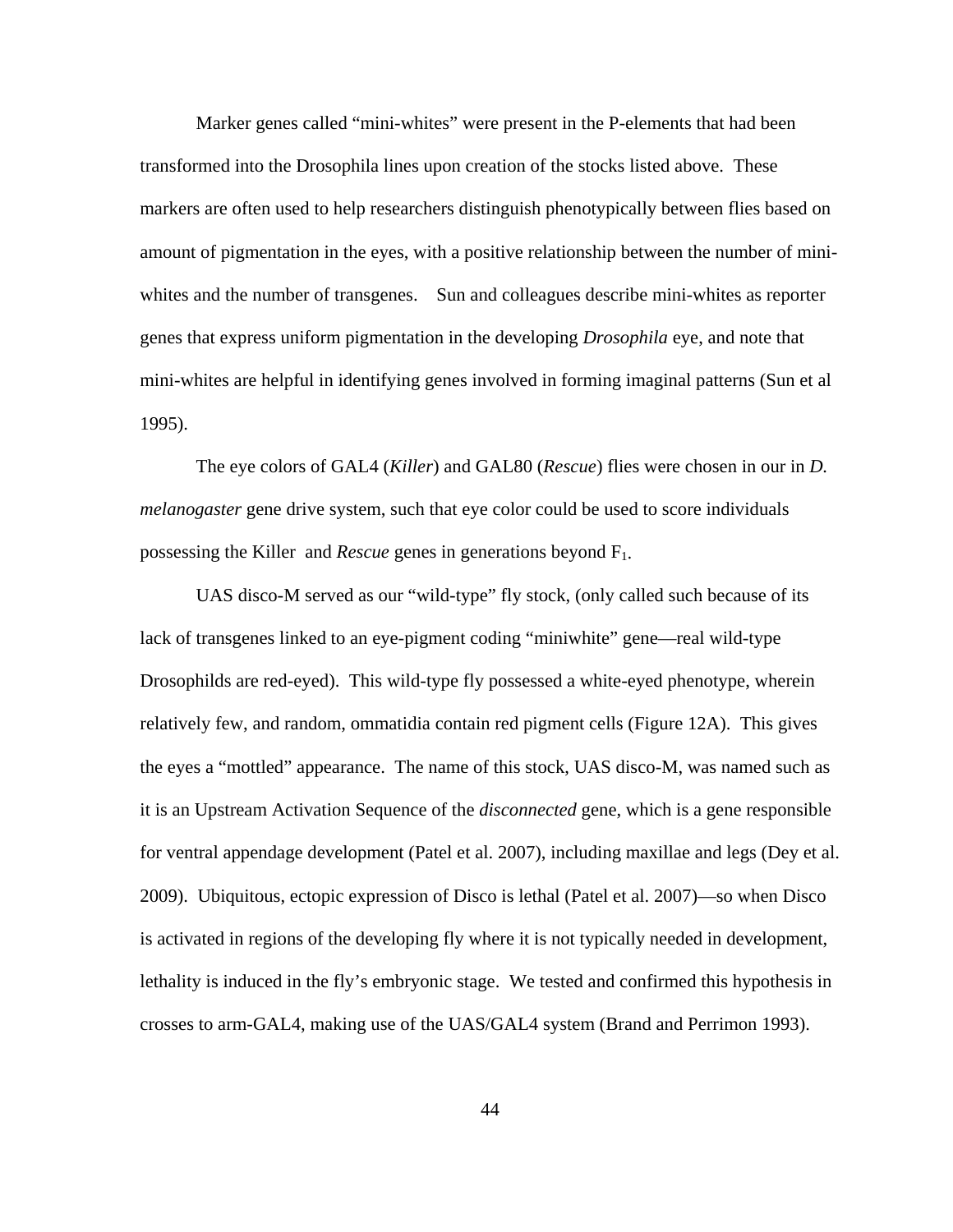## **D. Methods: Creation of the Killer-Rescue Flies**

The following presents a series of crosses used to obtain the ultimate goal: flies possessing both *Killer* and *Rescue* in homozygous condition. For each mating, all females used were virgin female flies. Before creating the Killer-Rescue flies, we conducted a test to make sure the *Killer* actually functioned as a "Killer," when mating armGAL4 stock flies to Disco-M stock flies. As noted in further detail below, *Killer* did work as expected, and killed flies in their embryonic stage of life.

In order to create the flies, we divided the overall process into three main goals: Goal 1: Create a stock of flies homozygous for UAS and for Gal-80 on Chromosome III. Goal 2: Create a stock of flies homozygous for Gal-4 on Chromosome II, and get two balancers in place on the third chromosome (TM3 and TM6B).

Goal 3/Ultimate Goal: Conduct crosses between flies from Goal 1 and Goal 2 in a manner that results in flies homozygous for all three genes: Gal-4, Gal-80, and the UAS.

# **Procedure for Goal 1 flies**

In Step 1, we combined two homozygous starting lines of flies to create progeny which were all heterozygous for GAL80 and for the UAS. All possible progeny would be heterozygous.

**Step 1. Mate:**  $\qquad \pm$ ; UAS  $\qquad \pm$  x  $\qquad \pm$ ;  $\pm$  GAL80  $+$  UAS  $+$   $+$   $+$  GAL80 **Progeny:**  $\pm$ ; <u>UAS  $\pm$ </u>  **+ + GAL80**

45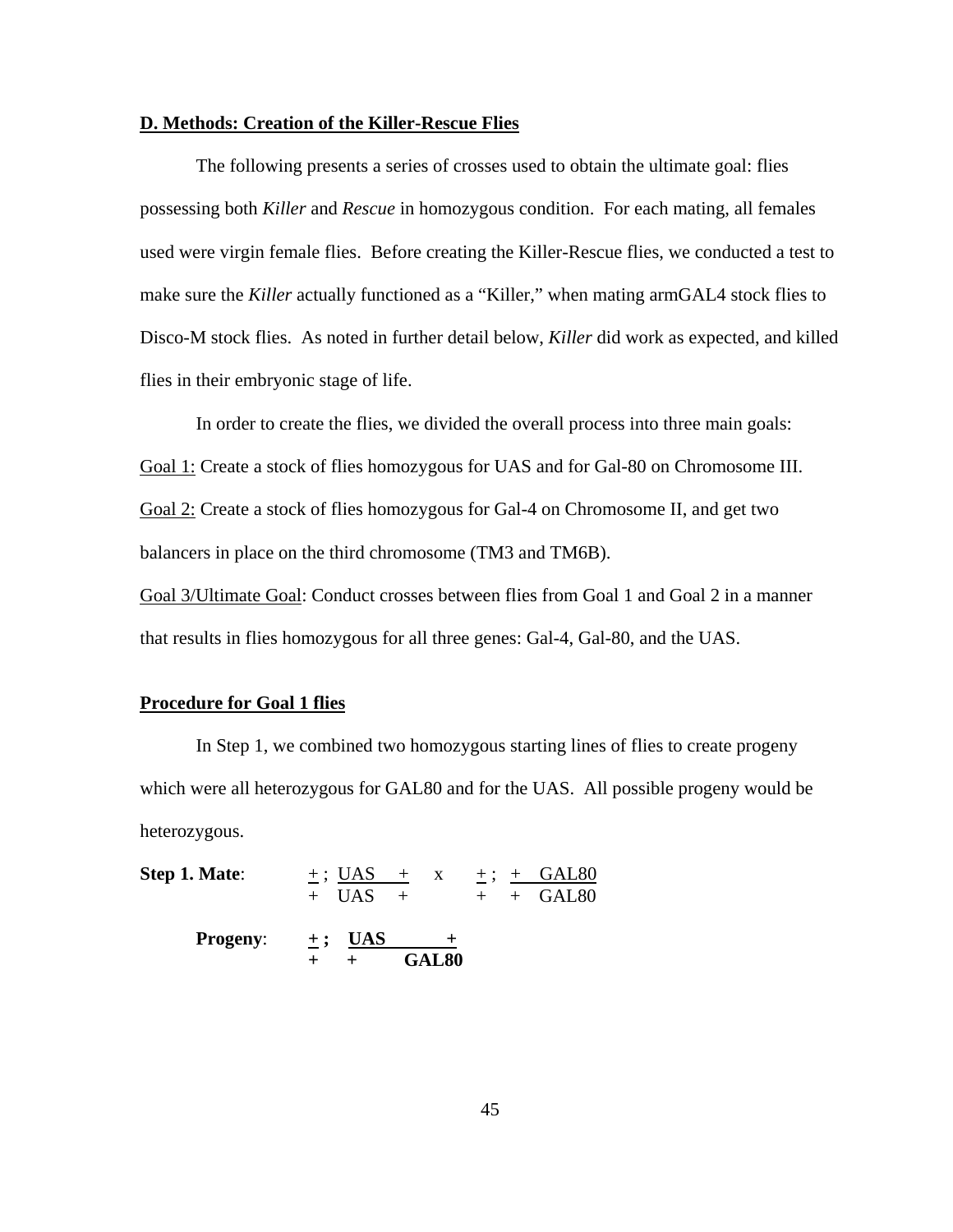In Step 2, we began the process toward keeping disco-M and GAL80 on the

chromosomes they were already on, but preventing recombination events with the addition of a balancer. Balancers prevent recombination due to their nested, inverted repetitions of DNA within the chromosome ("Balancer" 2010). The possible progeny here could be either whiteeyed or red-eyed. If individuals had white eyes, they were discarded because it indicated the absence of GAL80. Darker red eyes indicated the greater likelihood that GAL80 would be present with UAS, lighter red eyes would indicate that Gal80 was not present with the UAS—so those with lighter red eyes were discarded. All flies collected would be those exhibiting the stubble phenotype, indicating that TM3 was the balancer that Gal80 and disco-M were paired with—and is easier to distinguish at a quick glance than humeral bristles (the visual marker for TM6B) are.

| Step 2: Mate:   | $+$ ; UAS discoM + (females) $x +$ ; TM3 (males)<br>GAL <sub>80</sub><br>TM6B<br>$+$ $+$                                  |
|-----------------|---------------------------------------------------------------------------------------------------------------------------|
| <b>Progeny:</b> | $\pm$ ; UAS GAL80 (Collect these! Darker red eye color.)<br>(Stubble-bristles. Discard long bristles.)<br>TM3<br>$+$      |
|                 | (white eyes—discard)<br>$\pm$ ; $\pm$<br>$+$ TM3 or TM6                                                                   |
|                 | (lighter red)<br>$+$ : UASdiscoM +<br>$+$ ; + GAL80<br><sub>or</sub><br>$+$ TM3 or TM6B<br>eyes—discard)<br>+ TM3 or TM6B |

 For Step 3, flies collected from step 2 were backcrossed to TM3/TM6B flies, to make sure that progeny produced conveyed the phenotypes we had predicted (the possibilities are shown below). Indeed, the predicted phenotypes occurred, so we could continue to select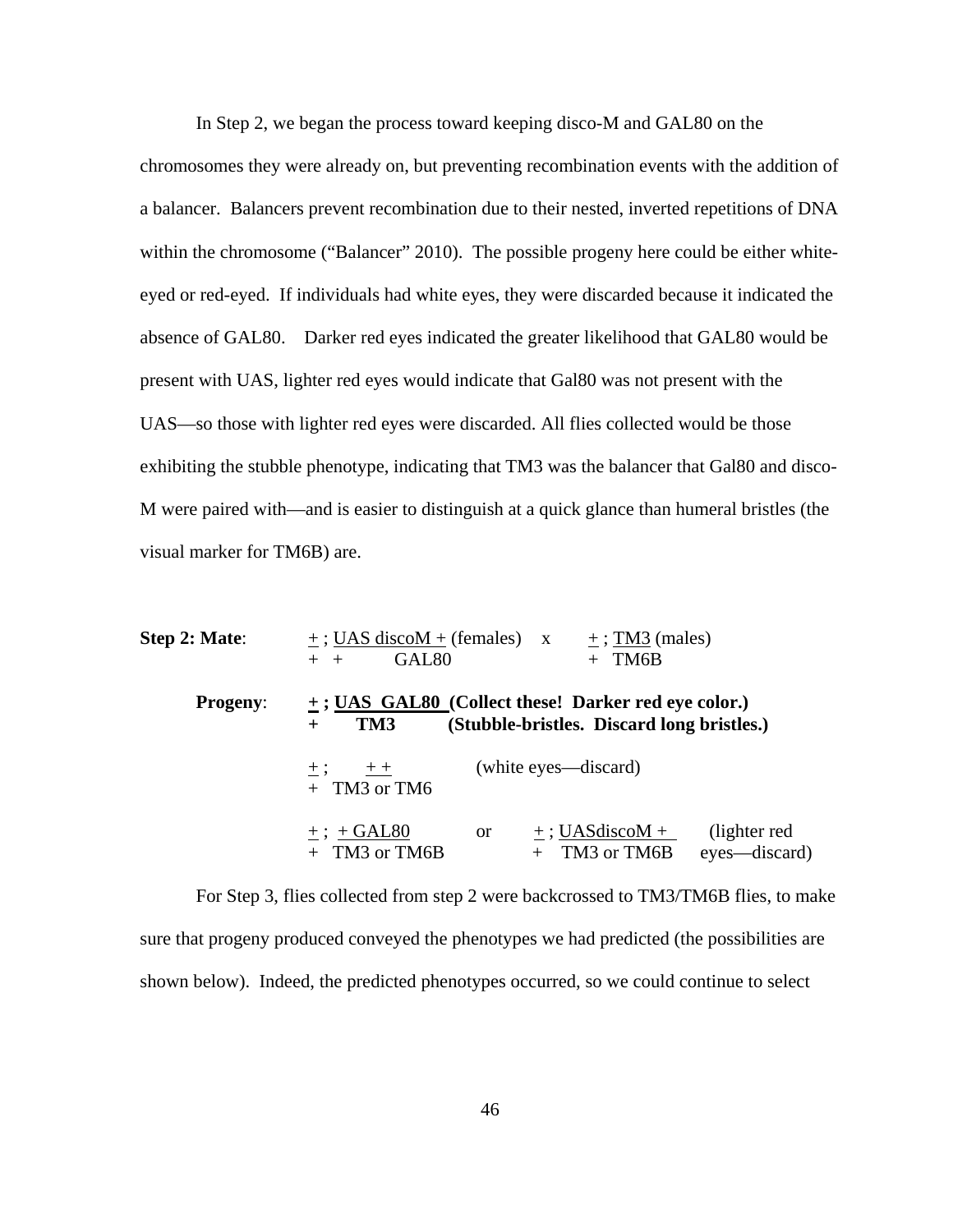flies heterozygous for UAS and GAL80 that were paired with a TM3 balancer, via the stubble bristles.

| Step 3: Mate:   | $+$ ; UAS GAL80<br>TM <sub>3</sub><br>$+$ | $+$ ; TM3<br>$\mathbf{X}$<br>TM6B<br>$+$                      |
|-----------------|-------------------------------------------|---------------------------------------------------------------|
| <b>Progeny:</b> | $\pm$ ; UAS GAL80<br>TM3<br>$+$           | $\rightarrow$ Retain (stubble bristles—<br>males and females) |
|                 | $+$ ; UAS GAL80<br>TM6B<br>$^{+}$         | $\rightarrow$ Discard (long bristles)                         |
|                 | $\pm$ ; TM3<br>TM6B                       | $\rightarrow$ Discard (White eyes, Two balancers)             |

 In step 4, We mated the selected progeny together. This would allow us to create only three possible offspring types (indicated below), one of which would automatically die, due to the lethality of having two of the same balancer on one chromosome. The flies with stubble bristles obviously still retained the TM3 balancer. However, flies exhibiting long bristles were likely homozygous for both GAL80 and UAS, and flies of that genotype were the ones we sought for Goal 1. From these, we created a stock, such that we knew they would continue to breed with each other and produce fertile, viable offspring.

| Step 4: Mate:   | $+$ ; UAS GAL80 $x$<br>$+$ ; UAS GAL80<br>TM <sub>3</sub><br>TM <sub>3</sub><br>$+$                                                        |
|-----------------|--------------------------------------------------------------------------------------------------------------------------------------------|
| <b>Progeny:</b> | $+$ ; UAS GAL80 $\rightarrow$ Retain! This is Goal 1. Mate these together<br>+ UAS GAL80<br>and Goal 1 Stock is finished. (Long bristles!) |
|                 | $+$ ; UAS GAL80 $\rightarrow$ Discard (stubble bristles)<br>TM3<br>$+$                                                                     |
|                 | $\pm$ ; TM3<br>$\rightarrow$ Automatically dies.<br>$+$ TM3                                                                                |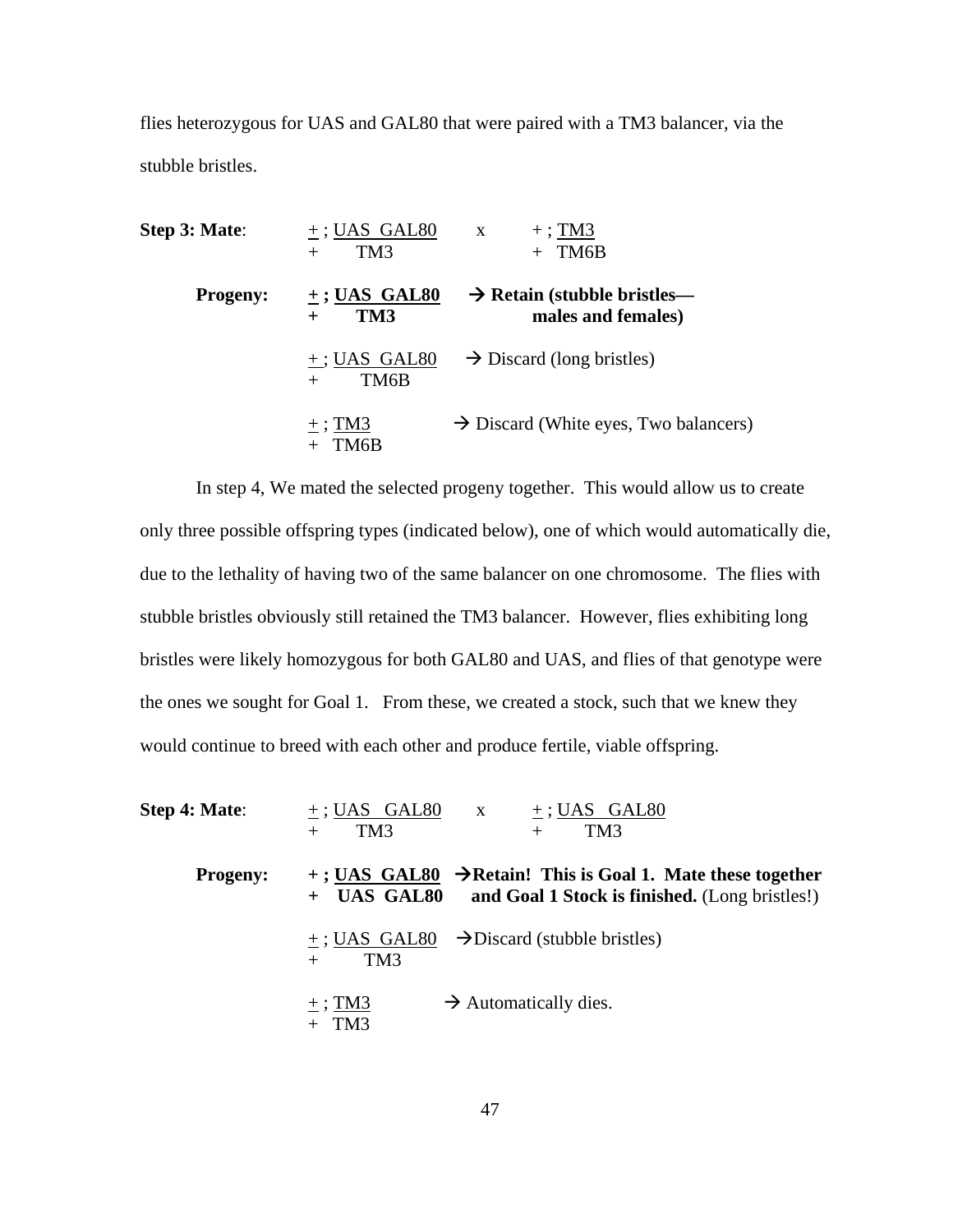# **Steps 5-6: Testcross and PCR**

At this point, it was important to check to see if we truly had both genes accounted for. In order to make sure GAL80 is working, I mated pairs of Goal 1 individuals (once the stock was doing well and producing lots of progeny) to some arm-GAL4 individuals (making sure to carry out reciprocal male: female and female: male crosses). If GAL80 was not present, GAL4 would have activated the UAS gene (assuming it was there) and killed off all the new embryos in their eggs. This did not happen—the flies lived.

Since they lived, that meant one of two things—Gal 80 was working, or the UAS was not present. To test for the presence of the UAS, we performed PCR. The pUAST primers we used were as follows: 5'-CACCACAGAAGTAAGGTTCCT-3'for the Forward Primer, and for the Reverse Primer, 5'-CTGCAACTACTGAAATCTGCC-3'. The PCR protocol used was in accordance with the instructions provided by QIAGEN's DNeasy<sup>®</sup> Blood  $\&$ Tissue handbook, p. 1-19 (reagents) and p. 28-30: Spin Column Protocol for Animal Tissues.

PCR confirmed that the UAS disco gene was present, and Goal 1 had been achieved.

## **Procedure for Goal 2 flies**

Step 7 begins much like Step 1 did in creating Goal 1. Here we started with a stock homozygous for GAL4 and mated it with the balancer stock, creating flies heterozygous for Gal4 and containing one of the two possible balancer genes. In this case, however, we retained both phenotypes so we could mate them together and produce our desired Goal 2 progeny: flies with both balancers and homozygous for GAL4.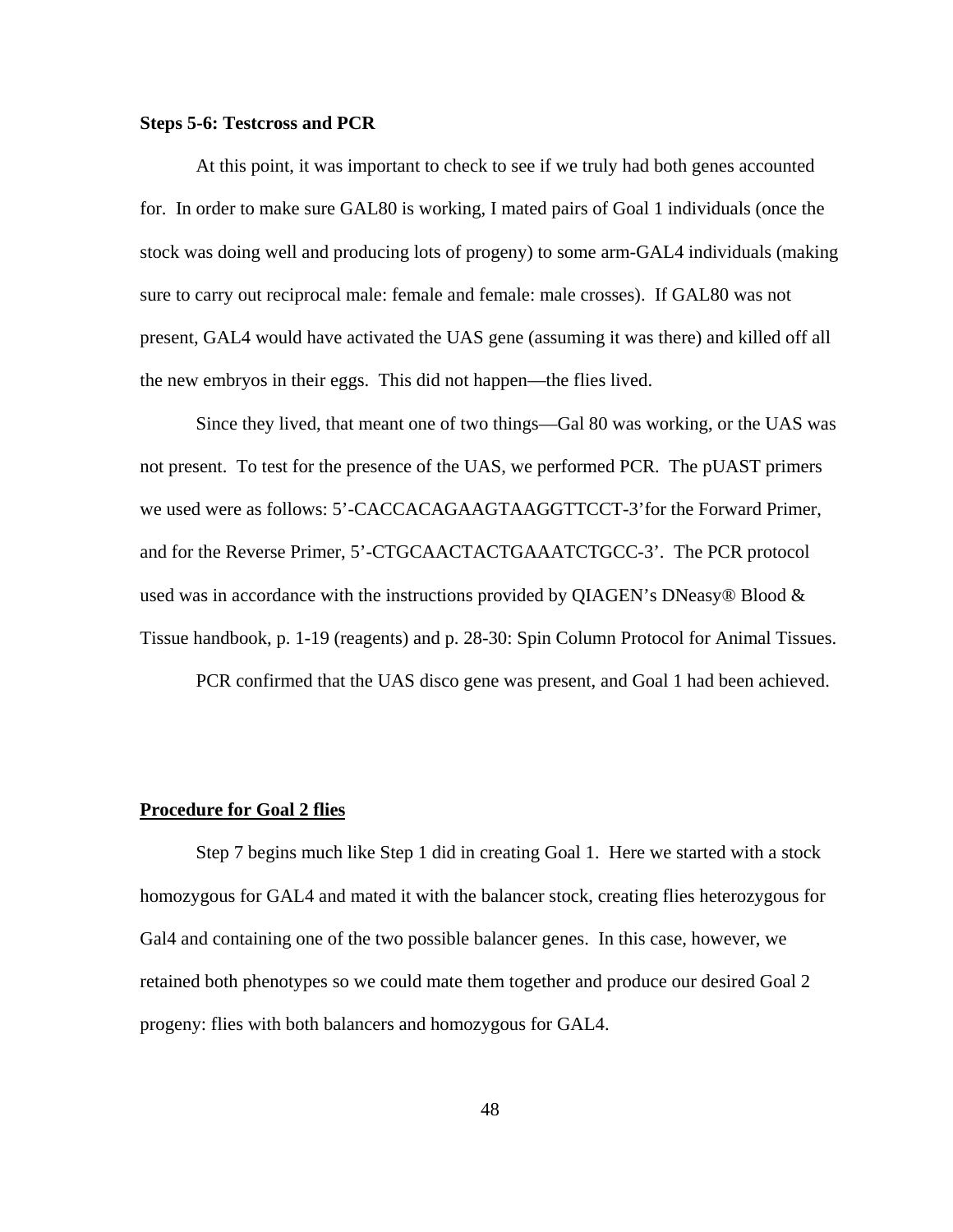| Step 7: Mate:   | $GAL4$ ; $+$<br>$GAL4 +$   | X | $\pm$ ; TM3<br>$+$ TM6B |
|-----------------|----------------------------|---|-------------------------|
| <b>Progeny:</b> | <u>GAL4 ; TM3</u><br>$\pm$ |   |                         |
|                 | $GAL4$ ; TM6B              |   |                         |

In Step 8, the two phenotypes from above were mated to each other. This would produce twelve genotypically different progeny types, but only one progeny type was truly sought—and that was the Goal 2 genotype, containing both balancers and homozygosity for GAL4. The flies we wanted would have orange eyes, and since both balancers were present, the flies would have ebony bodies, stubble dorsal bristles, and extra humeral bristles—so we could eliminate progeny types based on their lack of those desired phenotypes. However, our desired progeny type was indistinguishable phenotypically from one other progeny type, so both types were collected.

**Step 8: Mate:** GAL4 ; + x + TM6B + TM3 GAL4 ; +

| <b>Progeny Possibilities: (12 total):</b><br>$GAL4$ ; TM3<br>GAL4 TM6B | $\rightarrow$ Desired! This is the Goal 2 Genotype. (Collect.) |
|------------------------------------------------------------------------|----------------------------------------------------------------|
| GAL4 ; TM3<br>TM6B                                                     | $\rightarrow$ Indistinguishable from above (Collect also.)     |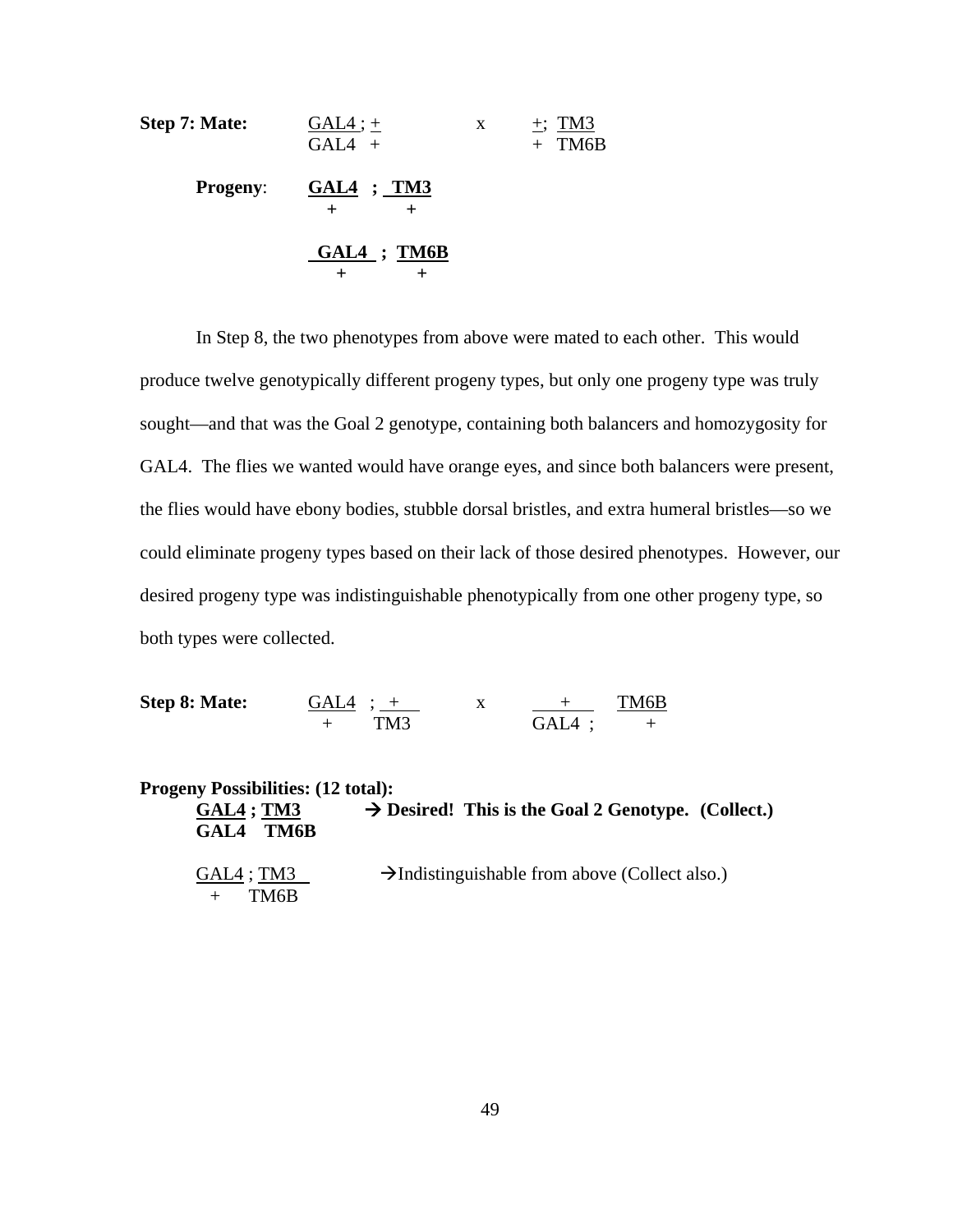# **Progeny Possibilities (cont'd)**—and the traits that distinguish them;

| Genotype                           | Trait 1                 | Trait 2        |
|------------------------------------|-------------------------|----------------|
| $GAL4$ ; $\pm$<br>GAL4<br>$+$      | Long Bristles           | Normal Humeral |
| <u>GAL4;</u><br>土<br>$^{+}$<br>$+$ | Long Bristles           | Normal Humeral |
| $\pm$ ; $\pm$<br>$+ +$             | Long Bristles           | White Eyes     |
| $\pm$ ; TM3<br>$+$ ; TM6B          | Ebony Body              | White Eyes     |
| <b>GAL4; TM3</b><br>GAL4; $+$      | <b>Stubble Bristles</b> | Normal Humeral |
| <b>GAL4; TM3</b><br>$+$<br>$+$     | <b>Stubble Bristles</b> | Normal Humeral |
| <u>GAL4; TM6B</u><br>$+$<br>$+$    | Long Bristles           | Extra Humeral  |
| <u>GAL4; TM6B</u><br>$GAL4 +$      | Long Bristles           | Extra Humeral  |
| $\pm$ ; $\pm$<br>$+$ TM3           | <b>Stubble Bristles</b> | White Eyes     |
| $\pm$ ; $\pm$<br>$+$ TM6B          | White Eyes              | Normal Humeral |

all but one of the following are yellow-bodied flies.:

**Step 9**: Once the two indistinguishable progeny genotypes described in the above paragraph have been collected, 70 single-pair matings were carried out between males and females from the same vials. I wanted a large number because it is predicted from simple population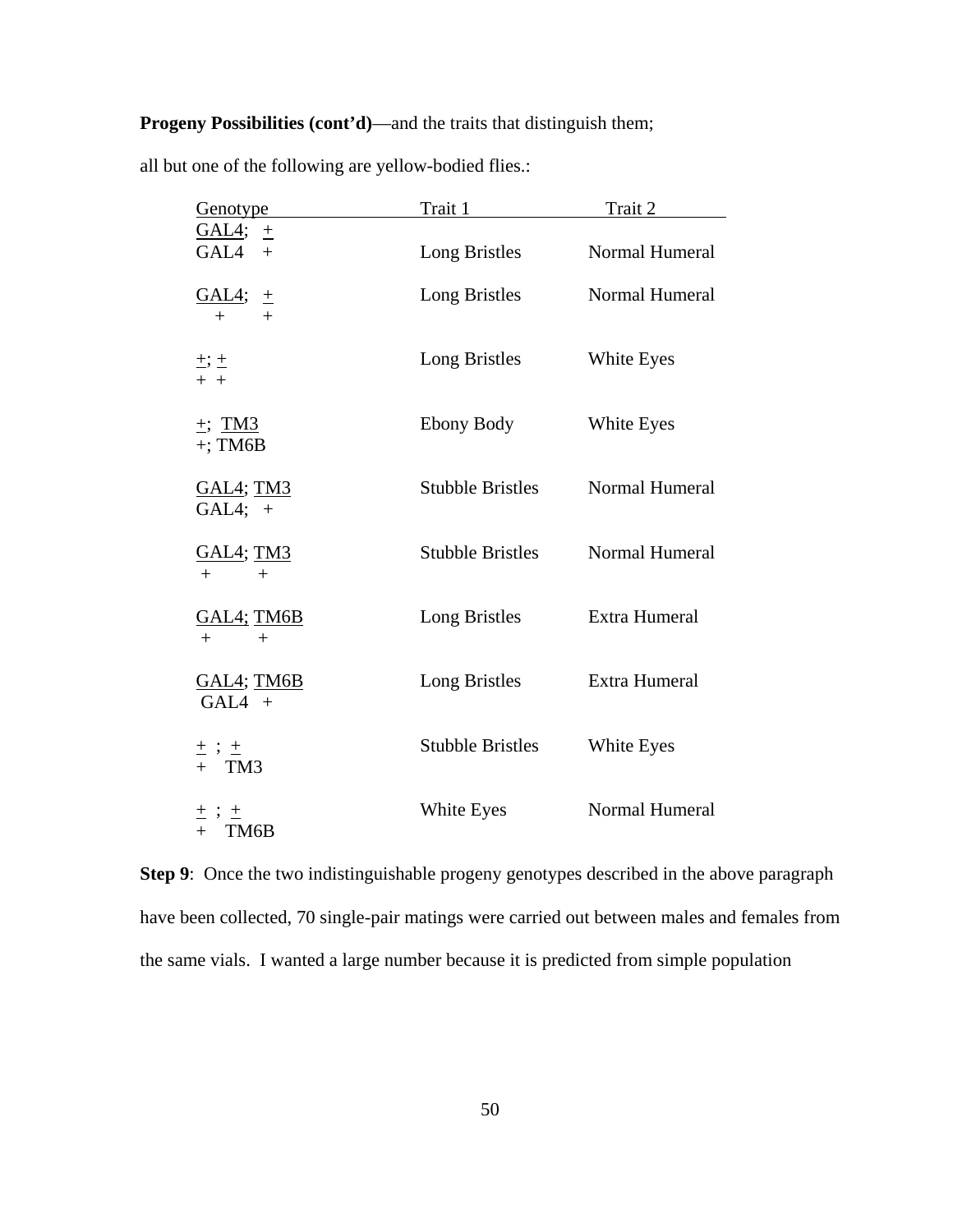genetics that approximately ¼ of my randomly-paired flies would prove to be crosses between flies that were homozygous for GAL4 (see below).

In order to confirm homozygosity of flies from a specific cross, the 70 single-pair lines were each allowed to continuously breed in their own vials for three generations. If any white-eyed flies emerged in succeeding generations, we would know that at least one of the pair-mated flies was a heterozygote, as follows:

- 1. Pair-mates are both homozygotes: Only red-eyed, homozygous GAL4 flies will ever be produced. (This is what we wanted. Their progeny was collected and a stock vial was started.)
- 2. One mate is a heterozygote: The  $F_1$  Generation will not reveal any white-eyed flies, but the  $F_2$  Generation and succeeding generations should. These were discarded.
- 3. Both flies within the pair are heterozygotes: White-eyed flies will be visible in the  $F_1$  Generation. These were discarded.

After two generations, there remained 21 vials from the original 70 that had survived to the  $F_2$  generation and had not given rise to any white-eyed progeny. After three generations, there remained only three strains that reached the  $F_3$  adult stage and did not have any whiteeyed individuals. These were the true-breeding homozygous lines—and only one of those three had the armGAL4 in its lineage, while the other two were from a GAL4 lineage with a darker eye color, which we decided not to pursue, with the anticipation that armGAL4 would be better for examining eye color in later generations in the population cages.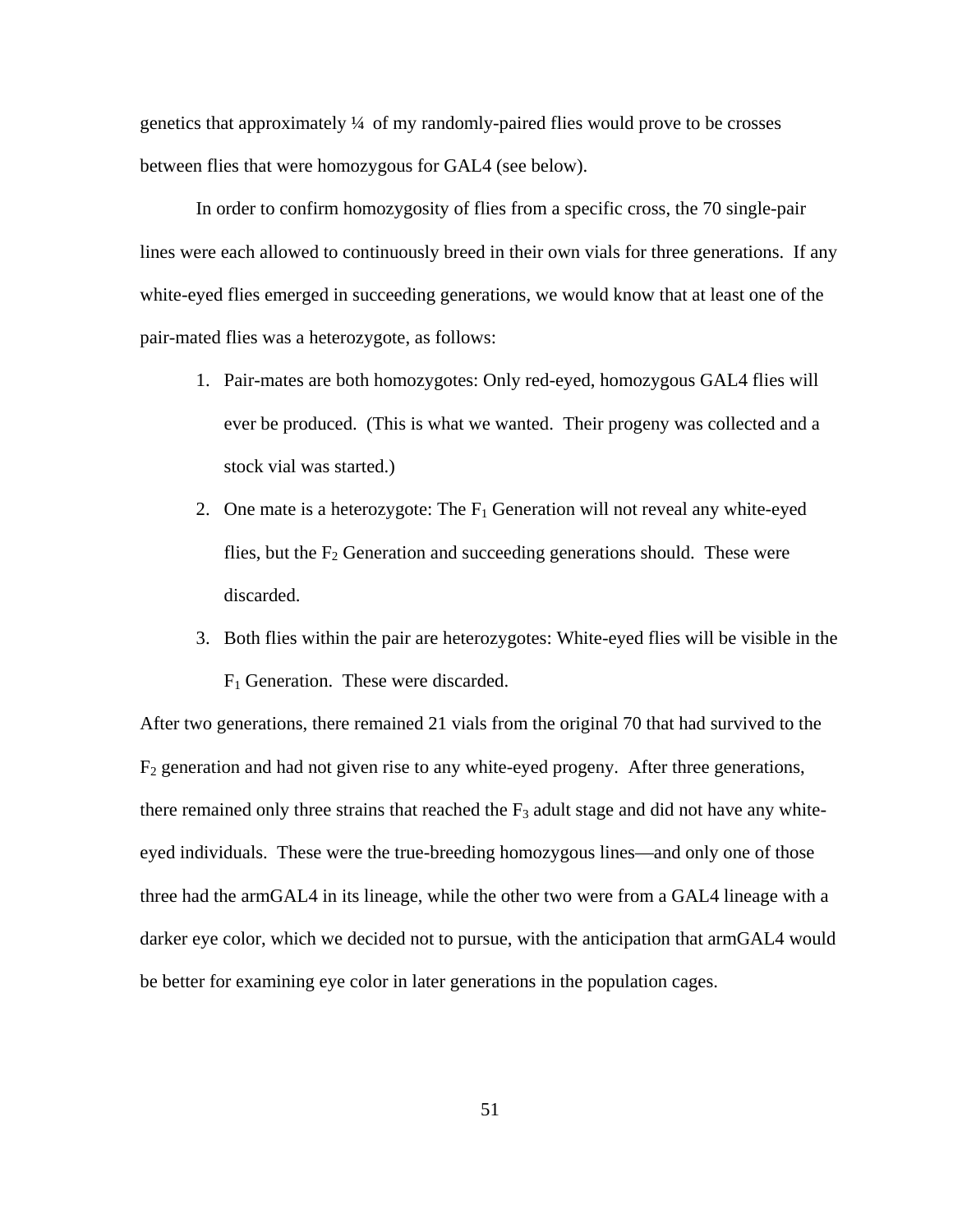At this point, these true-breeding strains become stocks, and **Goal 2 had been achieved**. **Step 9: Mate:** 

GAL4; TM3 x GAL4; TM3 TM6B GAL4; TM6B  $\rightarrow$  Select vials of flies that do not produce white-eyed flies over three generations

Goal 2: **GAL4** ; **TM3 GAL4 TM6B**

# **Procedure for Goal 3 Flies**

 Once again, we begin the process for obtaining the Goal 3 "ultimate goal" flies by crossing two established stocks in Step 10—but this time, I had created both of those stocks. Here again I select for stubble-bristled flies, as they are easy to quickly score to use in the next crosses.

| Step 10: Mate:  | $GAL4$ ; TM3<br>$+$ ; UAS GAL80<br>$\mathbf{X}$<br>+ UAS GAL80<br>GAL4 TM6B |
|-----------------|-----------------------------------------------------------------------------|
| <b>Progeny:</b> | GAL4 ; UAS GAL80 $\rightarrow$ Stubble bristles: Retain.<br>TM3             |
|                 | GAL4 ; UAS GAL80 $\rightarrow$ Long bristles: discard.<br>TM6B              |

For Step 11, I back-crossed the stubble-bristled progeny to the Goal 2 stock, which would produce five possible genotypes—two would have long dorsal bristles and would be discarded due to our need for the stubble visual marker in upcoming crosses—two more genotypes, both having stubble bristles, would be phenotypically indistinguishable from each other (so we kept them both), and the final type was an ebony fly, which we would not need anymore.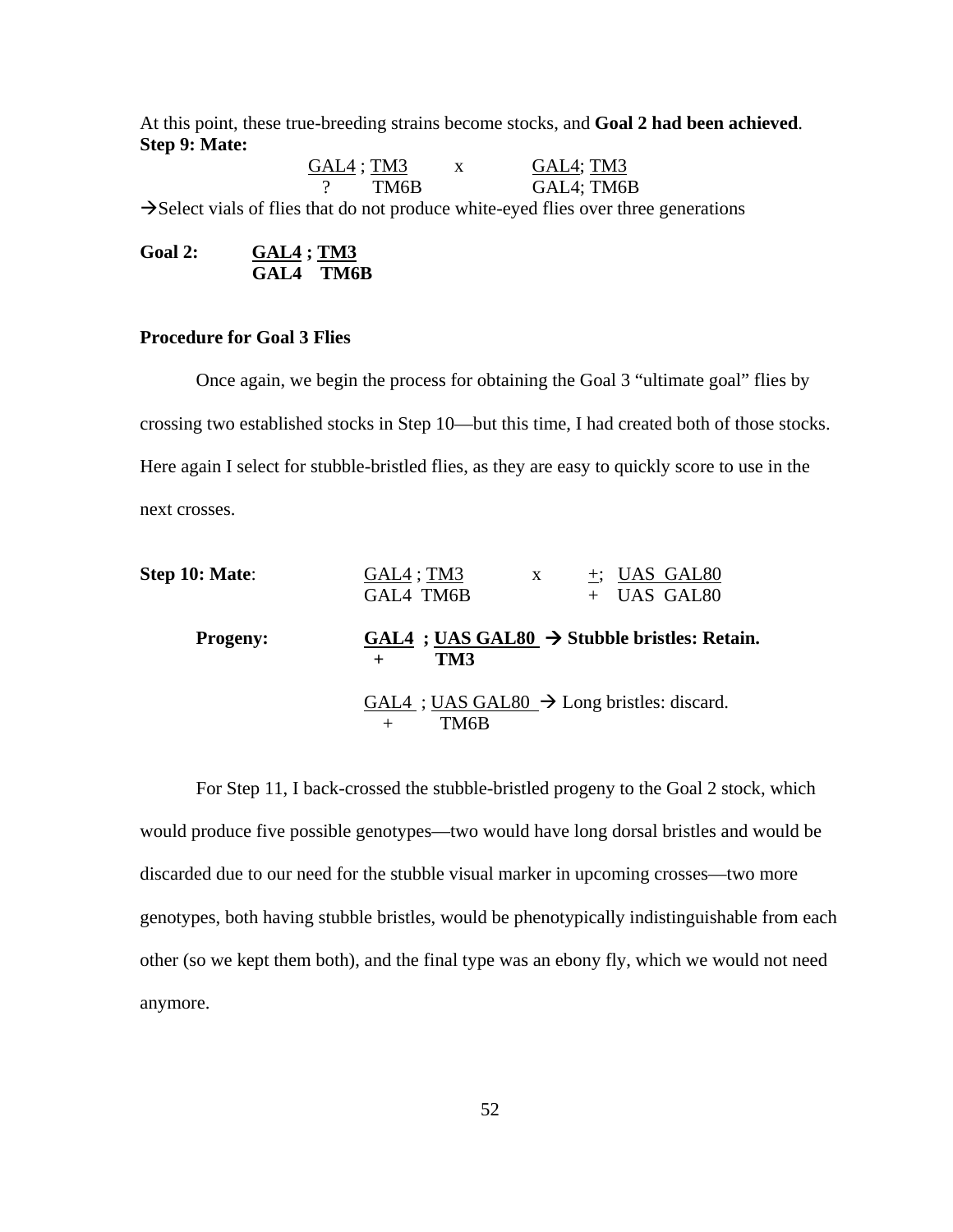| Step 11: Mate:  | GAL4 ; UAS GAL80<br>TM <sub>3</sub><br>$^{+}$ | GAL4;<br>TM3<br>X<br>GAL4<br>TM6B                   |
|-----------------|-----------------------------------------------|-----------------------------------------------------|
| <b>Progeny:</b> | GAL4; UAS GAL80<br>GAL4 TM3 (or TM6B)         | $\rightarrow$ select for stubble<br>(discard TM6Bs) |
|                 | GAL4; UAS GAL80<br>TM3 (or TM6B)<br>$+$       | $\rightarrow$ select for stubble<br>(discard TM6Bs) |
|                 | GAL4; TM3<br>GAL4; TM6B                       | $\rightarrow$ discard (ebony)                       |

Here again, I faced a scenario where it was impossible to distinguish the two retained genotypes, because eye color of GAL4 heterozygotes and homozygotes was similar. Of the selected progeny in the above step, males were mated twice, as follows: (females cannot be mated twice since they retain sperm from each male they mate with; once we confirmed the identity of the male, we could mate him to a female with an understanding of what his progeny should look like.)

We first mated the males to TM3/TM6 white-eyed flies. If any of his progeny were white-eyed, we'd know he was a heterozygote, and was not useful in contributing offspring toward Goal 3. He and all his progeny would be discarded. Since the flies do not have a long life span, the male was extracted for his second mating when his offspring had hatched and started grazing.

 The second mating was to a Goal 2 female (homozygous for GAL4 and having both TM3 and TM6B), so we would know her phenotype for sure and create predictable progeny without wasting females that arose from Step 11—all progeny would be homozygous for GAL4, while being heterozygous for both GAL80 and UAS.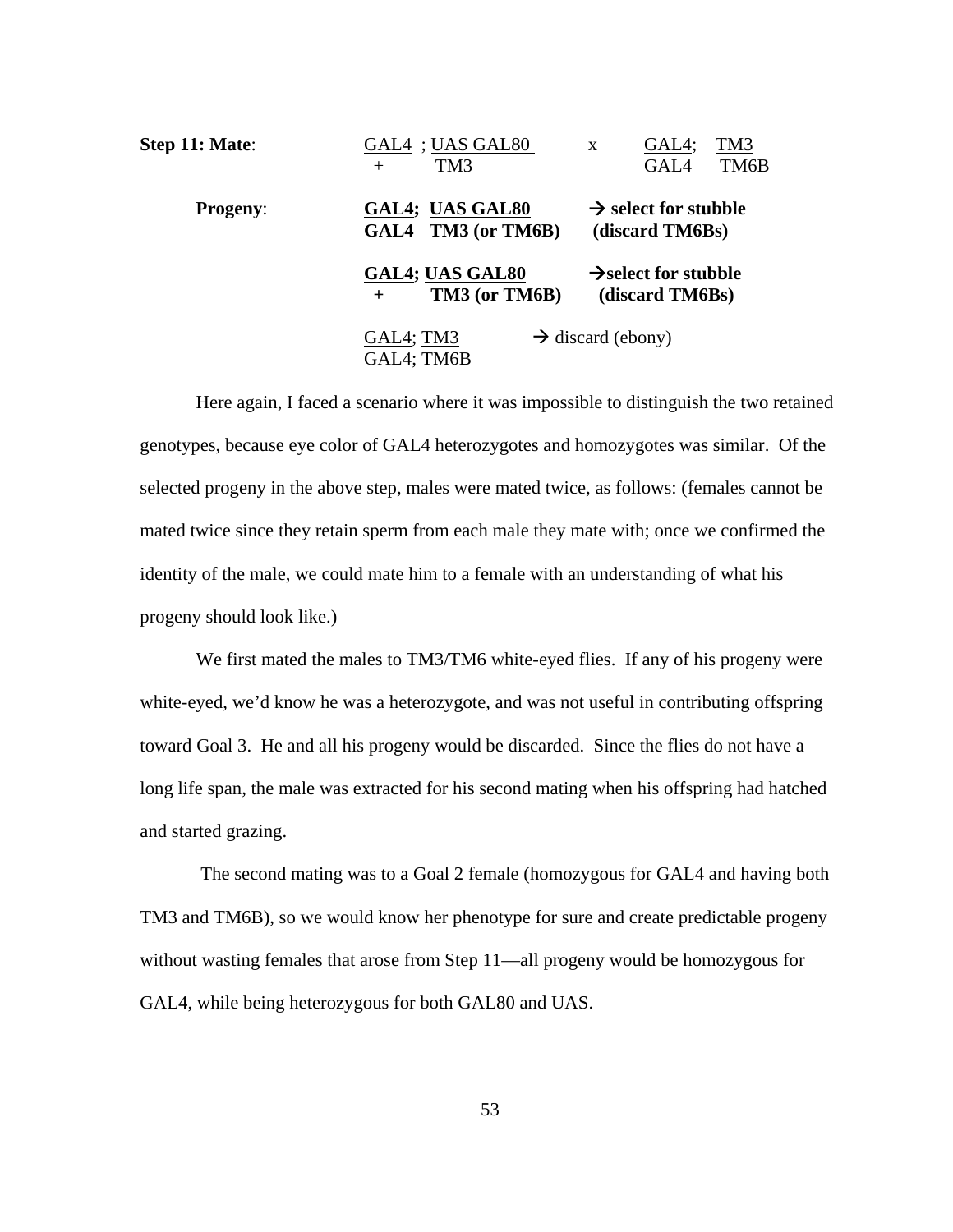| <b>Step 12A: Mate Male</b>              | (?) | GAL4; UAS GAL80 x<br>TM <sub>3</sub> | $(female) +; TM3$<br>TM6B<br>$+$                                                           |
|-----------------------------------------|-----|--------------------------------------|--------------------------------------------------------------------------------------------|
| <b>Step 12 B: Mate Male</b>             | (?) | GAL4; UAS GAL80 x<br>TM <sub>3</sub> | (female) GAL4; TM3<br>GAL4 TM6B                                                            |
| <b>Progeny</b> (if male is homozygote): |     | <b>GAL4; UAS GAL80</b><br>GAL4       | <b>TM3 (or TM6B)</b> $\rightarrow$ retain stubble<br>flies, discard<br>long-bristled flies |

Finally, in step 13, the stubble-bristled progeny from step 12 were crossed together. If the offspring had inherited two sets of TM3, they would have died; any stubble progeny was discarded. Progeny arising with long dorsal bristles were those of the Goal 3 genotype, exhibiting homozygosity for each of the three genes we desired.

| Step 13: Mate:  | GAL4; UAS GAL80 x | GAL4; UAS GAL80                                     |
|-----------------|-------------------|-----------------------------------------------------|
|                 | $GAI4$ TM3        | TM3<br>GAL <sub>4</sub>                             |
| <b>Progeny:</b> |                   | GAL4 ; UAS GAL80 $\rightarrow$ GOAL 3/ULTIMATE GOAL |
|                 | GAL4 UAS GAL80    | Make a stock of these.                              |

(These had long thoracic bristles. I mated them together to create a stock population of transgenic flies.) These are the flies that may be referred to henceforth as the "transgenic strain" in my analysis of the population dynamics in my laboratory-created Killer -*Rescue* System.

Once again, the "Wild-type" strain was a regular strain only containing the UAS, such that, if the *Killer* gene was inherited without *Rescue*, UAS was activated and the organism died as an embryo.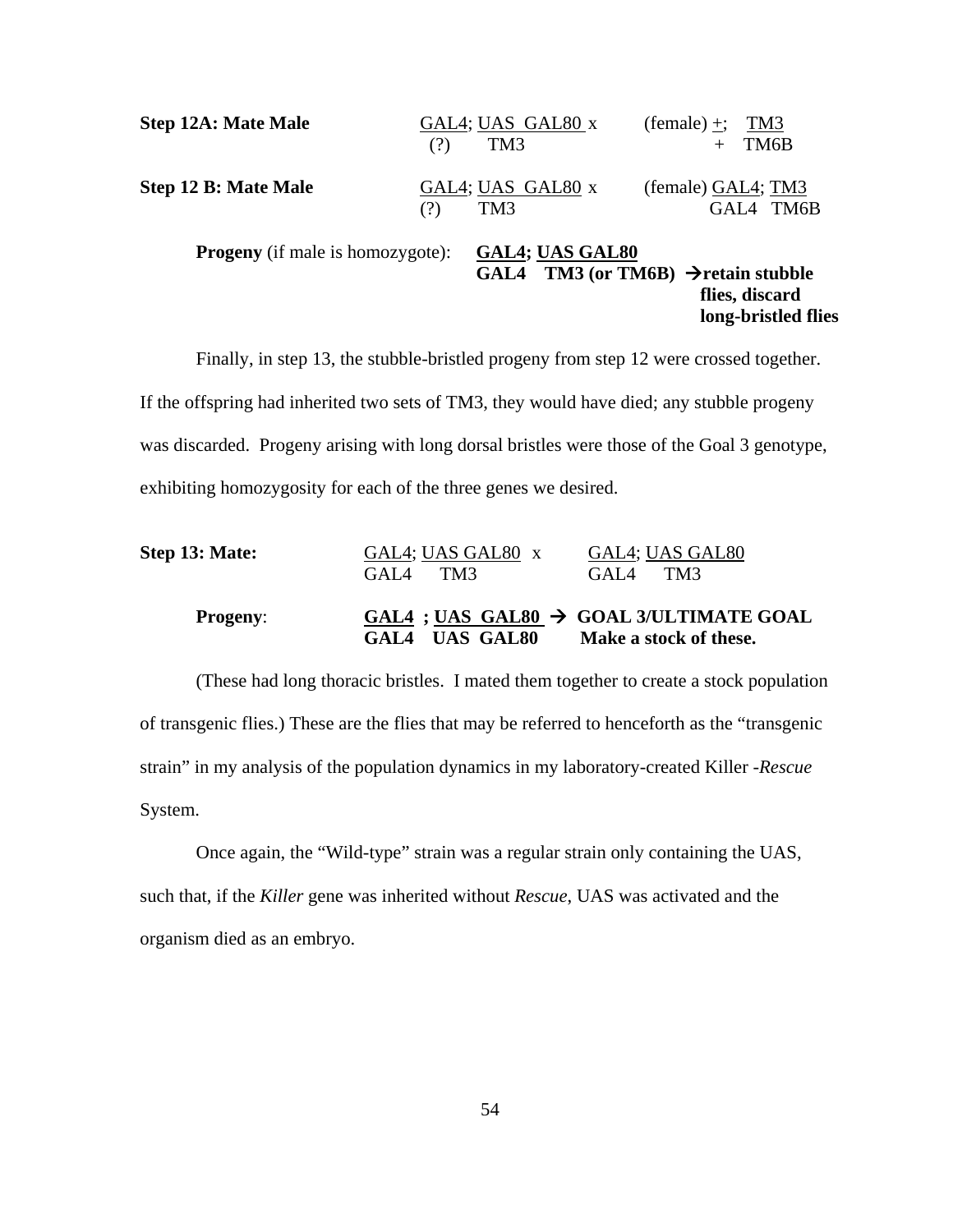## **Fertility and Viability Assays**

 As important, precautionary measures, before beginning the large-scale population cages, I wanted to make certain that my Killer-Rescue transgenic flies were indeed homozygous for both *Killer* and *Rescue*—and also I wanted to make sure they were fertile and would produce viable offspring on their own before trying to mate them with flies of the wild-type genotype. We conducted a variety of trials to comprehend the qualities of the transgenic flies.

#### Methods: Testing the transgenic flies

 First, I conducted some simple, qualitative "sight" tests—in which I examined the wild-type stock vials for approximate number of adults and amount of larval activity, and then examined the stock vials for my transgenic lines. Through basic surveying of the stocks, I concluded that the transgenics had qualitatively the same large number of adults (around 50 individuals) and the same type of larval activity (approximately equal numbers of larvae, of similar proportions of each instar, eating the substrate).

 Second, I set up some viability tests to count the approximate number of larvae that hatched from eggs produced by both the wild-type females and the transgenic females. For three consecutive days, we set up cups for egg collection. These are plastic, see-through cups with the bottoms cut off and replaced with Petri dishes containing grape agar; the tops are specially-constructed heavy-weight paper and create a tight seal so the flies cannot escape. I selected twenty non-virgin, transgenic females to lay eggs in one cup, and twenty non-virgin, wild-type females to lay eggs in a separate cup, and allowed them to lay eggs for approximately six to eight hours. I then collected 200 eggs from each cup and placed those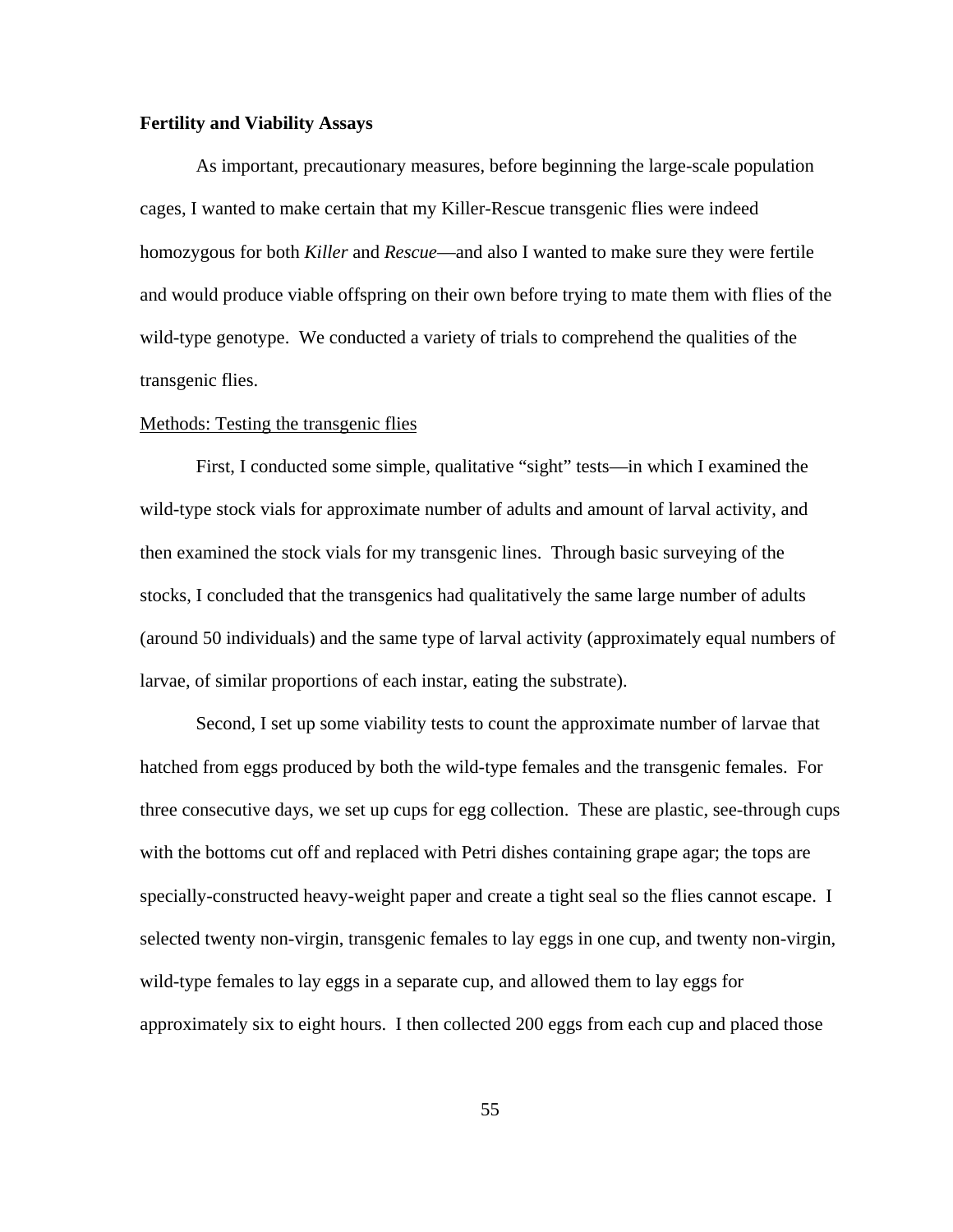eggs on new grape plates, in piles of ten, for ease of counting, and allowed them 24 hours to hatch. I then counted the number hatched and the number that did not hatch. Handling eggs can be a delicate and sometimes difficult procedure, and that some error may occur from damage incurred by the egg if handled incorrectly. On average, 94.6% of transgenics hatched from their eggs, and 92.6% of wild-types hatched. In a Chi-squared test, using the number of wild-type flies as the expected number, it was determined that egg hatch rates in this test were not significantly different.

 I conducted a fertility test to examine how many eggs females were laying in both the wild-type and transgenic stocks. Female disco-M flies were mated with male disco-M flies for three days, then put into cups with grape agar to deposit eggs. Female flies from Goal 3 were mated with Goal 3 males for three days as well, and also put into cups with grape agar for laying eggs. Over the course of 24 hours, females from the disco-M cup laid 134 eggs (88.1% had hatched within 48 hours), while females from the Goal 3 cup laid 142 eggs (88.73% hatched within 48 hours). One Goal 3 female died in the next day, but I allowed all remaining females to lay eggs for a total of four days. After that female had died, the amount of eggs laid by Goal 3 flies was approximately 2/3 that of what the disco-M flies had lain. At 48 hours, the three disco-M females laid 128 eggs, while the two Goal 3 females laid 81 eggs, and at 72 hours, the disco-M females laid 139 eggs and the Goal 3 females laid 76 eggs. Indeed, it appears egg-laying rates are very similar. A Chi-squared test was also used here to determine if egg-laying rates were significantly different. Again, the number of eggs laid by wild-type females was used as the expected number. Since one Goal 3 female had died, the expected number for 48 hours and 72 hours was 2/3 that of the average number of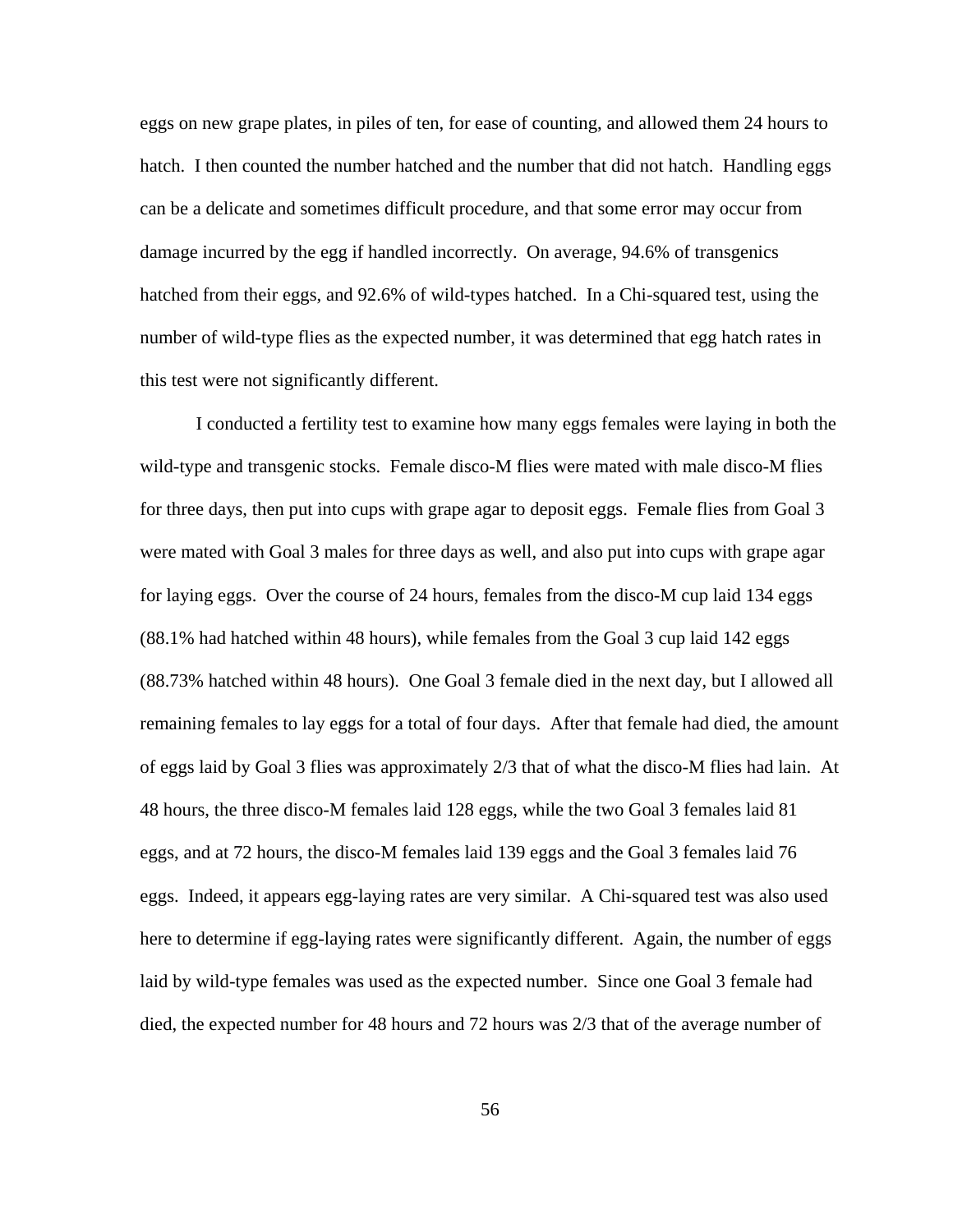Disco-M eggs over the course of three days. Again, it was determined that the number of eggs laid by transgenics was not significantly different from those laid by the wild-type.

Over the course of those four days, average hatch rates were 89.545% for disco-M flies, and 95.035% for Goal 3 flies.

## **Killer -Rescue Assays**

 Finally, and perhaps most importantly, we to conducted tests to demonstrate that our Killer could carry out its job, and that our transgenic flies did not immediately kill the wildtype flies when they mated to each other.

 To ensure that our stock homozygous only for the *Killer* allele would truly kill flies of the wild-type stock, individual virgin female wild-type (UAS disco-M) flies were mated in single-pair fashion to Killer (armGAL4) flies, on three different trial occasions. In each of these trials, there were at least three vials, each of which contained a single mating pair. Approximately 30-50 eggs were laid by each female, and in all but one case, all the eggs turned brown and did not develop. In only one vial, three larvae emerged but none lived long enough to pupate.

 I also set up four vials in which I pair-mated Goal 3 male transgenics to virgin female UAS-DiscoM flies. We expected their offspring to be completely heterozygotes, both for GAL4 and GAL80. We expected living flies to emerge, and that the ubiquitous expression of arm-GAL4 did not take control and kill the embryos. A large number of these pupated and eclosed (this was only observed in a qualitative manner; flies were not counted), so we deduced that indeed, the *Rescue* alleles in our flies were working.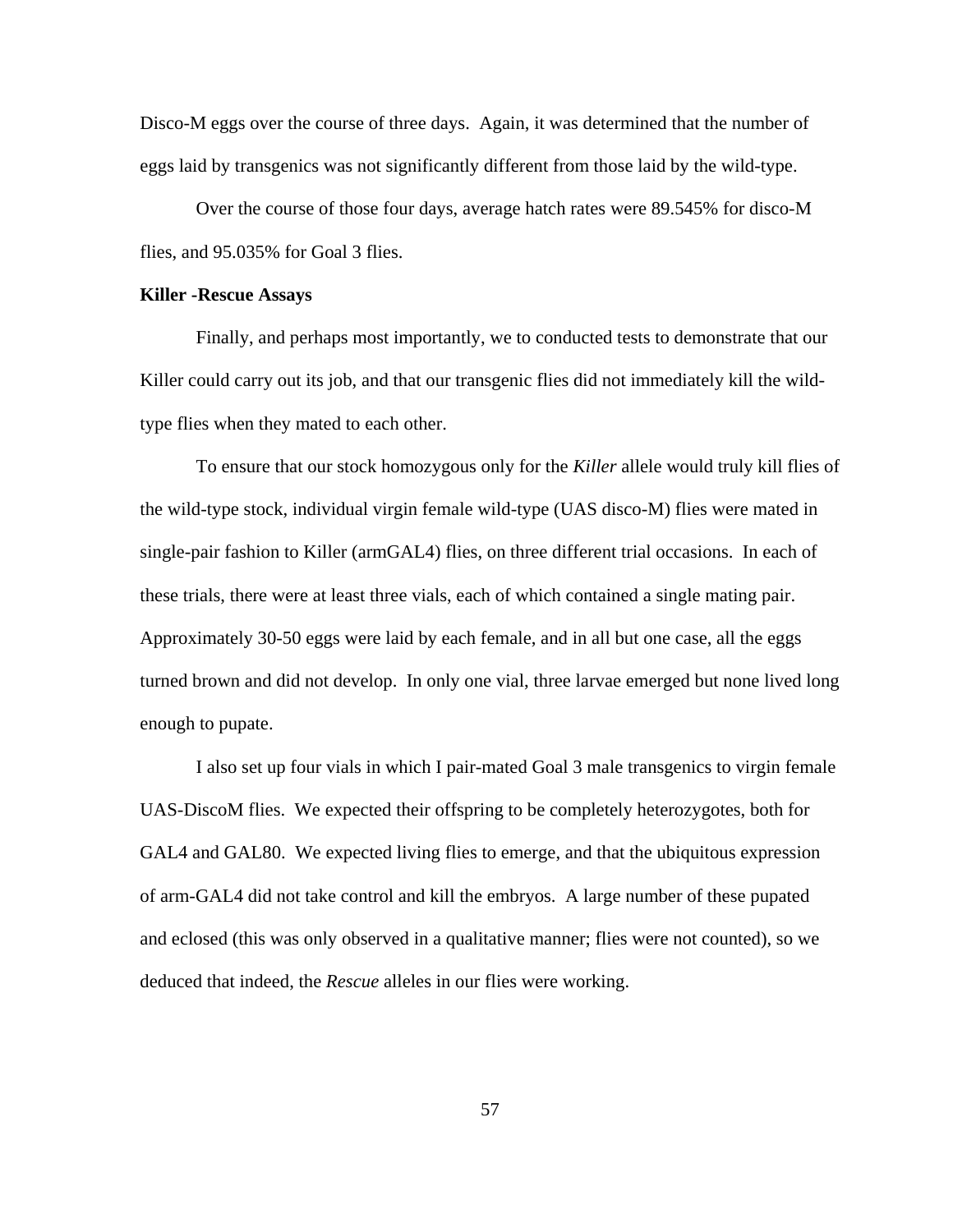# **CHAPTER THREE: TESTING THE DYNAMICS OF A KILLER-RESCUE GENE DRIVE SYSTEM IN** *DROSOPHILA*

# **A. Introduction**

As mentioned above in greater detail (Chapter 1), gene drive involves pushing a desired gene (or in this case, a pair of desired genes), into a population of organisms. It was our expectation that if a group of the Killer-Rescue flies were released into a population of UAS flies, the frequency of the R genes would increase over time, at least initially. Once the K-R containing flies had been created, and we had ascertained that we had a viable and stable stock population of them—and once the preliminary, qualitative tests for fertility had been conducted and the transgenic females seemed to produce just as many viable eggs as the wild-type females—we could finally begin population-level experiments. In these experiments, we introduced "transgenic" individuals (containing Killer and *Rescue* alleles) to a cage of "wild-type" individuals (not containing K and R alleles) at a frequency of either 0.50 or 0.10. Here again, "wild-type" individuals have mottled eyes and contain the UAS disco-M transgene only, while "K-R" flies have eyes varying in shades of red. All of these contain UAS disco-M, along with either GAL4 (the Killer ), GAL80 (the *Rescue*), or both.

## **B. Methods**

 Replicate population cages were made from Stouffers ® Brand Animal Crackers containers, dimensions 8" x 8" x 12". Lids were removed and replaced by light-colored cloth sleeves. The cloth was taped to the container mouth around this circumference, so that items could be easily added or removed from the cage. The sleeves could be tied off with a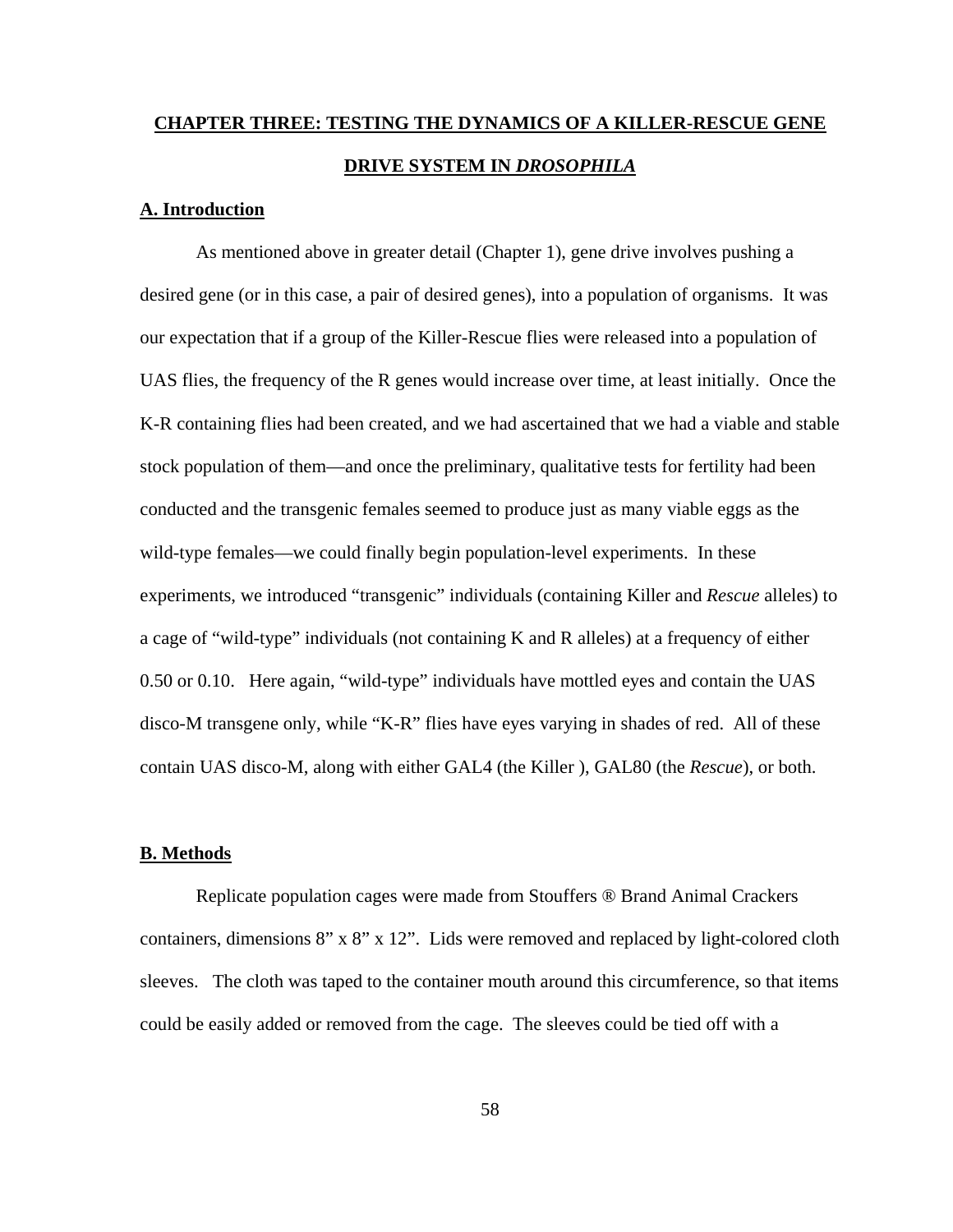slipknot in order to keep flies from escaping. Each cage was given a 250mL-beaker for water, into which Kimwipes® were added for wicking water. Each cage was also provided with a 60x15mm Petri dish, filled halfway with grape agar, and sprinkled with Fleischmann's® dry active yeast.

## Rearing Conditions

Flies were grown at 25°C with a 12 hour light/dark cycle on standard Drosophila diet, comprised of a cornmeal and molasses agar blend (see Supplementary Materials for diet recipes).

In this incubator, flies took approximately 10-12 days to complete development, from egg to eclosed adult (depending on the stock). Virgin females were collected within 8 hours of eclosion, and males were collected as needed.

During the creation of transgenic lines, flies were reared in vials, filled approximately 1" high with larval diet, enhanced with a slight sprinkling of dry active yeast for the adults. The vials were plugged with standard-sized cotton balls to prevent flies from escaping.

For the replicate cages in which transgenic flies were released at a 50:50 ratio to wildtype flies, the parental generation for each cage consisted of 50 virgin female wild type flies and 50 male transgenic flies. The flies were four days or less past adult eclosion, virgin females having been collected *en masse* from large rearing bottles within eight hours of emergence. These flies were allowed to breed for five days, and approximately 340 eggs were collected on the  $3<sup>rd</sup>$ ,  $4<sup>th</sup>$ , and  $5<sup>th</sup>$  days from the grape agar plates in each cage. This enabled us to have approximately 1000  $F_1$  offspring in each replicate cage. The agar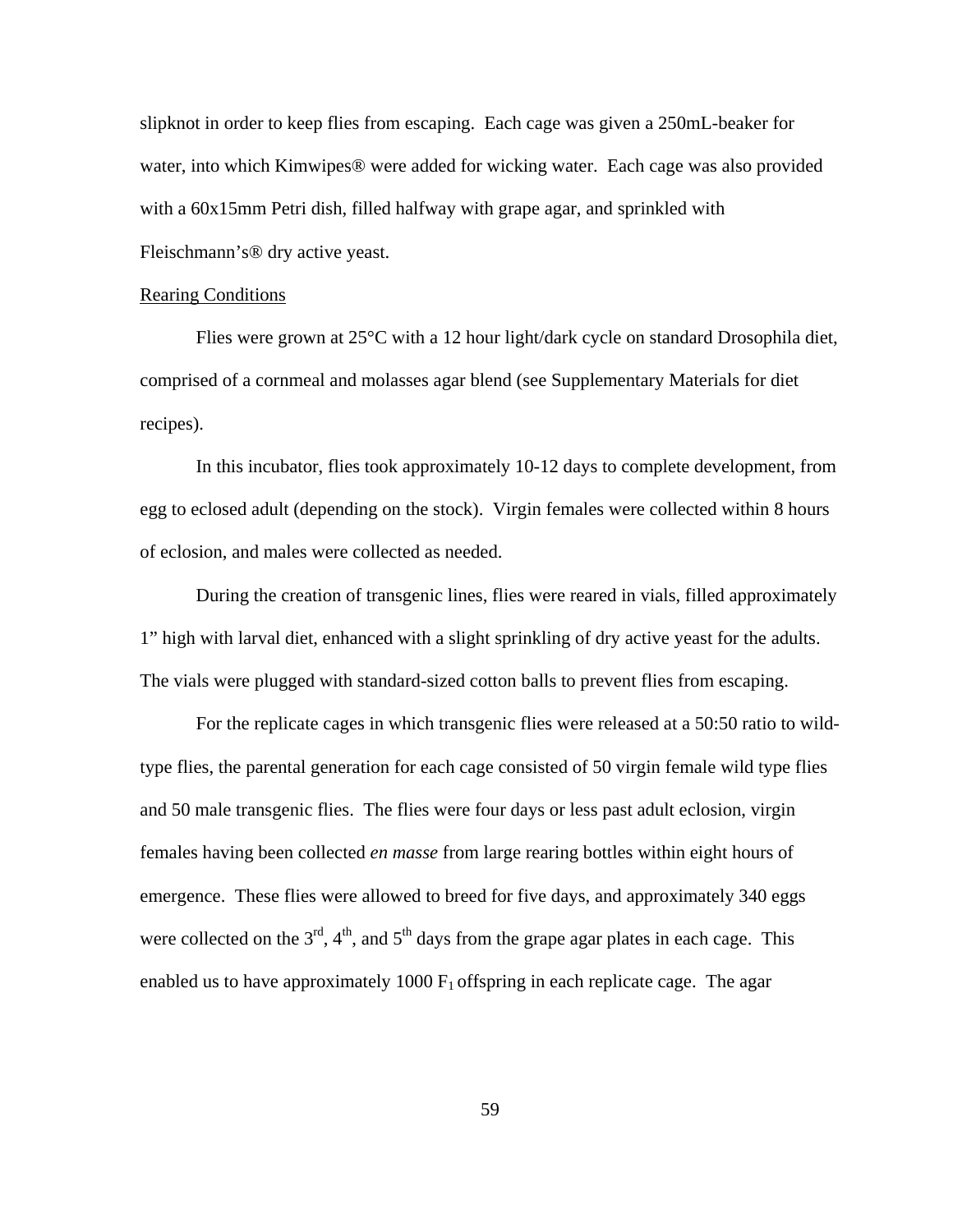containing the appropriate number of eggs was excised from the Petri dish and placed into a bottle containing regular fly food.

For each of the generations,  $F_1 - F_{14}$ , the first day of adult eclosion was noted and recorded as "Day 1" for that generation. At the end of Day 5, rearing bottles (from which adult flies eclosed) were removed from the cage, while water and food were still provided daily (via grape agar). Approximately 340 Eggs from each of these generations were collected on subsequent Days 6 through 8, in the same fashion as noted above; eggs on grape diet were removed from the Petri dish and placed into bottles as mentioned above. When adults were no longer needed (Day 8), they were frozen in a -80 $^{\circ}$ C freezer in Eppendorf tubes until they could be counted and scored for eye color. After scoring, the flies were returned to the tubes and placed back into the -80°C freezer.

 Flies were counted by emptying around 150 individuals at a time from their Eppendorf storage tubes into weighing boats so that they could be counted and scored easily. Flies not dumped out were kept on ice, with the intent of preserving their genetic material, while flies being counted were tallied as quickly as possible and then returned to a new Eppendorf tube on ice. When counting, males were separated from females, Disco-M eye color was separated from "Red" eye color. "Red" included any flies with any dark background of pigment, from dark red to light orange—while disco-M flies' eyes had a mottled white appearance. Tallies were added to achieve the final count.

During the approximate time of the seventh generation of the cages that started at a 0.50 frequency, I noticed the plateau in the percentages of disco-M flies, and it was clear that those flies were maintaining frequencies around 7% disco-M phenotype from one generation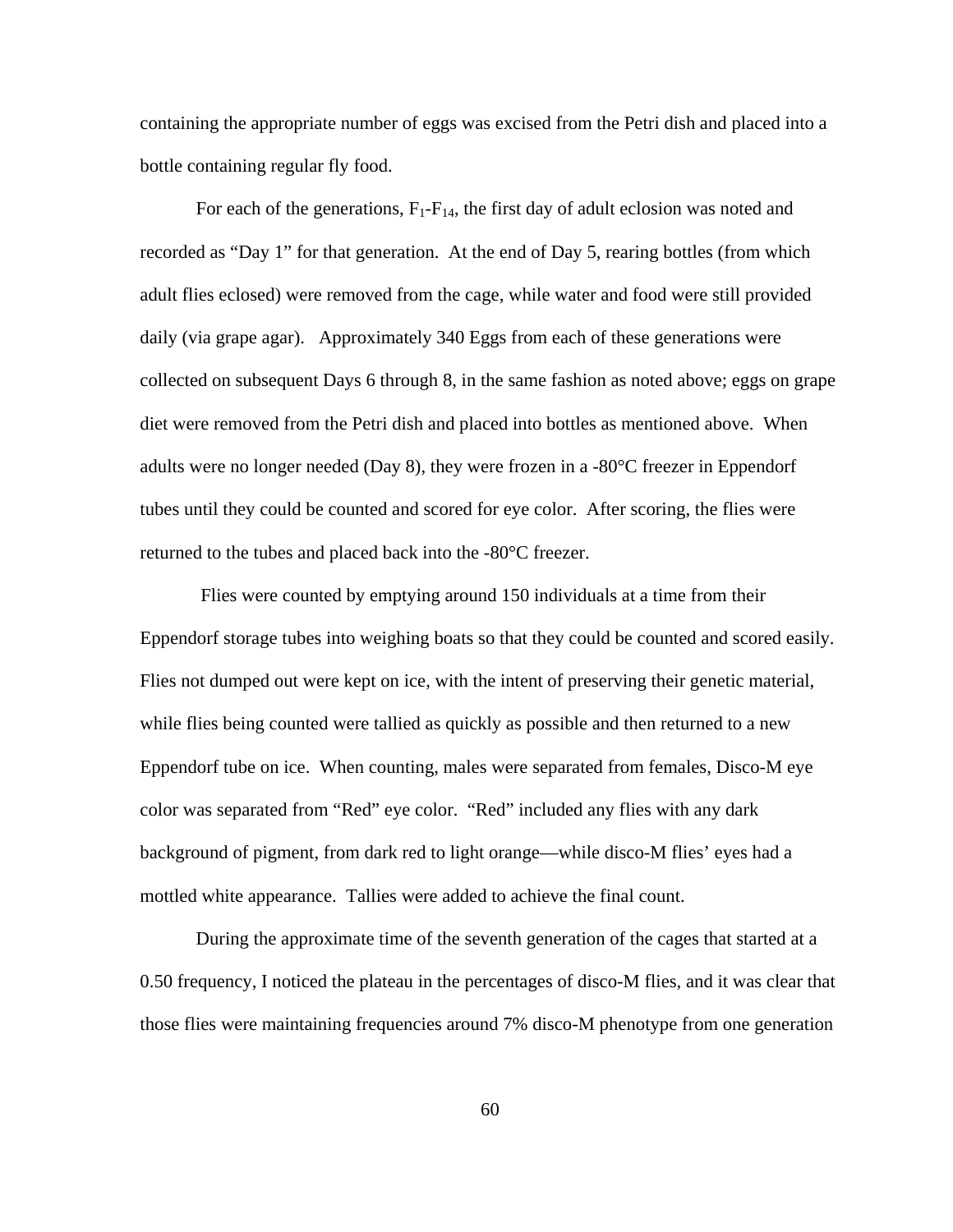to the next, starting at the third generation—which was quite different than our expectations. We assumed there would exist a fitness cost to carrying the transgenes, and in turn our expectations were that the amount of wild-type in the population would increase, instead of plateau. It was decided that a new experiment should be started, with a skewed release ratio to see if this ratio brought about drastically different results. We decided to use a ratio of 90% wild-type to 10% transgenic alleles, and observe the resulting gene frequencies. To initialize 90:10 cages, 81 wild-type females were mated to wild-type males, 18 wild-type females were mated to transgenic males, and 1 transgenic female was mated to a transgenic male. Virgin females were collected first, then matings were allowed to take place for a period of five days. Two replicate cages were constructed as described above. Egg collection and adult counting were also carried out using the methods described above: egg collection from the Parental generation took place on Days 3-5 after the 5-day mating period; Days 6-8 would continue to be the egg collection dates in each subsequent generation.

## Preparation of flies to be used in PCR

 Individual flies were examined at the molecular level to detect the presence or absence of Killer (GAL4) and *Rescue* (GAL80) genes because it was not possible to accurately relate fly eye color with genotype. Flies were ground in "Squish Buffer" (Nairz, et al. 2007):

10X Squish Buffer (SB): 100mM Tris-HCl pH 8.2; 10mM EDTA pH 8.0; 2% Triton X-100 (Sigma-Aldrich), 250mM NaCl. This was diluted before use--for each individual fly, 50uL 1X SB will be used. In this diluted SB, there should be 5uL 10X SB in 44.5uL water. Proteinase K is added to each individual reaction in 0.5uL quantity.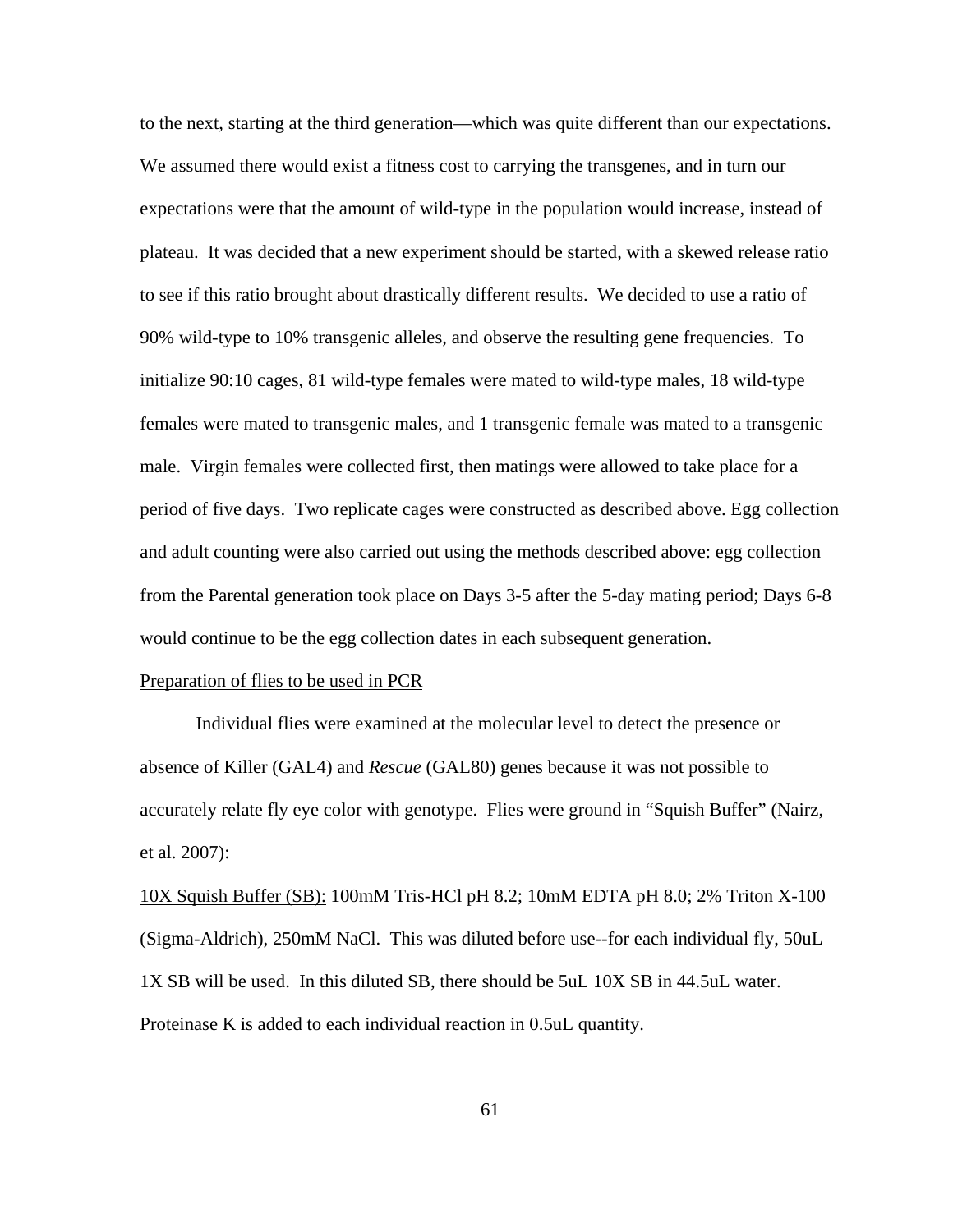A single fly is placed in a 0.7mL Eppendorf tube, and a drop of the 1X SB is dispensed near the body of the fly. Using a separate pipette tip, the fly's body is ground up as homogeneously as possible, before the rest of the SB is dispensed into the Eppendorf tube. The ground fly and SB are pippetted up and down, in order to ensure a homogenous mixture.

The squished flies were incubated at room temperature for thirty minutes, before they were spun down and the liquid is collected from the tubes. Chitinous cuticle pellets were discarded. The liquid was collected in PCR tubes, which are then taken to the thermocycler for a two-minute, 95ºC deactivation of Proteinase K. After this, the DNA is diluted 1:4, and was used in PCR reactions.

#### PCR Protocol

I used the DreamTaq PCR Kit from Fermentas™ (Glen Burnie, Maryland) as follows. The recipe below is given for a one-sample reaction, though can be multiplied proportionally to satisfy sample number requirements (multiply this recipe by ten for a 10-sample reaction).

| Recipe                                     |                   |     |
|--------------------------------------------|-------------------|-----|
| -10X DreamTaq Buffer (includes MgCl2): 2.5 |                   | -uL |
| $-dNTPs$                                   | $0.25$ uL         |     |
| -forward primer                            | $0.5$ uL          |     |
| -reverse primer                            | $0.5 \text{ uL}$  |     |
| -Taq polymerase                            | $0.125$ uL        |     |
| $-H2O$                                     | $21.25$ uL        |     |
| -DNA                                       | $5.00 \text{ uL}$ |     |
|                                            |                   |     |

DNA samples were placed in the thermocycler, centered in the middle rows and columns. The block was heated to 94ºC for two minutes in an initialization step, after which the denaturing, annealing, and elongation took place respectively over 40 cycles. In each cycle, the denaturing temperature was 94ºC held for 30 seconds. The annealing temperature varied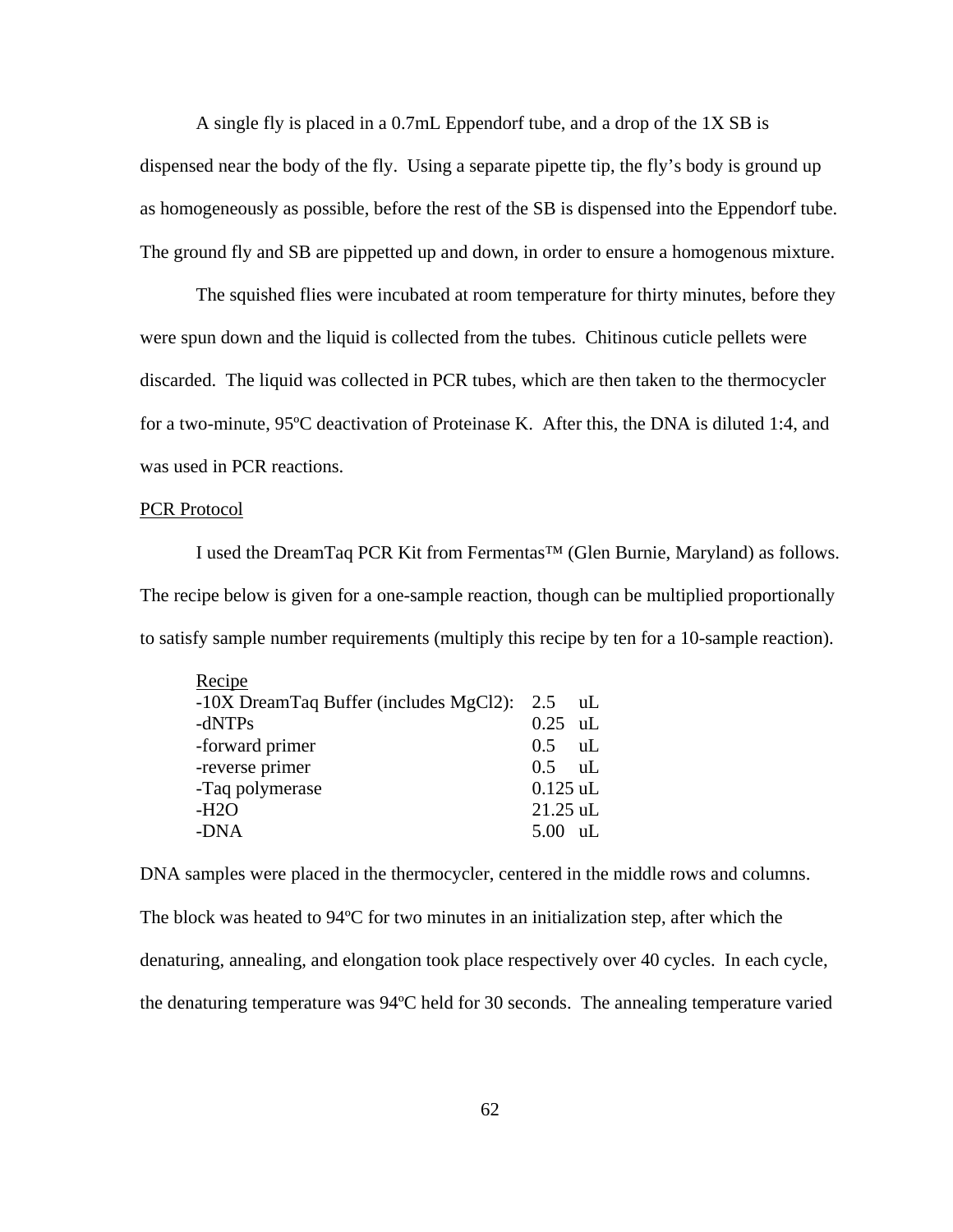based on the primers I used; for the GAL4 primers I used 60ºC and for the GAL80 primers I used a 50 ºC annealing temperature. The annealing step for each cycle was 45 seconds. Elongation in each cycle was at 72ºC for 2 minutes. The final elongation step was held at 72ºC for ten minutes, and finally, the reactions were held at 4ºC until removed from the thermocycler.

Initially, we used primers that primed from both directions within the GAL4 and GAL80 genes. However, it was discovered that, since the flies eat the same yeast from which their genes are derived, we were actually getting false positives on gels, simply from the amount of yeast present on the bodies of the individuals that were ground up and used for PCR samples. We solved this problem by creating a forward primer that was found in the mini-white gene of the fly, and used it with both reverse primers.

| For Priming GAL4: Forward: 5'-GACATTGACGCTAGGTAACGC-3'<br>Reverse: 5'-TGCTGCTATCACTGAAGGACG-3' |
|------------------------------------------------------------------------------------------------|
| For Priming GAL80: Forward: 5'-GACATTGACGCTAGGTAACGC-3'<br>Reverse: 5'-CTATAATGCGAGATATTG-3'   |

PCR products were analyzed by agarose gel electrophoresis. 50mL TAE Buffer was added to 0.5grams of agarose, to make a 1.0% gel. In instances where small DNA fragments needed to be resolved, a 1.5% gel was used.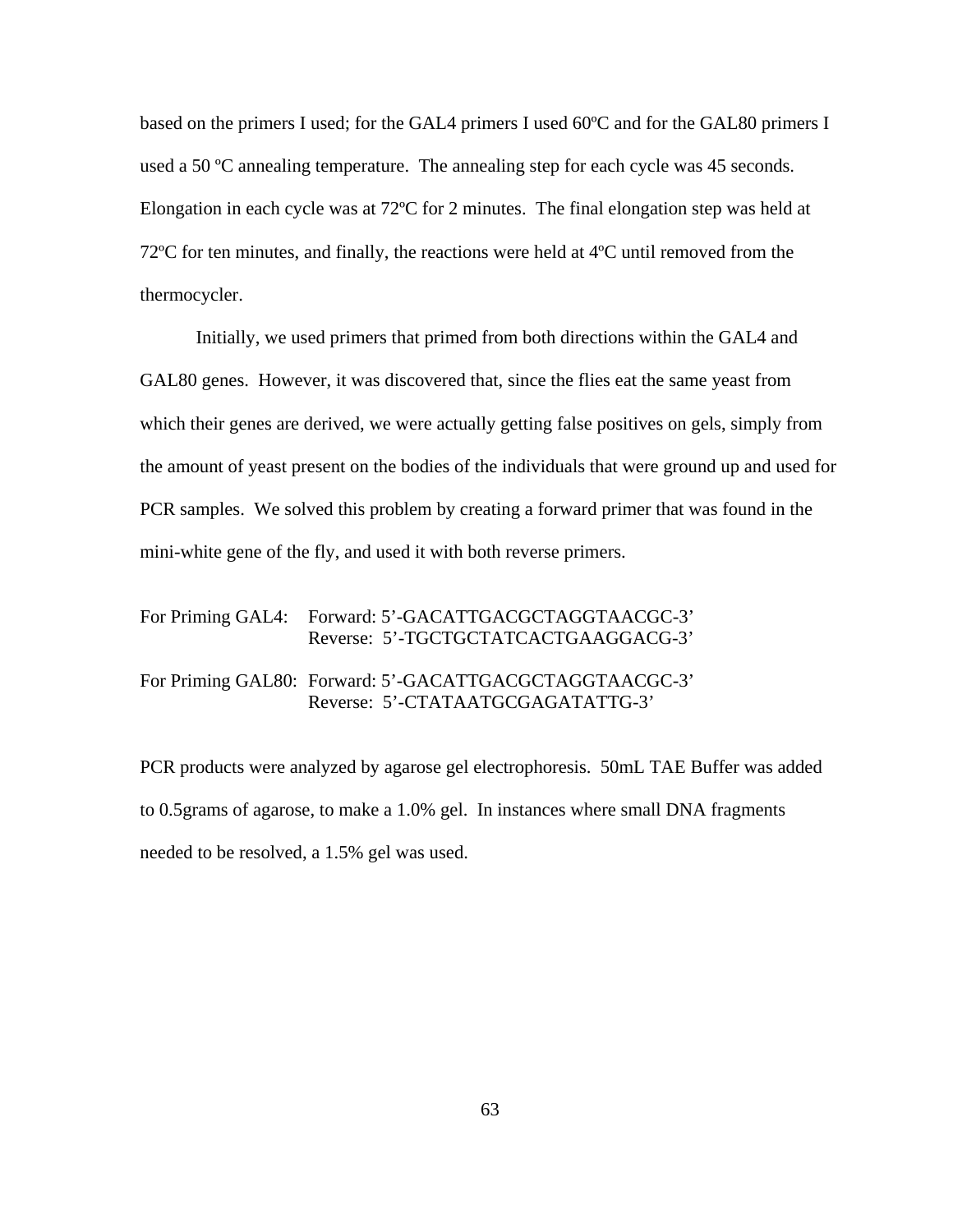# **C. Results**

In the following section, I present results first from the cages in which transgenic flies were released at a 50:50 ratio to the wild-type flies in 15 generations. Second, I show the results obtained in the cages where the release ratio was 10% transgenic to 90% wild-type. From the 10:90 cages, we conducted PCR experiments on 30-50 randomly-selected male flies from generations  $F_1$ - $F_7$  and  $F_{10}$  to understand how prevalent the frequency of GAL4 was in each population (see Table 2). In generation  $F_5$  we also used PCR to test for the presence of GAL80 in the population, which also confirmed that any flies exhibiting the mottled eye disco-M phenotype lacked both transgenes.

Finally, I pair composite images of the flies from generation  $F_2$  with their respective GAL4 PCR results, and did the same with generation  $F_6$  (Figures 3 through 6). For example, in the picture of the  $F_2$  flies (Figure 3), some flies have an obvious red eye color, while others are not so obvious and appear orange under the microscope. Those exhibiting the disco-M phenotype are easiest to distinguish. When taking the image for the  $F_6$  generation (Figure 5), I rotated suspected orange flies so that they faced left, while flies I suspected were red-eyed face to the right. Flies exhibiting the disco-M phenotype are at the bottom of this image. Notice, however, flies #7, #12 and #13, and 21 do not show up as positive for GAL4 on the corresponding PCR image (Figure 6). All orange-eyed flies do not show presence for GAL4, and we believe that those with orange eyes in any cage lack GAL4 but still contain GAL80, as evidenced by the relatively low presence of the disco-M phenotype in the 10:90 cages.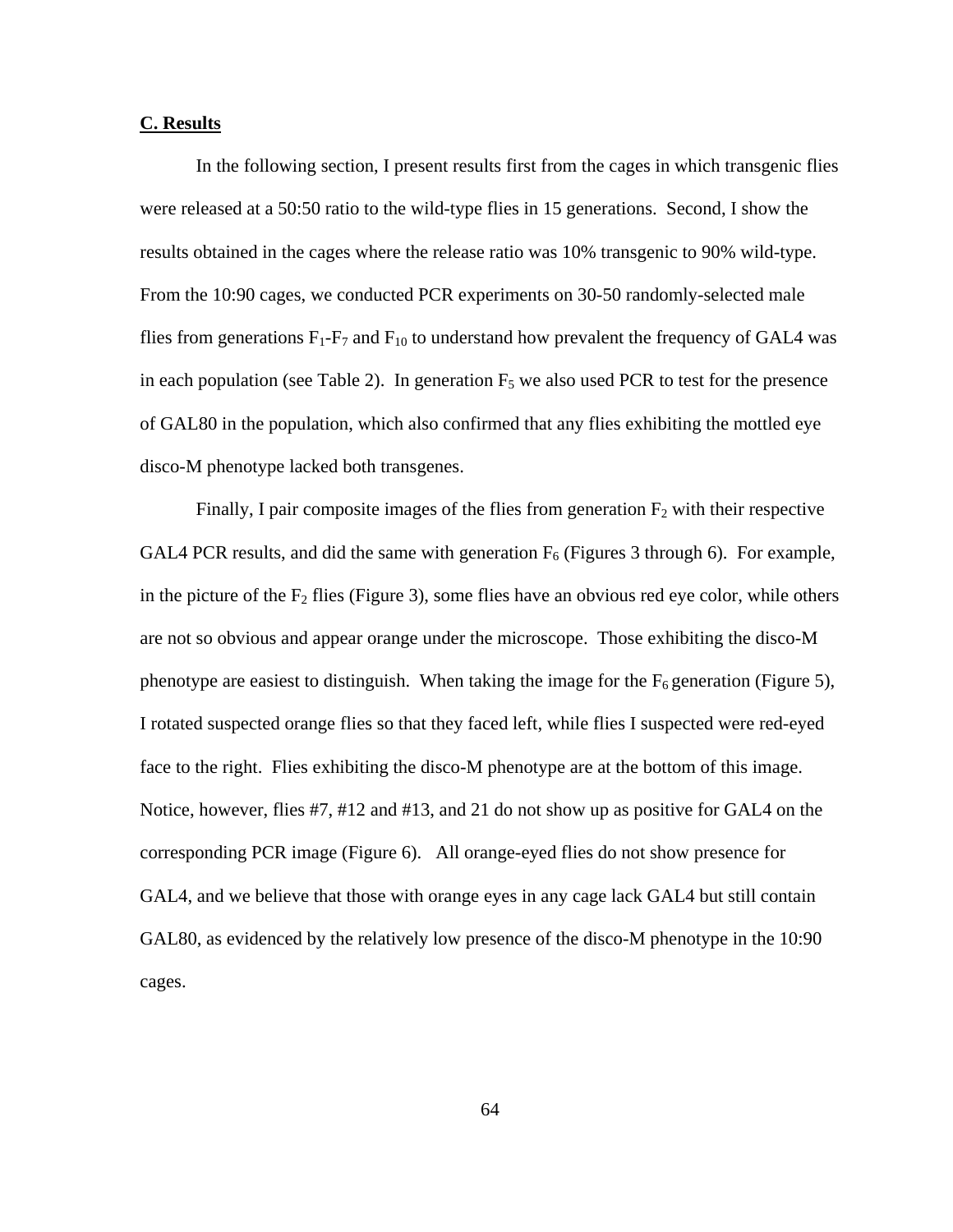

**Figure 1. Graph of Percent wild-type over 15 generations, in population cages with 0.5 release frequency of transgenic flies.**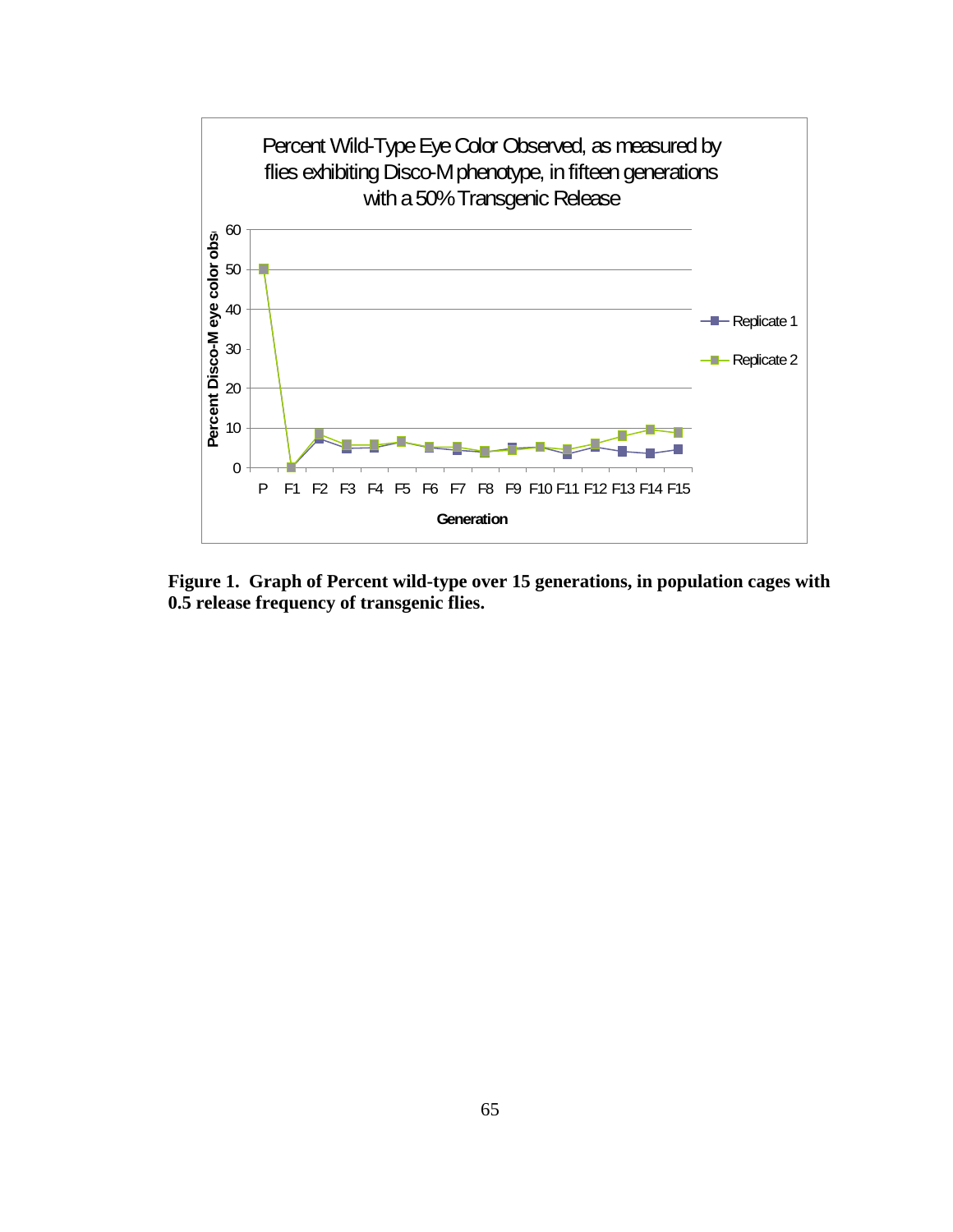From Figure 1, it appears evident that, at a 50% release ratio of transgenic flies into a wild-type population, *Killer* and *Rescue* have very little cost at all. Contrary to the predictions presented in Gould, et al. 2008 displaying a cost to carrying the alleles (Figures 11A and 11B in Chapter 1), this graph seems to indicate that very little cost, if any, is actually present. My graph actually looks much more like Figure 10A in Chapter 1 exhibiting a high transgenic release ratio, in which there is no cost to carrying the alleles. The wild-type appears to have a plateau; generations 3-15 all have approximately 7% wildtype, in Replicates 1 and 2. It may have been the case that the wild-type had lower fitness than the transgenics, in traits other than fecundity and viability.

During the approximate time of the seventh generation of the cages that started at a 0.50 frequency, I noticed the plateau in the disco-M flies, maintaining their frequencies around 7% from one generation to the next, starting at the third generation. It was decided that a new experiment should be started, with a new ratio of transgenic flies to wild-type flies. We then conducted a release resulting in an initial K and R frequency of 0.10, to determine if the changes in K and R frequencies would be more informative than in the 0.50 frequency release. In this manner, the population would be skewed towards the wild-type, so if there was indeed a cost to carrying *Killer* and *Rescue*, it would likely be more noticeable and perhaps the genes would fall out of the population more quickly. The objective here was to investigate whether the wild-type would be able to re-establish a frequency of 90% or higher after 15 generations.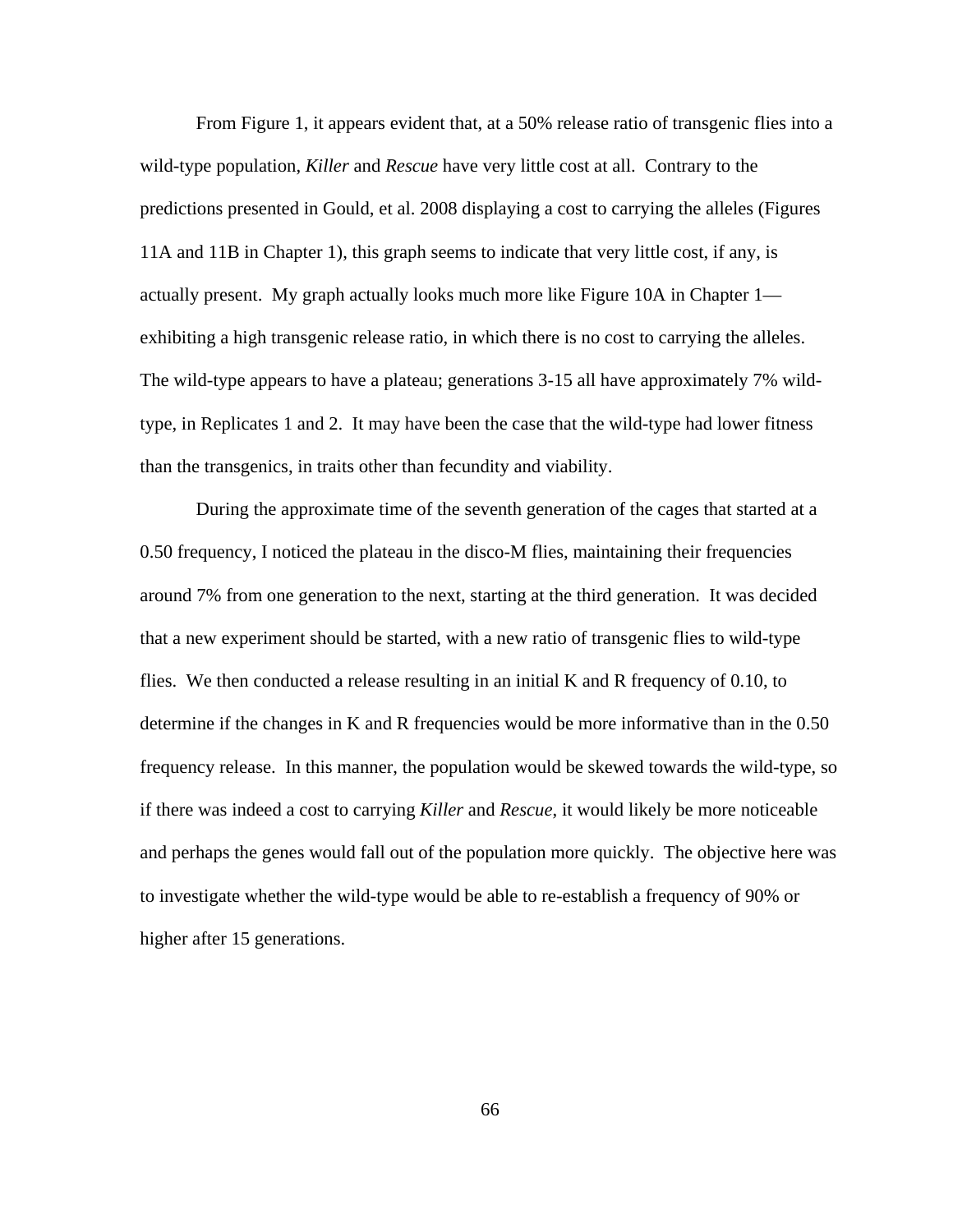

**Figure 2. Graph of 90:10 population cages, percent wild-type over 11 generations.**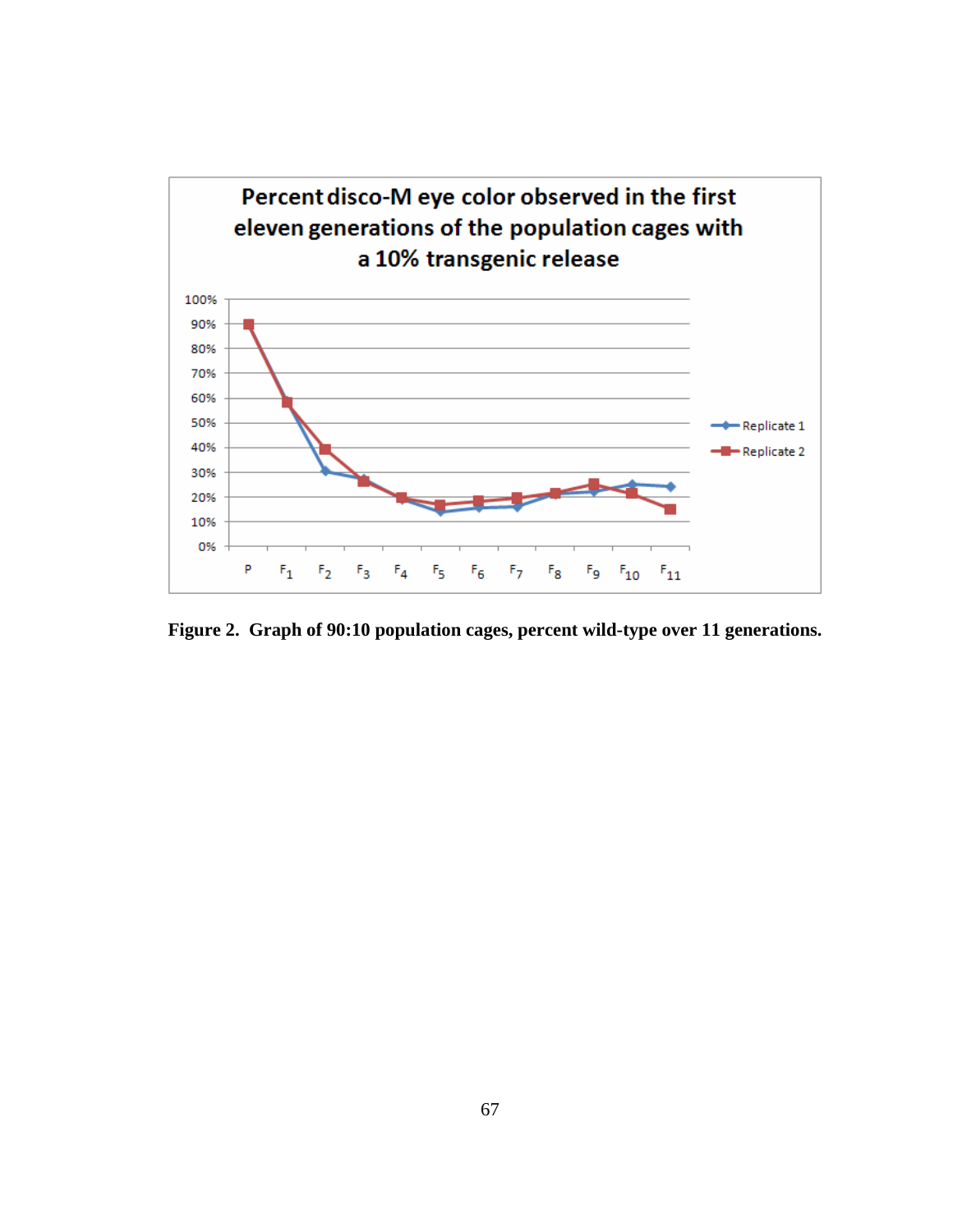The wild-type frequency in the cages with the 10% release ratio of transgenics to wild-type decreases to about 15% within the first five generations—but begins to rise again—and by generation 8, about 21% of individuals have the disco-M phenotype. The disco-M phenotype increases in frequency again in the ninth generation, but then begins to fall once more in the tenth and eleventh generations. By  $F_{11}$ , the first replicate had a disco-M frequency of 24.13%, and the second replicate had gone decreased to 15.11%, for an average during that generation of 19.62% of the wild-type phenotype.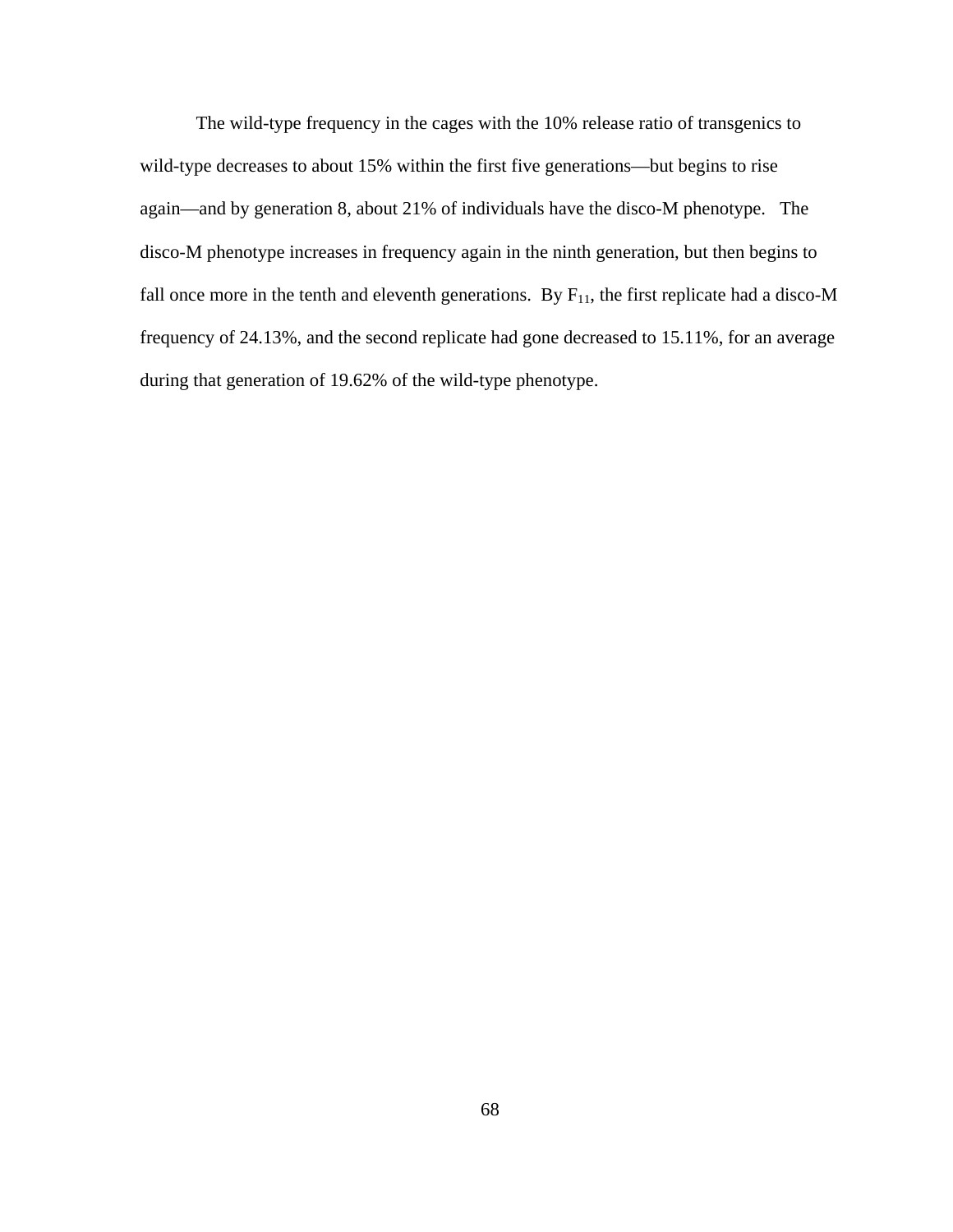**Table 2: Population cages with 10% Transgenic Release Ratio. PCR was conducted with GAL4 primers to perceive a snapshot of the genotypes in the population, collected at random, in the first seven generations, from Replicate 1.** 

**All flies with mottled white eye color were assumed to have neither GAL4 nor**  GAL80, and this was ascertained via PCR of 9 white-eyed flies in generation  $F_2$  and **3 white-eyed flies in generation F5, and was also confirmed in several other miscellaneous tests from other cages and generations.** 

|                                 | <b>Sample Size</b> | % Pos, GAL4       | % Pos, GAL80*     | %Wild-type     |
|---------------------------------|--------------------|-------------------|-------------------|----------------|
| Generation $F_1$                | 30                 | $12/30 = 40.00\%$ | 12/30=40.00%*     | 18/30=60.00%   |
| Generation $F_2$                | 30                 | 18/30=60.00%      | $21/30=70.00\%$ * | $9/30=30.00\%$ |
| Generation $F_3$                | 30                 | $9/30=30.00\%$    | $21/30=70.00\%$ * | $9/30=30.00\%$ |
| <b>Generation F<sub>4</sub></b> | 30                 | $9/30=30.00\%$    | $23/30=76.67\%*$  | $7/30=23.33\%$ |
| Generation $F_5$                | 37                 | 19/37=51.35%      | 34/37=91.89%      | $3/37=8.11\%$  |
| Generation $F_6$                | 30                 | 11/30=36.67%      | $21/30=70\%$ *    | $9/30=30.00\%$ |
| Generation $F_7$                | 50                 | 17/50=34.00%      | 39/50=78%*        | 11/50=22.00%   |
| Generation $F_{10}$             | 30                 | 13/30=43.33%      | $22/30=73.33\%*$  | $8/30=26.67%$  |

\*For purposes of practicality, all flies with "red" (not disco-M colored) eyes are assumed to have GAL80. Generation  $F_5$  was used to ascertain that all red-eyed flies indeed had GAL80, proving also that every fly with GAL4, the *Killer* allele, contained GAL80, the *Rescue* allele, and this generation is shown in bold above.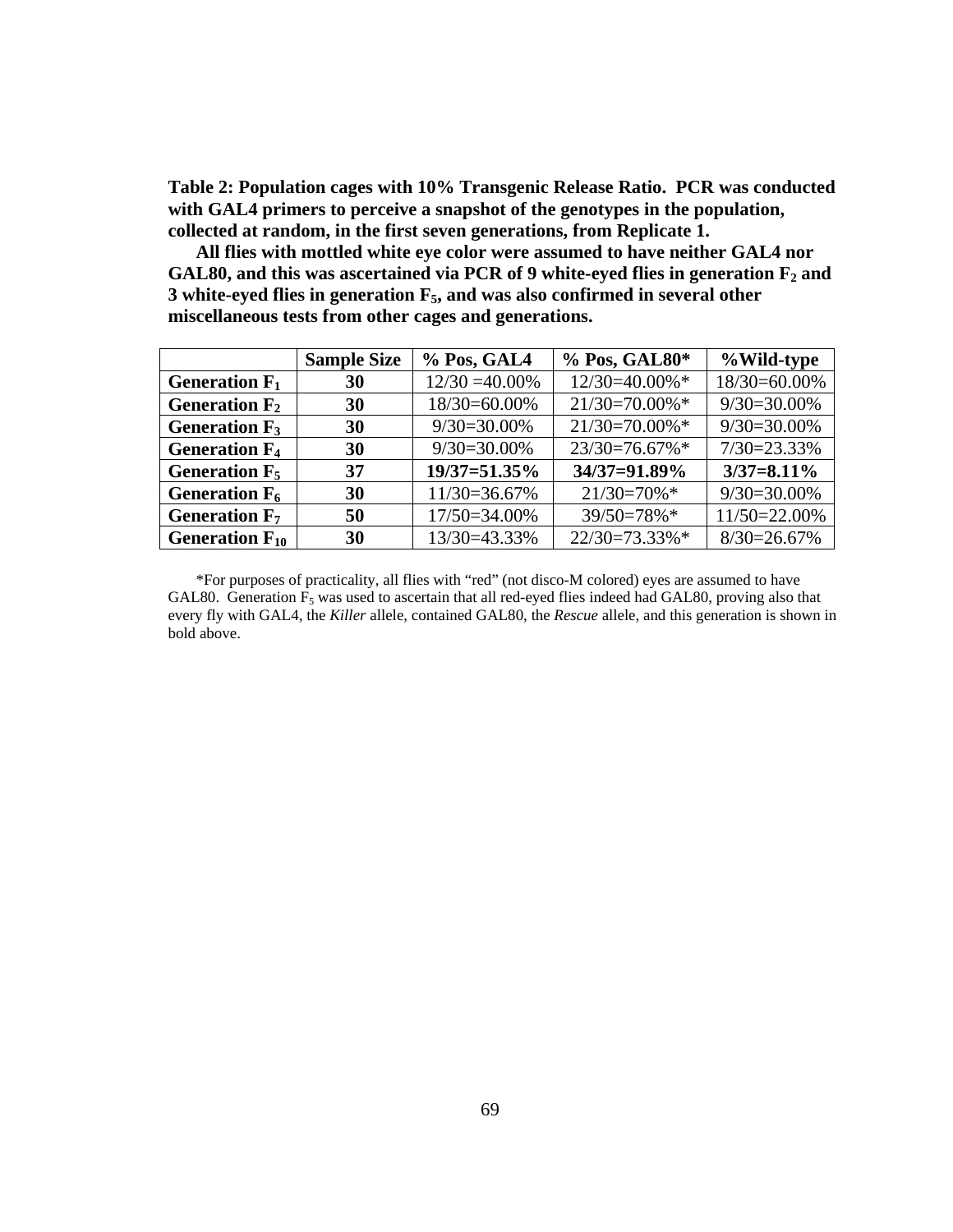The data presented above in Table 2 reflect molecular data collected from eight of the eleven generations in the cages with a 10% transgenic release ratio. All were tested for the presence of GAL4 with the PCR primers listed in the methods section of this chapter, only generation  $F_5$  was tested for the presence of GAL80. Indeed, any flies that had solid pigmentation in the eyes (typically a red or orange color) showed positive for GAL80. Flies displaying the disco-M phenotype showed negative for GAL80 and for GAL4.

 Table 2 reflects the amount of disco-M shown in Figure 2. In Figure 2, the percent disco-M phenotype decreases dramatically until the  $F_5$  generation, and that is also represented in the above chart (frequencies of disco-M decrease from 60% to 8.11% in these random samples). In Figure 2, the frequency of the phenotype goes on to increase and then stabilize in subsequent generations. This fact is not reflected well in Table 2, though it may be representative of the comparatively less drastic change in percent of disco-M phenotype frequency from generations  $F_6$ - $F_{11}$ . Also, the sample sizes here are very small, so variation about the GAL4 estimate may be very large. Importantly, variation about the disco-M phenotype can be seen when superimposing the percentages of disco-M in Table 2 onto the graph of Figure 2. For many of the generations, the variation between the actual results and the PCR results is small, but in F2, F6, and F7, the variation can be as far as ten percentage points away from the true number within the population. In order to get a more accurate representation of the frequency of GAL4 in the population, larger sample sizes should be examined.

With respect to the frequencies of GAL4 in the randomly-selected samples, the  $F_1$ generation shows that 40% of flies had GAL4, and that reflects the still relatively high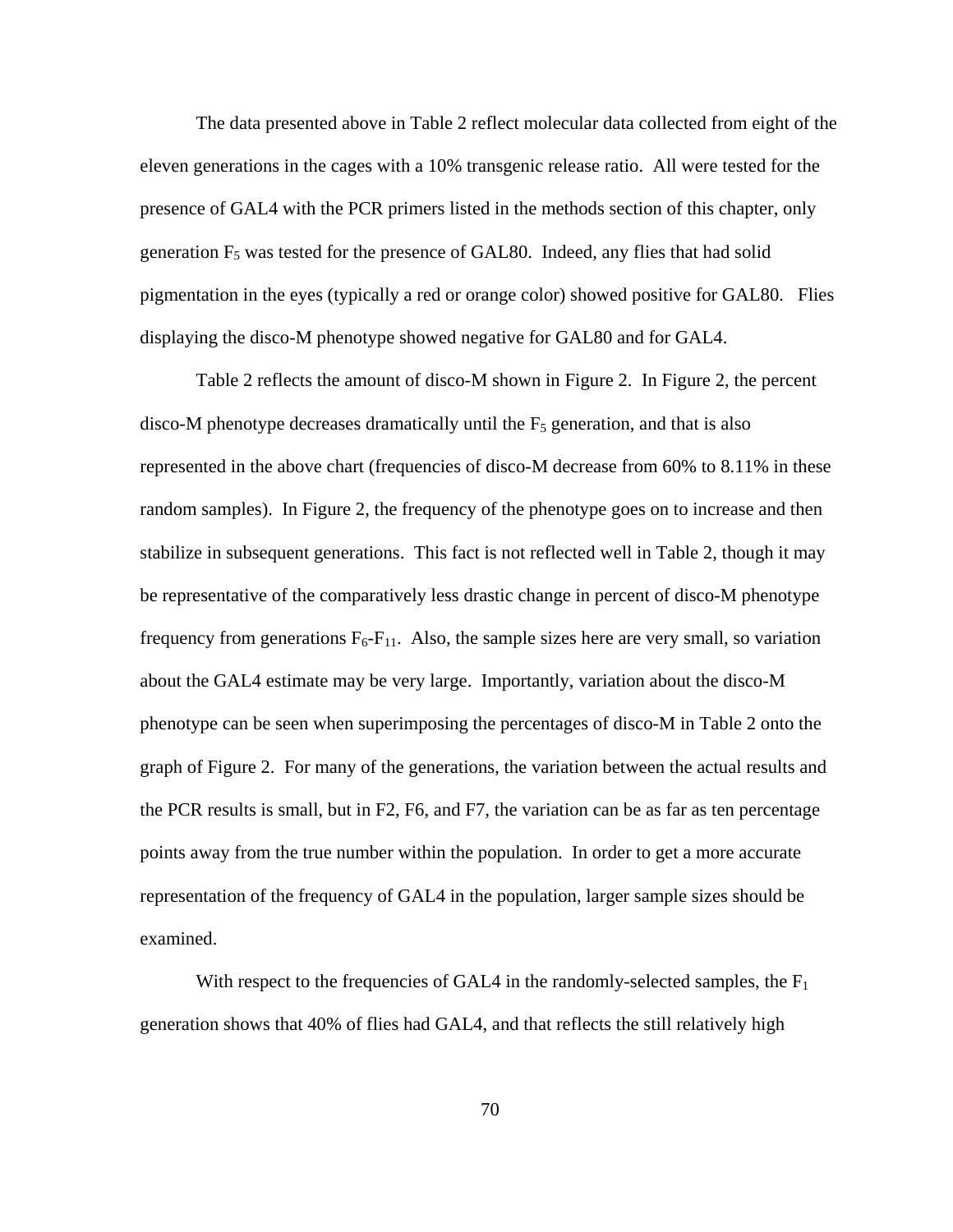frequency of the wild-type phenotype. In  $F_2$ , more individuals inherited the transgenes, and this is reflected in Table 2, where the GAL4 frequency is at 60% in the random sample. Generations  $F_3$ - $F_7$  have GAL4 frequencies ranging from 30% in  $F_3$  and  $F_4$  to 51. 35% in  $F_5$ , and the average for those five generations is around 37.5% GAL4 in the random samples. Later, the sixth generation gave a random drawing in which 34% of males chosen contained GAL4, and in the seventh generation, we see a similar amount of GAL4 at 39.53% (it should be noted that the sample sizes between these two generations differed by 20 individuals). In the  $F_{10}$  generation the frequency of GAL4 among 30 randomly selected males was 43.33%. Ever-present, though, is the effect of the small sample sizes on the numbers given here.

In the next two pages, I present generations F2 and F6 from Table 2, in pictorial form. F2 flies, including disco-M flies, were used in PCR to determine presence of GAL4 (Figures 4 and 6). Images of the flies (Figures 3 and 5) were taken in order to determine if researchers would be able to visually distinguish flies containing GAL4 from those lacking the transgene.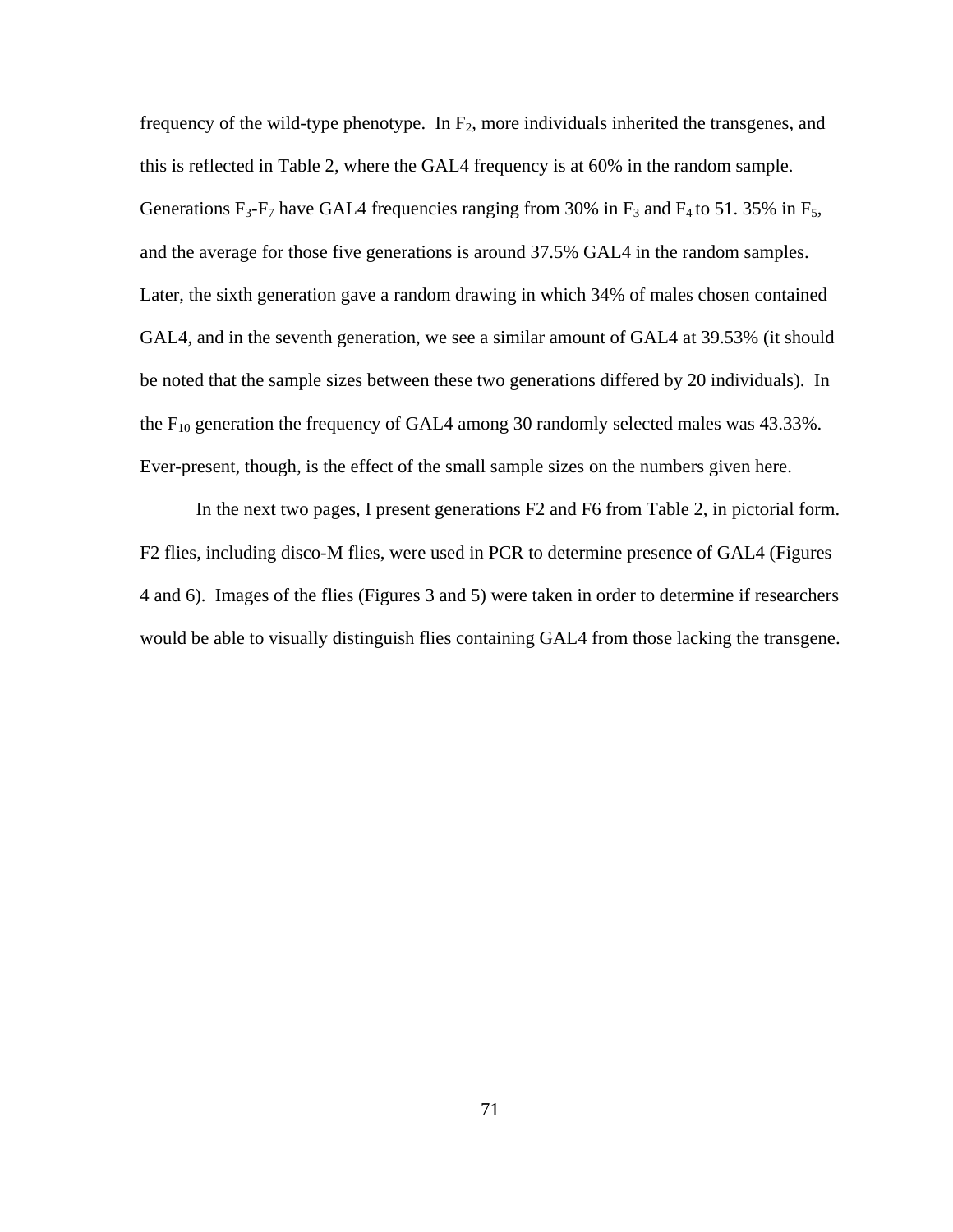

Figure 3: Image of individuals from generation  $F_2$  represented in Table 2.

**Photos made using Qcapture MicroPublisher 5.0 and Qcapture software (© 2006 QImaging) using a Leica CamZ 16F Stereoscope at 7.1x Magnification.**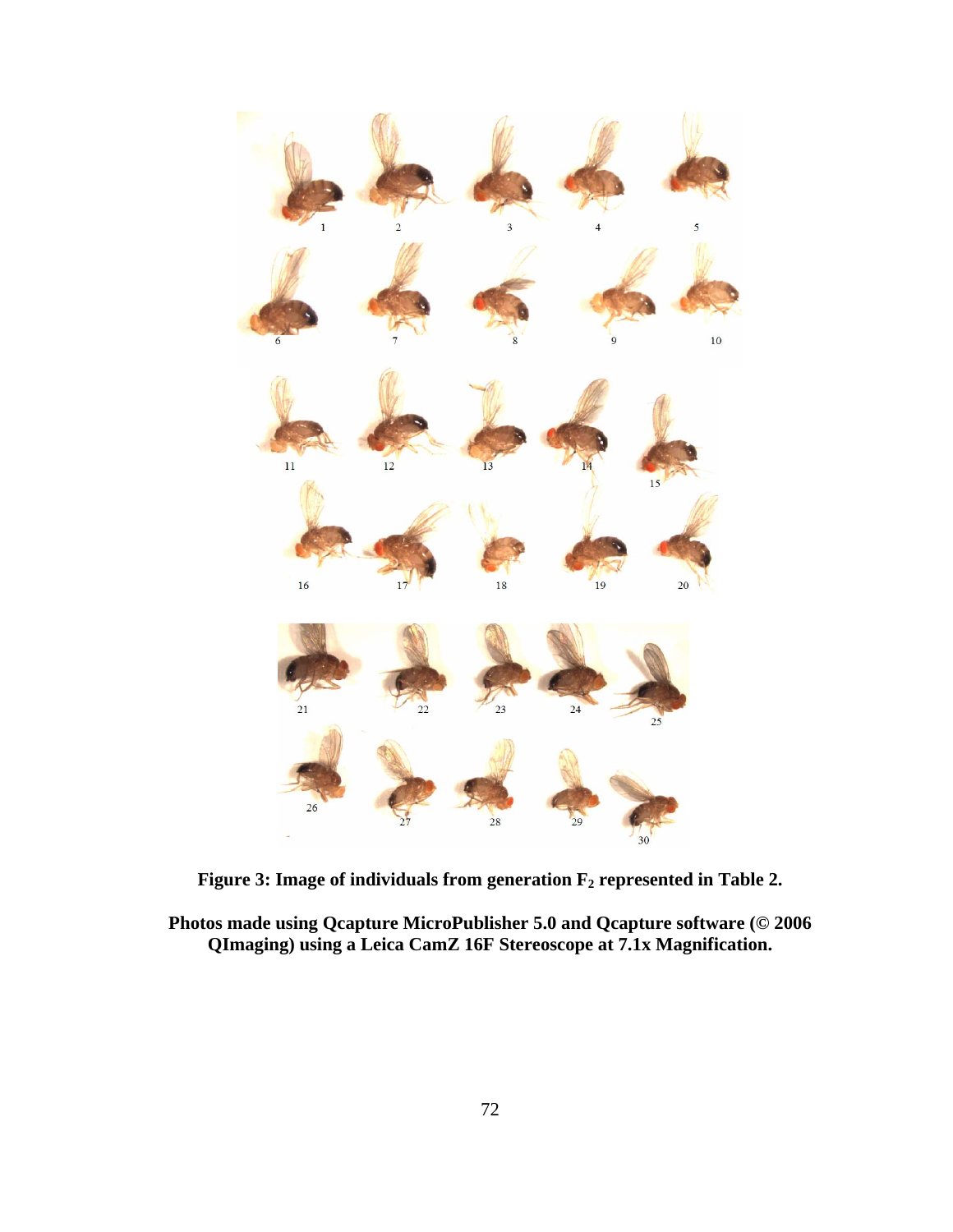

**Figure 4: PCR Results, using primers for Gal 4, of red-eyed and white-eyed F2 individuals represented in Table 2 andcorresponding to the individuals in Figure 3**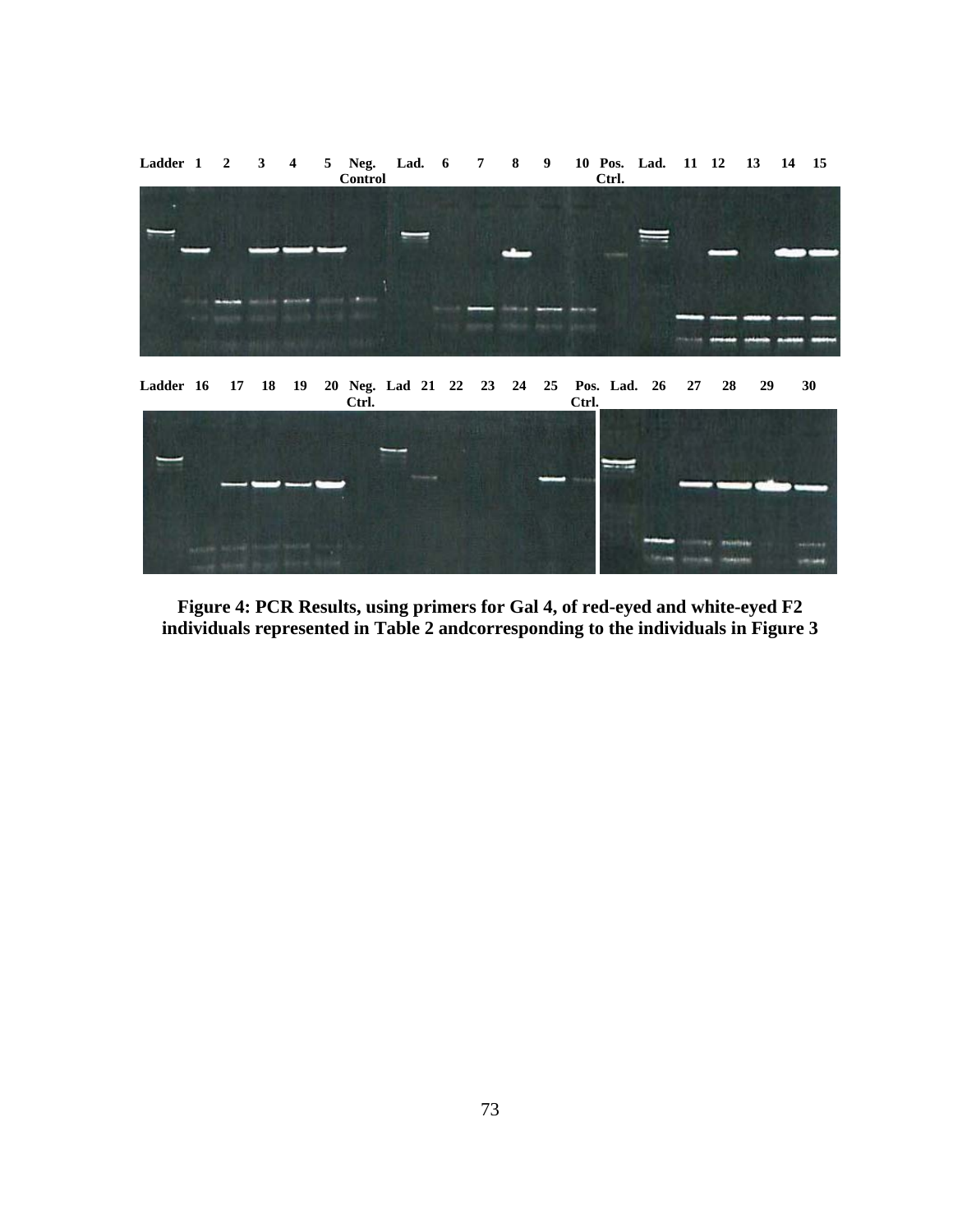When comparing Figure 3 with the corresponding molecular data in Figure 4, it is important to notice that there are flies lacking GAL4, that have thorough pigmentation in their eyes. Flies 7, 10, and 16 have orange eyes, and do not show presence of GAL4 in the PCR. (Flies exhibiting the disco-M phenotype are flies 2, 6, 9, 11, 13, 22, 23, 24, and 26 and also show negative for GAL4).

The case is slightly different by the F6 generation, however, in that many flies have red eye pigmentation but lack GAL4.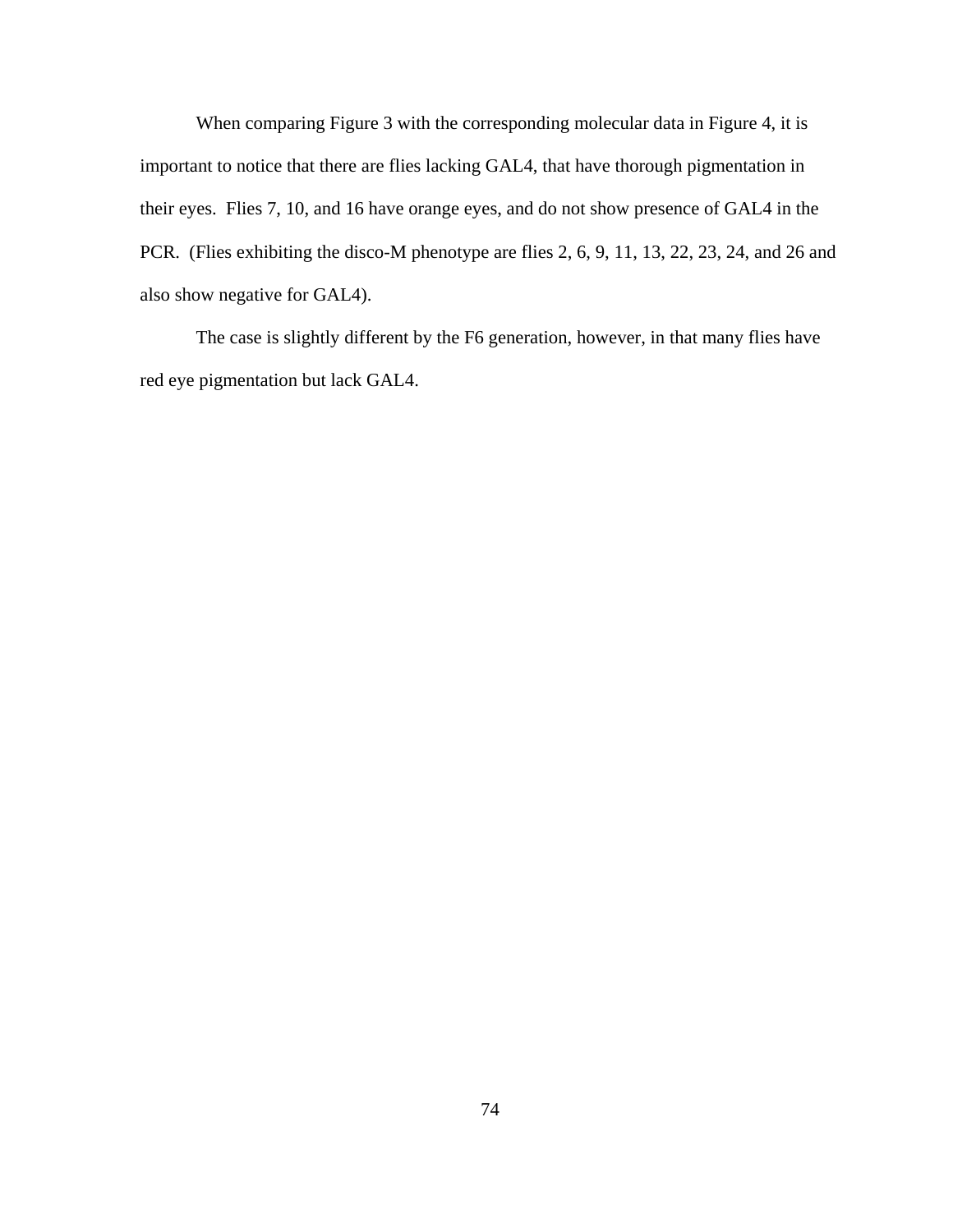

Figure 5: Image of individuals from generation  $F_6$  represented in Table 2

**Photos made using Qcapture MicroPublisher 5.0 and Qcapture software (© 2006 QImaging) using a Leica CamZ 16F Stereoscope at 7.1x Magnification.**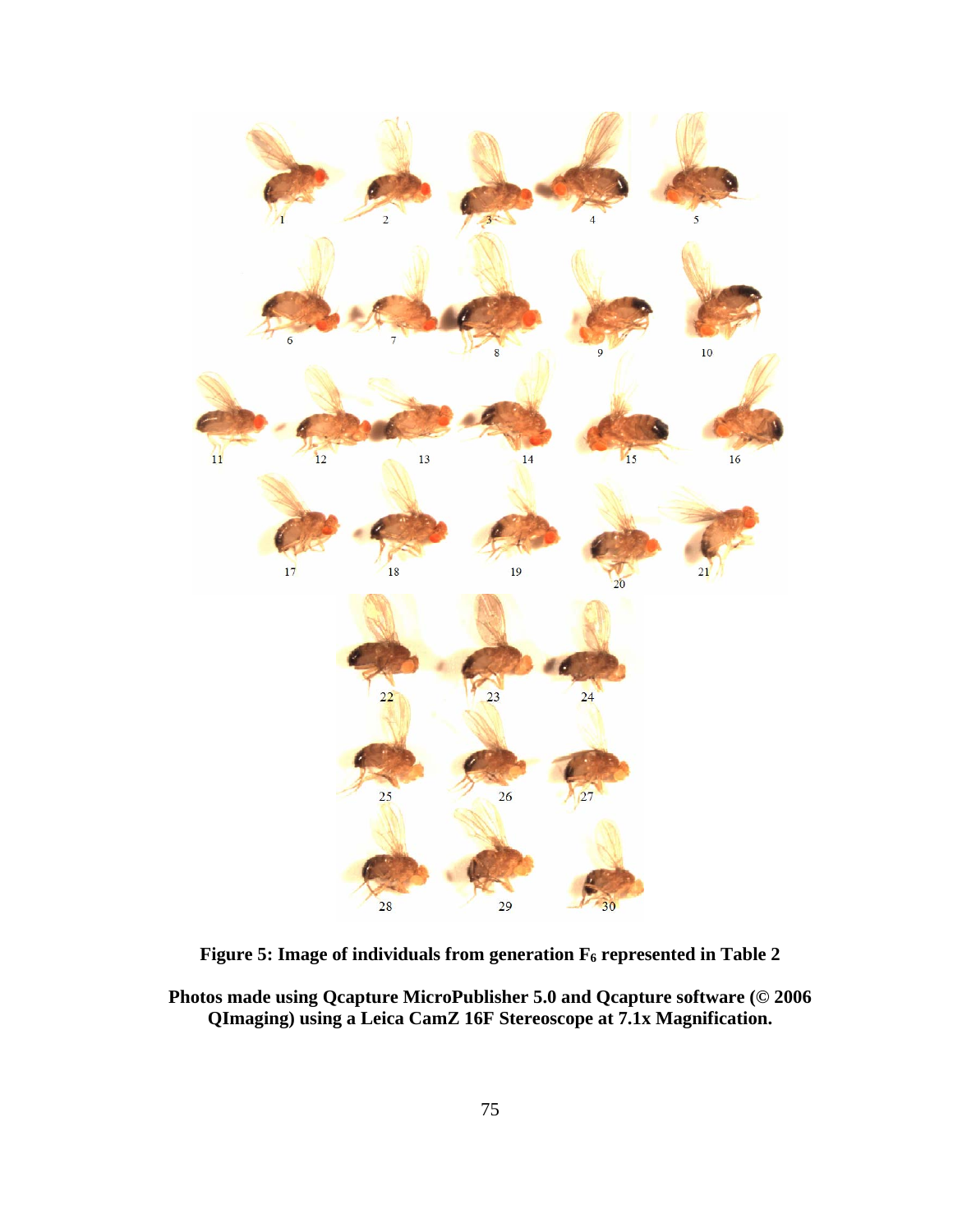

**Figure 6: PCR Results, using primers for Gal 4, of the red-eyed F6 individuals represented in Table 2**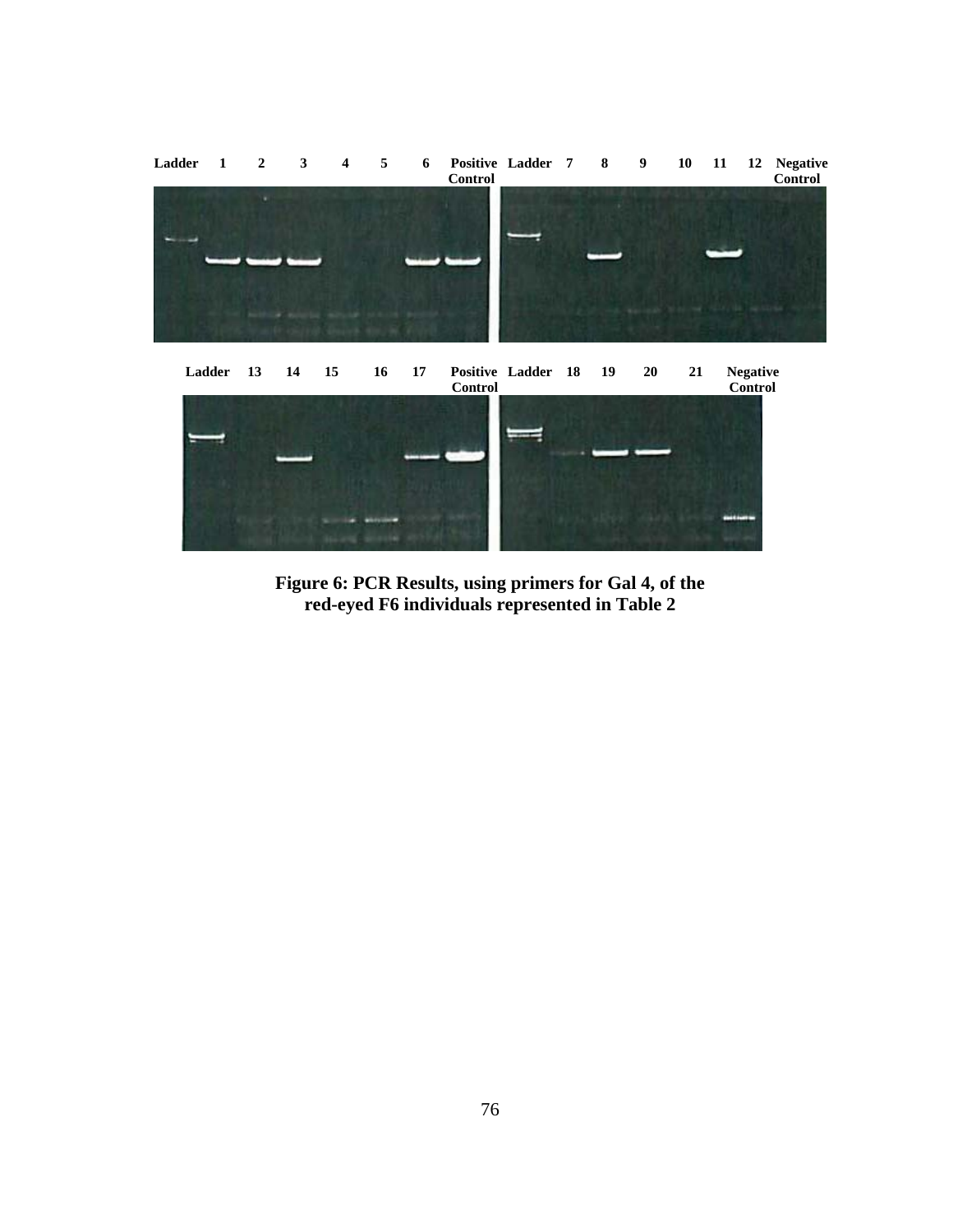Once again, there are flies represented in Figure 5 that did not show presence of GAL4 in figure 6. I tried to predict those that I thought lacked GAL4, and turned them so that they faced left in the picture (those are flies 4, 5, 9, 10, 15, and 16). However, there still remained some flies with red eyes (flies 7, 12, 13, and 21) that show an absence of the *Killer* gene in the PCR results. Flies 22-30 were diagnosed as having the wild-type phenotype and were subsequently not used in PCR, since at that point, we had collected enough data showing that flies exhibiting the disco-M phenotype lacked both transgenes, GAL4 and GAL80.

#### **D. DISCUSSION AND CONCLUSIONS**

#### **I. Discussion**

The general results shown in Figures 1 and 2 of this chapter indicate that, after the transgenic flies are released, the wild type frequency tended to decrease and then sustain itself at a certain frequency, seeming to plateau. When we released transgenic flies at a 50% ratio, the wild-type would plateau around 7%, and when we released them at a 10% release ratio, the wild-type phenotype seemed to plateau around 20%. In both scenarios, there is little justification for assuming any return to initial frequency by the wild-type. Indeed, there appears to be a fitness advantage to carrying the transgenes, instead of any fitness disadvantage.

Clearly, from my set of population cages with a 50% transgenic release, it can be seen in Figure 1 that a plateau was reached with respect to the percentage of wild-type existing in the population at a rate that is more or less constant, wavering only between five percentage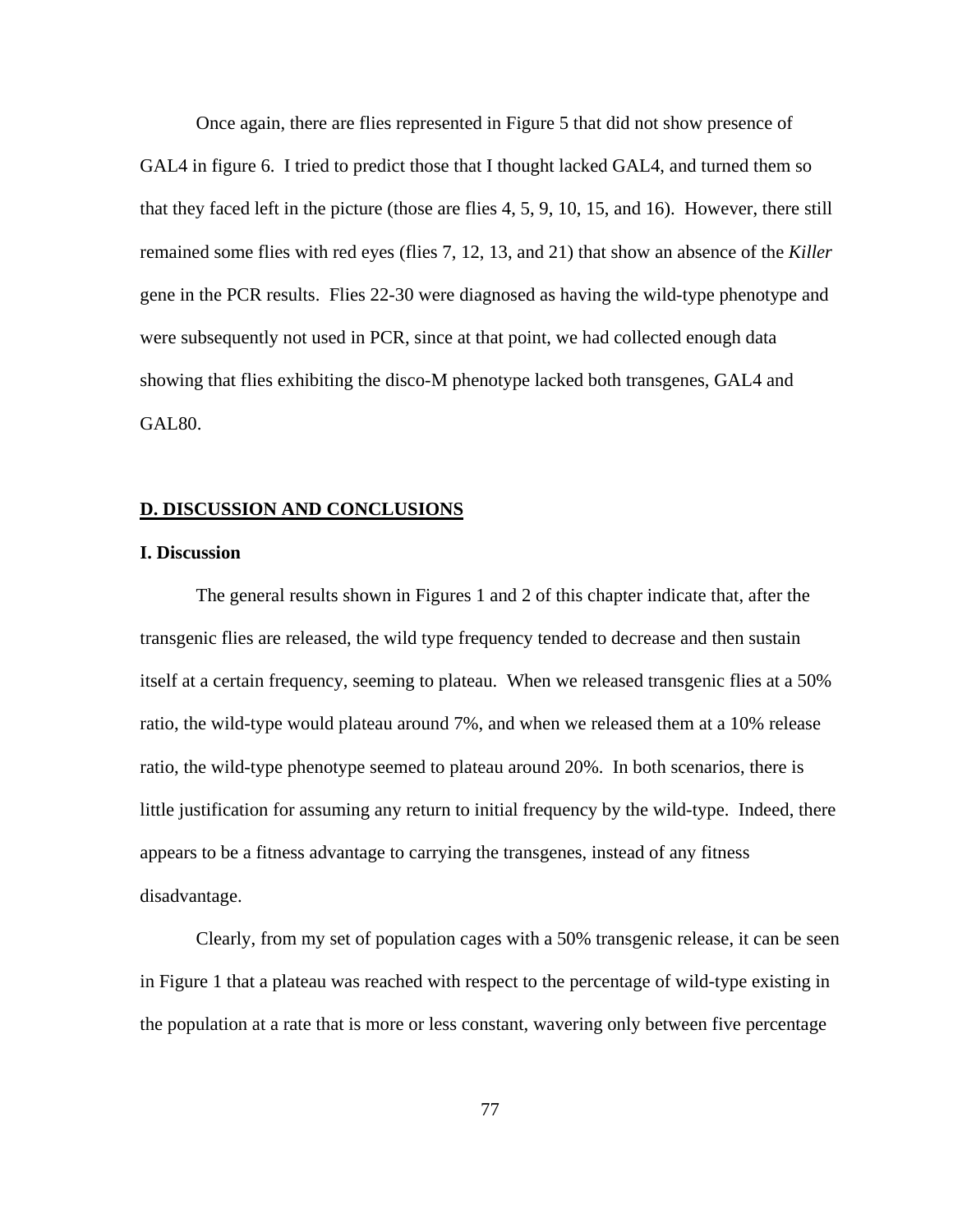points, over twelve generations.

 There appears to be no overall positive or negative trend, in the amount of disco-M after ten generations in either release scenario. That may be indicative of two possible situations. First, it is possible that GAL80 is approaching a fixed frequency in the population and GAL4 is slowly declining. Second, it is possible to assume GAL80 and GAL4 are both approaching fixed frequencies in the population. This assumption is supported by the results for GAL4 positives in randomly-selected males that went through PCR (Table 2) and also by noting the trend that currently appears in the cages with 10% transgenic release (Figure 2). The overall trend is neither positive nor negative, so we assume that a plateau is being formed in the disco-M phenotype frequency. Therefore, it is likely that the other genes are probably functioning similarly to how they functioned in the 50% release cages.

Time will allow us to better understand what we are seeing in the 10:90 cages. We may find that, regardless of the introduction rate of transgenics to wild-type, a plateau of the wild-type frequency should be expected (though different transgenic release ratios may be predicted to beget different plateau frequencies of the wild-type). The fate of these cages remains to be seen in the coming months. There are plans to monitor the 10:90 cages until at least their fifteenth generation, and perhaps beyond. The discovery of a true upswing and return of the disco-M phenotype frequency would negate the above plateau assumption.

 After we had witnessed the trend towards a plateau in both treatments, we wanted to find out if we could manipulate our models to reflect the actual plateaus and frequencies we observed. Software similar to that described in Jongsma et al. 2009 was used to predict a the following circumstances to try and understand why my system deviated from the predicted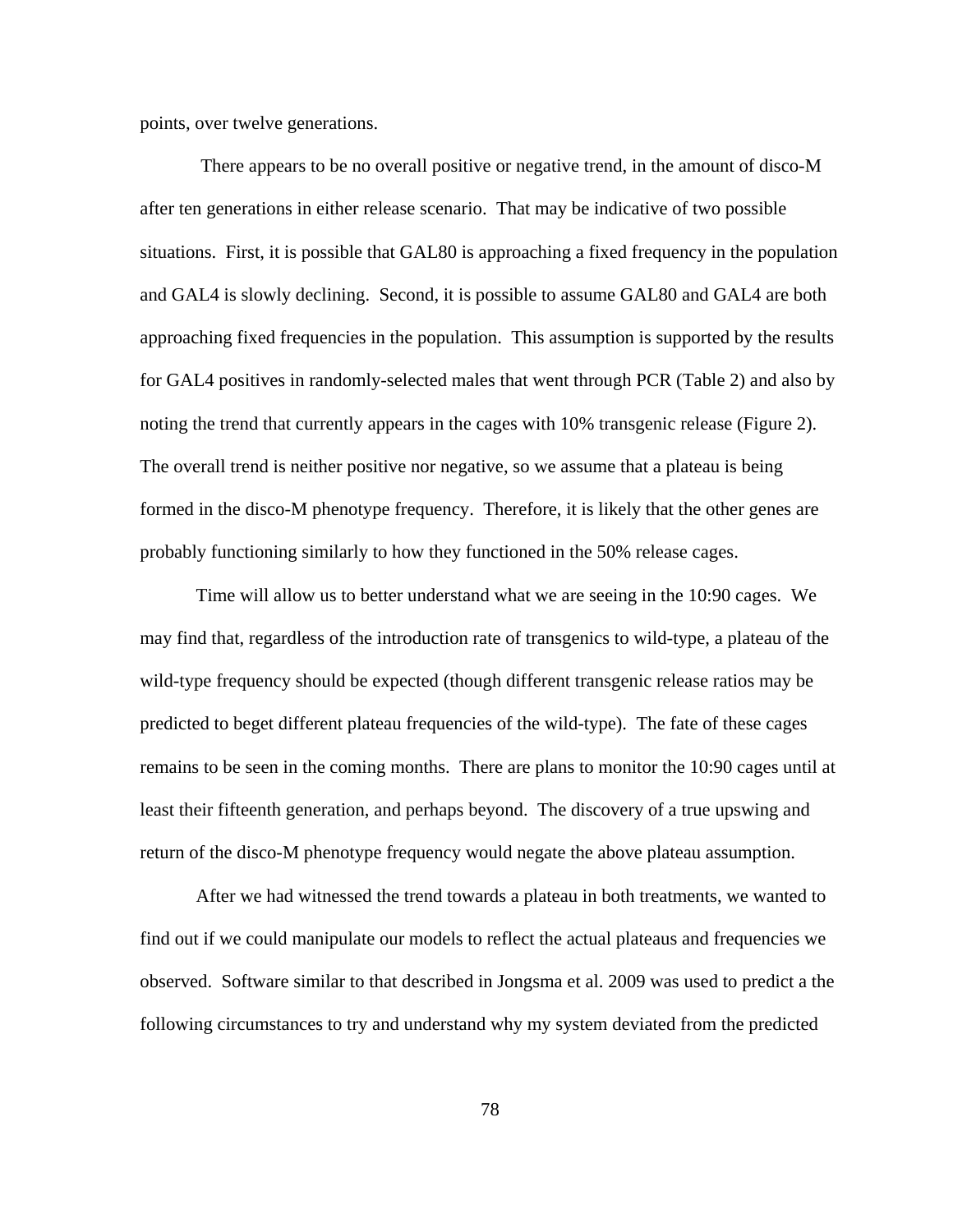scenarios in the Gould, et al. 2008 paper. Scenarios similar to those presented in Figures 10 and 11 in Chapter 1 were investigated, but we used my release ratios (.5 and .1) instead of those presented in the Gould, et al. 2008 paper (.66 and .33). Strangely, with both 50% and 10% release ratios, and with a variety of costs imposed on Killer or Rescue or Both, no predictive model showed what happened in the true populations of fruit flies.

 These models are presented on the next several pages in Figures 7 and 8. Figure 7A shows the 50% transgenic release, with zero cost to carrying *Killer* or *Rescue*, and Figure 7B shows the 50% transgenic release with a 10% fitness cost to carrying *Killer* and a 10% fitness cost to carrying *Rescue*. Notice that neither indicate a plateau formation.

 Figures 8A and 8B demonstrate models generated with a 10% transgenic release, 8A giving no fitness cost to carrying either gene, and Figure 8B representing a 10% fitness cost to carrying *Killer* and a 10% fitness cost to carrying *Rescue*. Again, the models are not indicative of the frequency of wild-type I observed in my population cages.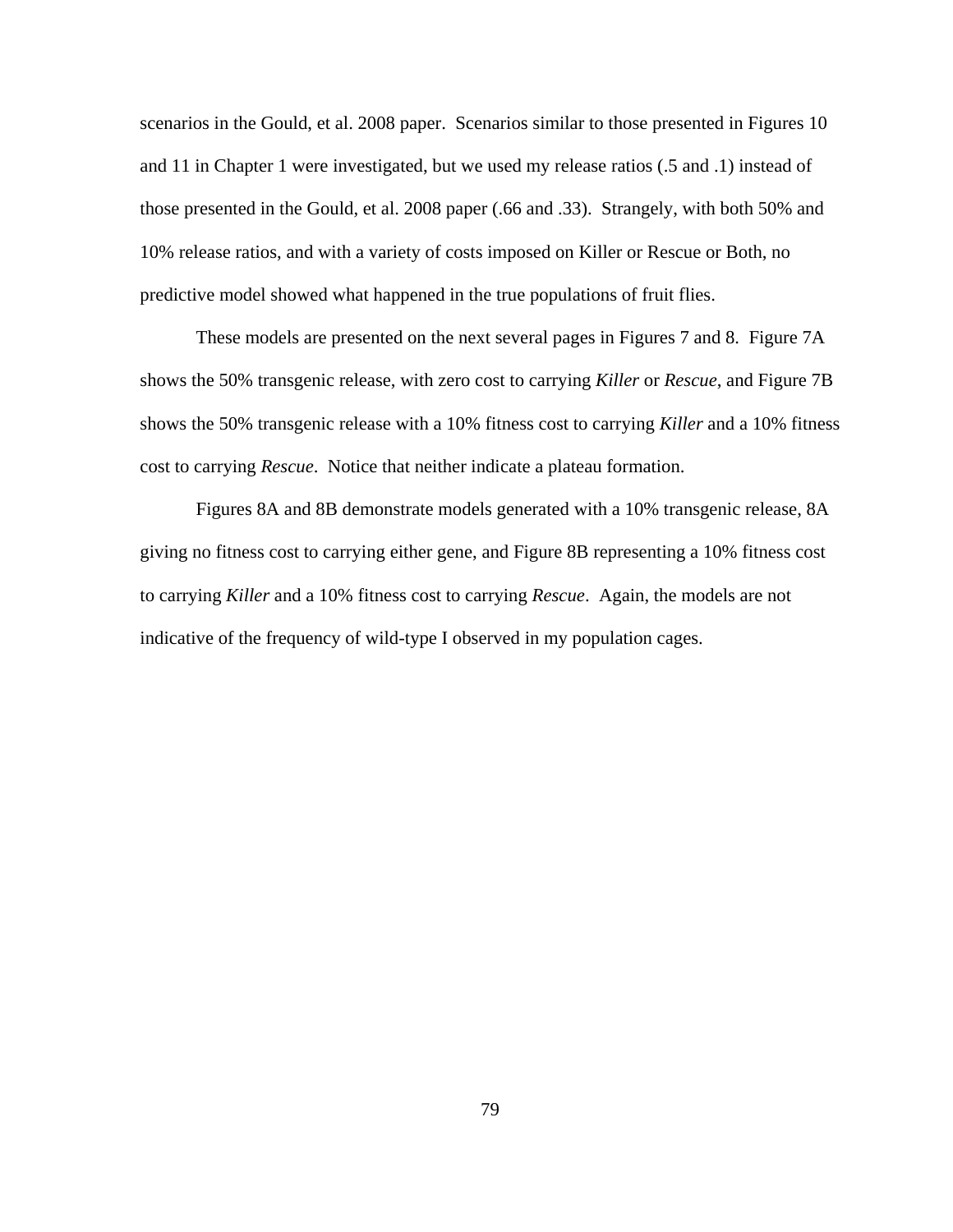

**Figure 7A: Model of a release of transgenic flies at a 50:50 ratio to wild-type flies, no fitness cost to either** *Killer* **(A) or** *Rescue* **(B). The gold line with triangular blocks indicates the frequency of the wild-type (aabb). Notice, it decreases dramatically within the first 15 generations, and continues to decline over the course of 100 generations, asymptotically approaching zero.**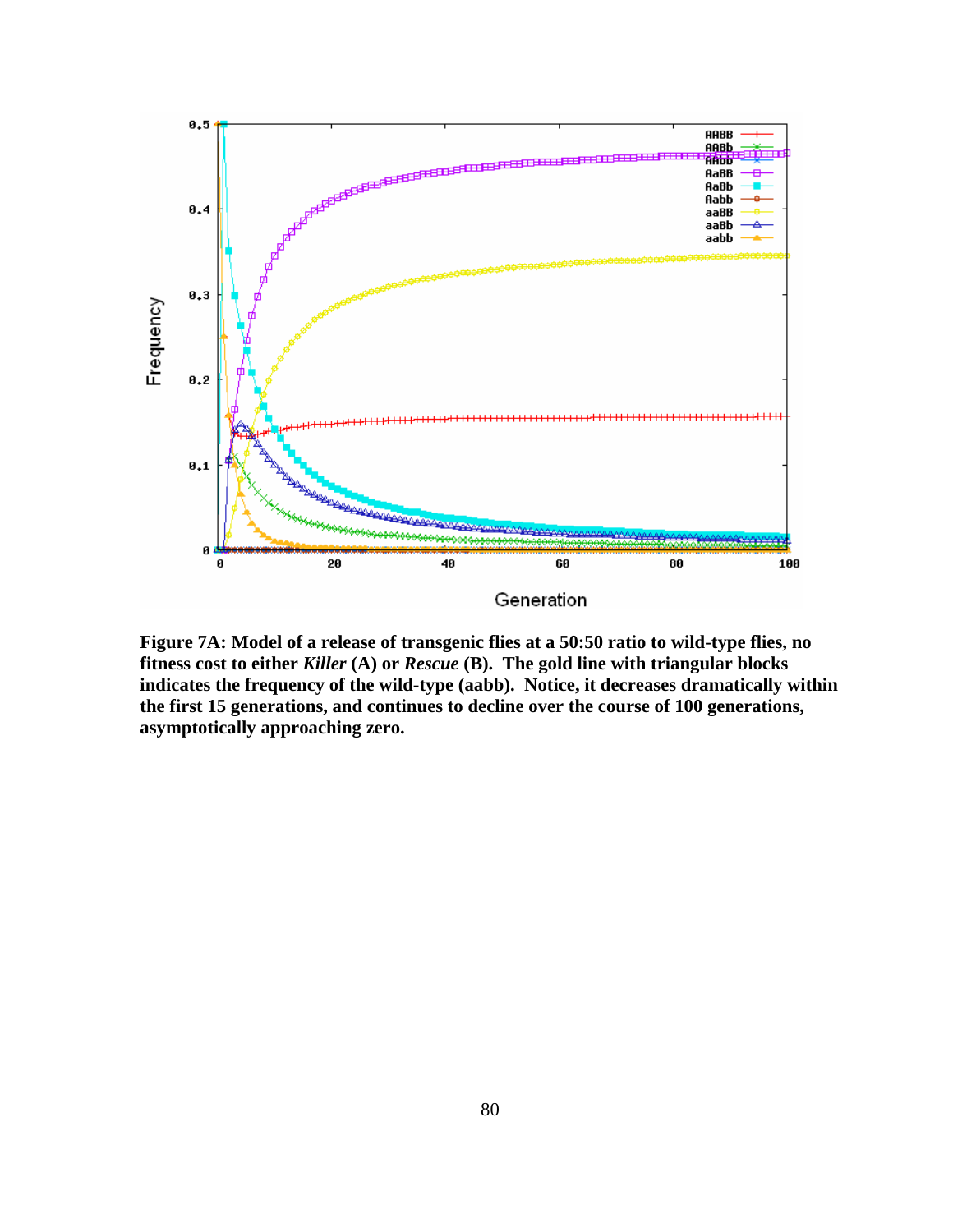

**Figure 7B: Model of a release of transgenic flies at a 50:50 ratio to wild-type flies, with a 10% cost to each** *Killer* **and** *Rescue***. The gold line with triangular blocks indicates the frequency of the wild-type (aabb). Notice in this scenario, the wild-type decreases to a frequency of 20% before the cost of Rescue eliminates that gene from the population, and the wild-type returns to 100% frequency around 60 generations.**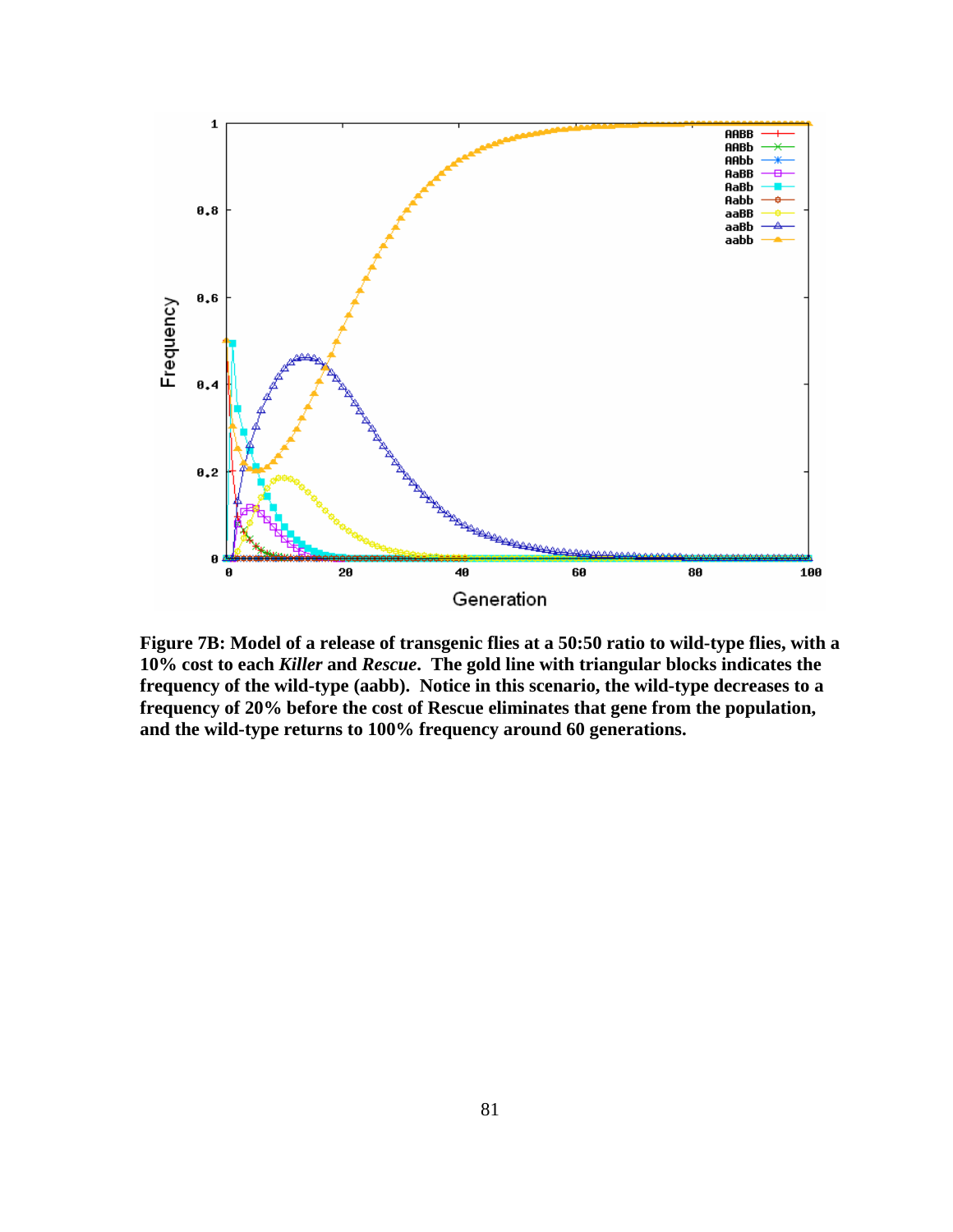

**Figure 8A: Model of a release of transgenic flies at a 10:90 ratio to wild-type flies, no fitness cost to either** *Killer* **or** *Rescue***. The gold line with triangular blocks indicates the frequency of the wild-type (aabb). The wild-type in this scenario maintains a high frequency, which was not seen in any of my cages,**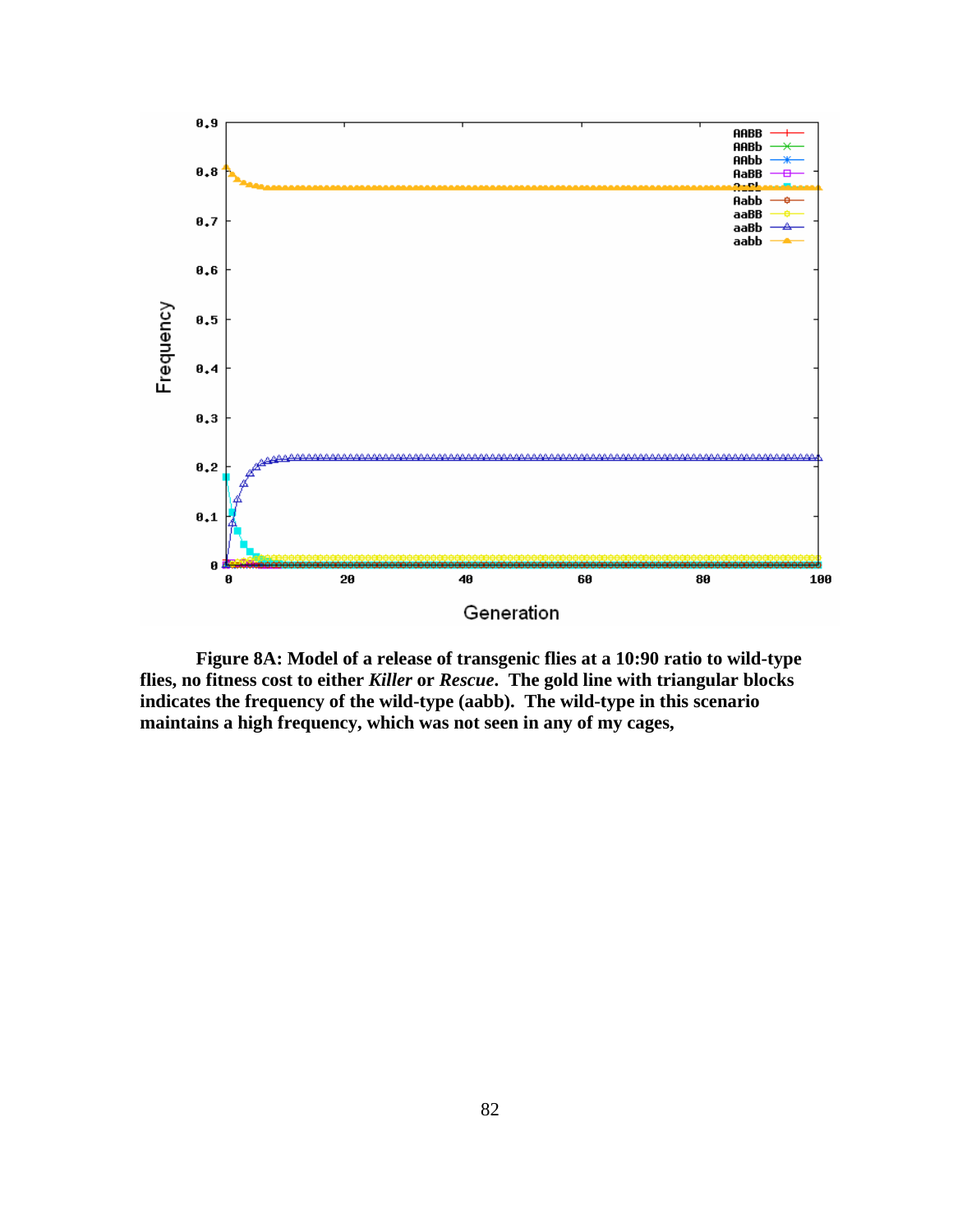

**Figure 8B: Model of a release of transgenic flies at a 10:90 ratio to wild-type flies, with a 10% cost to each** *Killer* **and** *Rescue***. The gold line with triangular blocks indicates the frequency of the wild-type (aabb). Notice in this scenario, the wild-type decreases to a frequency of 80% by the second generation, but ultimately increases back to 100% frequency after 40 generations. Again, this scenario does not represent what happened in my cages whatsoever.**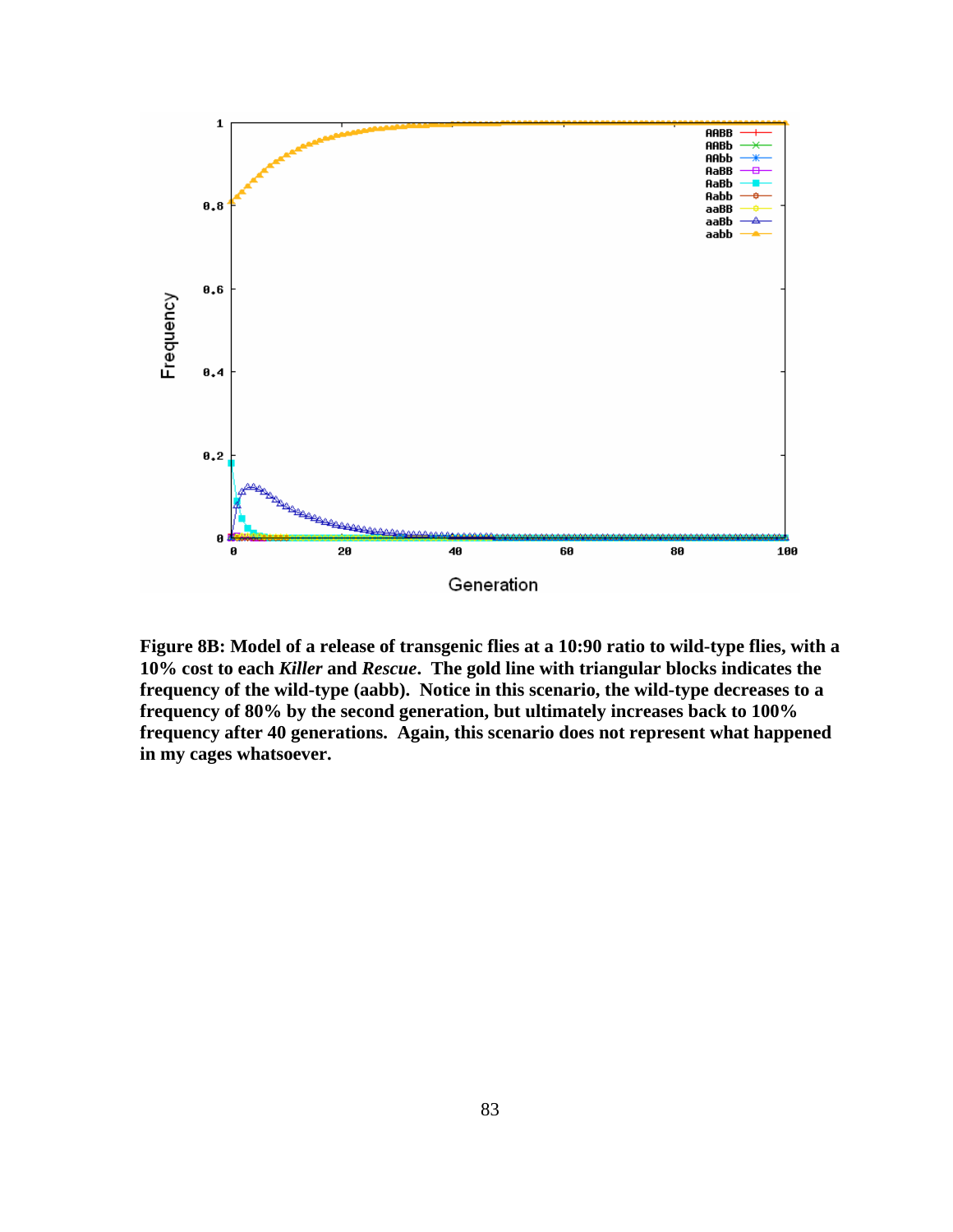The question remains—why are we seeing these plateaus, when the models do not predict them? It appears certain that the genes are not behaving as we predict, and at the current time it is difficult to understand what exactly is happening, genetically, with the flies in the cages. It may be possible that linkage between GAL80 and the UAS was interrupted, or that GAL4 isn't 100% lethal. Perhaps the population of wild-type individuals is experiencing inbreeding depression, adversely impacting the number of viable eggs laid in the cages by the females, and this is overcome by some advantage conferred by inheritance of the transgenes. Another possibility, still, is that of a heterozygote advantage in the population that we do not currently understand.

When the experiments began, we assumed fitness costs would exist, for carrying *Killer* and *Rescue*, and these costs would be revealed in our transgenic flies. Upon simple observation and a few experiments (Chapter 2), it certainly appeared that the transgenic lines were just as healthy, fertile, and viable as their wild-type counterparts.

# **II. Improvements**

 Clearly, the best improvement that can be made to the data I have collected would be to increase the sample sizes of flies analyzed by PCR (Table 2). Using 96-well plate PCR would be a viable option for obtaining data from a large number of individuals per generation, so that we could get a clearer picture of the true frequency of both GAL4 and GAL80 in the population. We had tried this, but too many human errors led to results that were difficult to interpret. Therefore, we used PCR of 10-20 individuals at a time, in an effort to not only get clear, valid data, but also to conserve resources and lessen mistakes. It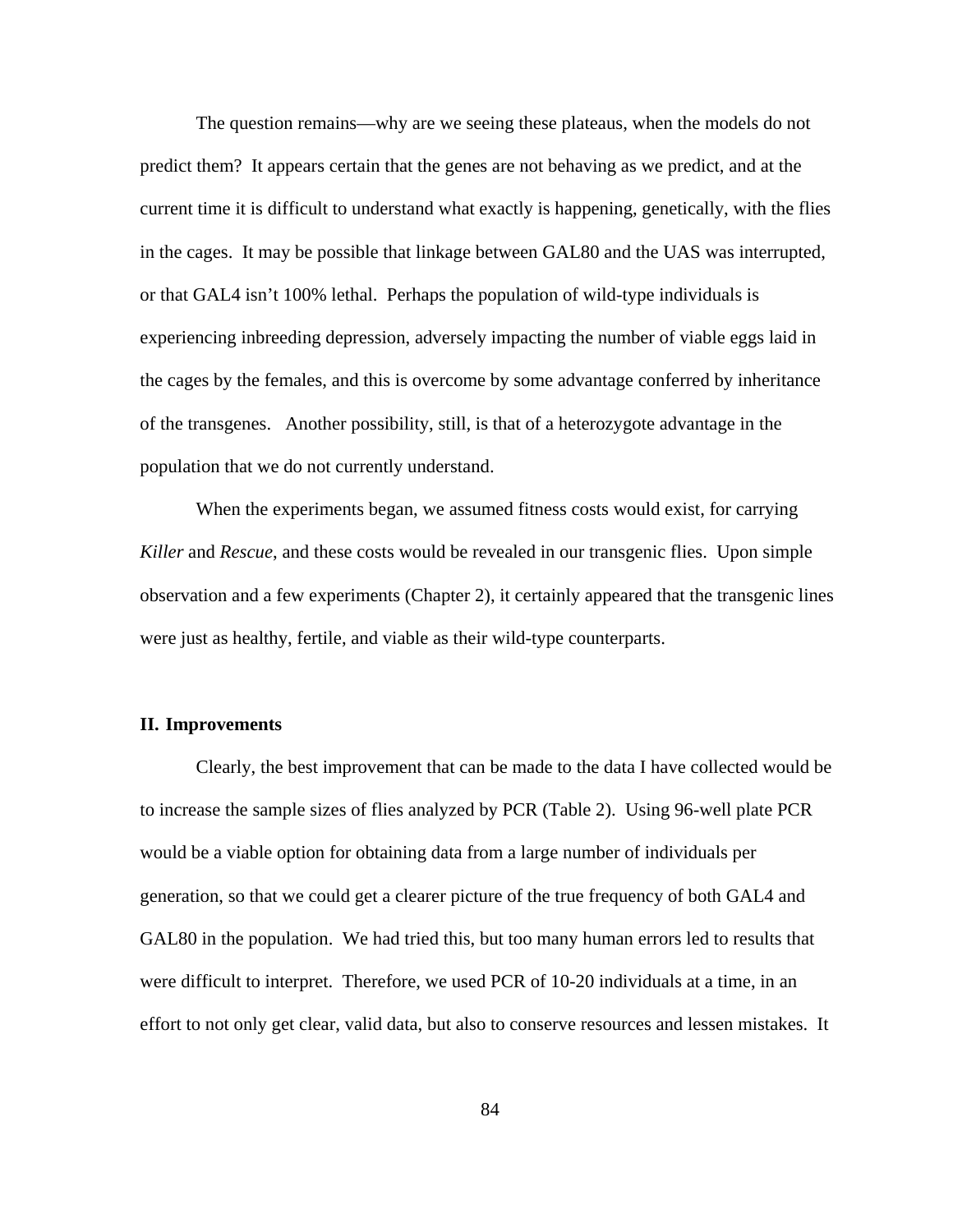should be noted that individuals with more PCR experience would likely make less mistakes and perhaps get better results. More flies can be ground up for their DNA and can be tested for the presence or absence of both GAL4 and GAL80.

 Since the flies from all generations were saved in the -80°C incubator, this is still a very feasible project that can be conducted in the near future.

If this experiment could have been done differently, in retrospect I would suggest having two replicates of each of several transgenic release ratios, perhaps at 90%, 75%, 50%, 25%, 10%, and perhaps even 1%—keeping the number at 2 replicates for feasibility with the cages in the incubators—release percentages that may be significantly different from, but easily comparable to those release ratios already used (50% and 10%). If unlimited space were available, indeed, three or four replicates would be ideal. I also feel that even though they may be cumbersome to count, 1000 flies per cage is the necessary number to get a really accurate picture of the percent wild-type in the population. There were several instances where my adviser and I would look at the percentages of disco-M in counts after I had only counted about 200 flies, and they differed notably from the actual percentages when I had completed the counts. For example, when counting  $F_8$  flies from one of the 50:50 cages, the first two dumpings of male flies give 1.705% disco-M, but the overall percentage of male flies with disco-M phenotype was 3.081%, differing by nearly two percentage points.

 One of the methods used, that may have a greater degree of influence than we are able to measure, is the procedure for the collection of eggs from grape agar. Currently, a section of approximately 350-400 eggs is sliced out from the grape agar. I count the eggs in groups of ten, though I do miss some eggs, especially where females laid eggs on the sides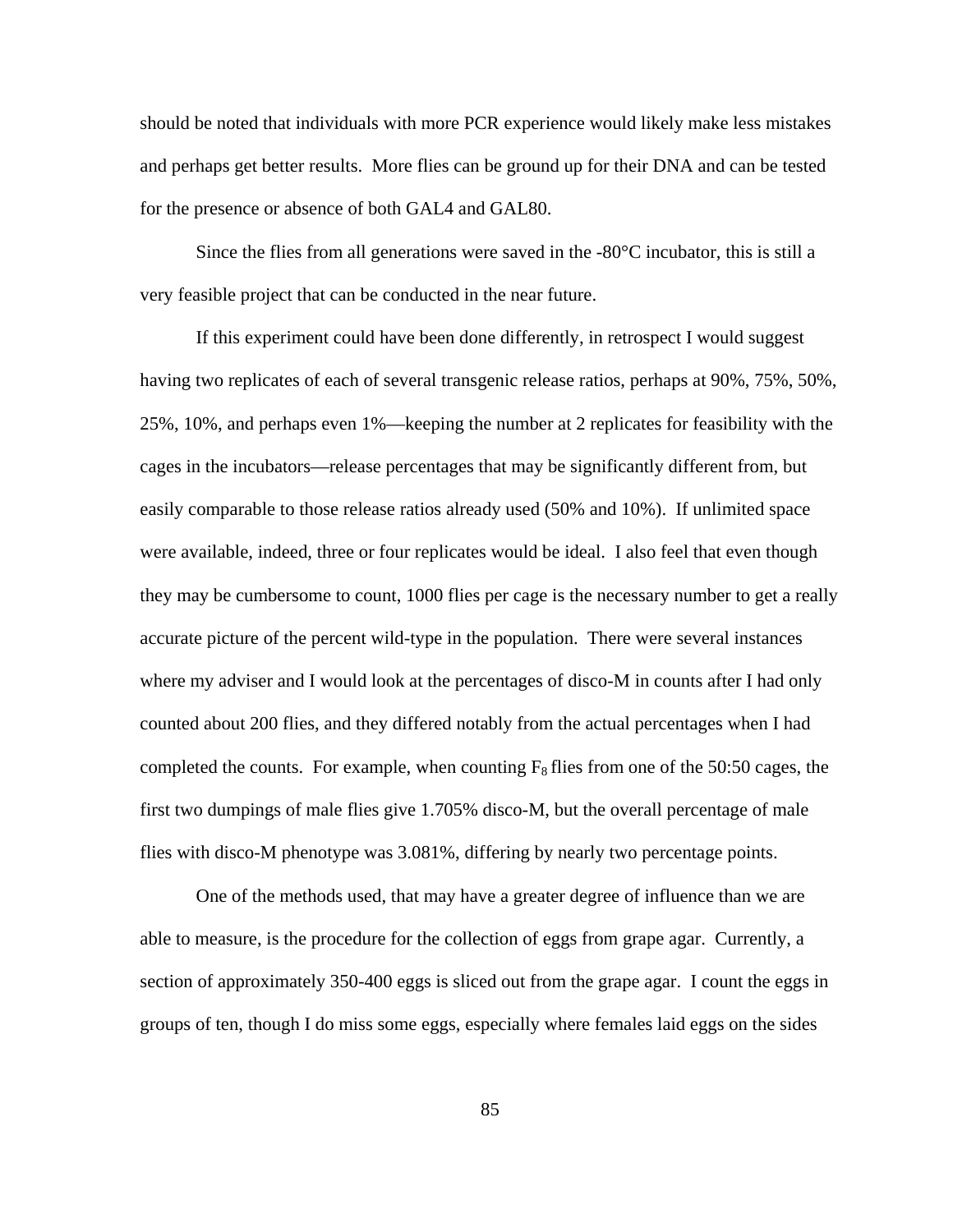where the agar meets the Petri dish, so true egg numbers can often vary. Also, this may be a biased means of collecting eggs, as I have seen females often deposit several eggs around one general area. If, for some reason, disco-M females liked to lay their eggs away from the yeast on the grape plates, while red-eyed flies laid theirs closer to the yeast, I may have inadvertently caused a bottleneck by randomly selecting a place to cut the agar. So there is indeed a high potential for human error here. It would be useful to look into a method that gently washes all the eggs from the plate, and the researcher could perhaps mix the eggs around and fill an Eppendorf tube to a certain level delineating 350 eggs per collection. Certainly there is a better way to collect eggs than the method used here; I feel the method I used was likely very biased towards females that layed many eggs in one spot. The population of any of the genotypes could have been misrepresented in the population excised from the grape agar.

 With regard to the use of enhanced green fluorescent protein (EGFP), this was a strategy we had only briefly discussed in the beginning, planning-phases of the experiment. It may be helpful in future projects to link genes coding for the protein, to our genes of interest, if possible—and in this way screen for the presence or absence of the *Killer* and/or *Rescue* genes by the presence or absence of fluorescence under UV light.

#### **III. Moving Forward**

The cages with the 10% transgenic allele release will be continued, perhaps for another few months, and wild-type frequencies will be monitored in each generation. It will be worthwhile to see whether the frequency of the wild type does, in fact, recover to a certain percentage, or if it even appears to surge back to initial frequency—as that result would truly

86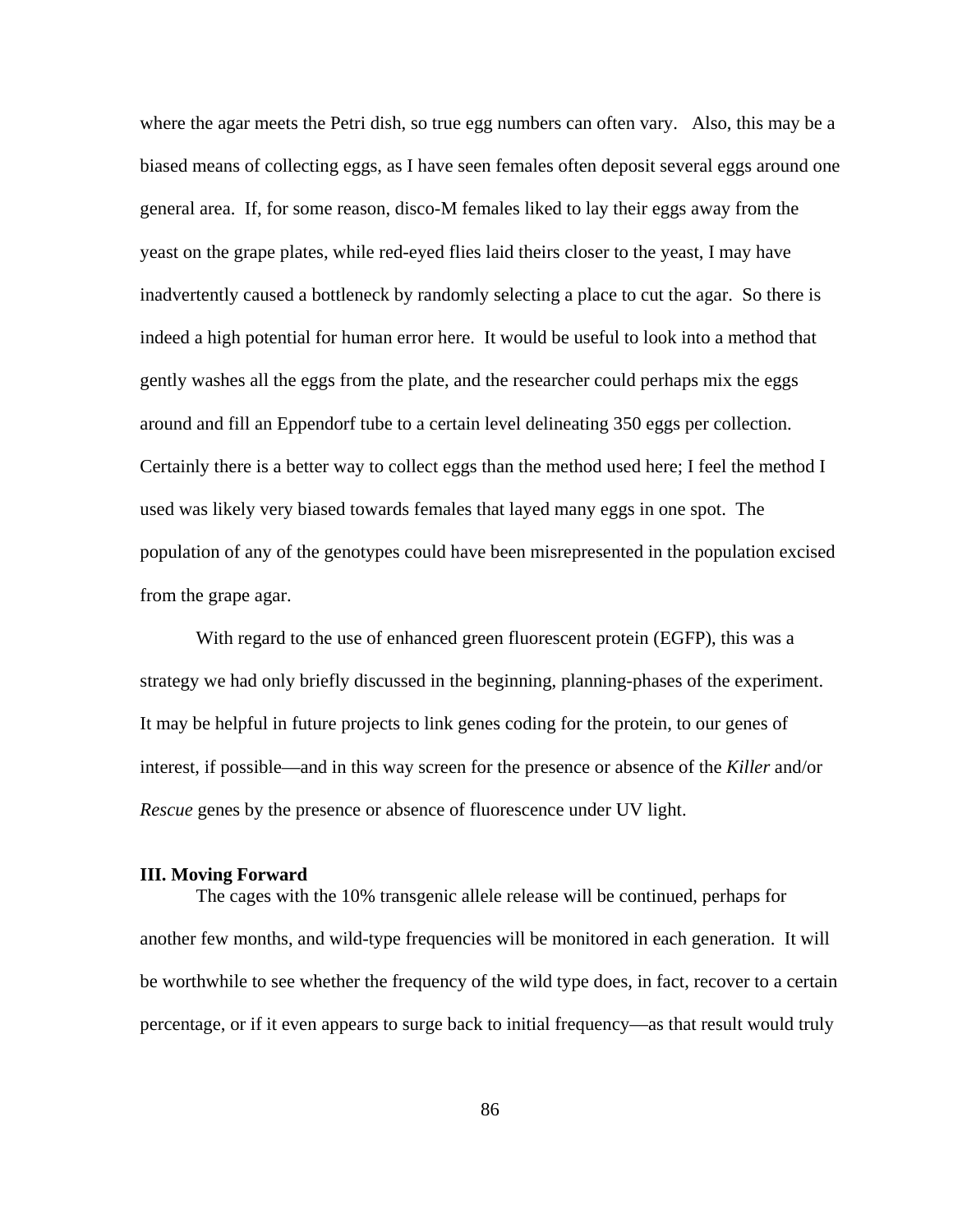indicate that a fitness cost to carrying K and R is present. However, it seems from the current trend that an upswing is unlikely. Plans are in place to monitor at least the next three generations, so data comparing the two sets of fifteen generations can exist side by side.

 With respect to the real-world implications of this experiment, the results seem to indicate that a plateau of wild-type individuals will be maintained in a population regardless of the release ratio, though more testing would be necessary to determine if multiple different release ratios lead to similar wild-type plateaus. Perhaps GAL4 and GAL80 are too beneficial in *Drosophila* to reflect a real fitness cost to carrying them. Certainly, other constructs should be examined that confer a fitness disadvantage to *Drosophila*.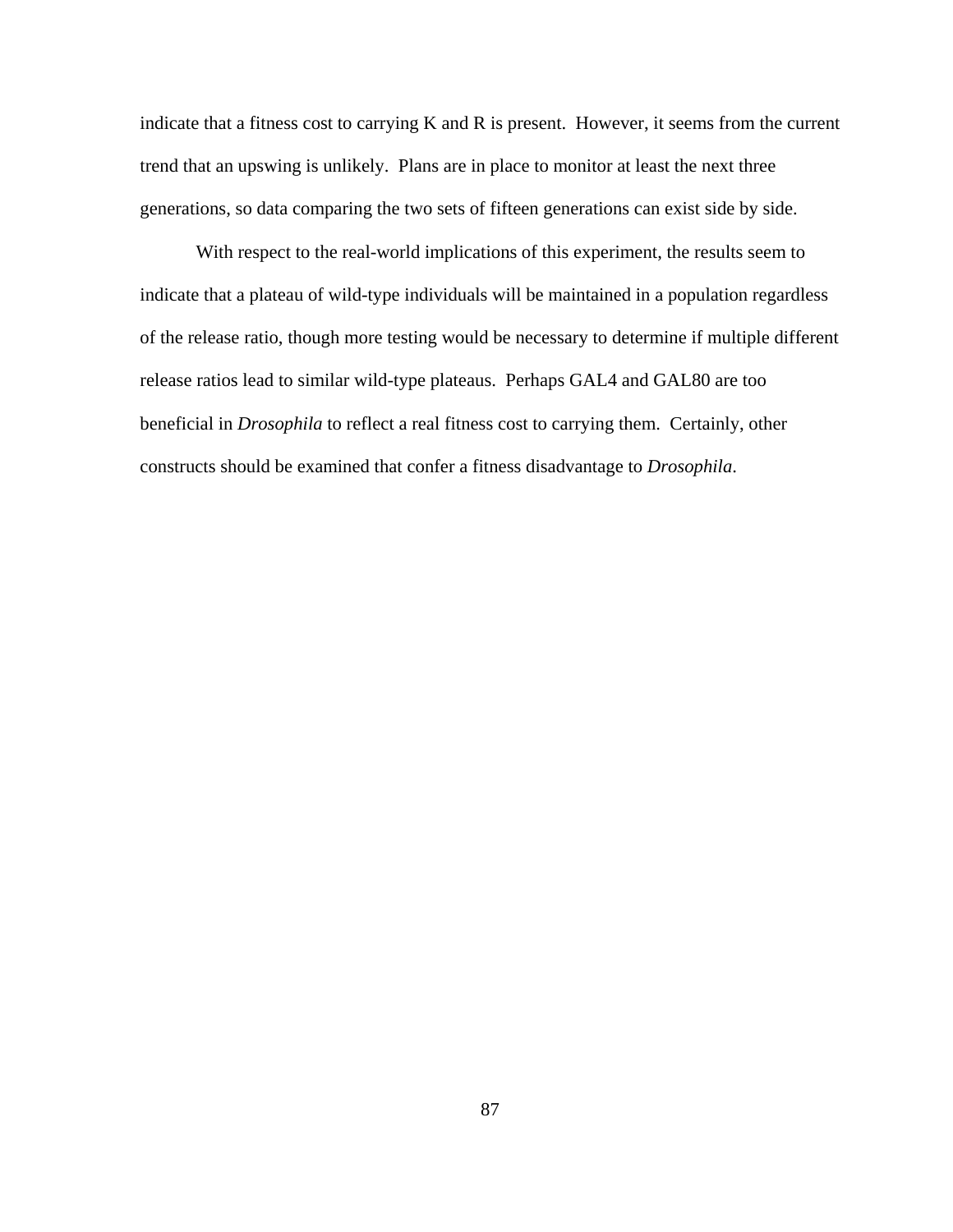## WORK CITED

- Abraham EG, Jacobs-Lorena M. 2004. Mosquito midgut barriers to malaria parasite development. Insect Biochem. Mol. Biol. 24(7): 667-671.
- Ayala F.J. 1968. An Inexpensive and Versatile Population Cage." Drosophila Inform. Serv. 43:185.
- "Balancer." 2010. Wikipedia, the free Encyclopedia [Internet]. [Cited 2010 May 23]. Available from http://en.wikipedia.org/wiki/Balancer\_chromosome
- Baton LA, Ranford-Cartwright LC. 2005. How do malaria ookinetes cross the mosquito midgut wall? Trends Parasitol. 21(1): 22-28.
- Beeman RW, Friesen KS, Denell RE 1992. Maternal-effect selfish genes in flour beetles. Science. 256: 89-92.
- Beeman RW, Friesen KS. 1999. Properties and natural occurrence of maternal-effect selfish genes ('Medea' factors) in the Red Flour Beetle, *Tribolium castaneum*. Heredity 82: 529–534.
- Bennet KE, Olson, KE, Munoz ML, Fernandez-Salas I, Farfan-Ale JA, Higgs S, Black WC IV, and Beaty BJ. 2002. Variation in Vector Competence for Dengue 2 Virus Among 24 Collections of *Aedes aegypti* from Mexico and the United States. Am. J. Trop. Med. Hyg., 67(1): 85–92.
- Bennet KE, Beaty BJ, and Black WC IV. 2005. Selection of D2S3, an *Aedes aegypti* (Diptera: Culicidae) Strain with High Oral Susceptibility to Dengue 2 Virus and D2MEB, a Strain with a Midgut Barrier to Dengue 2 Escape. J. Med. Ent. 42(2):110- 119.
- Boete C. and Koella JC. 2003. Evolutionary ideas about genetically manipulated mosquitoes and malaria control. Trends in Parasitology. 19:32-38.
- Brand AH and Perrimon N. 1993. Targeted gene expression as a means of altering cell fates and generating dominant phenotypes. Development. 118: 401-415.
- Burt A and Trivers R. 2006. Genes in Conflict: The Biology of Selfish Genetic Elements. Cambridge (MA): The Belknap Press of Harvard University Press. 475 p.
- Buxton P. 1955. The Natural History of Tsetse Flies: An Account of the Biology of the Genus *Glossina* (Diptera)*.* London (UK): H.K. Lewis & Co.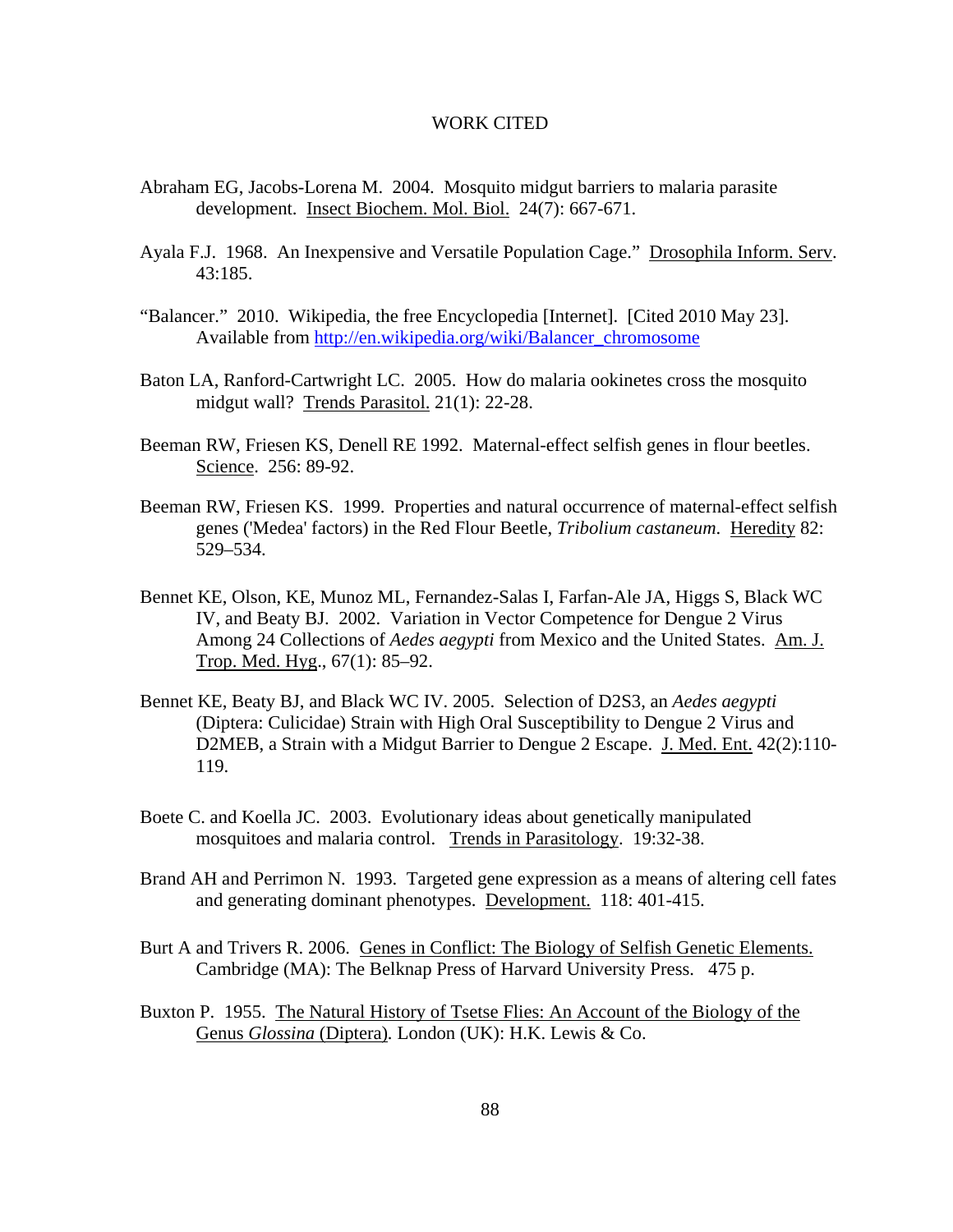- Carey AF, Wang G, Su CY, Zwiebel LJ, Carlson JR. 2010. Odorant reception in the malaria mosquito *Anopheles gambiae*. Nature 464: 66-7
- Reaka-Kudla ML, Wilson DE, Wilson EO, editors. 1997. Biodiversity II: Understanding and protecting our biological resources. Washington (DC): Joseph Henry Press. 551 p.
- Campbell, N, Reece, J, editors. 2002. Biology: Sixth Edition. San Francisco (CA): Pearson Education, Inc. p. 248-255.
- [CDC 1] Centers for Disease Control and Prevention: National Center for Infectious Diseases, Division of Vector-Borne Infections Diseases. 2007. Arbovirus Catalogue—Alphabetical Listing [Internet]. Fort Collins (CO): CDC. [Cited 2010 Mar. 2]. Available from: http://www2.ncid.cdc.gov/arbocat/browse.asp.
- [CDC 2] Centers for Disease Control and Prevention: Laboratory Identification of Parasites of Public Health Concern. 2009. Parasites and Health: African trypanosomiasis (sleeping sickness) [Internet]. Atlanta (GA): CDC. [Cited 2010 Mar. 2]. Available from http://www.dpd.cdc.gov/dpdx/HTML/TrypanosomiasisAfrican.htm.
- [CDC 3] Centers for Disease Control and Prevention: Division of Vector-Borne Infections Diseases. 2005. Information on Arboviral Encephalitides [Internet]. Fort Collins (CO): CDC. [Cited 2010 Mar. 2]. Available from http://www.cdc.gov/ncidod/dvbid/arbor/arbdet.htm.
- [CDC 4] Centers for Disease Control and Prevention. 2010. About Malaria [Internet]. Atlanta (GA): CDC. [Cited 2010 Mar. 10]. Available from http://www.cdc.gov/malaria/about/.
- [CDC 5] Centers for Disease Control and Prevention. 2010. Malaria: Anopheles Mosquitoes [Internet]. Atlanta (GA): CDC. [Cited 2010 Mar. 10]. Available from http://www.cdc.gov/malaria/about/biology/mosquitoes/.
- [CDC 6] Centers for Disease Control and Prevention. 2010. Malaria: How can Malaria Cases and Deaths Be Reduced? [Internet]. Atlanta (GA): CDC. [Cited 2010 Mar. 10]. Available from http://www.cdc.gov/malaria/malaria\_worldwide/reduction/index.html.
- [CDC 7] Centers for Disease Control and Prevention. 2010. Malaria: Biology Diagram [Internet]. Atlanta (GA): CDC. [Cited 2010 Mar. 10]. Available from http://www.cdc.gov/malaria/about/biology/.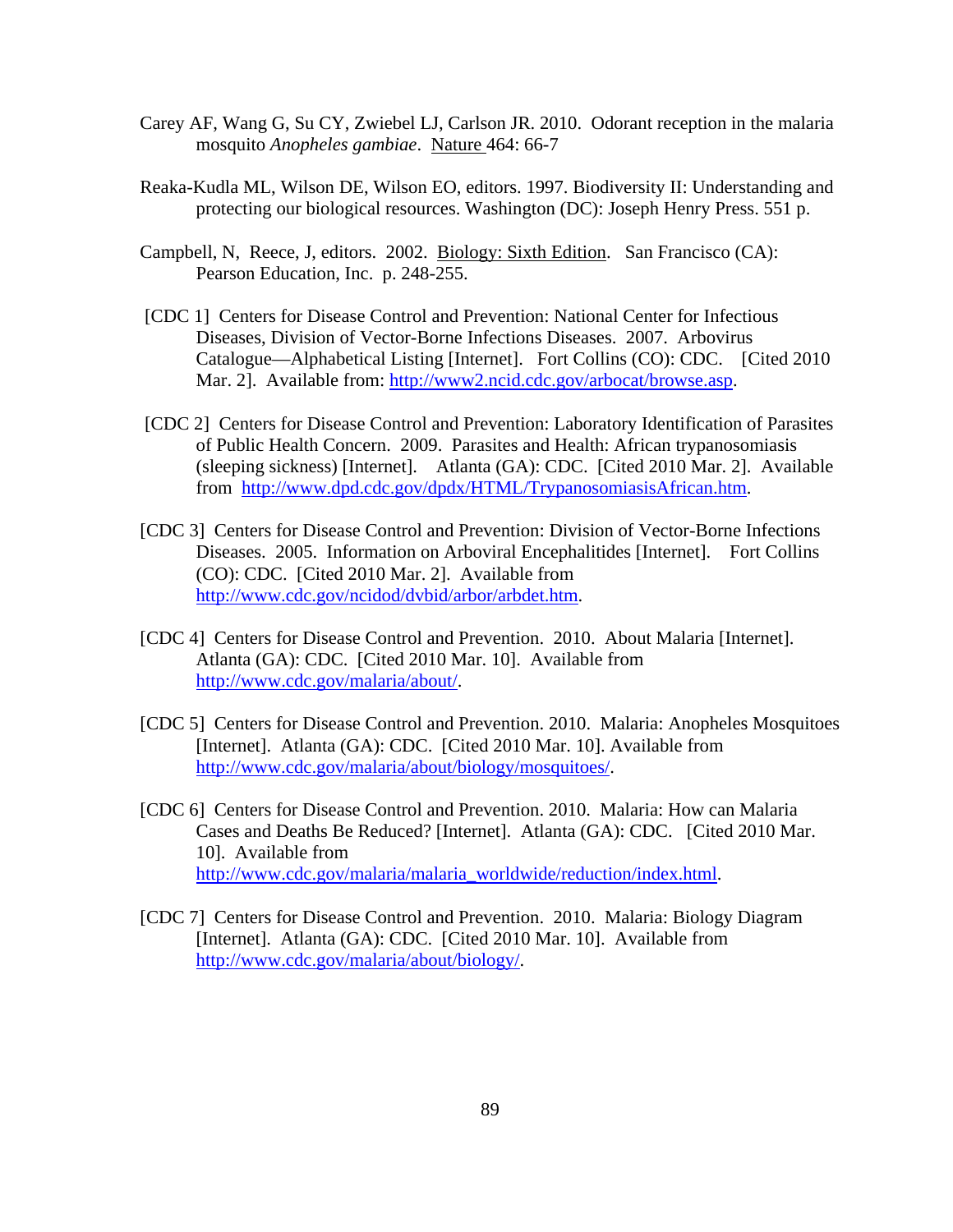- [CDC 8] Centers for Disease Control and Prevention. 2009. Dengue: Frequently Asked Questions [Internet]. Atlanta (GA): CDC. [Cited 2010 Mar. 10]. Available from http://www.cdc.gov/dengue/fAQFacts/index.html.
- [CDC 9] Centers for Disease Control and Prevention. 2010. How to Prevent the Spread of the Mosquito that Causes Dengue [Internet]. Atlanta (GA): CDC. [Cited 2010 Mar. 10]. Available from http://www.cdc.gov/dengue/resources/Vector%20control%20sheet%20dengue.pdf.
- [CDC 10] Centers for Disease Control and Prevention. 2010. Malaria Treatment (United States) [Internet]. Atlanta (GA): CDC. [Cited 2010 April 4]. Available from http://www.cdc.gov/malaria/diagnosis\_treatment/treatment.html.
- Chapman, Robert F. 1998. The Insects: Structure and Function, 4<sup>th</sup> Edition. Cambridge (MA): Cambridge University Press. 739 pages.
- Cohen, Joel. 1995. How Many People Can the Earth Support? New York (NY): WW Norton. 532 pages.
- Cohen, Joel. 2003. Human Population: the Next Half Century. Science 302 (5648): 1172 – 1175.
- Collins SR., Weldon CW, Banos C, and Taylor PW. 2008. Effects of irradiation dose rate on quality and sterility of Queensland fruit flies, *Bactrocera tryoni* (Froggatt) J. Appl. Entomol. 132 (2008) 398–405.
- Craig NL, Craigie R, Gellert M, Lambowitz AM, editors. 2002. Mobile DNA II. Washington, DC: ASM Press.
- Dey Bijan K, Xiao-Li Zhao, Emmanuel Popo-Ola & Ana Regina Campos. 2009. Mutual regulation of the *Drosophila disconnected* (*disco*) and *Distal-less (Dll)* genes contributes to proximal-distal patterning of antenna and leg. Cell Tissue Res 338: 227–240.
- Dhar R, Kumar N. 2003. Role of Mosquito Salivary Glands. Current Science. 85(9): 1308- 1313.
- Dimopolous G, Richman A, Müller HM, Kafatos FC. 1997. Molecular immune responses of the mosquito *Anopheles gambiae* to bacteria and malaria parasites. Proceedings of the National Academy of Sciences, USA. 94(21): 11508-11513.
- Duffy J. 2002. GAL4 System in Drosophila: A Fly Geneticist's Swiss army Knife. Genesis. 34: 1-15.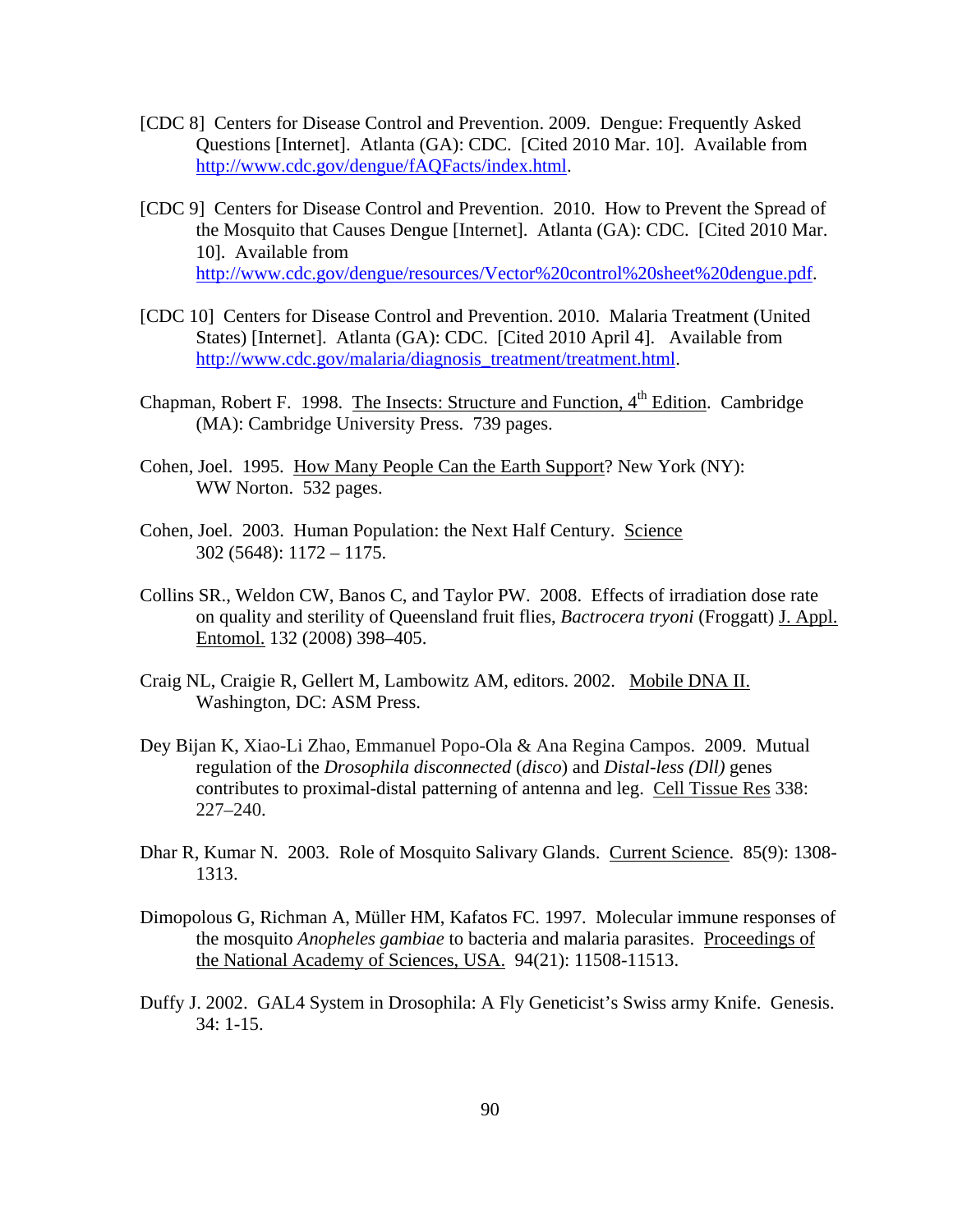- "Flaviridae." 2006. Kenyon College Microbewiki [Internet]. Gambier (OH). [Cited 2001 April 19]. Available from http://microbewiki.kenyon.edu/index.php/Flaviviridae.
- Fu Guoliang, Lees RS, Nimmo D, Aw D, Jin L, Gray P, Berendonk TU, White-Cooper H, Scaife S, Phuc HK, Marinotti O, Jasinskiene N, James A, Alphey, L. 2010. Femalespecific flightless phenotype for mosquito control. PNAS. 107(10): 4550-4554.
- Ghosh AK, Edwards MJ, Jacobs-Lorena M. 2000. The Journey of the Malaria Parasite in the Mosquito: Hopes for a new century. Parasitology Today. 16(5): 196-201.
- Ghosh AK, Ribolla PEM, Jacobs-Lorena M. 2001. Targeting *Plasmodium* ligands on mosquito salivary glands and midgut with a phage display peptide library. PNAS 98(23): 13278-13281.
- Giniger E, Varnum SM, Ptashne M. 1985. Specific DNA binding of GAL4, a positive regulatory protein of yeast. Cell. 40(4): 767-774.
- Gooding RH, and Krafsur ES. 2005. Tsetse Genetics: Contributions to Biology, Systematics, and Controlo of Tsetse flies. Ann. Rev. Ent. 50: 101-123.
- Gomez-Machorro C, Bennett KE, Munoz ML, Black WC IV. 2004. Quantitative trait loci affecting dengue midgut infection barriers in an advanced intercross line of *Aedes aegypti.* Insect Molecular Biology. 13(6): 637–648.
- Gould F, HuangY. Legros M, Lloyd A. 2008. A Killer-Rescue system for self-limiting gene drive of anti-pathogen constructs. Proc Biol Sci B. 275(1653): 2823–2829.
- Gubler, DJ. 1998. Resurgent Vector-Borne Diseases as a Global Health Problem. Emerging Infectious Diseases. 4(3): 442-450.
- Gunn, SM., editor. 1916. Bubonic Plague [Internet]. Washington DC. [Cited 2010 February 19]. Am. J. Pub. Health 6: 242 - 243. Available from http://ajph.aphapublications.org/cgi/reprint/6/3/242?maxtoshow=&hits=10&RESULT FORMAT=1&andorexacttitle=and&andorexacttitleabs=and&fulltext=bubonic+plagu e&andorexactfulltext=and&searchid=1&FIRSTINDEX=0&sortspec=relevance&reso urcetype=HWCIT.
- Han YS, Chun J, Schwartz A, Nelson S, Paskewitz SM. 1999. Induction of mosquito hemolymph proteins in response to immune challenge and wounding. Dev. Comp. Immunology. 23: 553-562.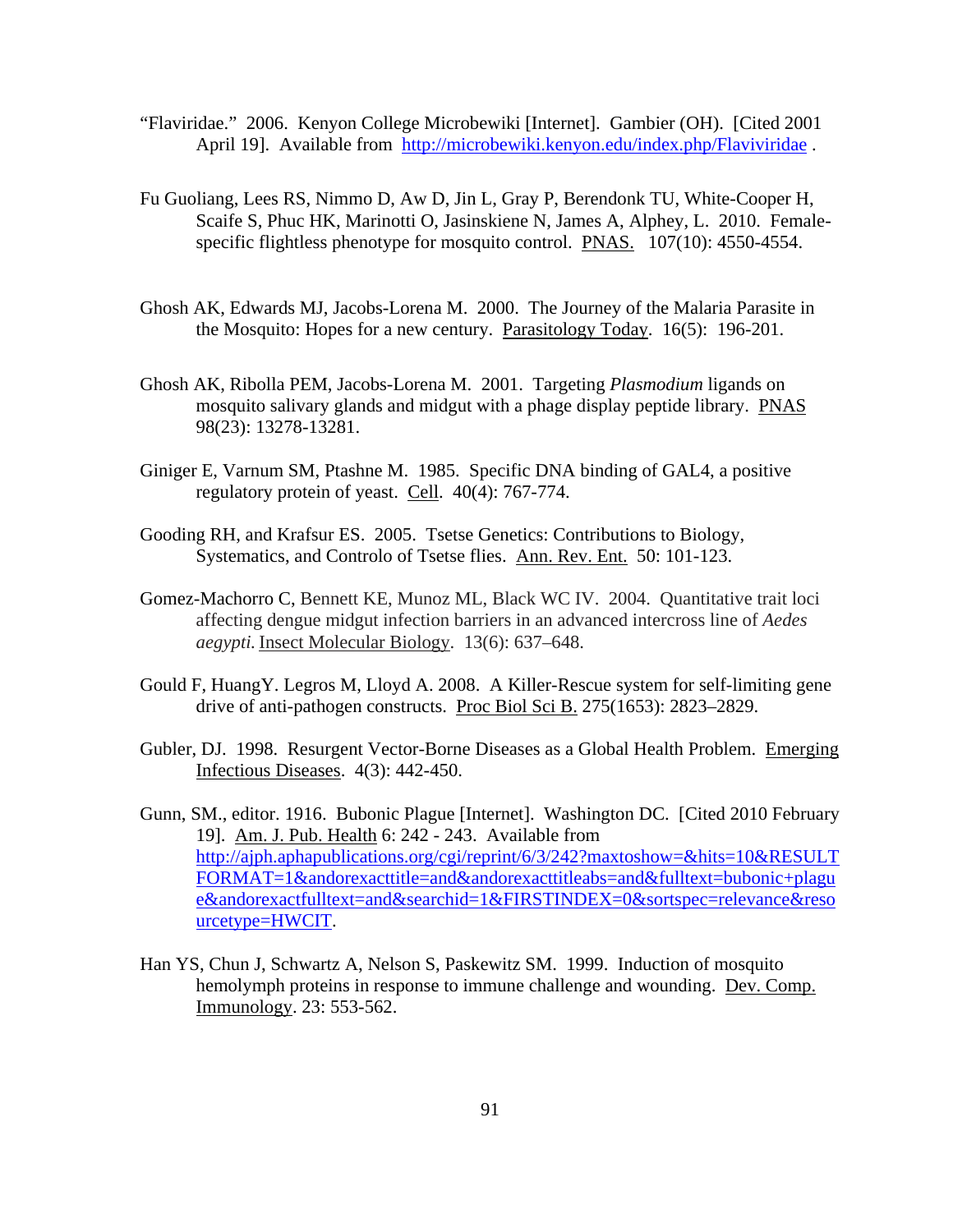- Heath BD, Butcher RDJ, Whitfield WGF, Hubbard SF. 2006. Horizontal transfer of *Wolbachia* between phylogenetically distant insect species by a naturally occurring mechanism. Current Biol. 9: 313-316.
- Hill, DS. 1987. Agricultural Insect Pests of Temperate Regions and their Control. London (UK). Cambridge University Press, Great Britain. 647 pages.
- Holt R, Subramanian GM, Halpern A, Sutton GG, Charlab R, Nusskern DR, Wincker P, Clark AG, Ribeiro JMC, Wides R, Salzberg SL, Loftus B, Yandell M, Majoros WH, Rusch DB, Lai Z, Kraft CL, Abril JF, Anthouard V, Arensburger P, Atkinson PW, Baden H, deBerardinis V, Baldwin D, Benes V, Biedler J, Blass C, Bolanos R, Boscus D, Barnstead M, Cai S, Center A, Chatuverdi K, Christophides GK, Chrystal MA, Clamp M, Cravchik A, Curwen V, Dana A, Delcher A, Dew I, Evans CA, Flanigan M, Grundschober-Freimoser A, Friedli L, Gu, Guan P, Guigo R, Hillenmeyer ME, Hladun SL, Hogan JR, Hong YS, Hoover J, Jaillon O, Ke Z, Kodira C, Kokoza E, Koutsos A, Letunic I, Levitsky A, Liang Y, Lin JJ, Lobo NF, Lopez JR, Malek JA, McIntosh TC, Meister S, Miller J, Mobarry C, Mongin E, Murphy SD, O'Brochta DA, Pfannkoch C, Qi R, Regier MA, Remington K, Shao H, Sharakhova MV, Sitter CD, Shetty J, Smith TJ, Strong R, Sun J, Thomasova D, Ton LQ, Topalis P, Tu Z, Unger MF, Walenz B, Wang A, Wang, Wang M, Wang X, Woodford KJ, Wortman JR, Wu M, Yao A, Zdobnov EM, Zhang H, Zhao Q, Zhao, Zhu SC, Zhimulev I, Coluzzi M, della Torre A, Roth CW, Louis C, Kalush F, Mural RJ, Myers EW, Adams MD, Smith HO, Broder S, Gardner MJ, Fraser CM, Birney E, Bork P, Brey PT, Venter JC, Weissenbach J, Kafatos FC, Collins FH, Hoffman SL. 2002."The Genome Sequence of the Malaria Mosquito Anopheles gambiae. Science. 298: 129-149.
- Ito J, Ghosh A, Moreira LA, Wimmer EA, Jacobs-Lorena M. 2002. Transgenic anopheline mosquitoes impaired in transmission of a malaria parasite. Nature. 417: 452-455.
- Jaenike J. 1996. Sex ratio meiotic drive in the *Drosophila quinaria* group. American Naturalist. 148: 237-254.
- Jaenike J. 2001. Sex chromosome meiotic drive. Annu. Rev. Ecol. Syst. 32: 25-49.
- Jondiko IJO. 1986. A mosquito larvicide in *Spilanthes mauritiana.* Phytochemistry 25(10): 2289-2290.
- Jongsma MA, Gould F, Legros M, Yang L, van Loon JJA, Dicke M. 2009. Insect oviposition behavior affects the evolution of adaptation to Bt crops: consequences for refuge policies. Evol. Ecol. Springer. Netherlands. [Internet] DOI: 10.1007/s10682- 010-9368-3. [2010 June 10]. Accessed from http://www.springerlink.com/content/f6j72q626266j358/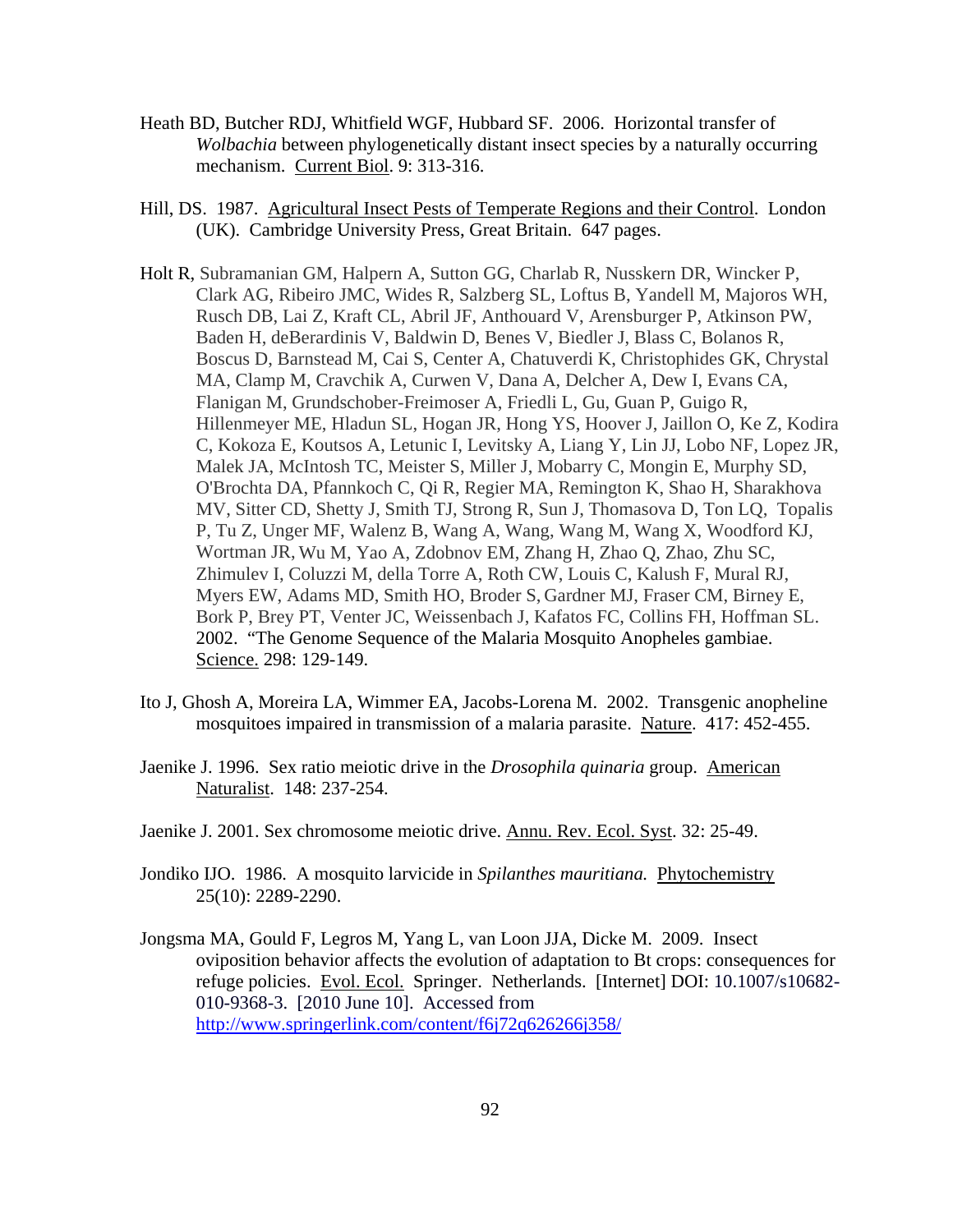- Kaminker JS, Bergman CM, Kronmiller B, Carlson J, Svirskas R, Patel S, Frise E, Wheeler DA, Lewis SE, Rubin GM, Ashburner M, Celniker SE. 2002. The transposable elements of the *Drosophila melanogaster* euchromatin: a genomics perspective. Genome Biology 3(12): 1-20.
- Knipling E. F. 1959. The Sterile-Male Method of Population Control. Science. 130(3380): 902-904
- Lee T and Luo L. 2001. Mosaic analysis with a repressible cell marker (MARCM) for *Drosophila* neural development. Trends in Neurosciences. 24(5): 251-254.
- Lohr D, Venkov P, Zlatanova J. 1995. Transcriptional regulation in the yeast GAL gene family: A complex genetic network. The FASEB Journal. 9(9): 777-787.
- MacKenzie JS, LaBrooy JT, Hueston L, Cunningham AL. Dengue in Australia. J. Med. Micro. 45: 159-161
- Marelli MT, Li C, Rasgon, JL, Jacobs-Lorena M. 2007. Transgenic malaria-resistant mosquitoes have a fitness advantage when feeding on *Plasmodium*-infected blood, Proc. Natl. Acad. Sci. USA 104: 5580–5583.
- McGraw L. 2001. Squeezing Out Screwworm. Agricultural Research 49(4): 18-21.
- McInnis DO, Tam S, Grace C, Miyashita D. 1994. Population Suppression and Sterility Rates Induced by Variable Sex Ratio, Sterile Insect Releases of *Ceratitis capita* (Diptera: Tephritidae) in Hawaii. Annals of the Entomological Society of America. 87(2): 231-240.
- Melcher K, Xu HE. 2001. GAL80–GAL80 interaction on adjacent GAL4p binding sites is required for complete GAL gene repression. The EMBO Journal. 20: 841 – 851.
- Mitchell CJ. Pimentel, D. editor. 2002. Mosquito-borne Arboviral Encephalitides. Encyclopedia of Pest Management. Fort Collins (CO). Pages 510-513.
- Mount GM, Daniel TL, Haile G. 1996. A Review of UltraLow-Volume Aerial Sprays. Journal of the American Mosquito Control Association. 12(4): 601-618.
- Nairz, Knud, Zipperlen, Peder, and Schneider, Manuel. 2007. FLP-Mapping: a universal, cost-effective, and automatable method for gene mapping. Methods Mol Biol. 396: 419–432.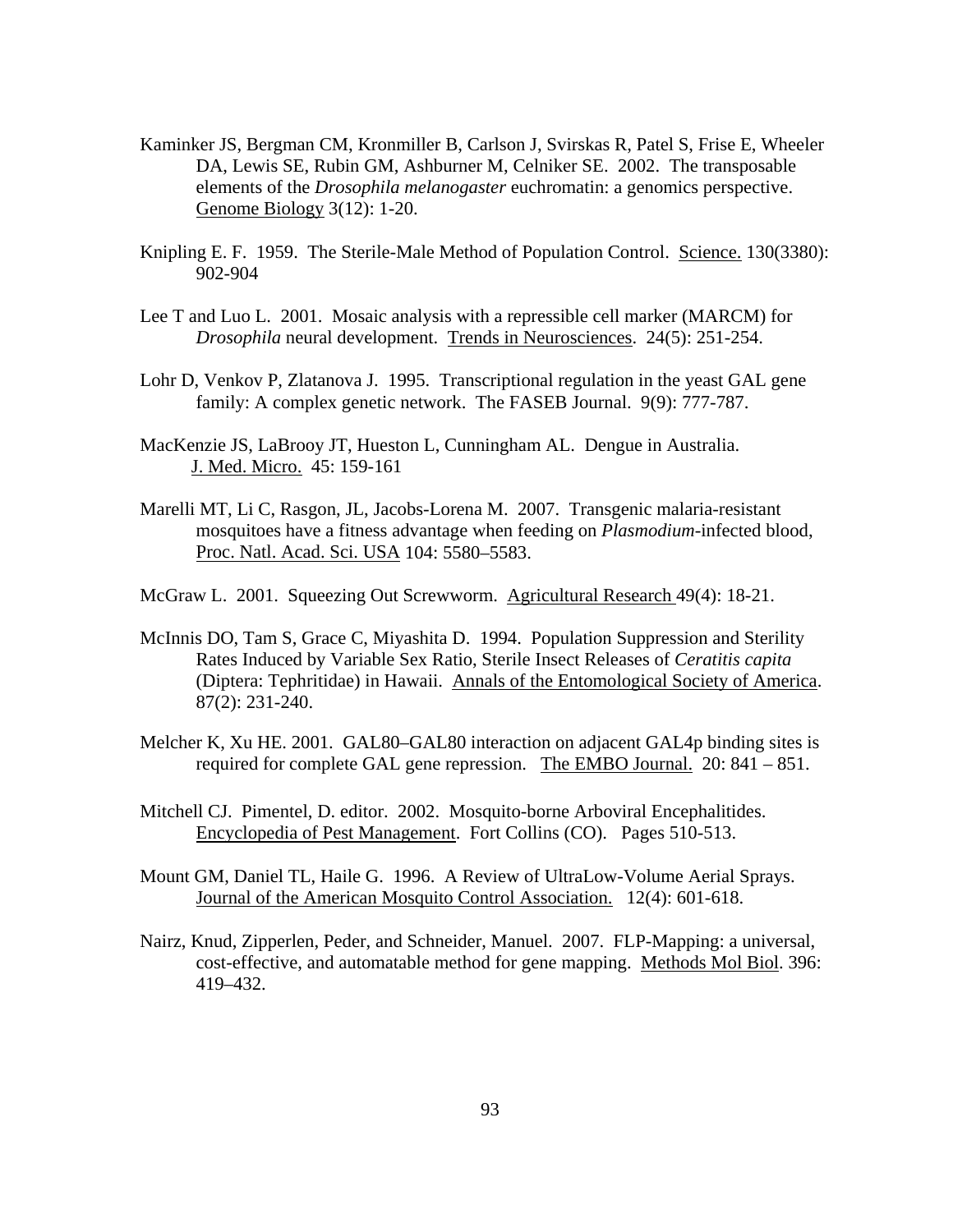- [NIAID] National Institute of Allergy and Infectious Diseases. 2009. Malaria: prevention and Control Strategies. [Internet]. Bethesda (MD): National Institutes of Health. [Cited 2010 June 10]. Available from http://www.niaid.nih.gov/topics/Malaria/research/Pages/control.aspx
- Palay SL, Karlin LJ. 1959. An Electron Microsopic Study of the Intestinal Villus. J. Biophys. Biochem. Cyt. 5: 373-384
- Patel Mukund, Farzana L, Robertson LK, Hutchinson J, Grubbs N, Shepherd MN, Mahaffey JW. 2007. The appendage role of insect disco genes and possible implications on the evolution of the maggot larval form. Developmental Biology. 309(1): 56-69.
- Pfarr KM, Hoerauff A. 2006. A Niche for Wolbachia. Trends Parasitol. 23(1): 5-7.
- Pimenta PF, Touray M, Miller L. 1994. The Journey of Malaria Sporozoites in the Mosquito Salivary Gland. J. Eukar. Micro. 41(6): 608-624.
- Pimentel D, Wilson C, McCullum C, Huang R., Dwen P, Flack J, Tran Q, Saltman T, Cliff B. 1997. Economic and Environmental Benefits of Biodiversity. BioScience*,* 47(11): 747-757.
- Price TAR, Hurst GDD, Wedell N. 2010. Polyandrony Prevents Extinction. Current Biology 20(5): 471–475
- Popova-Butler A, Dean DH. 2009. Proteomic analysis of the mosquito *Aedes aegypti* midgut brush border membrane vesicles. Journal of Insect Physiology. 55(3): 264-272.
- "Red Blood Cell." 2010. Wikipedia, the free Encyclopedia [Internet]. [Cited 2010 April 14]. Available from http://en.wikipedia.org/wiki/Red\_blood\_cell.
- Robertson LK, Dey BK, Campos AR, Mahaffey JW. 2002. Expression of the Drosophila gene disconnected using the GAL4/UAS System. Genesis 34(1-2): 103-106.
- Robertson LK, Bowling DB, Mahaffey JP, Imiolczyk B, Mahaffey JW. An interactive network of zinc-finger proteins contributes to regionalization of the Drosophila embryo and establishes the domins of HOM-C protein function. Development 131 (12): 2781-2789.
- Richards AG, Richards PA. 1977. The Peritrophic Membranes of Insects. Ann. Rev. Ent. 22: 219-240.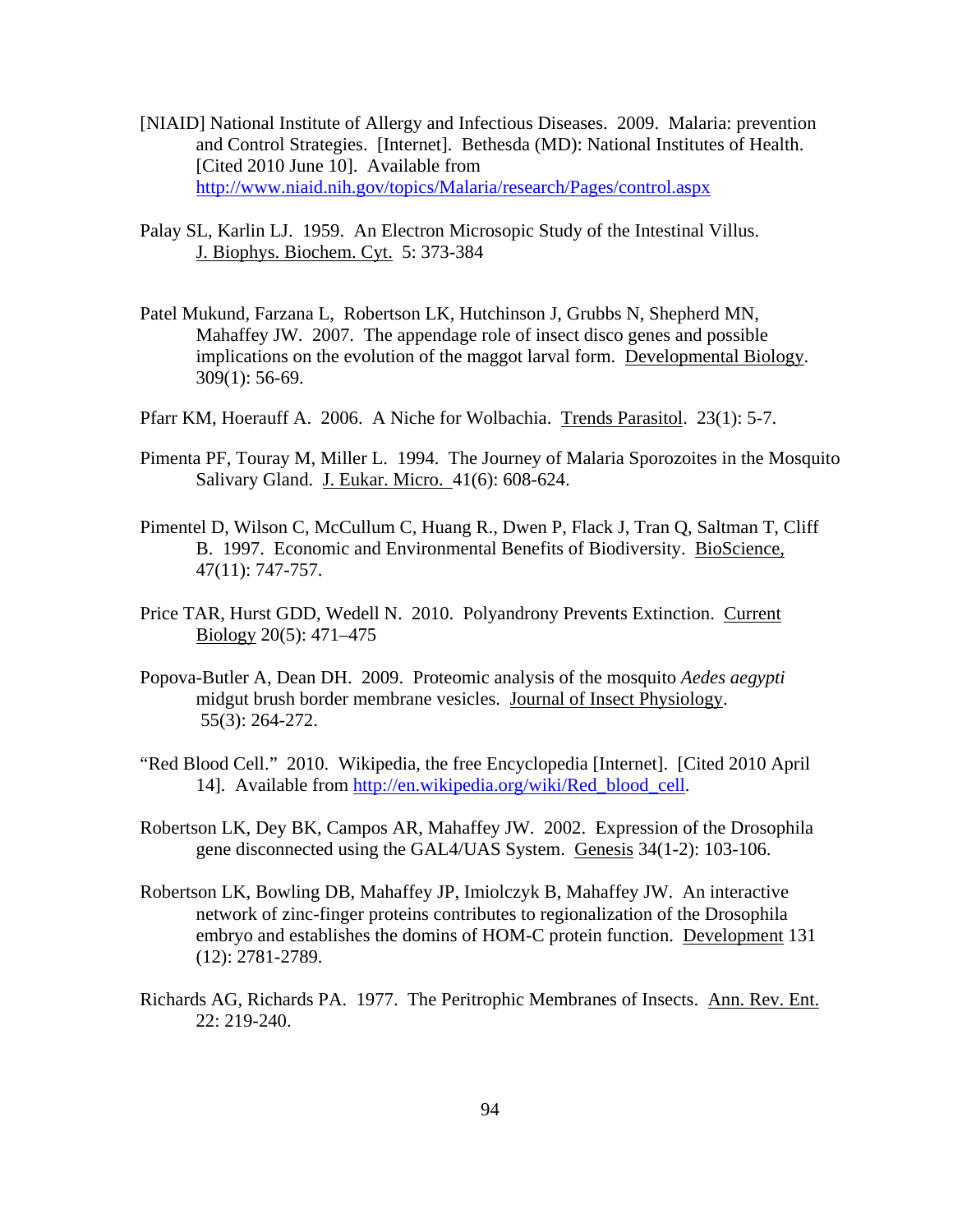- Riehle MA, Srinivasan P, Moreira CK, Jacobs-Lorena M. 2003. Towards genetic manipulation of wild mosquito populations to combat malaria: advances and challenges. J. Exp. Biol. 206: 3809-3816.
- Rubin GM, Lewis EB. 2000. A Brief History of *Drosophila*'s Contributions to Genome Research. Science. 287(5461): 2216 – 2218.
- Schneider D. 2000. Using *Drosophila* as a model insect. Nature Reviews Genetics 1: 218-226
- Scott TW, Taken W, Knols BGJ, Boete C. 2002. The Ecology of Genetically Modified Mosquitoes. Science. . Volume 298, Pages 117-119.
- Shahabuddin, M., S. Cociancich and H. Zieler. 1998. The Search for Novel Malaria Transmission-blocking Targets in the Mosquito Midgut. Parasitology Today. 14(12): 493-497.
- Sidjanski SP, Vanderberg JP, Sinnis P. 1997. *Anopheles stephensi* salivary glands bear receptors for region I of the circumsporozoite protein of *Plasmodium falciparum.*  Molecular and Biochemical Parasitology. 90: 33-41.
- Sinkins SP, Gould F. 2006. Gene drive systems for insect disease vectors. Nature Reviews Genetics 7: 427-435 (June 2006)
- Spradling AC. 1986. P-element-mediated transformation. In Drosophila: A Practical Approach. Rickwood D, Hames BD, editors. IRL Press, Oxford (UK). P. 175-198.
- Sun YH., Tsai CJ0, Green MM, Chao JL, Yu CT, Jaw TJ, Yeh JY, Bolshakov VN. 1995. White as a Reporter Gene to Detect Transcriptional Silencers Specifying Position-Specific Gene Expression During *Drosophila melanogaster* Eye Development. Genetics. 141: 1075-1086.
- Vickerman K, Tetley L, Hendry KAK, Turner CMR. 1988. Biology of African trypanosomes in the Tsetse fly. Biology of the Cell. 64(2): 109-119.
- Walker, Cameron. 2004. Bubonic Plauge Traced to Ancient Egypt. National Geographic News [Internet]. Washington, DC. [Cited 2010 Mar 1]. Available from http://news.nationalgeographic.com/news/2004/03/0310\_040310\_blackdeath.html
- Werren JH. 1997. Biology of Wolbachia. Ann. Rev. Ent. 42: 587-609.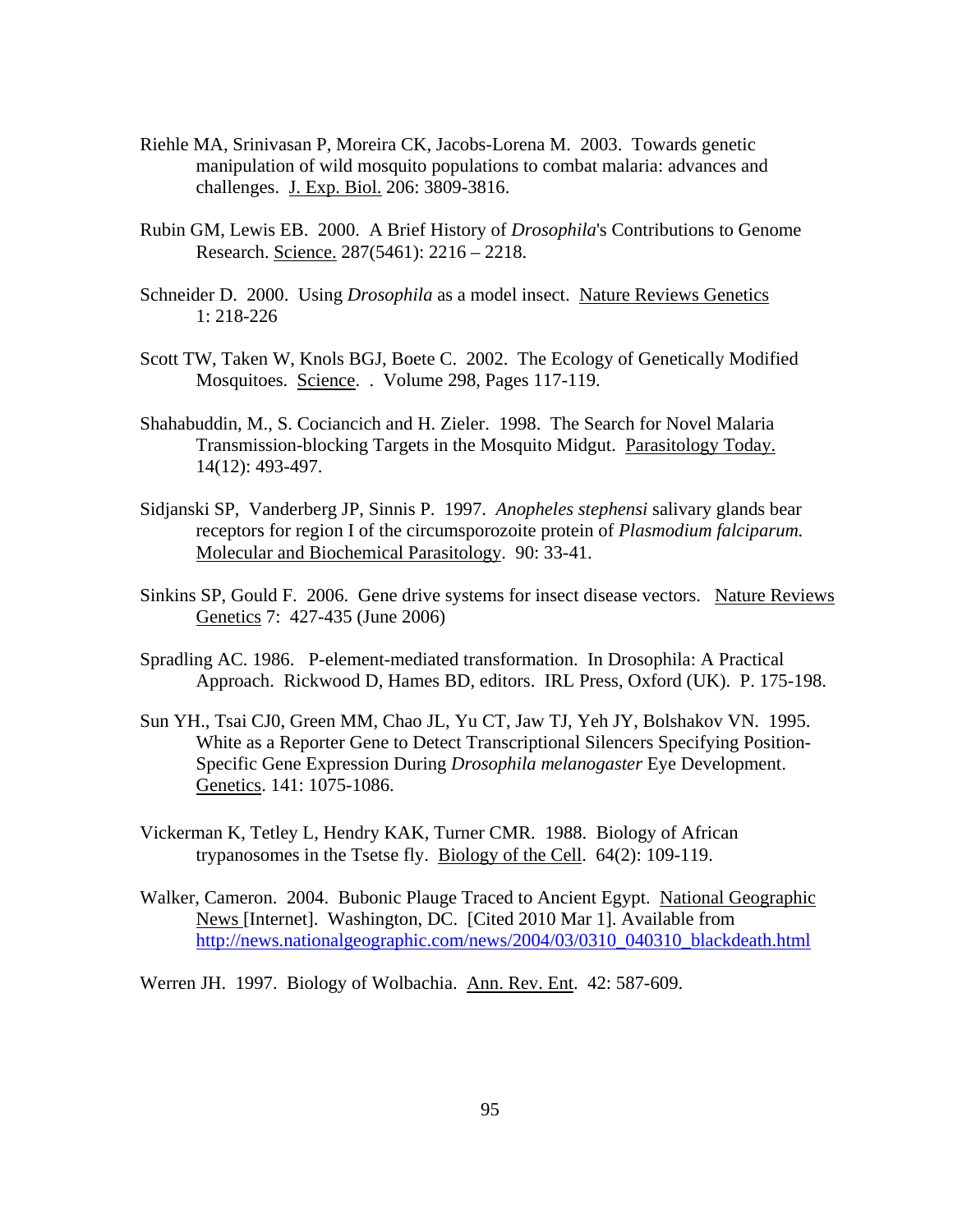- [WHO 1999] World Health Organization. 1999. Strengthening Implementation of the Global Strategy for Dengue Fever/Dengue Haemorrhagic Fever Prevention and Control. Report of the Informal Consulation. Communicable Disease Control, Prevention, and Eradication: Parasitic Diseases and Vector Control [Internet]. Geneva, Switzerland. [Cited 2010 May 11]. Available from http://www.who.int/csr/resources/publications/dengue/whocdsdenic20001.pdf.
- [WHO 2010] World Health Organization. 2010. "Dengue and Dengue Haemorrhagic Fever: Fact Sheet [Internet]. [Cited 2010 April 14]. Available from http://www.who.int/mediacentre/factsheets/fs117/en/ .

# **Supplementary Materials**

Grape Agar Recipe (makes 500mL) Protocol of Dr. Jim Mahaffey's Lab.

-In a 600mL beaker, add 171 mL  $dH_2O$ , put this on a hot plate turned to full heat, with stir bar on.

-Add 57mL Welch's ® Concentrated Grape Juice, 29grams dextrose (brand?), 14.5grams

sucrose (brand?) and 9 grams Brewer's Yeast (brand?). Add 10-15 extra milliliters dH2O,

then cover beaker with aluminum foil.

-Meanwhile, in a separate beaker, add 272mL dH2O to 11grams Bacto® Agar. Microwave and stir until agar has completely dissolved.

-Add agar mix to grape juice mix on hot plate.

-Once all agar has visibly dissolved into grape mix (as discernable by lack of agar flecks in the mixture), turn heat off but keep stir bar on. Once substantially cooler, add 6.5mL Tegosept ®, and continue to stir for 5 minutes.